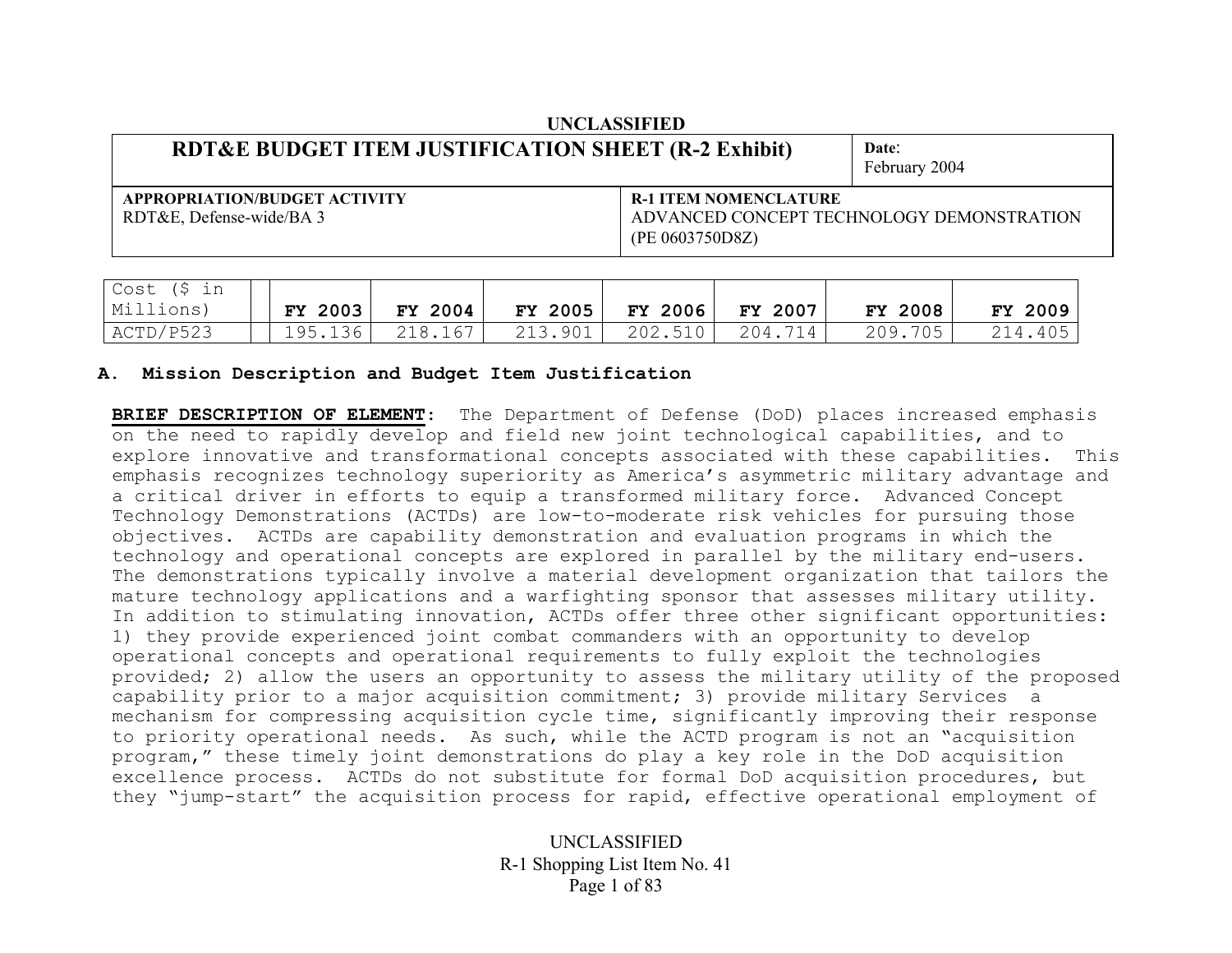### **UNCLASSIFIED RDT&E BUDGET ITEM JUSTIFICATION SHEET (R-2 Exhibit)** Date: February 2004 **APPROPRIATION/BUDGET ACTIVITY** RDT&E, Defense-wide/BA 3 **R-1 ITEM NOMENCLATURE** ADVANCED CONCEPT TECHNOLOGY DEMONSTRATION (PE 0603750D8Z)

joint technologies which are verified by combatant commands to have demonstrated military utility.

 Since FY 1999, ACTDs have also served as a key contributor to the Joint Experimentation process under U.S. Joint Forces Command (JFCOM). The Deputy Under Secretary of Defense (Advance Systems and Concepts) (DUSD (AS&C)) works closely with JFCOM on experimental campaign plans to insure ACTDs integrate technology and develop new concepts of operation into future joint experiments. ACTDs continue to fill a critical and unique role in addressing joint warfighting requirements of the major regional and specified Combatant Commanders. In many cases, ACTDs focus attention on capabilities required by joint commanders that cannot be satisfied by the acquisition investment of a single military Service and address joint capabilities not ascribed to a single Service's core military mission.

DUSD (AS&C) works closely with the Joint Staff to identify investment opportunities from the new Joint Capabilities Integrated and Development System (JCIDS). The AS&C staff is functionally organized to parallel the Joint Staff's new Functional Capability Boards (FCBs), and aims to design ACTDs that specifically address gaps in joint capability roadmaps developed by these joint requirements oversight groups. AS&C meanwhile cultivates a close and direct dialog with all major joint Combatant Commanders, and continues to recognize their needs as the primary thrust of ACTD efforts.

Ideally, the Military Departments and Defense Agencies provide a majority of the funding required to successfully demonstrate an ACTD (which includes dedicated-in-kind resources). However, the Defense Wide RDT&E funding managed by AS&C is meant to offer a joint leverage to encourage Service/Agency commitment to the ACTD.

> UNCLASSIFIED R-1 Shopping List Item No. 41 Page 2 of 83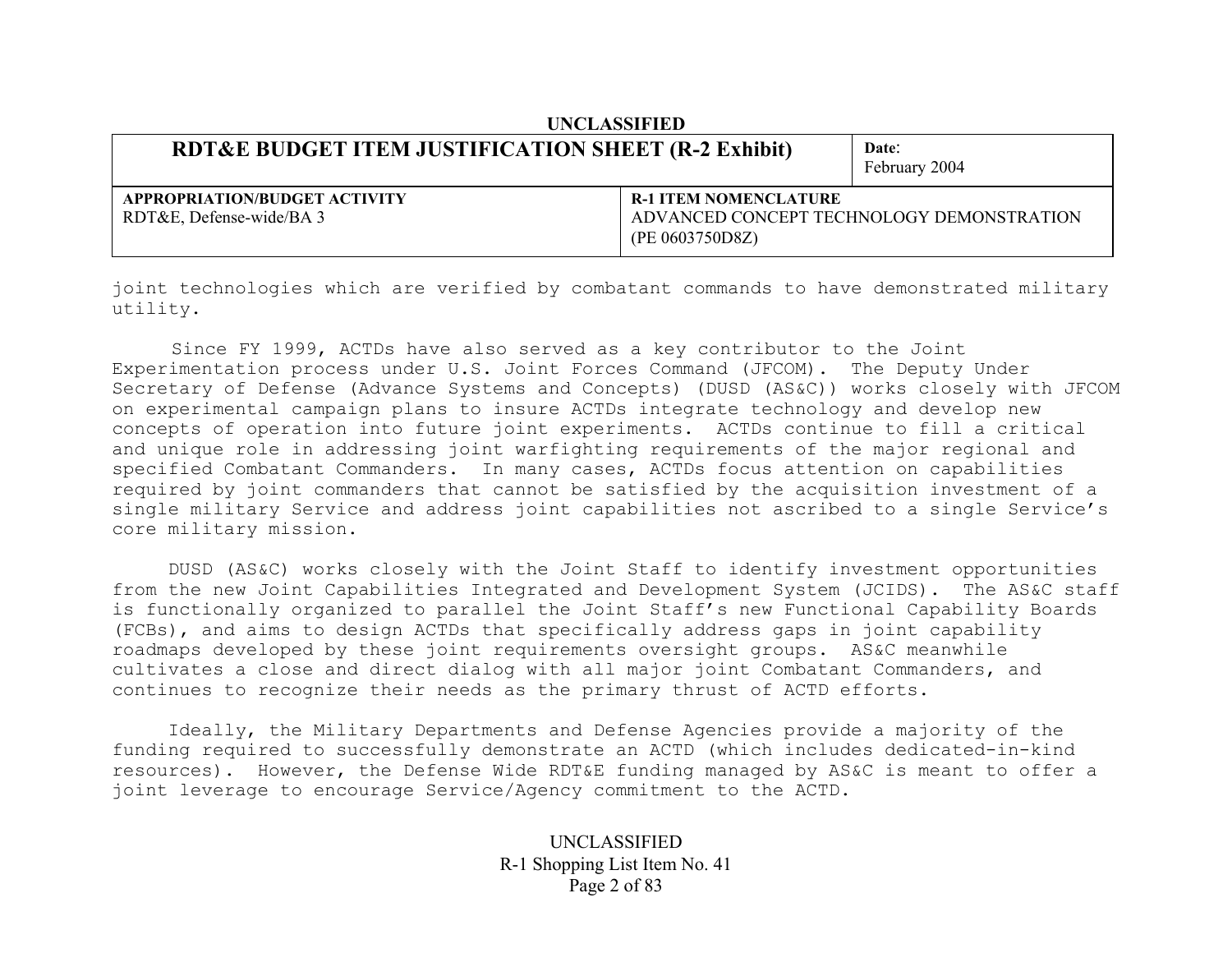| $0.1021$ . The set $1.00$                                        |                                                 |                                           |  |  |
|------------------------------------------------------------------|-------------------------------------------------|-------------------------------------------|--|--|
| RDT&E BUDGET ITEM JUSTIFICATION SHEET (R-2 Exhibit)              | Date:<br>February 2004                          |                                           |  |  |
| <b>APPROPRIATION/BUDGET ACTIVITY</b><br>RDT&E, Defense-wide/BA 3 | <b>R-1 ITEM NOMENCLATURE</b><br>(PE 0603750D8Z) | ADVANCED CONCEPT TECHNOLOGY DEMONSTRATION |  |  |

 Funding from this program element is used: 1) to support actual demonstrations and experimental employment; 2) provide hardware, software and communications to demonstrate military utility; and 3) fund transition, interim capability operations and support for up to two years after the operational demonstration phase of the ACTD. This one-to-two-year phase, sometimes referred to as an "extended user evaluation," provides the Combatant Commanders, Services, Agencies, and operators with adequate time to continue addressing transition issues of supportability, maintainability and training identified by the ACTD.

 Since program commencement in 1994, DUSD(AS&C) has initiated 129 ACTDs. Fifty-five of these were completed by the end of Fiscal Year (FY) 2003, resulting in over 130 distinct products, most of which have transitioned to either hardware acquisition programs of record or integrated with current operational software systems (such as Global Command and Control System (GCCS) and Global Combat Support System (GCSS)). In addition, the majority of ACTD products have previously been, or currently are, operationally deployed. Over twenty ACTDs were used during Operation Allied Force, some of which are still actively employed in peacekeeping operations. Subsequently, products from more than thirty ACTDs have been employed in support of Operations Enduring Freedom, Iraqi Freedom and Noble Eagle. ACTDs have also been employed in support of Homeland Security and Homeland Defense operations.

> UNCLASSIFIED R-1 Shopping List Item No. 41 Page 3 of 83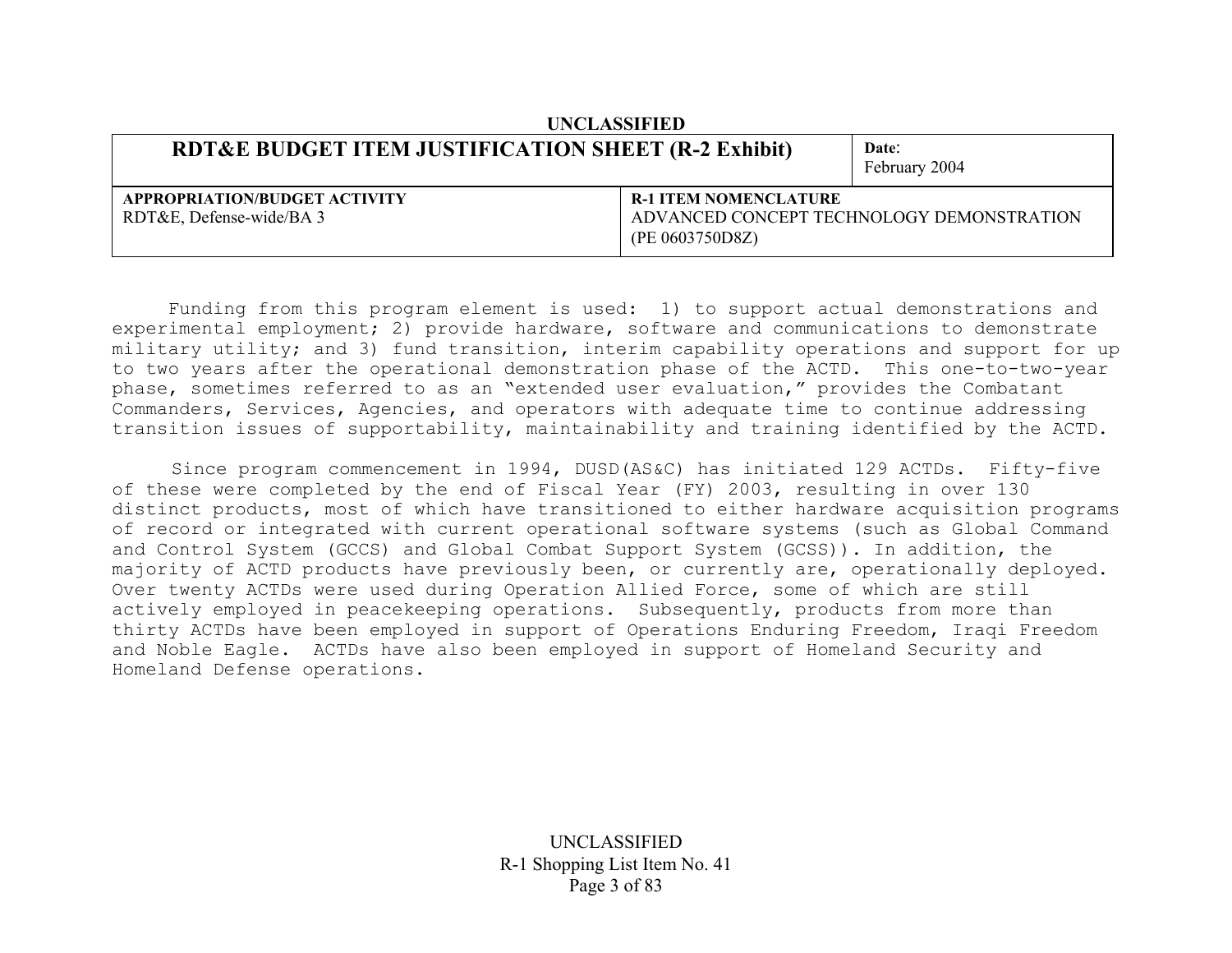| UNCLASSIFIED                                              |                                                 |                                           |  |
|-----------------------------------------------------------|-------------------------------------------------|-------------------------------------------|--|
| RDT&E BUDGET ITEM JUSTIFICATION SHEET (R-2 Exhibit)       |                                                 | Date:<br>February 2004                    |  |
| APPROPRIATION/BUDGET ACTIVITY<br>RDT&E, Defense-wide/BA 3 | <b>R-1 ITEM NOMENCLATURE</b><br>(PE 0603750D8Z) | ADVANCED CONCEPT TECHNOLOGY DEMONSTRATION |  |

# **B. Program Change Summary**

| PE: 0603750D8Z                     |                 | FY 2003 FY 2004 | FY 2005  |
|------------------------------------|-----------------|-----------------|----------|
| Previous President's Budget        | 200.881         | 213.361         | 214.183  |
| Current FY 2005 President's Budget | 195.136 218.167 |                 | 213.901  |
| Total Adjustments:                 | $-5.745$        | $+4.806$        | $-0.282$ |
| Congressional Program Reductions   |                 | $-3.244$        |          |
| Congressional rescissions          |                 |                 |          |
| Congressional increases            |                 | $+10.150$       |          |
| Reprogrammings                     | $-1.700$        | $-2.100$        |          |
| SBIR/SSTR Transfer                 | $-3.761$        |                 |          |
| Other                              | $-0.284$        |                 | $-0.282$ |

## **C. Other Program Funding Summary: N/A**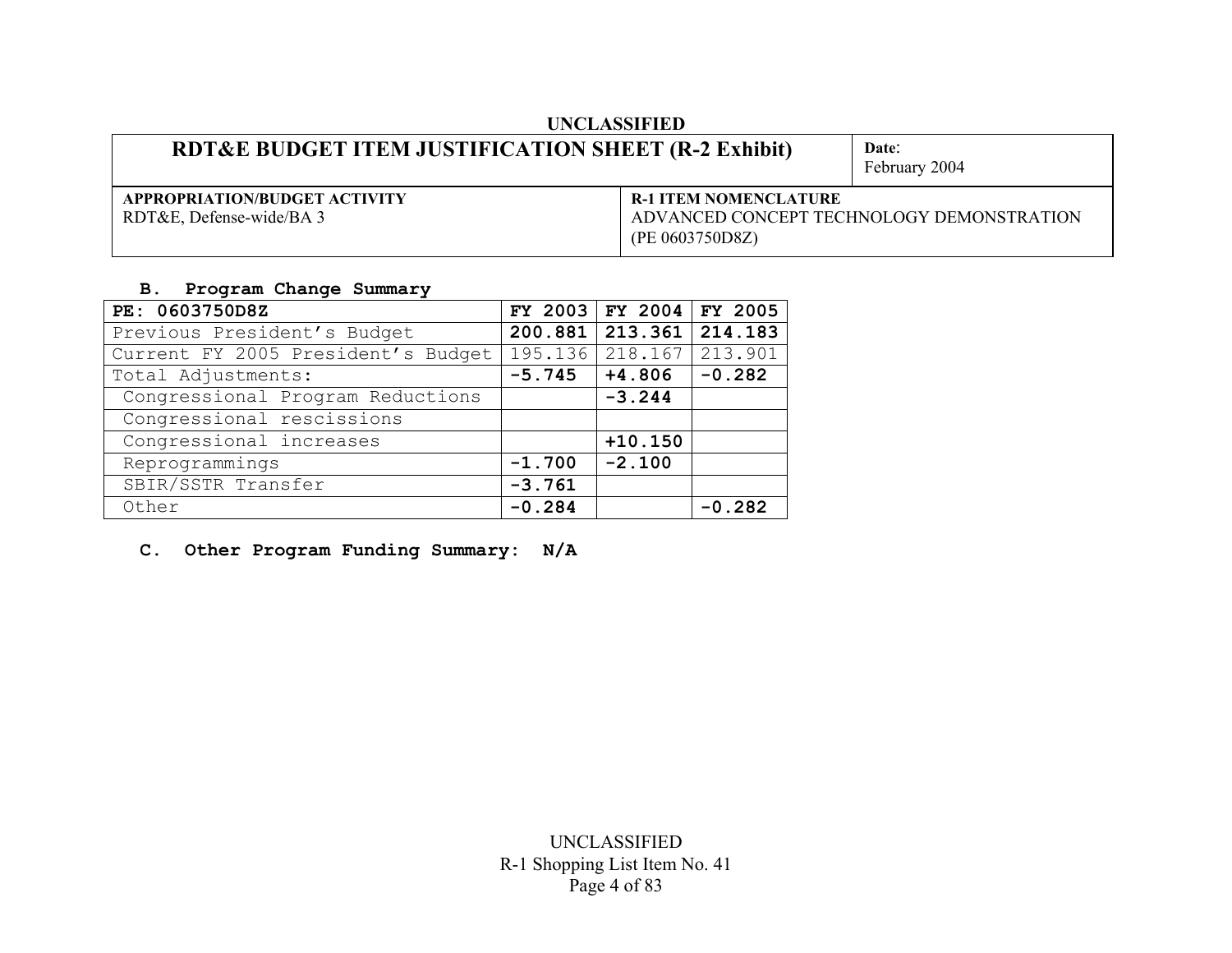| RDT&E BUDGET ITEM JUSTIFICATION SHEET (R-2a Exhibit)      | Date:<br>February 2004                          |                                            |
|-----------------------------------------------------------|-------------------------------------------------|--------------------------------------------|
| APPROPRIATION/BUDGET ACTIVITY<br>RDT&E, Defense-wide/BA 3 | <b>R-1 ITEM NOMENCLATURE</b><br>(PE 0603750D8Z) | ADVANCED CONCEPT TECHNOLOGY DEMONSTRATIONS |

| RDT&E Budget Item Justification Sheet (R-2a Exhibit)   |  |         |         |                                                                    |         |         | Date: February 2004 |         |
|--------------------------------------------------------|--|---------|---------|--------------------------------------------------------------------|---------|---------|---------------------|---------|
| Appropriation/Budget Activity<br>R-1 Item Nomenclature |  |         |         |                                                                    |         |         |                     |         |
| RDT&E, Defense Wide/BA-3                               |  |         |         | Advanced Concept Technology Demonstration (ACTD):<br>PE 0603750D8Z |         |         |                     |         |
| Cost (\$ in<br>Millions)                               |  | FY 2003 | FY 2004 | FY 2005                                                            | FY 2006 | FY 2007 | FY 2008             | FY 2009 |
| ACTD/P523                                              |  | 195.136 | 218.167 | 213.901                                                            | 202.510 | 204.714 | 209.705             | 214.405 |

### **A. Mission Description and Budget Item Justification**

**BRIEF DESCRIPTION OF ELEMENT**: The Department of Defense (DoD) places increased emphasis on the need to rapidly develop and field new joint technological capabilities, and to explore innovative and transformational concepts associated with these capabilities. This emphasis recognizes technology superiority as America's asymmetric military advantage and a critical driver in efforts to equip a transformed military force. Advanced Concept Technology Demonstrations (ACTDs) are low-to-moderate risk vehicles for pursuing those objectives. ACTDs are capability demonstration and evaluation programs in which the technology and operational concepts are explored in parallel by the military end-users.

### **ACTD Selection Process:**

 The Science and Technology (S&T) and operational communities submit ACTDs to DUSD (AS&C) each year for consideration. The community includes the military Services, Combatant Commanders, and the defense industry. Coalition partners can also submit ACTD candidates to be considered during the annual review cycle. The candidates proposed by the S&T community reflect technological opportunities enabled by recently demonstrated

> UNCLASSIFIED R-1 Shopping List Item No. 41 Page 5 of 83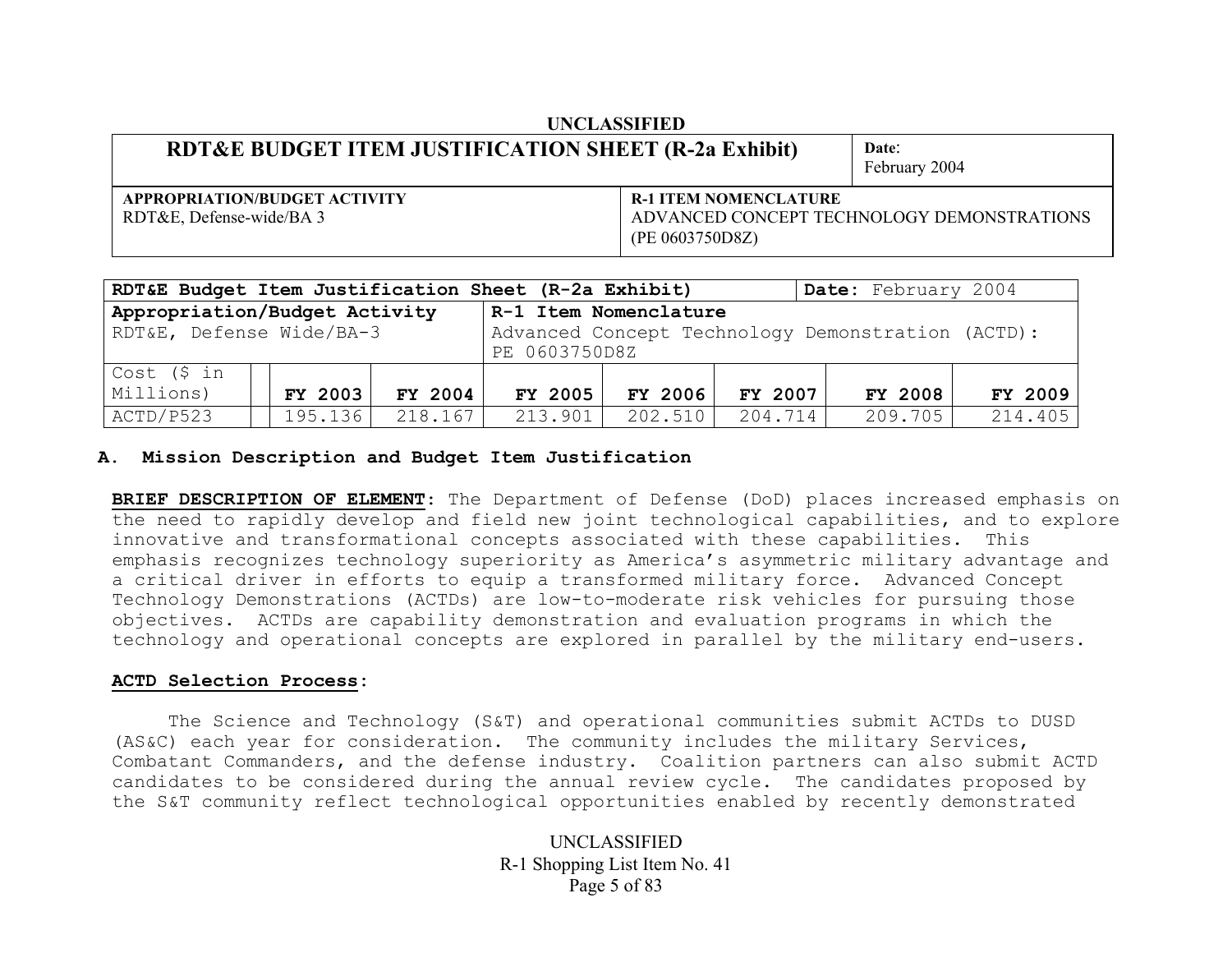| RDT&E BUDGET ITEM JUSTIFICATION SHEET (R-2a Exhibit)      | Date:<br>February 2004                          |                                            |  |  |
|-----------------------------------------------------------|-------------------------------------------------|--------------------------------------------|--|--|
| APPROPRIATION/BUDGET ACTIVITY<br>RDT&E, Defense-wide/BA 3 | <b>R-1 ITEM NOMENCLATURE</b><br>(PE 0603750D8Z) | ADVANCED CONCEPT TECHNOLOGY DEMONSTRATIONS |  |  |

mature technology.

The candidates proposed by the warfighter community (Joint Chiefs of Staff (JCS), Unified Combatant Commanders, Military Services and Federal agencies) respond to a deficiency in military capability or to an emerging military need. For each candidate, it is necessary to confirm that the proposed concept is based on technology that is sufficiently mature for rapid exploitation, and that the capability addresses a priority military need. For FY-2005, candidates will be organized into the JCIDS operational areas of Battlespace Awareness and Intelligence, Command and Control, Force Application, Protection and Focused Logistics.

The maturity of the technology and relevant need of the proposed capability is assessed by the DUSD (AS&C) with assistance from senior members of the S &T and operational communities. This forum has historically been referred to as the "Breakfast Club." The proposed ACTD candidates are then ranked by the military Services and Combatant Commanders, then forwarded to DUSD (AS&C) who brings the ranked candidates to the Joint Requirements Oversight Council (JROC) for further prioritization and validation*.*  The JROC validates mission need and establishes the priority of the ACTD candidates by military need. The principal management tools for the ACTD are the Implementation Directive (ID), Management Plan (MP) and the Transition Plan (TP). Each approved ACTD will be described in these top-level documents which provides details of the demonstration/evaluation, the main objectives, approach, critical events, measures of success, transition options, participants, schedule, and funding. The review of ACTD proposals for initiation in FY 2004 began in January 2003. Fourteen ACTD candidates were prioritized and validated by the JROC and were included in the ACTD Congressional Report forwarded in October 2004 to the congressional defense committees. Funding for new FY 2004 ACTDs, including potential midyear starts, is approximately \$40 million.

> UNCLASSIFIED R-1 Shopping List Item No. 41 Page 6 of 83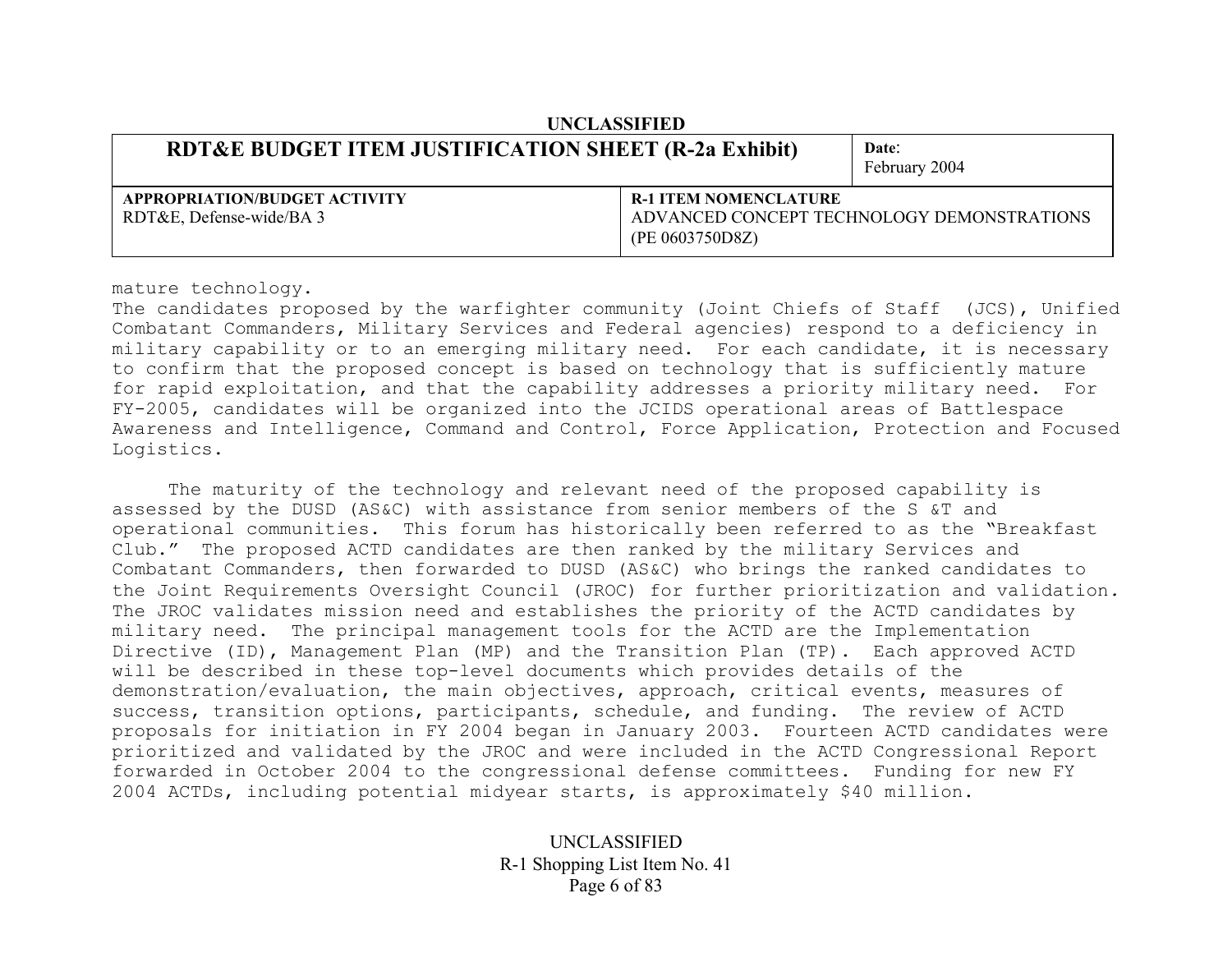| RDT&E BUDGET ITEM JUSTIFICATION SHEET (R-2a Exhibit)      | Date:<br>February 2004                          |                                            |  |
|-----------------------------------------------------------|-------------------------------------------------|--------------------------------------------|--|
| APPROPRIATION/BUDGET ACTIVITY<br>RDT&E, Defense-wide/BA 3 | <b>R-1 ITEM NOMENCLATURE</b><br>(PE 0603750D8Z) | ADVANCED CONCEPT TECHNOLOGY DEMONSTRATIONS |  |

The typical timeline of one-to-three years for the operational demonstration phase of an ACTD is compressed compared to normal acquisition timelines for fielding an operational capability. Executives and managers for ACTD projects are encouraged to "spiral out" proven elements of ACTDs with interim Military Utility Assessments (MUAs) that permit rapid technology transition during the course of the demonstration rather than awaiting demonstration completion to transition technologies to acquisition and sustainment programs of record. These shorter schedules are made possible because ACTDs incorporate mature or nearly mature technology and, therefore, forgo time-consuming technology development and technical risk reduction activities. At the end of the ACTD, the user sponsor is able to determine if the capability provided by the ACTD technology has sufficient utility to warrant procurement. If there are significant shortcomings, their options are either to pursue an advanced technology demonstration to improve performance, return the technology to the research and development technology base for further maturation, or not to pursue the technology any further. In cases where the operational user is satisfied the prototype has significant military utility, the prototype can be retained as an interim capability. The Department then moves quickly to enter the formal acquisition process to acquire needed quantities or, if sufficient, to make fully operational those residual assets already produced as demonstration prototypes. Each of the ACTD project summaries which are detailed in the R-2a submission includes reference to the year of final demonstration and the year of completion (if occurring in the FY03 – FY05 timeframe). The final demonstration concludes the operational demonstration phase and is the basis for the military utility assessment. In most cases, a residual support/pre-transition phase (sometimes used for extended user evaluation) follows. After the residual phase (if one is required), the ACTD is defined as being complete. Completion assumes no further program resources will be expended by any participating ACTD project partner.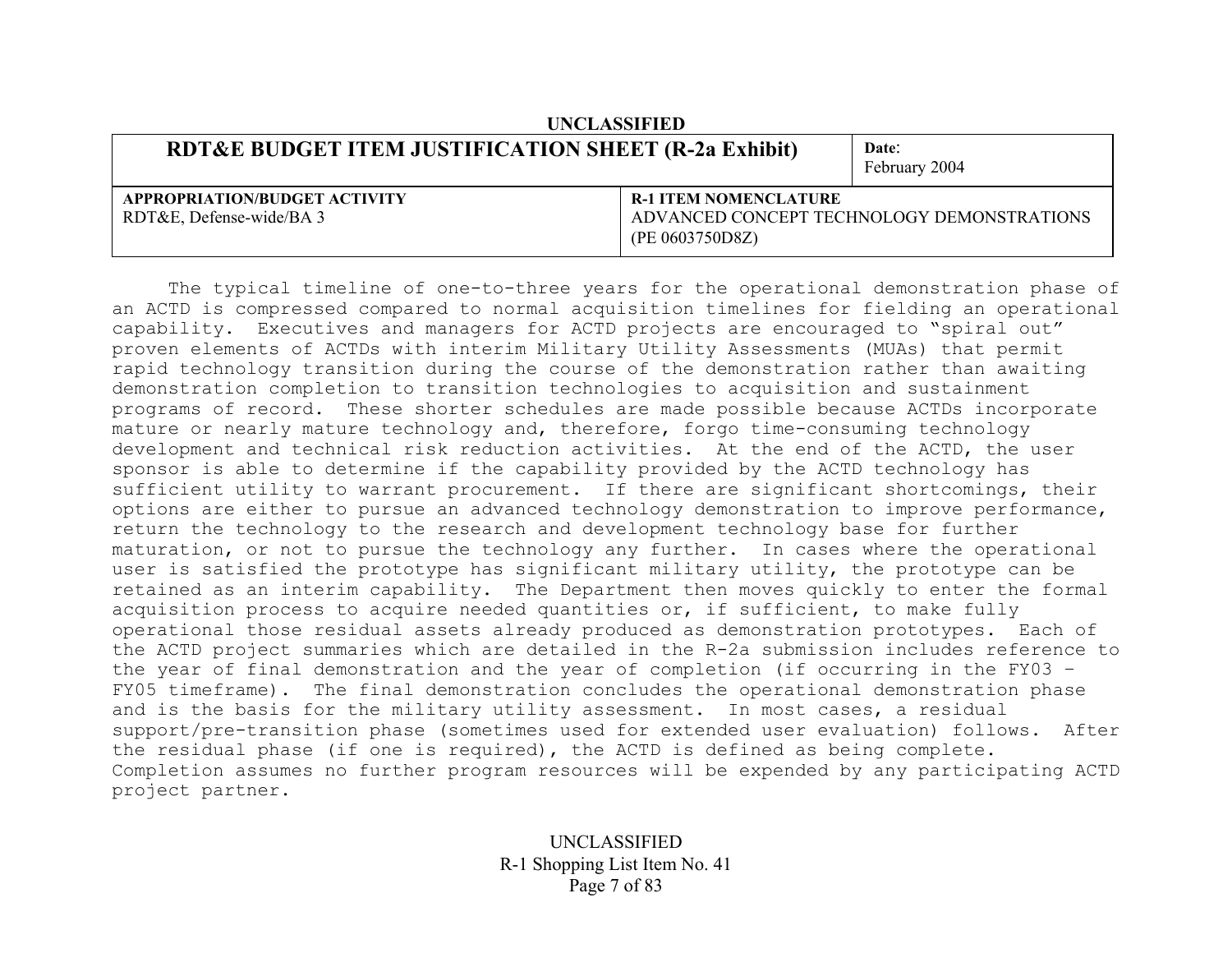| RDT&E BUDGET ITEM JUSTIFICATION SHEET (R-2a Exhibit)      | Date:<br>February 2004                          |                                            |
|-----------------------------------------------------------|-------------------------------------------------|--------------------------------------------|
| APPROPRIATION/BUDGET ACTIVITY<br>RDT&E, Defense-wide/BA 3 | <b>R-1 ITEM NOMENCLATURE</b><br>(PE 0603750D8Z) | ADVANCED CONCEPT TECHNOLOGY DEMONSTRATIONS |

### **B. PROGRAM ACCOMPLISHMENTS AND PLANS – FY 2003 THROUGH FY 2005:**

#### **FY 2003 General Program Accomplishments**

Advanced Systems and Concepts (AS&C) strengthened ties for cooperative ACTD programs with countries closely supporting the United States in Operations ENDURING FREEDOM and IRAQI FREEDOM. Significantly, Australia and the United Kingdom expressed commitment to expanding integration of efforts with programs that closely parallel the ACTD model.

 By virtue of the recognized success of the ACTD Program as a catalyst for transformation, AS&C has been invited to participate in a number of senior Defense Integrated Process Teams focusing on transformation. From consideration of acquisition models for joint capabilities to development of plans to transform the military to new levels of integration, AS&C has been tapped to provide lessons learned for transformation of tactics, techniques, procedures and technologies. Experience with ACTDs also increasingly places AS&C in a pivotal role for technology transition with a portfolio of technology transition programs feeding improved capabilities to the warfighter in the field.

The close collaboration between AS&C and Combatant Commanders conferred a relevance to ACTD projects confirmed by requirements emerging from the Global War on Terrorism. In many cases, management teams formed to execute ACTDs were tapped to accelerate fielding of technologies to defeat emergent terrorist threats. These management teams and ACTD-based technologist networks played a leading role in feeding solutions to the Combating Terrorism Technology Task Force (CTTTF) led by Director, Defense Research and Engineering (DDR&E). An AS&C oversight executive for ACTDs was tapped to serve as the CTTTF Chairman

> UNCLASSIFIED R-1 Shopping List Item No. 41 Page 8 of 83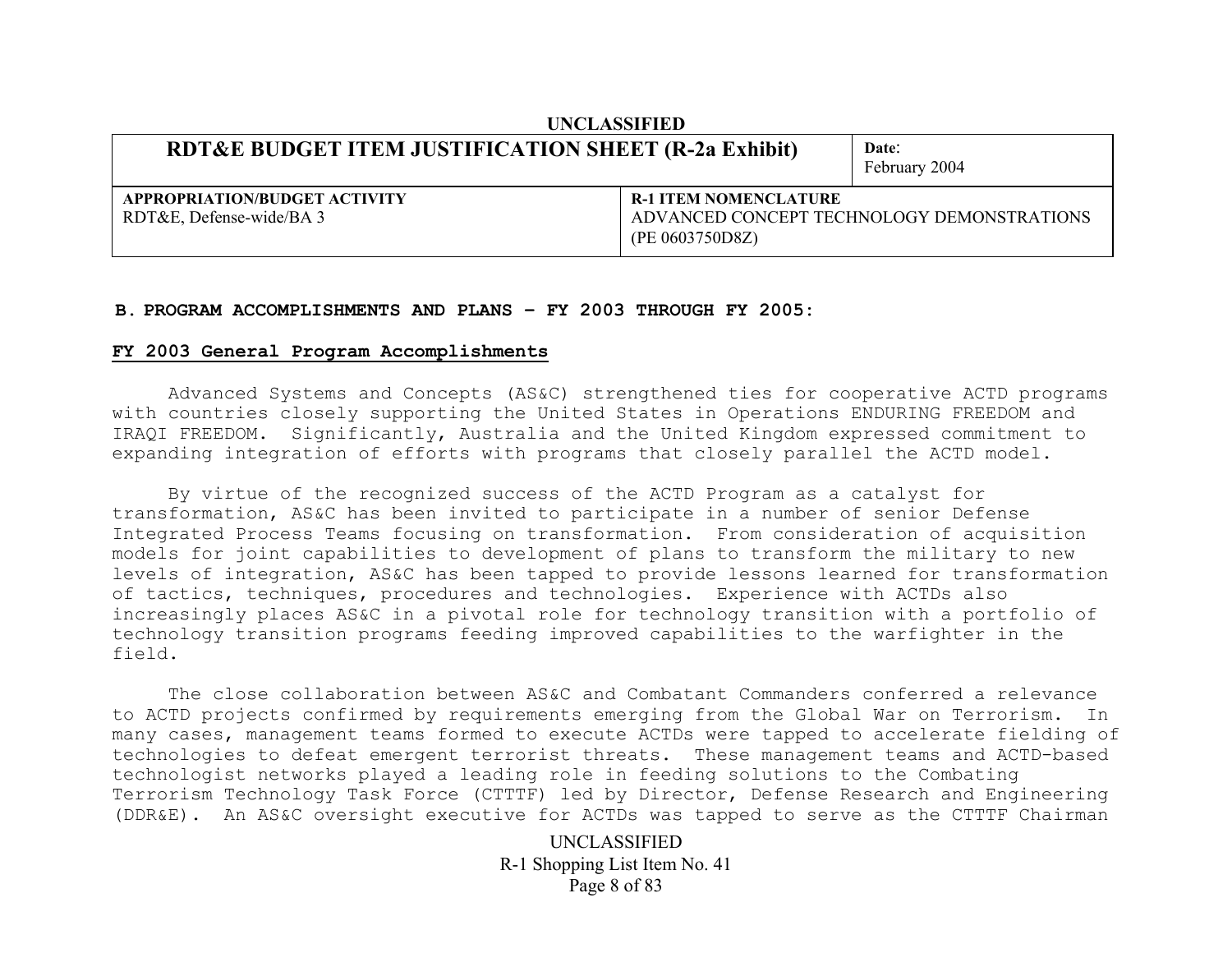| RDT&E BUDGET ITEM JUSTIFICATION SHEET (R-2a Exhibit)      |                                                 | Date:<br>February 2004                     |  |
|-----------------------------------------------------------|-------------------------------------------------|--------------------------------------------|--|
| APPROPRIATION/BUDGET ACTIVITY<br>RDT&E, Defense-wide/BA 3 | <b>R-1 ITEM NOMENCLATURE</b><br>(PE 0603750D8Z) | ADVANCED CONCEPT TECHNOLOGY DEMONSTRATIONS |  |

reporting to DDR&E. ACTD management teams generating rapid-response technologies and TTPs included many ACTDs: Thermobarics, Counter-Bomb/Counter Bomber (CB/CB), Military Operations in Urban Terrain (MOUT), Joint Blue Force Situational Awareness (JBFSA), Adaptive Joint C4ISR Node (AJCN), Deployable Cargo Screening, Night Vision Cave & Urban Assault, Overwatch, Theater Support Vessel, Tunnel Target Defeat, Urban Recon, Active Denial System, Agent Defeat Warhead, Contamination Avoidance at Seaports of Debarkation, Expendable Unmanned Aerial Vehicle, Joint Explosive Ordnance Disposal, Language and Speech Exploitation Resources, Pathfinder, SPARTAN, Adaptive Battlespace Awareness, Area Cruise Missile Defense, Coalition Theater Logistics, and Joint Area Clearance.

Twelve ACTDs were completed in Fiscal Year 2003. The Airbase/Port Biological Detection sensors and the Precision Targeting Identification detection and sensor systems transitioned to acquisition. Eighteen ACTD software products were integrated within operational systems, such as four Joint Logistics software tools to the Global Combat Support System. Some ACTD products remained in theater as part of Kosovo peacekeeping operations. Over thirty ACTDs participated in Operations Enduring Freedom and Iraqi Freedom, as well as Homeland Security/Homeland Defense operations. Fourteen new ACTDs were started in FY 2003 (see specific accomplishments below): Adaptive Joint C4ISR, Deployable Cargo Screening, Counter Bomb/Counter Bomber, Foliage Penetration Synthetic Aperture Radar, Gridlock (Precision Engagement), High Altitude Airship, Joint Blue Force Situational Awareness, Midnight Stand, Night Vision cave and Urban Assault, Overwatch, Tactical IFSAR Mapping, Theater Support Vessel, Tunnel Target Defeat, Urban Recon.

The data call for FY 2004 ACTDs began during the  $1^{st}$  Ouarter of Fiscal Year 2003. Thirty-one ACTD candidates, of the one hundred and eighteen received from the Unified Combatant Commands, the Services, Defense agencies and industry, were considered for final selection. Candidates covered a broad range of technologies and needs, prominently

> UNCLASSIFIED R-1 Shopping List Item No. 41 Page 9 of 83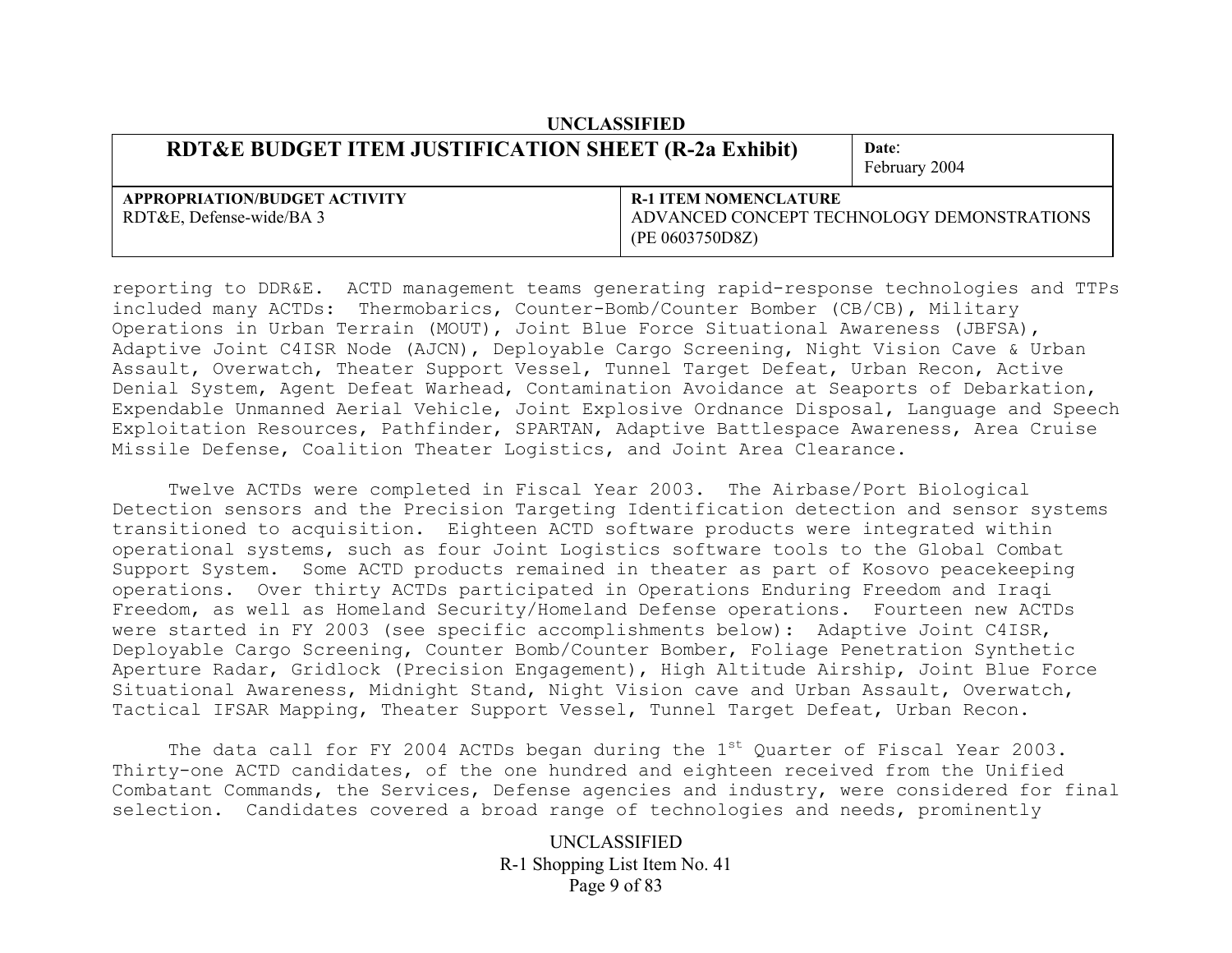| RDT&E BUDGET ITEM JUSTIFICATION SHEET (R-2a Exhibit)      | Date:<br>February 2004                          |                                            |  |
|-----------------------------------------------------------|-------------------------------------------------|--------------------------------------------|--|
| APPROPRIATION/BUDGET ACTIVITY<br>RDT&E, Defense-wide/BA 3 | <b>R-1 ITEM NOMENCLATURE</b><br>(PE 0603750D8Z) | ADVANCED CONCEPT TECHNOLOGY DEMONSTRATIONS |  |

including the Global War on Terrorism, network-centric warfare, adaptive combat logistics support, coordination of coalition logistics, future energy-efficient ground transportation technologies, expanded employment of unmanned vehicles, signals intelligence for special operations units, expanded capabilities for psychological operations, and computer tools to enable effects-based operations. These candidates were screened for technical maturity, operational relevance and transition potential by the "Breakfast Club" and prioritized by each of the Combatant Commands and Services. The JROC then completed final prioritization, validating military requirements for 14 candidates. Based upon funding availability, 13 new ACTDs were selected to start in FY 2004 (see specific details below).

 The ACTD budget request for FY 2003 totaled \$200.881 million. Congress added an additional \$8.3million for three initiatives: 1) An additional \$3.0 million for the Homeland Security Command & Control (HLSC2) ACTD; 2) \$2.5 million to pursue a non-ACTD demonstration of a Portable Radiation Search Tool (PRST); and 3) \$2.8M for the Secure Hardware Data Encryption Device (SecureD) project. The Current FY 2003 estimate is \$195.136 million.

### **FY 2004 and FY 2005 General Program Plans:**

 AS&C will continue the process of transitioning and initiating ACTDs. Emphasis for the FY 2004 ACTDs continued to be placed on serving the unique requirements of joint Combatant Commanders, with coalition and transformational aspects highlighted as "value added" attributes of new and continuing demonstrations. As in FY 2003, a strong commitment to early and aggressive transition management will aim to sustain the capabilities successfully demonstrated in ACTDs.

> UNCLASSIFIED R-1 Shopping List Item No. 41 Page 10 of 83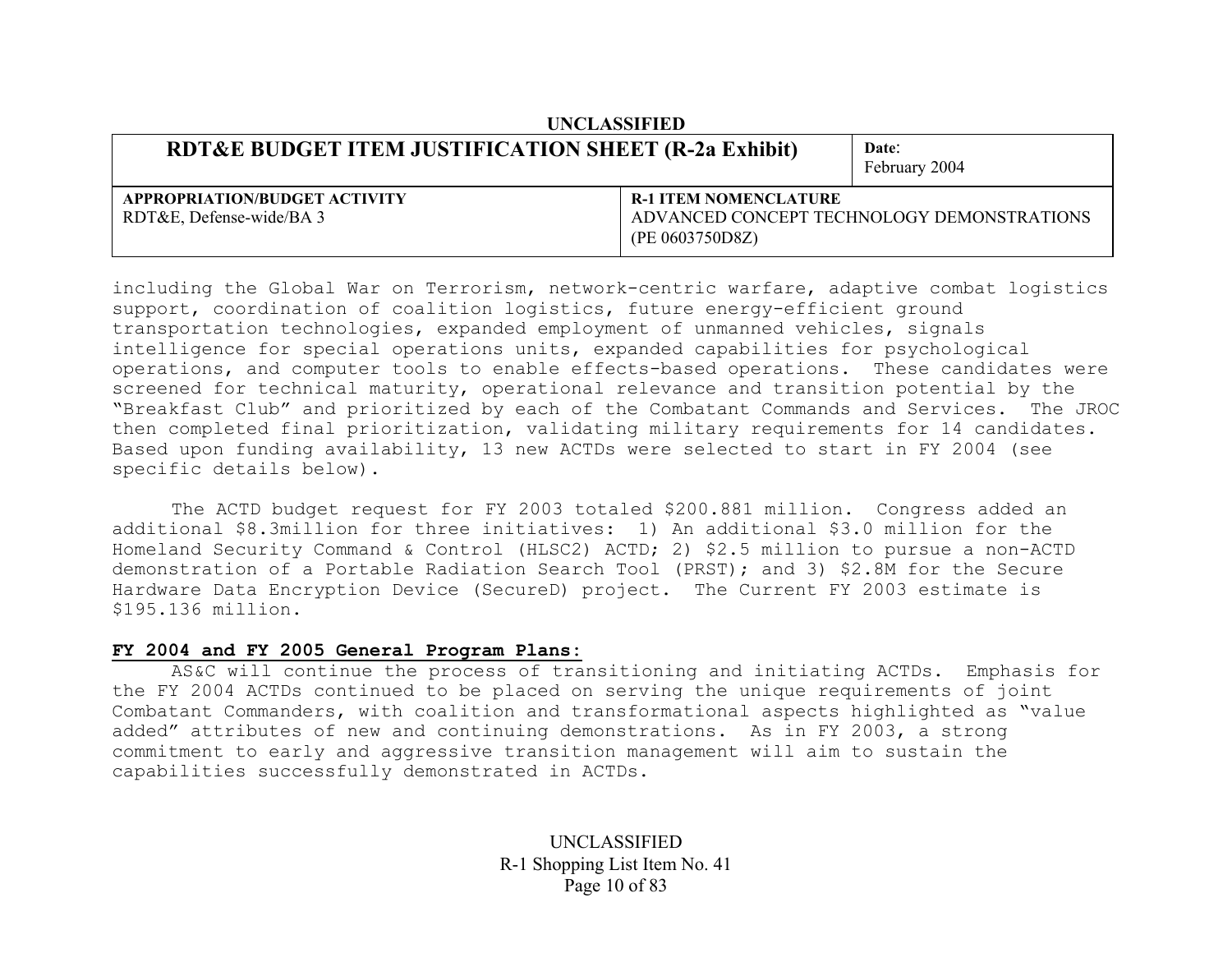| RDT&E BUDGET ITEM JUSTIFICATION SHEET (R-2a Exhibit)      | Date:<br>February 2004                          |                                            |
|-----------------------------------------------------------|-------------------------------------------------|--------------------------------------------|
| APPROPRIATION/BUDGET ACTIVITY<br>RDT&E, Defense-wide/BA 3 | <b>R-1 ITEM NOMENCLATURE</b><br>(PE 0603750D8Z) | ADVANCED CONCEPT TECHNOLOGY DEMONSTRATIONS |

Exploration of new coalition partnership agreements and integration of efforts with the Joint Staff JCIDS process will characterize ACTD staff support efforts. As noted earlier, thirteen FY 2004 ACTDs were approved to start this year. These ACTDs are Advanced Tactical Targeting Technology, Agile Rapid Global Combat Support, Coalition Reception Staging and Onward Movement , Coalition Shared Intelligence Network Environment, Future Tactical Truck System, Joint Precision Airdrop System, Joint Unmanned System Common Control, Man-Portable Threat Warning System, Multi-Sensor Aerospace/Ground Joint ISR Interoperability Coalition, Psychological Operations (PSYOP) Global Reach, Theater Effects-Based Operations and a classified demonstration. Protected Take-Off and Landing (PLATO) is validated, with execution held in abeyance pending decisions on coordinated MANPADs countermeasure efforts by the Department of Defense and the Department of Homeland Security. Numerous demonstrations will be conducted for those ACTDs initiated in previous years. Nominations of proposed FY 2005 ACTDs were received in January 2004, with proposal staffing and refinement continuing through February 2004. Funding will continue in FY 2004 for active ACTDs initiated in Fiscal Years 1997 through 2003 that have not been completed or transitioned to acquisition programs. In FY 2004, Congress added \$10.150 to ACTDs and joint enabling technologies that hold promise for break-through technologies, including continuing the Syntroleum technology initiative(Flexible JP-8 Pilot Plant) and the Joint Norwegian ISSP technologies. Funding for the new FY 2004 ACTDs, including potential midyear starts, is approximately \$40 million.

Funding will continue in FY 2005 for active ACTDs initiated in Fiscal Years 2000 through 2004 that have not been completed or transitioned to acquisition programs. Numerous demonstrations will be conducted for those ACTDs initiated in previous years. Funding available for initiating new FY 2005 ACTDs will be approximately \$45 million. (Total ACTD funding in FY05: \$213.901 million).

> UNCLASSIFIED R-1 Shopping List Item No. 41 Page 11 of 83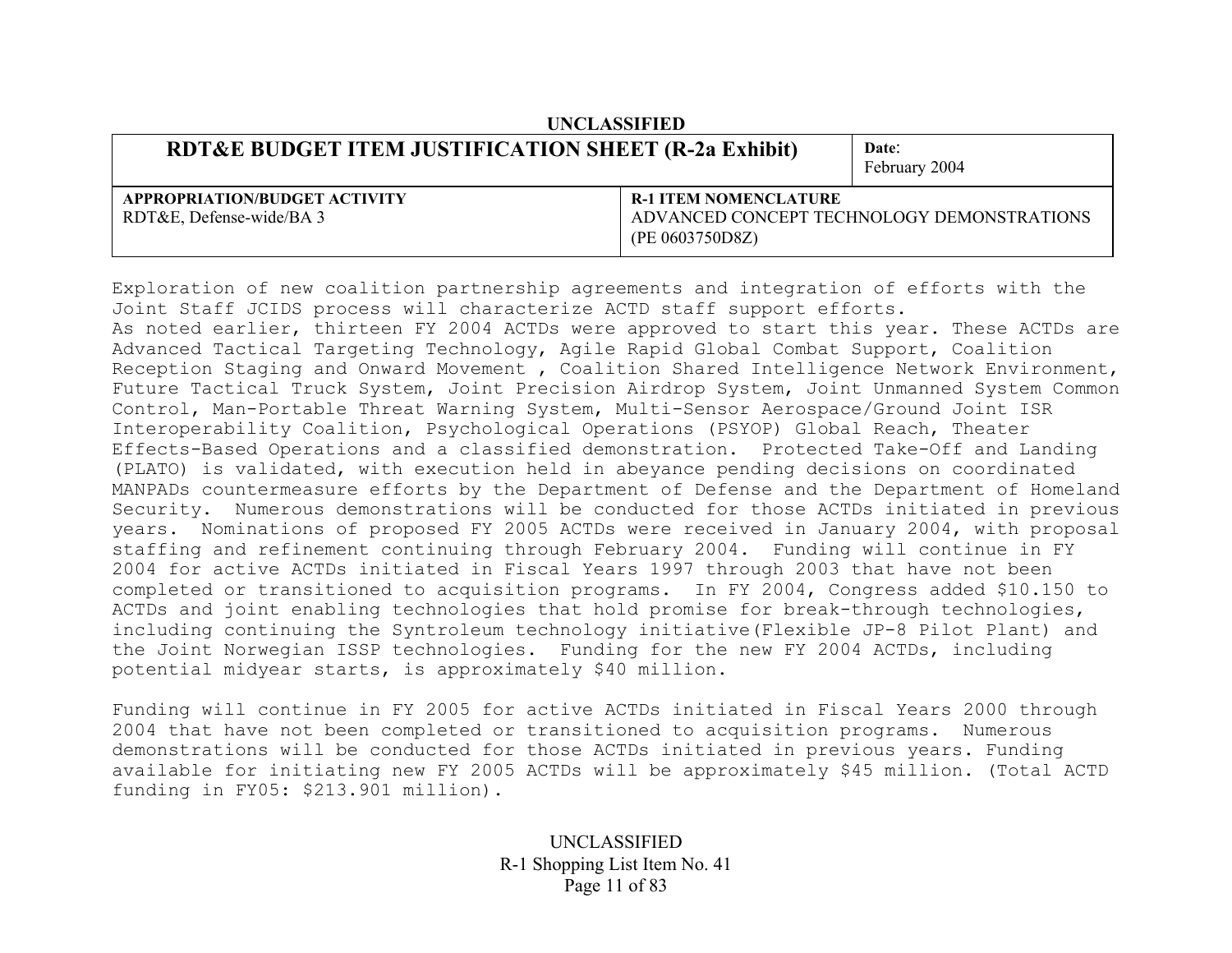| UNULADOH ILD                                                     |                                                 |                                            |
|------------------------------------------------------------------|-------------------------------------------------|--------------------------------------------|
| RDT&E BUDGET ITEM JUSTIFICATION SHEET (R-2a Exhibit)             |                                                 | Date:<br>February 2004                     |
| <b>APPROPRIATION/BUDGET ACTIVITY</b><br>RDT&E, Defense-wide/BA 3 | <b>R-1 ITEM NOMENCLATURE</b><br>(PE 0603750D8Z) | ADVANCED CONCEPT TECHNOLOGY DEMONSTRATIONS |

**ACTD Direct Program Support:** Last year's FY 2004 budget submission contained three new budget lines broken-out from the specific ACTDs projects. The direct funding line is used to provide support for the entire ACTD program (versus individual ACTDs). These three budget lines include (1) Unified Combatant Commander; (2) ACTD Pre-Transition Support; and (3) Interagency Classified Projects. A fourth line is included in this budget submission to highlight joint enabling technologies that are either directed by congress or initiated by AS&C.

- **1) Unified Combatant Commander (UCC) Direct Support**: The UCC's play an essential role in the selection, validation, demonstration, and transition of ACTDs. Many ACTDs have funding allocated for the UCCs from within their specific program funding lines. Additionally, in previous years AS&C would attempt to provide direct ACTD support from OSD if resources became available. This direct support allows for a timely allocation of resources to the UCCs, based on the number of ACTD programs being sponsored and the intensity of effort required. The Department also envisions that the UCCs will play a greater role in the development, support and coordination of ACTDs that are coalition oriented (within their specific AOR). In fact, two new FY 2004 ACTDs were submitted by NATO organizations and were approved to start this year. Due to this critical warfighter role and increased coalition potential, the direct ACTD support was formalized in the ACTD budget submission. UCC direct program funding is estimated between \$3.0 and \$4.0 million per year.
- **2) ACTD Pre-Transition Support:** The ACTD program has been highly successful in rapidly developing and demonstrating new technologies and complementary concepts of operations for the warfighter. In order to successfully transition more ACTDs to the warfighter, the SECDEF established the goal of increasing the number of ACTDs evolving into formal acquisition programs. In order to enhance this transition

UNCLASSIFIED R-1 Shopping List Item No. 41 Page 12 of 83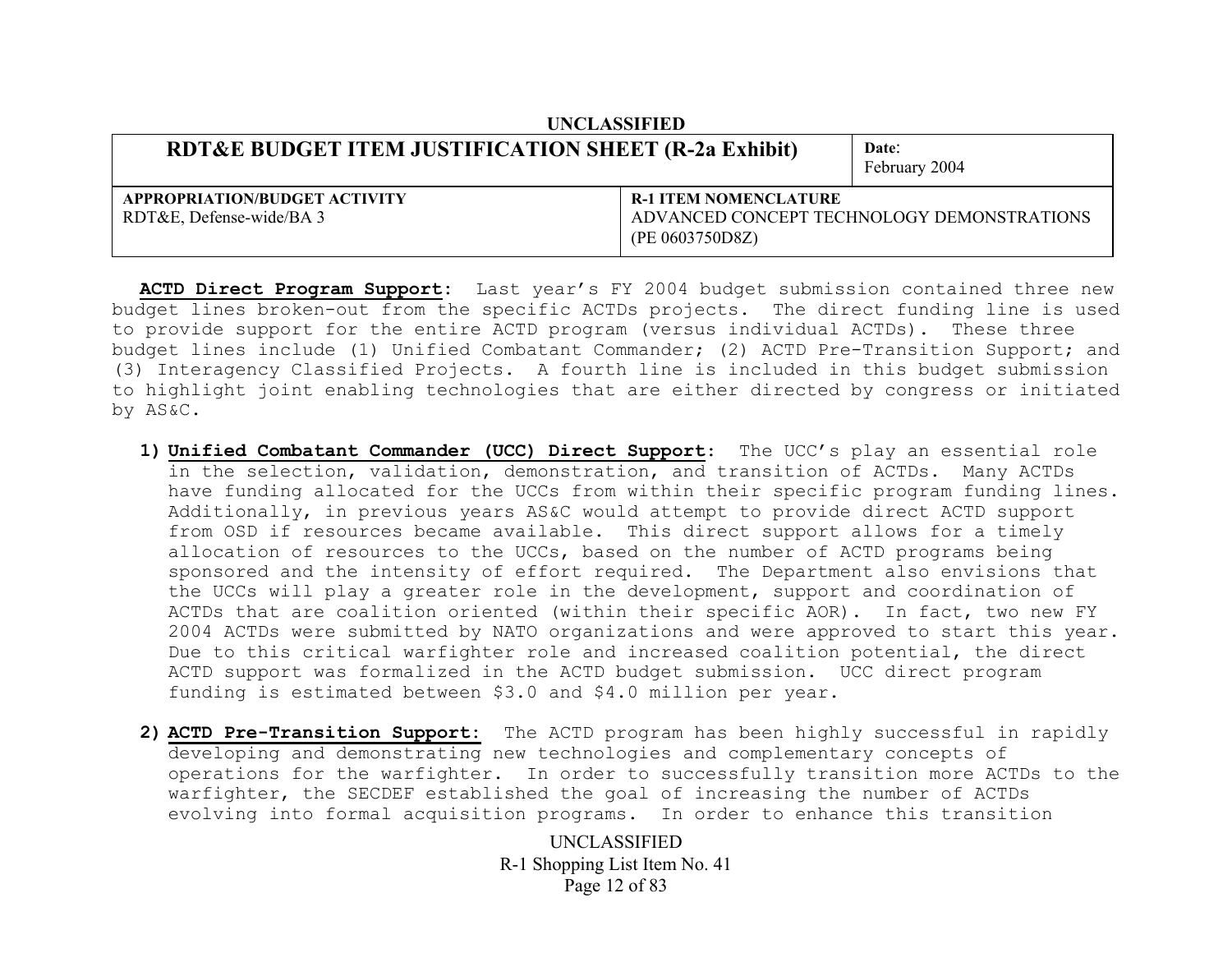| RDT&E BUDGET ITEM JUSTIFICATION SHEET (R-2a Exhibit)      |                                                 | Date:<br>February 2004                     |
|-----------------------------------------------------------|-------------------------------------------------|--------------------------------------------|
| APPROPRIATION/BUDGET ACTIVITY<br>RDT&E, Defense-wide/BA 3 | <b>R-1 ITEM NOMENCLATURE</b><br>(PE 0603750D8Z) | ADVANCED CONCEPT TECHNOLOGY DEMONSTRATIONS |

effort, the ACTD program has created a pre-transition support line as highlighted in the FY 2004 budget submission. FY04 and FY05 funding is estimated at \$3.0 million per year for pre-transition initiatives.

**3) Interagency Classified Support for ACTDs**: ACTDs also support a limited number of classified efforts which are coordinated with other agencies and detailed in separate DoD budget exhibits. FY04 and FY05 funding for this direct program support is estimated at \$9.0 million each year.

**4) Joint Enabling Technologies**: Over the past several years congressional committees have highlighted the potential of mature, joint technologies and provided resources to the ACTD program to investigate the potential for military utility. AS&C also becomes aware of promising technologies which may have transformational application to ACTDs. These technologies may be uncovered during a ACTDs final demonstration, and usually have broader application across several functional capabilities addressed by various ACTDs. Four enabling technologies are highlighted in this year's budget submission:

|                         | 2002<br>でい<br>. v v J<br>$\overline{\phantom{0}}$ | 2004<br>τv                           | 2005<br><b>FY</b> |
|-------------------------|---------------------------------------------------|--------------------------------------|-------------------|
| <b>STONE</b><br>Rosetta | — .<br>$\sim$                                     | <u>.</u><br>$\overline{\phantom{a}}$ | ∸                 |

Rosetta STONE (Single integrated picture Topology-driven Optical Nonlinear Engine—SIP-STONE) is a promising joint enabling technology. The Department will develop this enabling technology capable of integrating multi-source sensor data/track inputs from all available sources, correlating the data and fusing it into a single integrated picture. The technology combines the Rosetta gateway technology from the LINK 16 ACTD (1999) that enables multi-datalink translation and forwarding of data with the STONE optical

> UNCLASSIFIED R-1 Shopping List Item No. 41 Page 13 of 83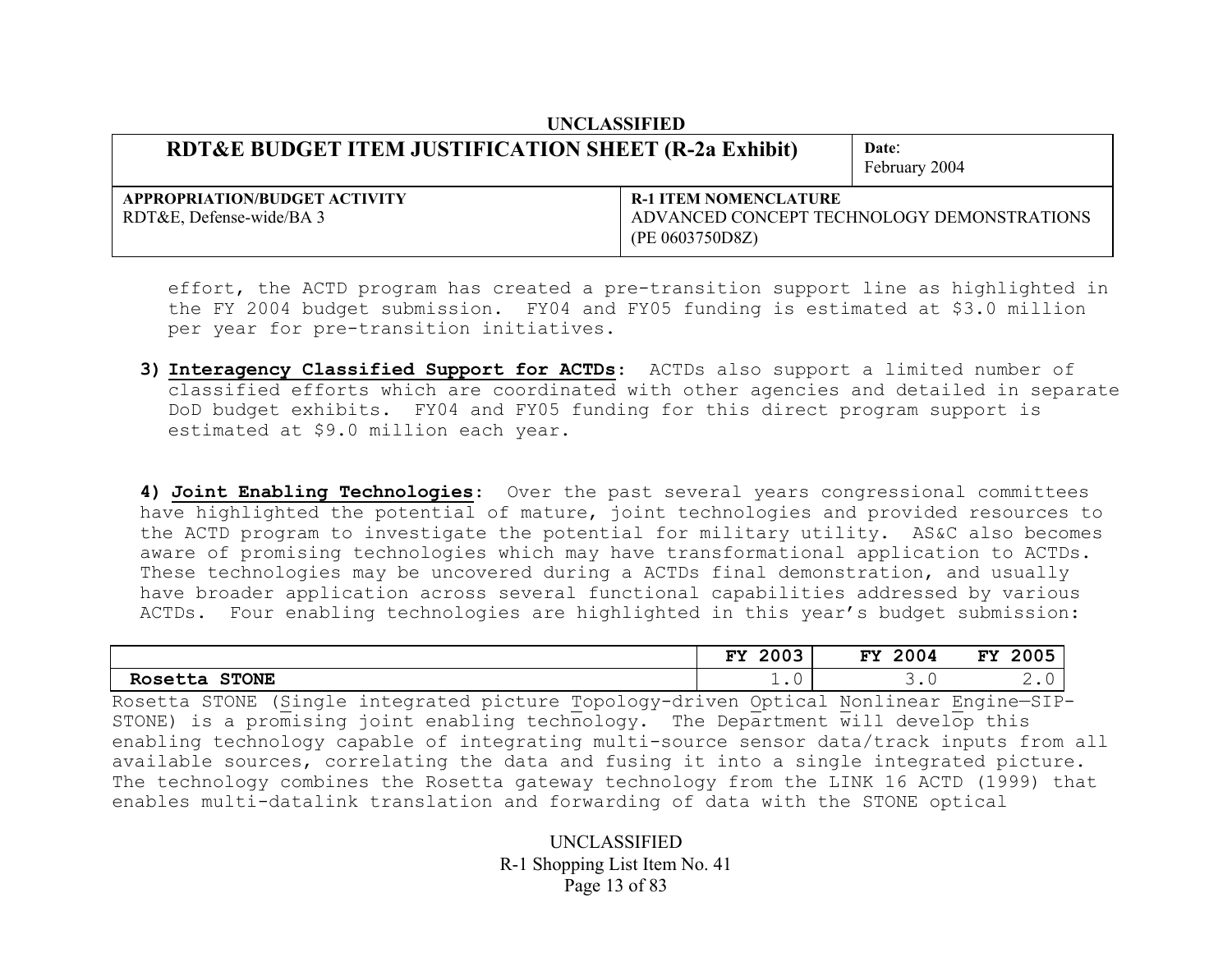| RDT&E BUDGET ITEM JUSTIFICATION SHEET (R-2a Exhibit)      |                                                 | Date:<br>February 2004                     |
|-----------------------------------------------------------|-------------------------------------------------|--------------------------------------------|
| APPROPRIATION/BUDGET ACTIVITY<br>RDT&E, Defense-wide/BA 3 | <b>R-1 ITEM NOMENCLATURE</b><br>(PE 0603750D8Z) | ADVANCED CONCEPT TECHNOLOGY DEMONSTRATIONS |

correlator to provide near real-time fusion, sensor registration and correlation of information sources. The overall objective is to reduce engagement decision time, improve target location estimates, and provide enhanced combat identification (CID) from disparate sensors.

- **FY 2003** Participated in JCIET/JCIDEX 2003 to further demonstrate Rosetta gateway capabilities and begin algorithm development for the STONE correlator with a few information sources.
- **FY 2004** Further STONE algorithm development with increased number of sensor information sources. Participate and demonstrate expanded capability in JEFX 2004 at Nellis AFB NV.
- **FY 2005** Operational demonstration of Rosetta STONE full capability at demonstration site TBD.

|                                                  | <b>FY 2004</b> |
|--------------------------------------------------|----------------|
| Secure Hardware Data Encryption Device (SecureD) |                |

Congress provided additional resources in FY 2003 and FY 2004 for the Secure Hardware Data Encryption Device (SecureD) project. The Department will develop an enabling capability to insert encryption methods to protect information at rest by interrupting the data bus to hard disk drive path within the computer, improving operational security in the event of lost or overrun computer assets.

- **FY 2003** Developed hardware and software integration in a laboratory breadboard implementation to demonstrate the concepts for hard disk data encryption. Defined user security profile and began certification process.
- **FY 2004** Complete the U.S./European certification process, present the product to potential DoD and other federal government agencies using reality based operational

UNCLASSIFIED R-1 Shopping List Item No. 41 Page 14 of 83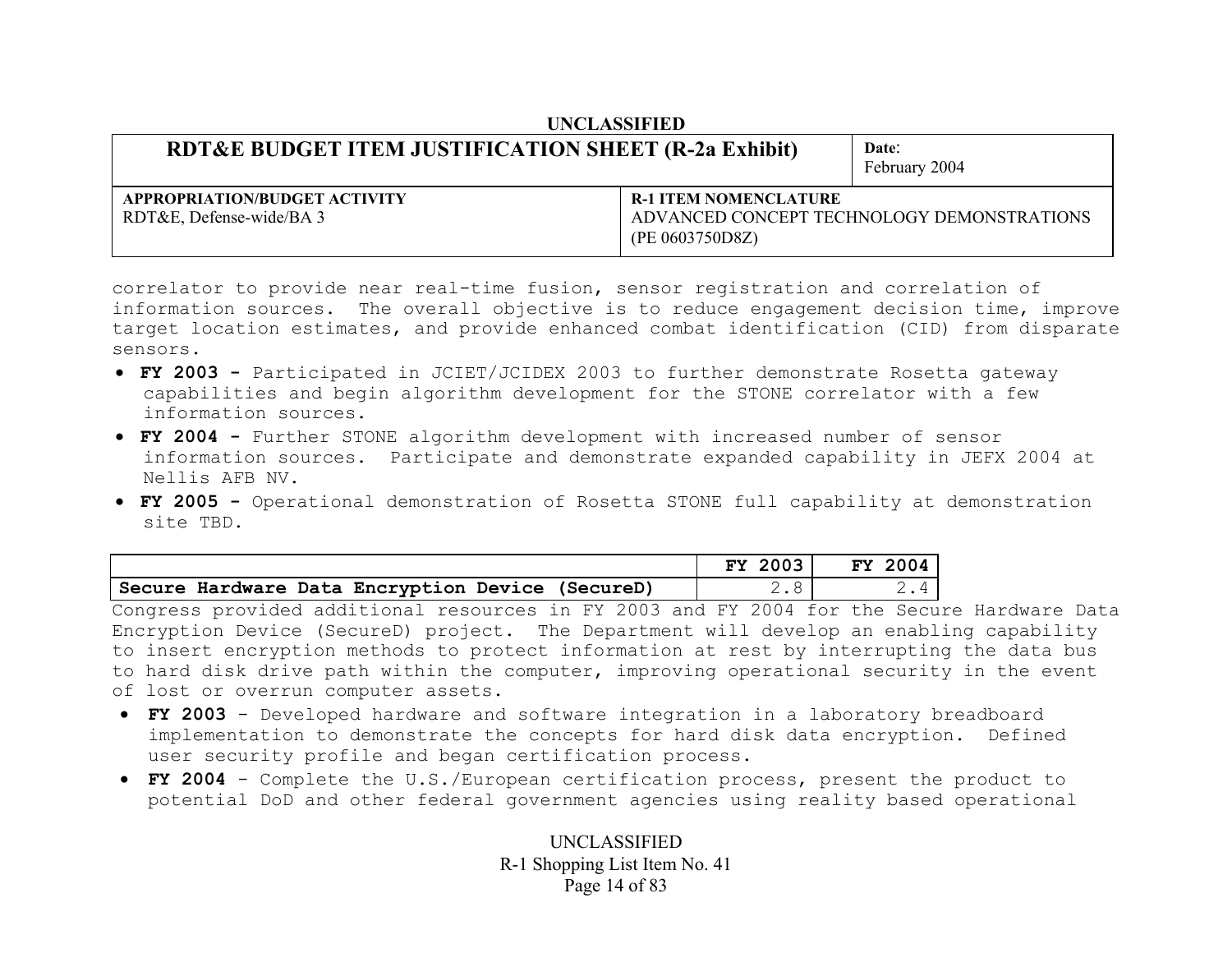| RDT&E BUDGET ITEM JUSTIFICATION SHEET (R-2a Exhibit)      |                                                 | Date:<br>February 2004                     |
|-----------------------------------------------------------|-------------------------------------------------|--------------------------------------------|
| APPROPRIATION/BUDGET ACTIVITY<br>RDT&E, Defense-wide/BA 3 | <b>R-1 ITEM NOMENCLATURE</b><br>(PE 0603750D8Z) | ADVANCED CONCEPT TECHNOLOGY DEMONSTRATIONS |

scenarios, and continue the design and development of SecureD to expand functional capabilities and applicability to new target platforms.

|                                            | でび | 2004<br>FY. |
|--------------------------------------------|----|-------------|
| Remote Unattended Sensing System<br>(RUSS) |    |             |

Congress provided additional resources in FY 2004 for the Remote Unattended Sensing System (RUSS).

• **FY 2004** - Support the Pacific Area Bio Ops Project to develop Bio Defense Capabilities through the Chemical Biological Radiological Technology Alliance (CBRTA). Develop urban unattended ground sensors, in conjunction with CBRTA, to support the Night Vision Cave and Urban Assault ACTD.

|                                        | 2003<br>ਜ਼v | πv |
|----------------------------------------|-------------|----|
| JP-8 Pilot Program                     |             |    |
| $\sim$ $\sim$ $\sim$ $\sim$<br>.<br>__ | .           |    |

Congress provided additional resources in FY 2002 (\$3.5M) and again in FY 2004 for the syntroleum technology JP-8 Pilot Program.

• **FY 2003** – Developed a preliminary marine and chemical engineering design for a bargemounted plant to produce synthetic JP-8/JP-5 from natural gas using Gas-to-Liquids (GTL) technology and Fischer-Tropsch (F-T) synthesis. This design achieves a production capability of 567,000 gallons (~13,500 barrels) per day of JP-5 fuel and fuel storage capability of up to 2 million gallons. This plant, as currently designed, will be totally self-contained and will operate in sea state 3 conditions. Initial estimates state that this fuel can be delivered for approximately \$1.20 per gallon. Completed a Military Utility Assessment (MUA) to determine the true benefits to the military of the barge-mounted synthetic fuel plant concept**.** This assessment found that the gas-to-liquids barge presents a viable complement to other bulk fuel sources,

> UNCLASSIFIED R-1 Shopping List Item No. 41 Page 15 of 83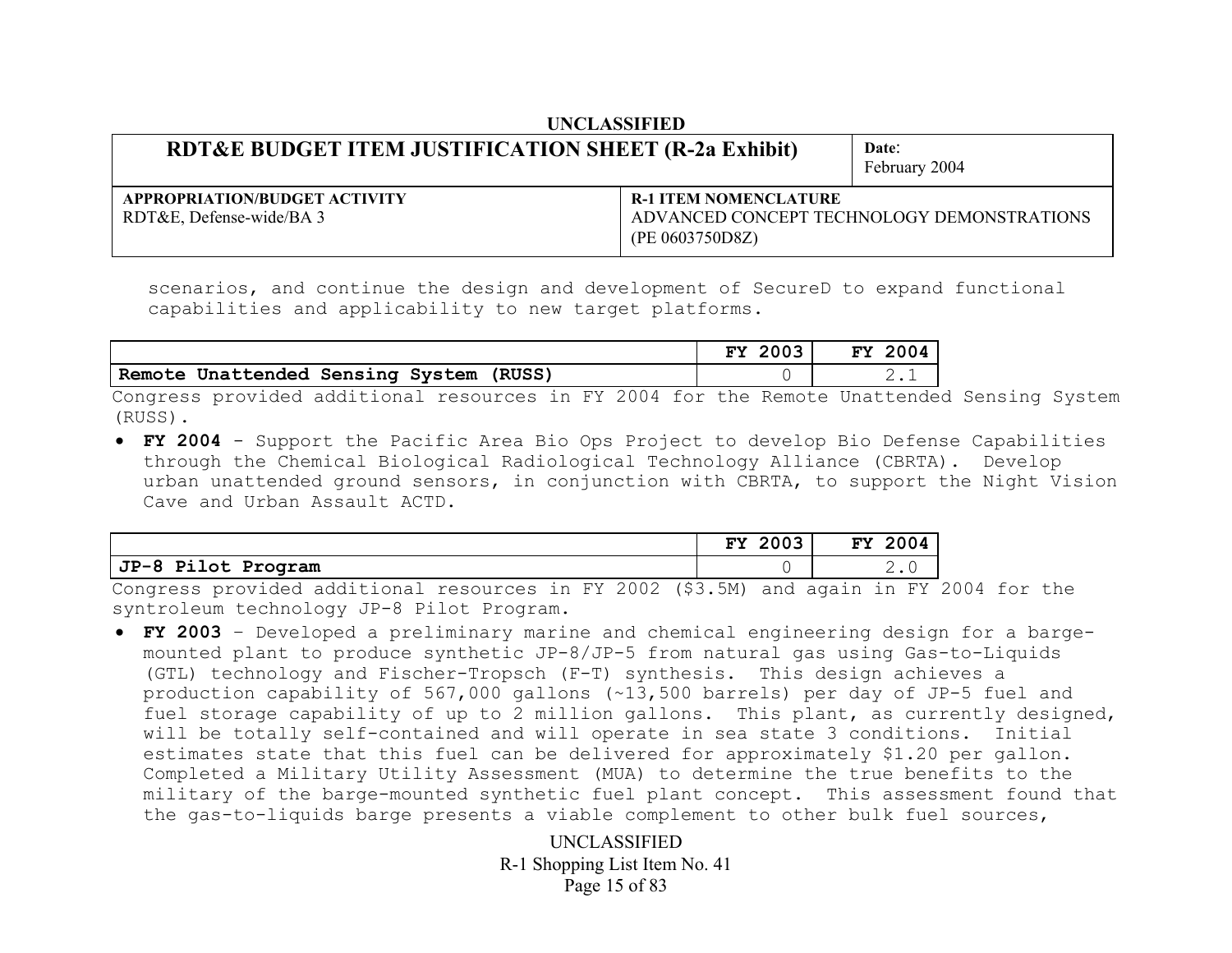| RDT&E BUDGET ITEM JUSTIFICATION SHEET (R-2a Exhibit)      |                                                 | Date:<br>February 2004                     |
|-----------------------------------------------------------|-------------------------------------------------|--------------------------------------------|
| APPROPRIATION/BUDGET ACTIVITY<br>RDT&E, Defense-wide/BA 3 | <b>R-1 ITEM NOMENCLATURE</b><br>(PE 0603750D8Z) | ADVANCED CONCEPT TECHNOLOGY DEMONSTRATIONS |

improvements in supply chain efficiency across a spectrum of military operations, and cost savings and avoidance from reduced reliance on Navy Combat Logistics Fleet & Military Sealift Command charter tanker assets and related reductions in fuel consumption and charter-hire crewing costs. Developed a draft specification for synthetic JP-8/JP-5 fuel developed through a Joint Agency DoD-DoE research and testing program involving the Army, Air Force and Navy fuels labs, along with DoE's National Energy Technology Laboratory. This work was completed under a Memorandum of Agreement to conduct collaborative research and development in the assessment of alternative fuels, particularly synthetic fuel produced from GTL and F-T technology. This program provided approximately 900 gallons of synthetic JP-5 fuel produced for this effort.

• **FY 2004** - Optimize the hull design for the barge for reduced weight and cost of the hull while increasing storage capability. DoD and DoE labs will assess viability of the draft specification developed in FY03 by completing additional testing using a surrogate synthetic aromatic component and when available, fuel with the synthesized aromatic. Conduct a Military Utility Assessment for the modular synthetic fuels plant having a capability of providing fuel, power and water to forward-based forces. Continue development of a formulation for synthetic JP-8 / JP-5, expressed as a draft specification, which ensures the fully synthetic fuel is freely interchangeable with conventional fuel in the legacy fleets.

**FY 2003 - FY 2005 ACTD Individual Project Accomplishments and Plans (by ACTD year group).**  The following list of accomplishments, plans and estimated resources is provided for each ACTD starting in FY 1997. Additionally, section "F" of this exhibit provides a resource summary of the entire ACTD program by ACTD year group.

> UNCLASSIFIED R-1 Shopping List Item No. 41 Page 16 of 83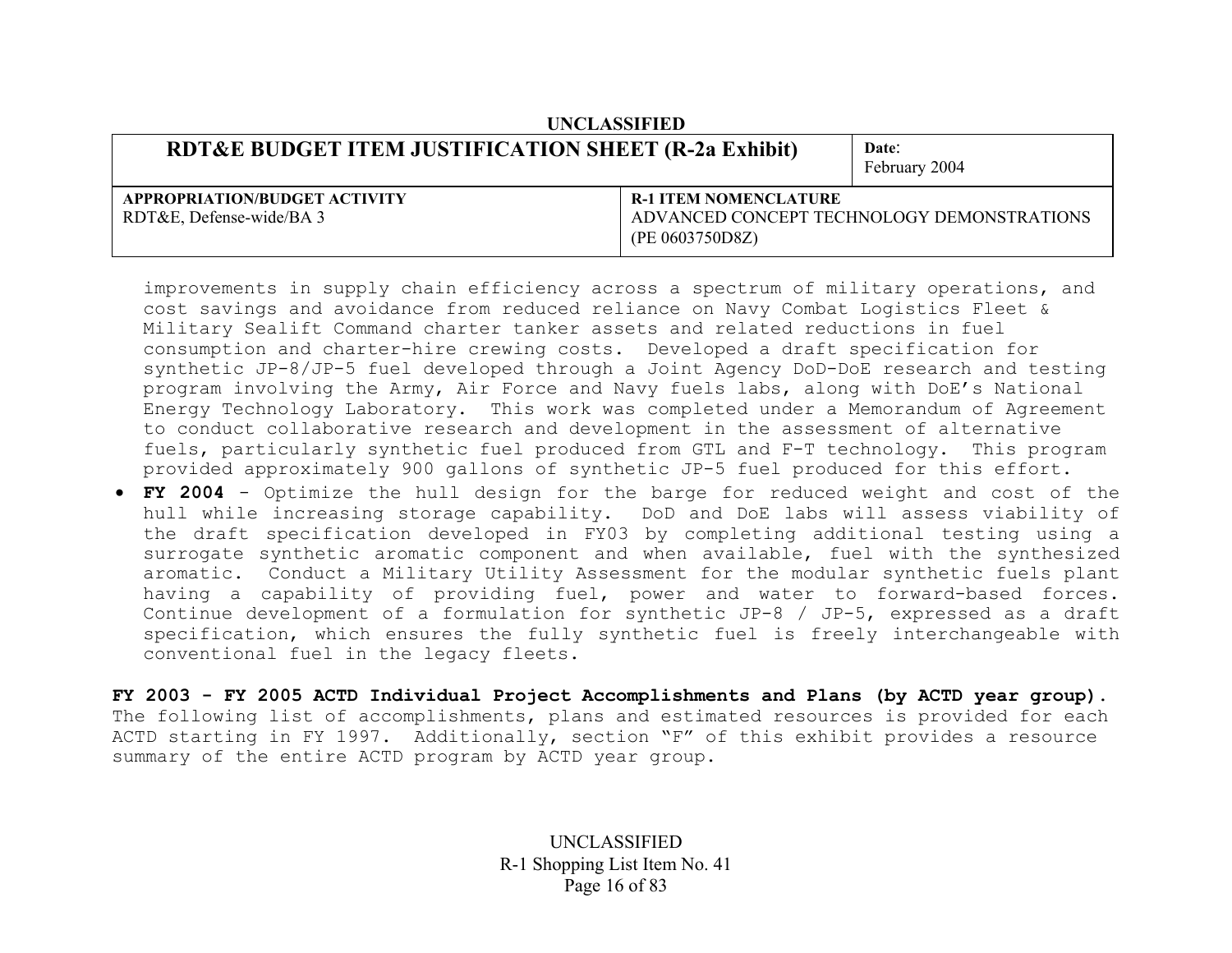| RDT&E BUDGET ITEM JUSTIFICATION SHEET (R-2a Exhibit)             |                                                 | Date:<br>February 2004                     |
|------------------------------------------------------------------|-------------------------------------------------|--------------------------------------------|
| <b>APPROPRIATION/BUDGET ACTIVITY</b><br>RDT&E, Defense-wide/BA 3 | <b>R-1 ITEM NOMENCLATURE</b><br>(PE 0603750D8Z) | ADVANCED CONCEPT TECHNOLOGY DEMONSTRATIONS |

#### •**FY 1997 ACTDs**

|                                     | 2003 | 2004 <sub>1</sub> | 2005      |
|-------------------------------------|------|-------------------|-----------|
|                                     | πv   | F٧                | <b>FY</b> |
| (CP<br>  Counterproliferation<br>II |      |                   |           |

Increased U.S. European Command's (USEUCOM) precision guided gravity weapons capability and counterforce concept of operations.

- **FY 2003** Accomplished remaining Chemical Combat Assessment System (CCAS) verification testing and training and an operational demonstration. Prepared for CCAS residual transition and transition to acquisition. Completed Hard Target Smart Fuse (HTSF) sled testing. Completed BLU-116 Advanced Unitary Penetrator (AUP) sled testing and obtained target response data from tests of the AUP against hardened, simulated weapons of mass destruction (WMD) facility. Executed final two ACTD operational demonstrations using a hardened, cut-and-cover simulated chemical production and storage facility and the Tomahawk Tactical Penetrator Variant (TTPV), CCAS and ITPTS Version 2 ACTD products. Executed one final operational demonstration of AGM-86D CALCM penetrator against a hardened, simulated chemical production facility using fully functional HTSF. Performed MUAs on the TTPV, CCAS and Integrated Target Planning Tool Set (ITPTS). Produced four CCAS ACTD-residual modification kits. Completed the interim capability support phase, the final military utility assessment (MUA) test and demonstration of the ACTD.
- **FY 2004** Conduct Extended user evaluation by USEUCOM of the CPII residuals. Complete the final written MUA report based on tests completed in FY 2003. Complete the ACTD.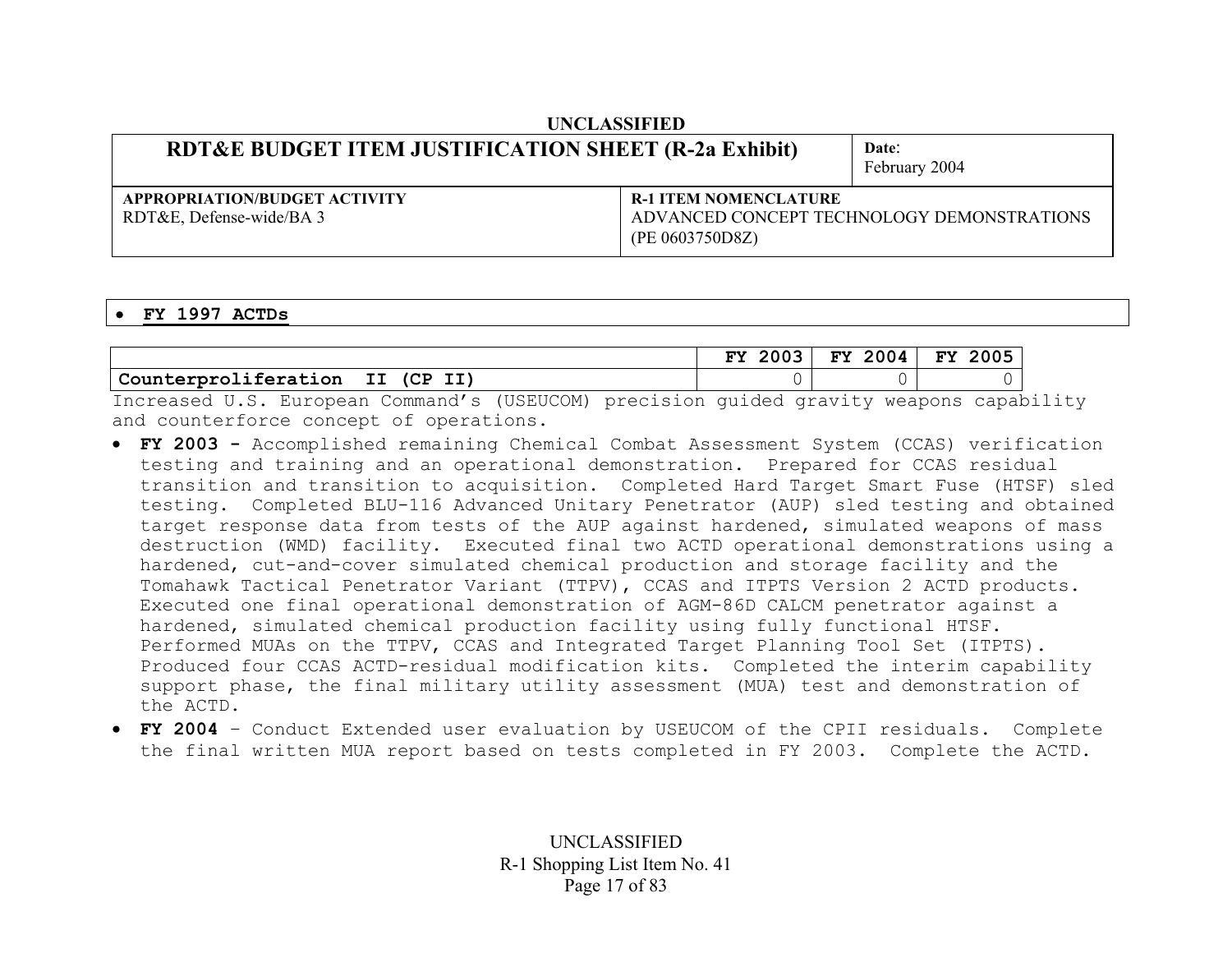| RDT&E BUDGET ITEM JUSTIFICATION SHEET (R-2a Exhibit)             |                                                                                               | Date:<br>February 2004 |
|------------------------------------------------------------------|-----------------------------------------------------------------------------------------------|------------------------|
| <b>APPROPRIATION/BUDGET ACTIVITY</b><br>RDT&E, Defense-wide/BA 3 | <b>R-1 ITEM NOMENCLATURE</b><br>ADVANCED CONCEPT TECHNOLOGY DEMONSTRATIONS<br>(PE 0603750D8Z) |                        |

|                                               |        | $FY$ 2003 FY 2004 FY 2005 |  |
|-----------------------------------------------|--------|---------------------------|--|
| Extending the Littoral Battlespace/JTF Warnet |        |                           |  |
| (ELB/JTFW)                                    | 13.800 |                           |  |

Demonstrated an enhanced capability to enable rapid employment/maneuver/fire support from the sea of dispersed units operating in extended littoral battlespace. Provide enhanced near real-time situational awareness at all tactical levels of command.

• **FY 2003 -** Completed ELB / JTFW sub-system level and system level tests, followed by installation of the Tier 2 and Tier 3 communications, translator, collaboration capability, and system management tools that will provide the horizontal connectivity between the tactical components to enable the common tactical picture. Completed operational personnel training, Hawaii and Japan regional tests and a distributed predeployment exercise in preparation for an early FY04 deployment culminating in COBRA GOLD 04. Completed development of CONOPs, TTPs and training package by operational forces. Transitioned technology to the Joint Tactical Radio System and over 20 programs of record. ACTD completed.

|                                                   | FY 2003 | FY 2004 FY 2005 |  |
|---------------------------------------------------|---------|-----------------|--|
| Joint Advanced Health and Usage Monitoring System |         |                 |  |
| (JAHUMS)                                          | 1.200   | .800            |  |

Provide a means to monitor the health and usage of individual aircraft utilizing onboard sensors and diagnostics. Demonstrate an open architecture so that modules from multiple vendor can be inserted in baseline systems.

• **FY2003 -** Completed installation of JAHUMS software/hardware on a 3rd Navy SH-60B helicopter at the Navy Helicopter Anti-Submarine Squadron Light (HSL-41), Naval Air Station, North Island, California; completed JAHUMS software for the Operational Test

> UNCLASSIFIED R-1 Shopping List Item No. 41 Page 18 of 83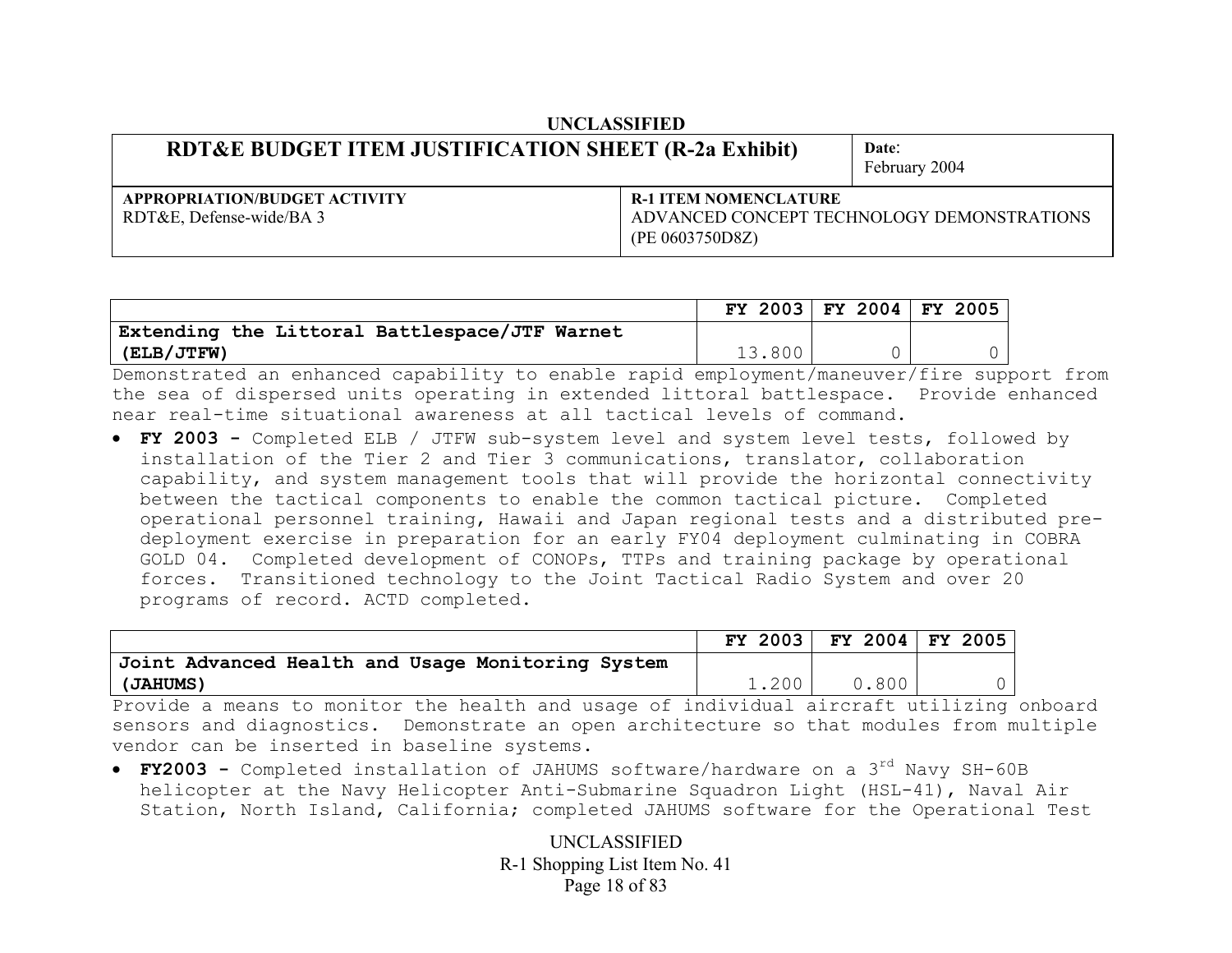| $\mathbf{u}$                                              |                                                 |                                            |  |
|-----------------------------------------------------------|-------------------------------------------------|--------------------------------------------|--|
| RDT&E BUDGET ITEM JUSTIFICATION SHEET (R-2a Exhibit)      |                                                 | Date:<br>February 2004                     |  |
| APPROPRIATION/BUDGET ACTIVITY<br>RDT&E, Defense-wide/BA 3 | <b>R-1 ITEM NOMENCLATURE</b><br>(PE 0603750D8Z) | ADVANCED CONCEPT TECHNOLOGY DEMONSTRATIONS |  |

(OT) phase of the IMD system; fielded two JAHUMS Integrate Support System prototypes for UH-60 Blackhawk helicopters at the Army  $101^{st}$  Airborne Division, Ft. Campbell, Kentucky which subsequently deployed with JAHUMS hardware to OIF in Iraq. Conducted developmental tests on an SH-60B helicopter with a real-time satellite based aircraft maintenance data link (a first for a DOD helicopter) and demonstrated an animated flight playback and pilot debrief capability.

- **FY 2004 -** Conduct system training and operational fielding of JAHUMS technologies to units at the Navy HSL-41 squadron and at the Army  $101^{st}$  Airborne Division. Develop and refine the CONOPS for satellite data link utilization and a post-flight animation debrief, refine expert system diagnostics software, provide technical support to the units for maintenance, training and modifications. Maintenance and operations data for the military utility assessment will be collected and analyzed and JAHUMS technologies will be evaluated with regard to supporting the goal of a 50% reduction in mishaps and accidents as stated in Secretary Rumsfeld's "Reducing Preventable Accidents" Memorandum of May 2003. Complete the final demonstration.
- **FY 2005** Conduct extended user evaluations at HSL-41 and at the 101st Airborne to refine system software. Support interim capability and conduct necessary modifications, testing and analysis to support transition to the Navy H-60R/S production line with the IMDS and to the UH-60M. End the ACTD.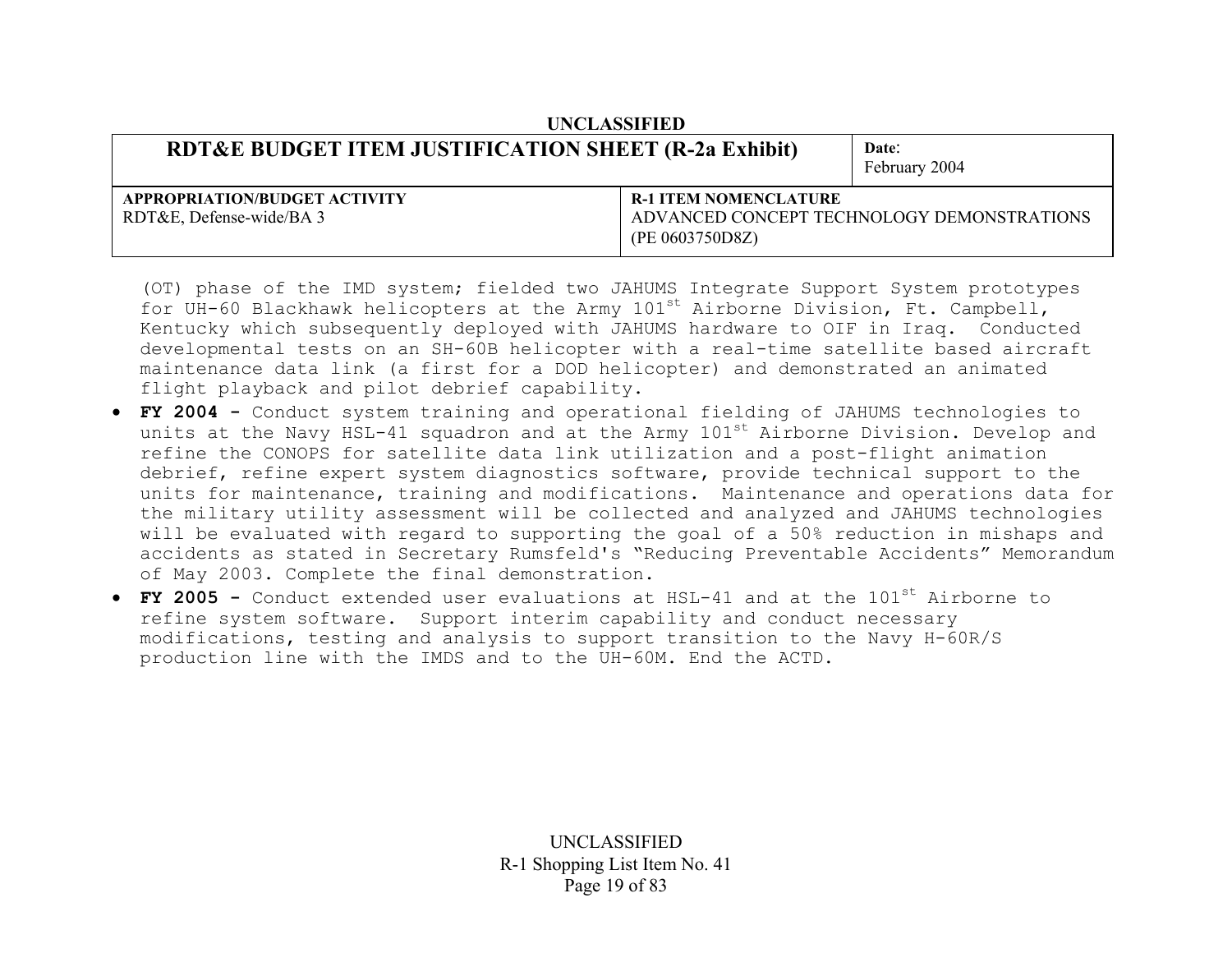| RDT&E BUDGET ITEM JUSTIFICATION SHEET (R-2a Exhibit)             |                                                 | Date:<br>February 2004                     |
|------------------------------------------------------------------|-------------------------------------------------|--------------------------------------------|
| <b>APPROPRIATION/BUDGET ACTIVITY</b><br>RDT&E, Defense-wide/BA 3 | <b>R-1 ITEM NOMENCLATURE</b><br>(PE 0603750D8Z) | ADVANCED CONCEPT TECHNOLOGY DEMONSTRATIONS |

## • **FY 1998 ACTDs**

|                                  | 2003 l<br>FY | FY 2004 | FY 2005 |
|----------------------------------|--------------|---------|---------|
| Adaptive Course of Action (ACOA) |              |         |         |

Demonstrated web-base planning tools to cut initial crisis action response time by 50 percent and allow joint planning by multiple participants during crisis action planning.

• **FY 2003 -** Completed transition of ACOA operations and maintenance responsibilities to Defense Information Systems Agency (DISA) into the Global Command and Control System (GCCS). Concluded interim capability support period and completed the ACTD.

|                                       | 2003<br>٣v | 2004<br>FΥ | 2005<br>πv<br>. . |
|---------------------------------------|------------|------------|-------------------|
| Line-of-Sight<br>(LOSAT)<br>Anti-Tank |            |            |                   |

Developed an anti-tank kinetic energy missile integrated into an expanded capability High-Mobility Multipurpose Wheeled Vehicle.

- **FY 2003** Continued ballistic and guided missile flight tests at White Sands Missile Range (WSMR). Completed deployability assessment at Ft Bragg. The military utility assessment (MUA) was conducted at Eglin AFB . Field Tactical Trainer (FTT) Readiness was conducted. Transition Design Activities were completed and incorporated into ACTD prototypes for testing and demonstration. An extension to the LOSAT ACTD from FY 2003 to FY 2004 was approved due to operational sponsor diversion of current real world operations.
- **FY 2004** Continue ballistic and guided missile flight tests. Transition production activities in process for FY04 production award. The first period of operational testing is planned. Limited Rate Initial Production award is planned following

UNCLASSIFIED R-1 Shopping List Item No. 41 Page 20 of 83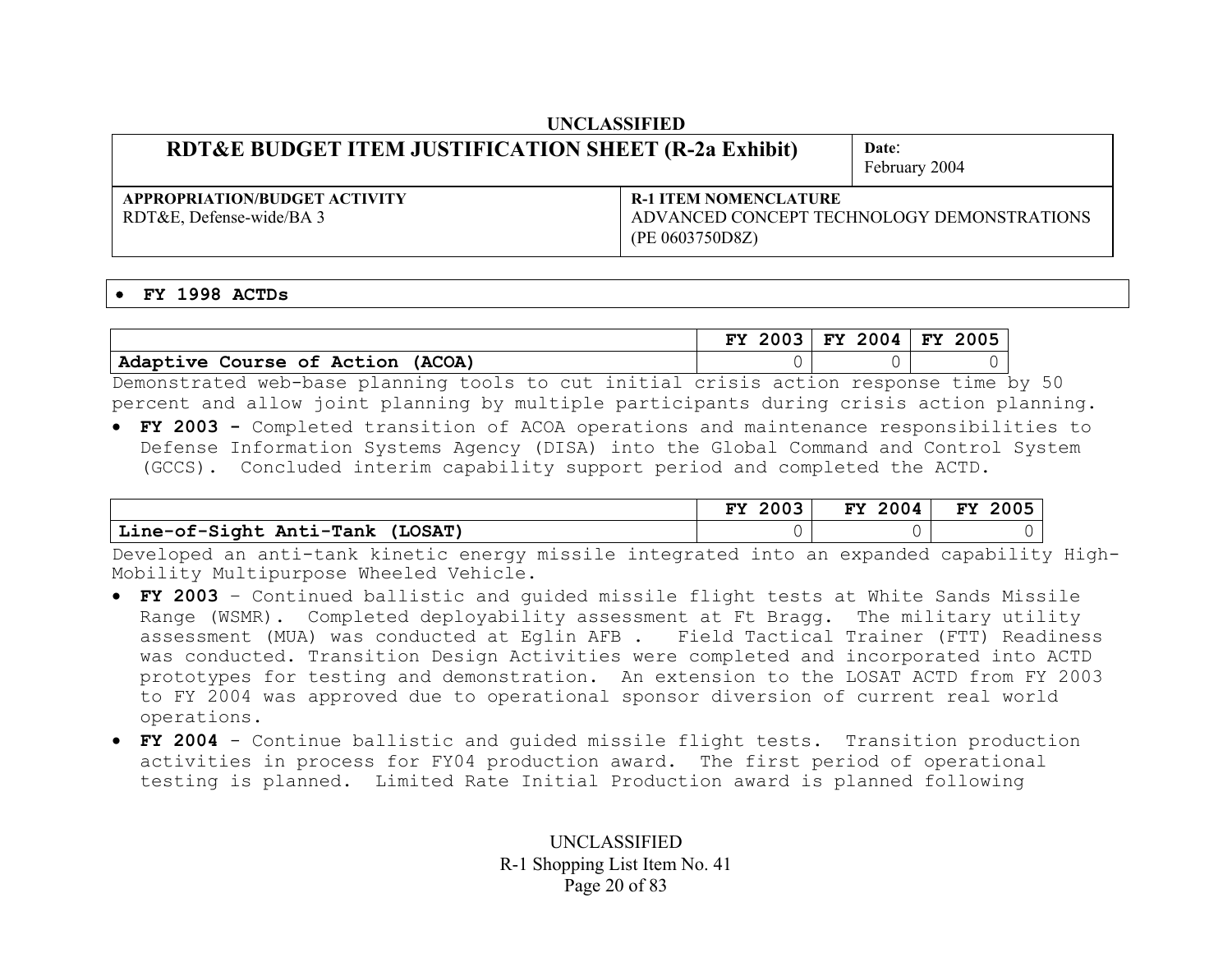| RDT&E BUDGET ITEM JUSTIFICATION SHEET (R-2a Exhibit)             |                                                 | Date:<br>February 2004                     |
|------------------------------------------------------------------|-------------------------------------------------|--------------------------------------------|
| <b>APPROPRIATION/BUDGET ACTIVITY</b><br>RDT&E, Defense-wide/BA 3 | <b>R-1 ITEM NOMENCLATURE</b><br>(PE 0603750D8Z) | ADVANCED CONCEPT TECHNOLOGY DEMONSTRATIONS |

completion of operational testing. Complete the final demonstration and transition to the Army. Complete the ACTD.

|                                            | 2003 <sub>1</sub> | FY 2004 | <b>FY 2005</b> |
|--------------------------------------------|-------------------|---------|----------------|
| Theater Precision Strike Operations (TPSO) |                   |         |                |

Provide ground component commanders with the automation need to plan and direct counterfire and precision strike operations. Its Automated Deep Operations Coordination System (ADOCS) is currently being used by operational Combatant Commanders.

• **FY 2003 -** Conclude the interim capability support phase and complete the ACTD. Transition the capabilities to programs of record. 1,000 ADOCS employed worldwide and used extensively in Operation Iraqi Freedom.

#### •**FY 1999 ACTDs**

|                                                 | <b>FY 2003</b> | FY 2004 | <b>FY 2005</b> |
|-------------------------------------------------|----------------|---------|----------------|
| Battle Damage Assessment in the Joint Targeting |                |         |                |
| Toolbox (BDA in JTT)                            |                |         |                |

Prove a Significant BDA capability by combining battle damage indicators, observed physical damage and inferred functional damage into an accurate assessment of combat operation

• **FY 2003 -** Concluded interim capability support phase and completed the ACTD.

|                                                        | 2003 | $2004$ | 2005 |
|--------------------------------------------------------|------|--------|------|
|                                                        | ਜ਼v  | FY.    | FY.  |
| (CACE)<br>Coherent Analytical<br>Computing Environment | 400  |        |      |

Demonstrate advanced data warehousing concepts, on-line analytical processing decision

UNCLASSIFIED R-1 Shopping List Item No. 41 Page 21 of 83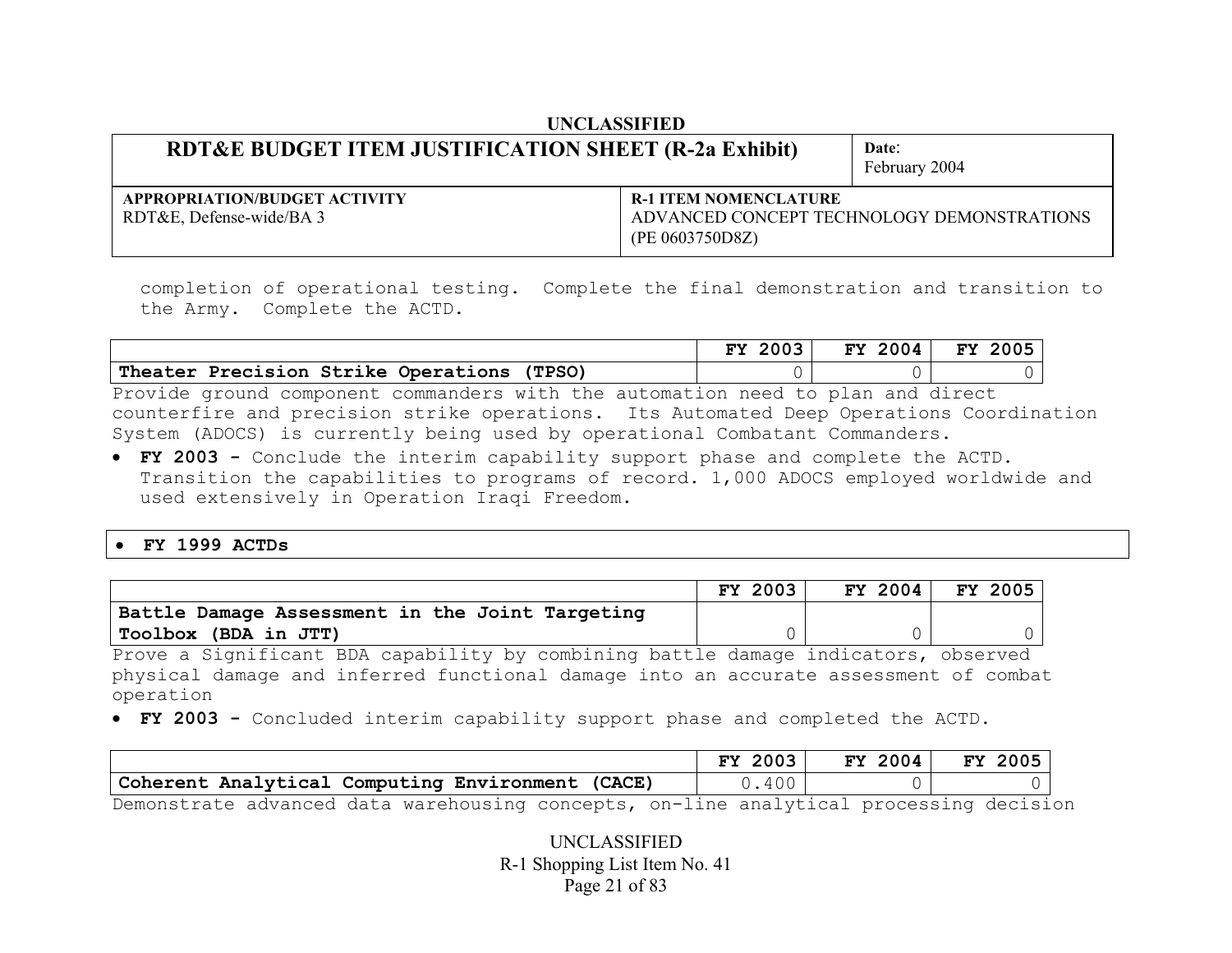| RDT&E BUDGET ITEM JUSTIFICATION SHEET (R-2a Exhibit)             |                                                 | Date:<br>February 2004                     |
|------------------------------------------------------------------|-------------------------------------------------|--------------------------------------------|
| <b>APPROPRIATION/BUDGET ACTIVITY</b><br>RDT&E, Defense-wide/BA 3 | <b>R-1 ITEM NOMENCLATURE</b><br>(PE 0603750D8Z) | ADVANCED CONCEPT TECHNOLOGY DEMONSTRATIONS |

support, and intelligent analytical computing tools to access and utilize joint aviation asset information.

- **FY 2003** CACE tools used successfully during Operation Iraqi Freedom (OIF). Limited Military Utility Assessment (LMUA) and final demonstration completed; CACE judged to have military utility. LMUA limited due to OIF deployment of a significant portion of the assessment squadron. Implemented residual support for MAG-13 and detachments. Developed final CONOPS and continued transition planning. Chosen for follow-on R&D by ONR as the CARTE project which includes a signed Technology Transition Agreement with Joint Strike Fighter/Lockheed Martin Autonomic Logistics Information System (ALIS).
- **FY 2004 –** Continue to refine, update and install the CACE residual tools. Complete the transition plan. Begin transition to an acquisition program. Continue residual support for MAG-13 and detachments. Support the JSF LM ALIS PDR. Complete the ACTD.

|                                                | $FY$ 2003 | FY 2004 | 2005<br>FY. |
|------------------------------------------------|-----------|---------|-------------|
| Common Spectral MASINT Exploitation Capability |           |         |             |
| (COSMEC)                                       |           |         |             |

Demonstrated the COSMEC technologies, end-to-end, to an operational user, showing the tactical utility of MASINT spectral analyses to the warfighter.

• **FY 2003 –** Transitioned software to the Digital Common Ground Station (DCGS) and the Joint Intelligence Center. Concluded the interim capability support period and completed the ACTD.

|                                                                           | 2003      | 2004 | 2005 |
|---------------------------------------------------------------------------|-----------|------|------|
|                                                                           | <b>LV</b> | FΥ   | πv   |
| <b>(CEASE)</b><br>--<br>Compact<br>Environment Anomaly Sensor<br>II<br>ᆂᆂ |           |      |      |

Demonstrated the utility of integrating small sensors onboard a satellite to monitor the space environment.

> UNCLASSIFIED R-1 Shopping List Item No. 41 Page 22 of 83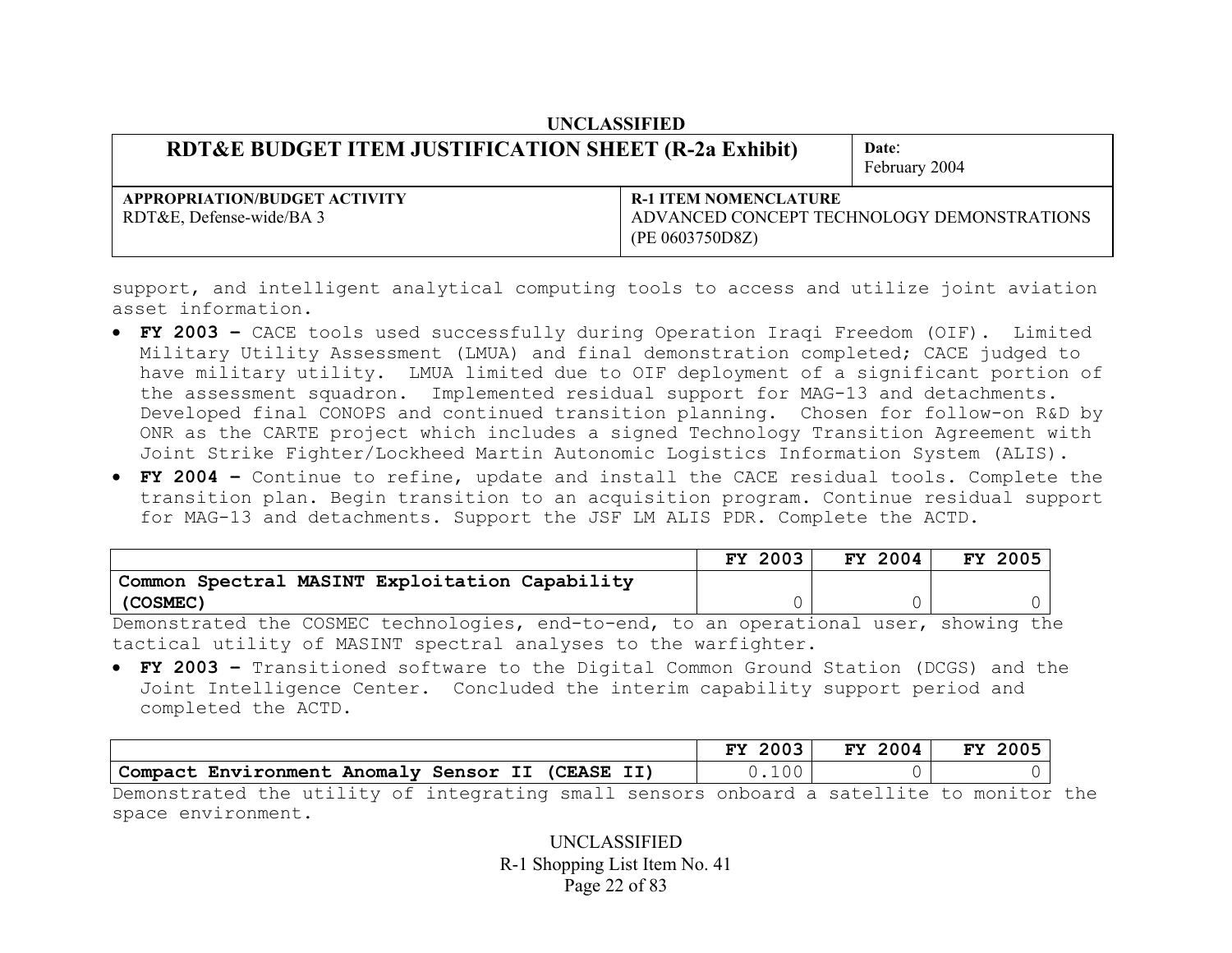| RDT&E BUDGET ITEM JUSTIFICATION SHEET (R-2a Exhibit)      |                                                 | Date:<br>February 2004                     |
|-----------------------------------------------------------|-------------------------------------------------|--------------------------------------------|
| APPROPRIATION/BUDGET ACTIVITY<br>RDT&E, Defense-wide/BA 3 | <b>R-1 ITEM NOMENCLATURE</b><br>(PE 0603750D8Z) | ADVANCED CONCEPT TECHNOLOGY DEMONSTRATIONS |

• **FY 2003 -** Concluded interim capability support phase and completed the ACTD. System is onboard DSP 21 ready for operational users. Also used commercially for Spacebus 4000 communication satellites.

|                                               | 2003<br>πv | 2004<br>πY | 2005<br>FY |
|-----------------------------------------------|------------|------------|------------|
| Force Medical Protection/Dosimeter<br>(FMP/D) |            |            |            |
|                                               |            |            |            |

Demonstrated the technologies and concept of operations of chemical biological agent sampler technology for individuals and small groups.

• **FY 2003 -** Completed test and evaluation of improved active, alarming chemical threat air sampler. Completed the ACTD.

|                                                    | <b>FY 2003</b> | FY 2004 | <b>FY 2005</b> |
|----------------------------------------------------|----------------|---------|----------------|
| Human Intelligence and Counterintelligence Support |                |         |                |
| <b>Tools (HICIST)</b>                              | 1.700          |         |                |

Provided mature commercial and government off-the-shelf technology to human intelligence and counterintelligence personnel.

• **FY 2003 -** Completed extended user evaluations and transitioned ACTD products to programs of record. In response to the Global War on Terrorism, fielded initial capabilities to forces in Operation Enduring Freedom (OEF) and Operation Iraqi Freedom (OIF). HICIST products for weapons of mass destruction analysis were accelerated for use in Operation Iraqi Freedom. A HICIST product providing a deployable biometrics identification system was accelerated for fielding to intelligence forces performing interrogations of suspects and enemy combatants in OIF, OEF and Camp X-Ray. Completed the ACTD.

> UNCLASSIFIED R-1 Shopping List Item No. 41 Page 23 of 83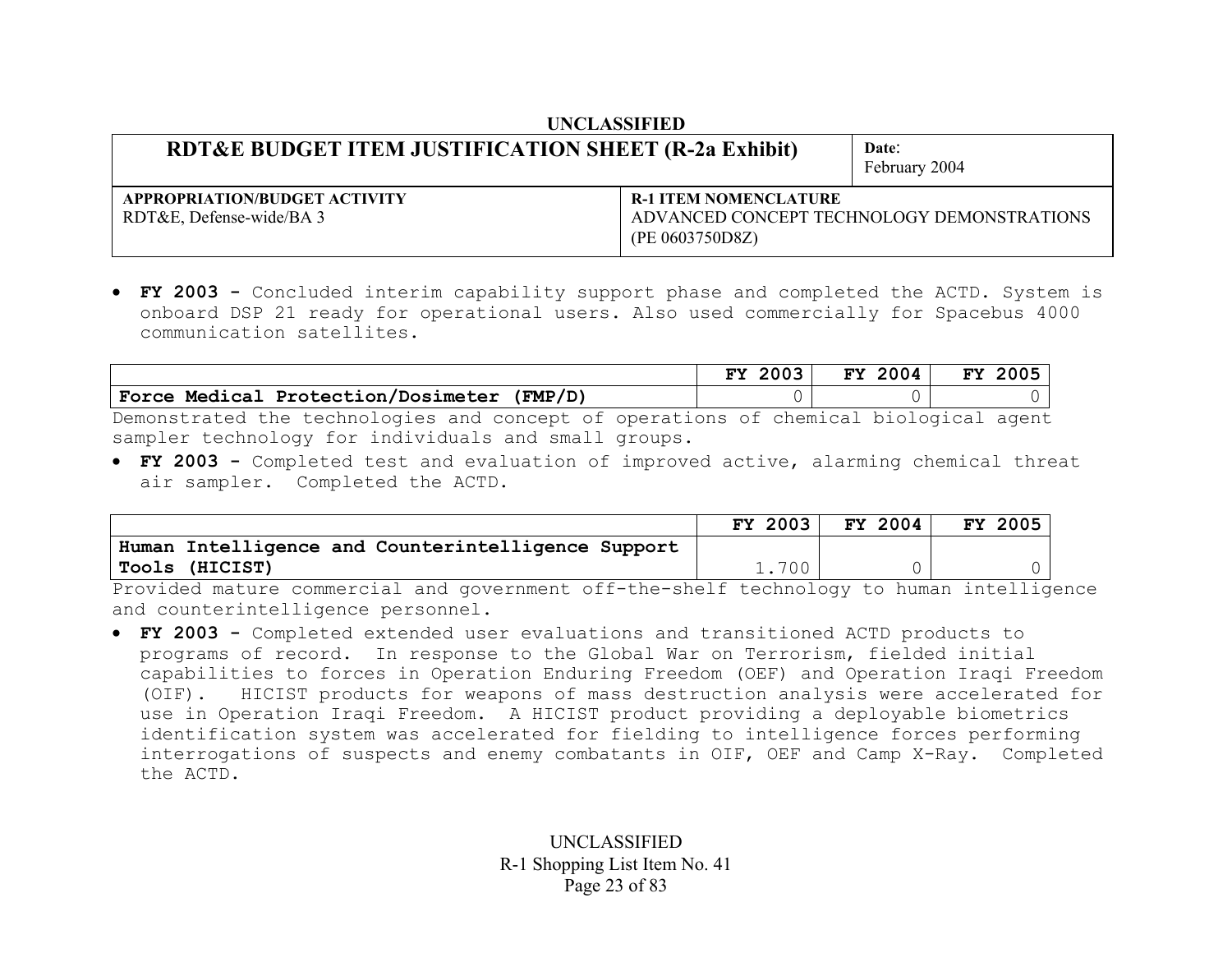| RDT&E BUDGET ITEM JUSTIFICATION SHEET (R-2a Exhibit)             |                                                 | Date:<br>February 2004                     |
|------------------------------------------------------------------|-------------------------------------------------|--------------------------------------------|
| <b>APPROPRIATION/BUDGET ACTIVITY</b><br>RDT&E, Defense-wide/BA 3 | <b>R-1 ITEM NOMENCLATURE</b><br>(PE 0603750D8Z) | ADVANCED CONCEPT TECHNOLOGY DEMONSTRATIONS |

|                                                            | 2003<br>ᠳᢦ | 2004<br>FY | 2005<br>FY |
|------------------------------------------------------------|------------|------------|------------|
| Joint<br>Operations - Telemedicine .<br>Medical<br>(JMO-T) |            |            |            |
|                                                            |            |            |            |

Demonstrated the ability to integrate the services' deployable theater medical telepresence for improved force health protection, reduced force attrition, and minimized medical evacuations.

• **FY 2003 -** Refined logistical support concepts and operational tactics, techniques and procedures (TTP). Completed extended user evaluation and final MUA including findings from the extended user evaluations. Transitioned JMO-T products to the OSD Health Affairs program of record - Theater Medical Information Program (TMIP). At the Secretary of Defense's request, some JMOT-assessed capabilities accelerated for fielding in Operation Iraqi Freedom, as the Interim TMIP. Completed the ACTD.

|                                        | 2003<br>πv | 2004<br>FY. | 2005<br>πv |
|----------------------------------------|------------|-------------|------------|
| Joint<br>(JTL)<br>Logistics<br>Theater |            |             |            |
|                                        |            |             |            |

Produced and transitioned advanced logistic and operational planning and execution capabilities using web-based planning tools to the warfighter.

- **FY 2003** Commenced pilot services at DISA AITS-JPO. Residual products (software, source code, training materials, and limited hardware) began transfer to the DISA AITS-JPO for transition to the Global Combat Support System (GCSS).
- **FY 2004 –** Complete transition of JTL products to the GCSS. Complete the ACTD.

|                                                  |               | $FY$ 2003 FY 2004 FY 2005 |
|--------------------------------------------------|---------------|---------------------------|
| Theater Air and Missile Defense Interoperability |               |                           |
| (TAMDI)                                          | $F \cap \cap$ |                           |

Integrated separate Navy and Army air defense systems allowing them to exchange target track information to achieve an integrated air defense picture.

> UNCLASSIFIED R-1 Shopping List Item No. 41 Page 24 of 83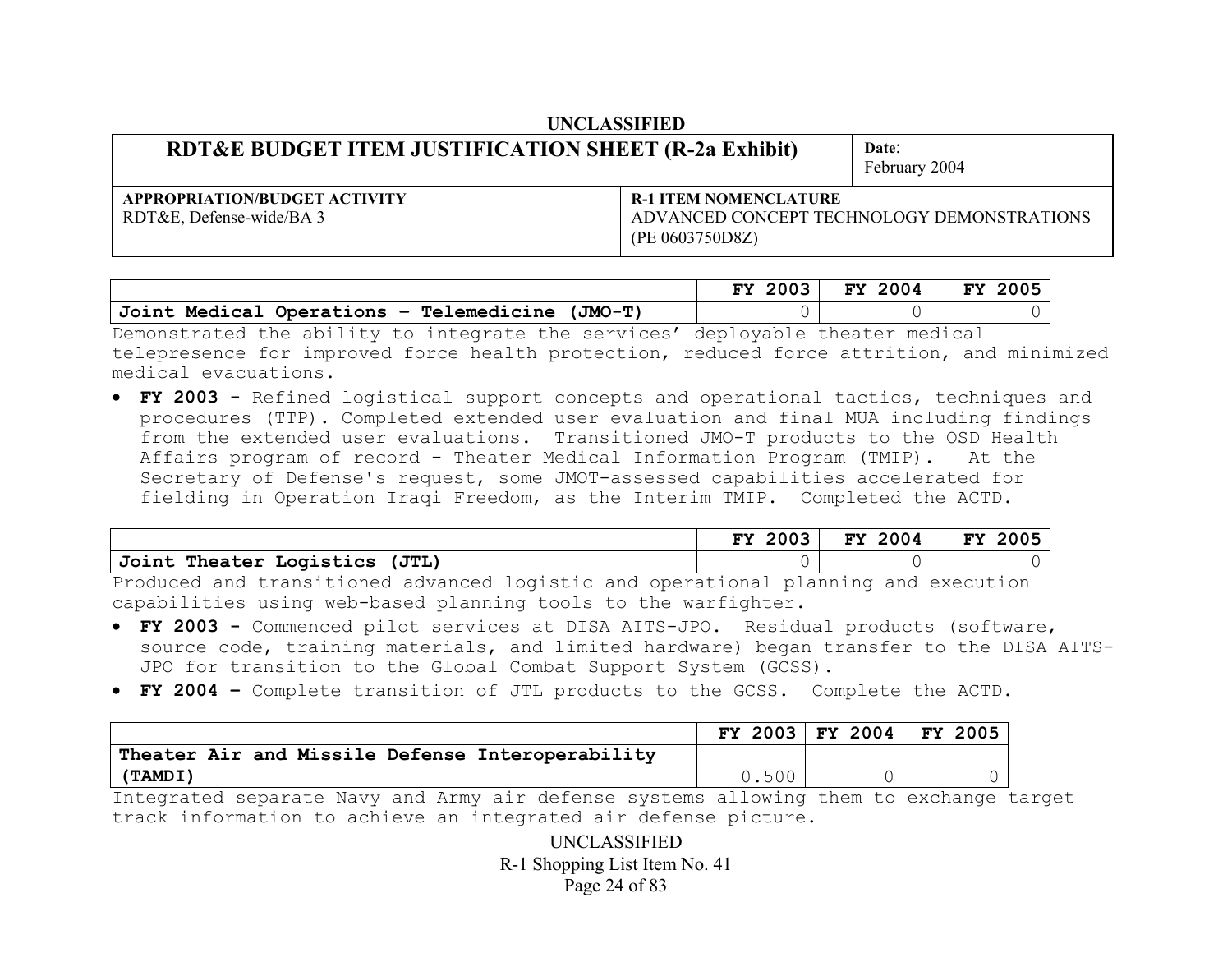| RDT&E BUDGET ITEM JUSTIFICATION SHEET (R-2a Exhibit)             |                                                 | Date:<br>February 2004                     |
|------------------------------------------------------------------|-------------------------------------------------|--------------------------------------------|
| <b>APPROPRIATION/BUDGET ACTIVITY</b><br>RDT&E, Defense-wide/BA 3 | <b>R-1 ITEM NOMENCLATURE</b><br>(PE 0603750D8Z) | ADVANCED CONCEPT TECHNOLOGY DEMONSTRATIONS |

• **FY 2003 -** Conclude interim capability support phase and completed the ACTD. Transitioned to Patriot/Aegis Cooperative Engagement Capability (CEC) targeting capability and to the Korean Theater Integrated Air Picture for U.S. Forces Korea.

| <b>EV</b><br>. .<br>. . | $\sim$ mn $\sim$<br>95 ש<br>. .<br>~~▽▽ |  |  |  |
|-------------------------|-----------------------------------------|--|--|--|
|                         |                                         |  |  |  |

|                                                  | 2003<br>FY | FY 2004 | FY 2005 |
|--------------------------------------------------|------------|---------|---------|
| Coalition Aerial Surveillance and Reconnaissance |            |         | .60 C   |
|                                                  |            |         |         |

Develop a concept of operations and tactics, techniques and procedures for coalition employment of moving target indicators and synthetic aperture radar operations .

- **FY 2003 -** Conducted a military utility assessment in a simulated exercise with live feeds from distributed sensors. Produced measures of performance/effectiveness analysis. Began transition of CAESAR products to the participating nations, NATO and SHAPE. Products include tools (e.g. trackers and coalition test bed); Operational Concepts for interoperability (TTPs, measures of effectiveness (MOEs), measures of performance (MOPs)), and architecture and design (interfaces, interface control diagrams (ICDs) and Standard NATO Agreements (STANAGs)).
- **FY 2004** Continue transition of CAESAR products to the participating nations, NATO and SHAPE. Transition responsibility for NATO Command, Control and Communications Agency (NC3A) testbed functions to Allied Command Transformation (ACT). Products include tools (e.g. trackers and coalition test bed); Operational Concepts for interoperability (TTPs, measures of effectiveness (MOEs), measures of performance (MOPs)), and architecture and design (interfaces, interface control diagrams (ICDs) and Standard NATO Agreements (STANAGs)). Complete the final demonstration.

UNCLASSIFIED R-1 Shopping List Item No. 41 Page 25 of 83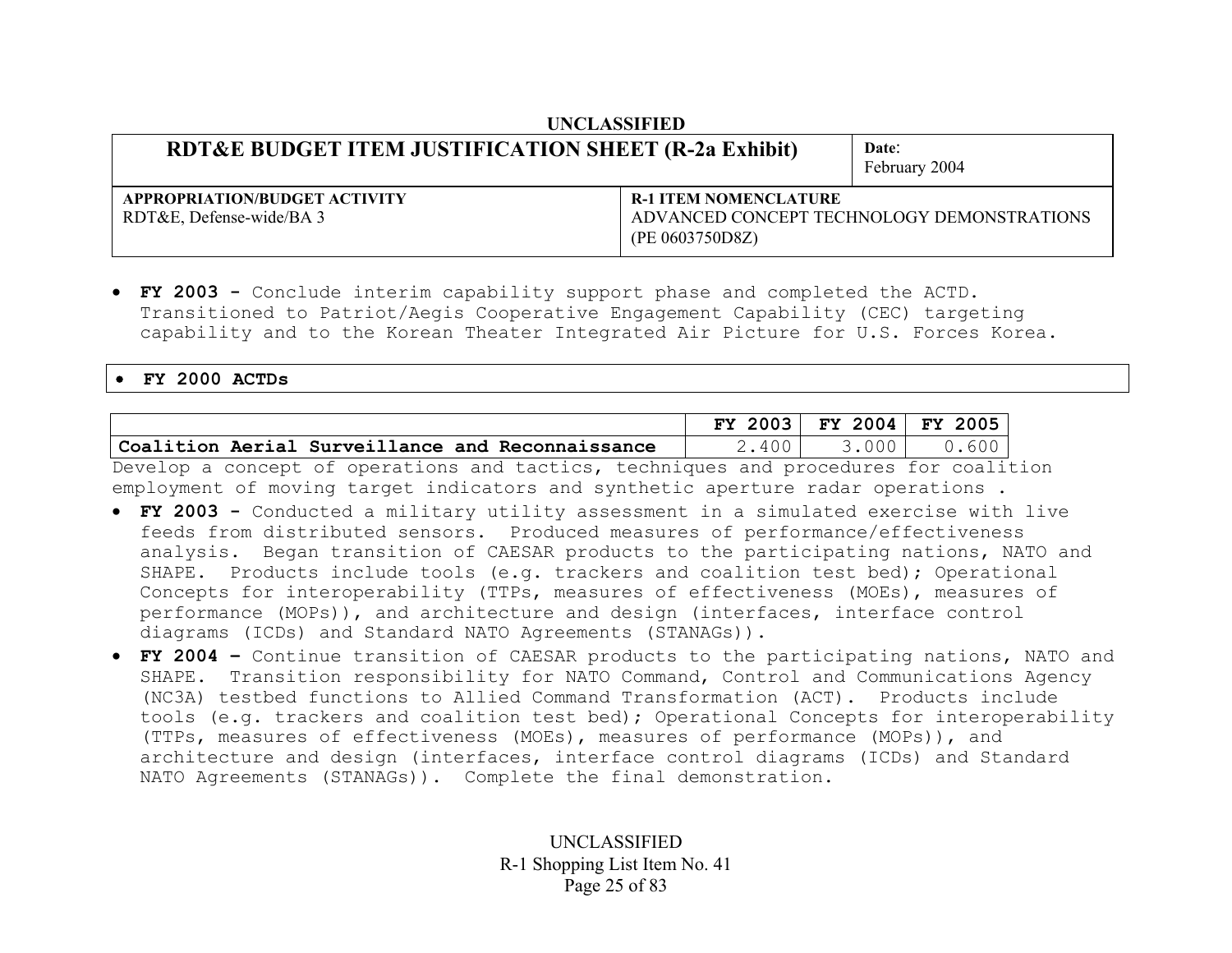| RDT&E BUDGET ITEM JUSTIFICATION SHEET (R-2a Exhibit)      |                                                 | Date:<br>February 2004                     |
|-----------------------------------------------------------|-------------------------------------------------|--------------------------------------------|
| APPROPRIATION/BUDGET ACTIVITY<br>RDT&E, Defense-wide/BA 3 | <b>R-1 ITEM NOMENCLATURE</b><br>(PE 0603750D8Z) | ADVANCED CONCEPT TECHNOLOGY DEMONSTRATIONS |

• **FY 2005 -** Conduct final live-fly exercise in US and utility assessments. Conclude the interim capability support phase and complete the ACTD.

|                                   | $\sim$ $\sim$ $\sim$<br>でび<br>ZUUS<br>. . | 2004<br>᠊᠇᠇                       | <b>FY</b><br>2005 |
|-----------------------------------|-------------------------------------------|-----------------------------------|-------------------|
| $\sim$<br><b>CINC</b><br><u>_</u> | $\sim$ $\sim$<br>ししし<br>ັ                 | $-$ 0 0<br>∽<br>しぃぃ<br><b>. د</b> | $\sim$<br>4 U U   |

Develop, demonstrate, assess and transition the concept of operations, hardware and software necessary to provide a theater Combatant Commands with a command and control (C2) environment that addresses improved situational awareness and decision making tools across multiple simultaneous crisis operations and theater engagement activities.

- **FY 2003** Conducted Military Utility Assessment during Terminal Fury 03 at PACOM. Conducted Extended User Evaluation of residual capability at PACOM and STRATCOM. Continued to work transition to next-generation of GCCS and DJC2. Continued development of CONOPS, TTPs to mesh with standing joint force headquarters (SJFHQ) evolving concepts and development of training package. Ensured decision-focused C2 capability supports all Combatant Commands. Worked scalability/software refresh issues.
- **FY 2004** Complete Extended User Evaluation at Pacific Command (PACOM) and Strategic Command (STRATCOM). Install and support CINC 21 capability in European Command (EUCOM). Complete computer-based training, CONOPS, TTPs, and transition. Ensure software refresh and functionality. Transition capability to next-generation GCCS and/or deployable joint command and control (DJC2). CINC21 capability being incorporated into STRATCOM program called D-Side to support National and Strategic Planning for Global Strike. Complete the ACTD.

UNCLASSIFIED R-1 Shopping List Item No. 41 Page 26 of 83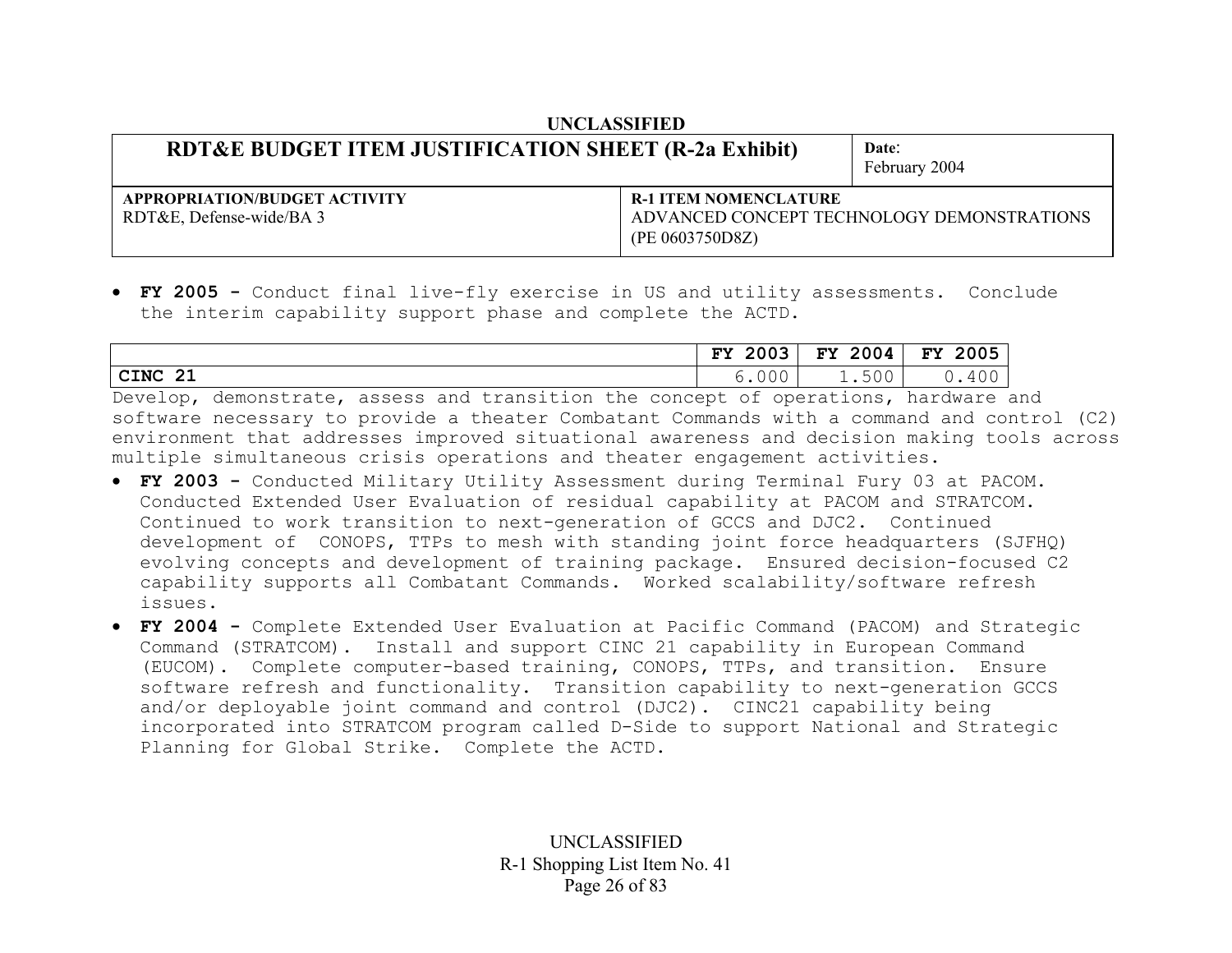| RDT&E BUDGET ITEM JUSTIFICATION SHEET (R-2a Exhibit)      |                                                 | Date:<br>February 2004                     |
|-----------------------------------------------------------|-------------------------------------------------|--------------------------------------------|
| APPROPRIATION/BUDGET ACTIVITY<br>RDT&E, Defense-wide/BA 3 | <b>R-1 ITEM NOMENCLATURE</b><br>(PE 0603750D8Z) | ADVANCED CONCEPT TECHNOLOGY DEMONSTRATIONS |

|                                                    |       |       | FY 2003 FY 2004 FY 2005 |
|----------------------------------------------------|-------|-------|-------------------------|
| Communication/Navigation Outage Forecasting System |       |       |                         |
| (C/NOFS)                                           | 2.000 | 0.500 |                         |

Predict the satellite space environment and alert control operators to place satellites in protective mode when disturbed, ionospheric conditions are likely.

- **FY 2003 -** Conducted payload test, spacecraft integration and launch vehicle integration. Continued Scintillation Network Decision Aid (SCINDA) assessments and user evaluation.
- **FY 2004** Continue conducting payload test, spacecraft integration and launch vehicle integration, SCINDA assessments, and user evaluation. Complete final demonstration.
- **FY 2005** Launch spacecraft, conduct on-orbit checkout, enter survey and forecasting modes with limited operational use. Continue survey and forecasting modes, perform extended user evaluation.

|                                                 | $FY$ 2003 FY 2004 FY 2005 |  |
|-------------------------------------------------|---------------------------|--|
| Computerized Operational MASINT Weather (ComWX) |                           |  |
|                                                 |                           |  |

Provide near real-time cloud pictures for high-value targeting support, using existing national assets with a foundation to exploit future systems.

- **FY 2003 –** Completed dissemination architecture for rapid dissemination of data to theater. Implemented suggested improvements to algorithms as a result of operational demos in FY02/03. Conducted formal military utility assessment (MUA). Produced/coordinated CONOPS and future sensor requirements.
- **FY 2004 –** Coordinate CONOPS and future sensor requirements with additional commands. Operations and maintenance for ACTD infrastructure developed. Extension of effort under consideration due to new operational needs, otherwise complete the final demonstration.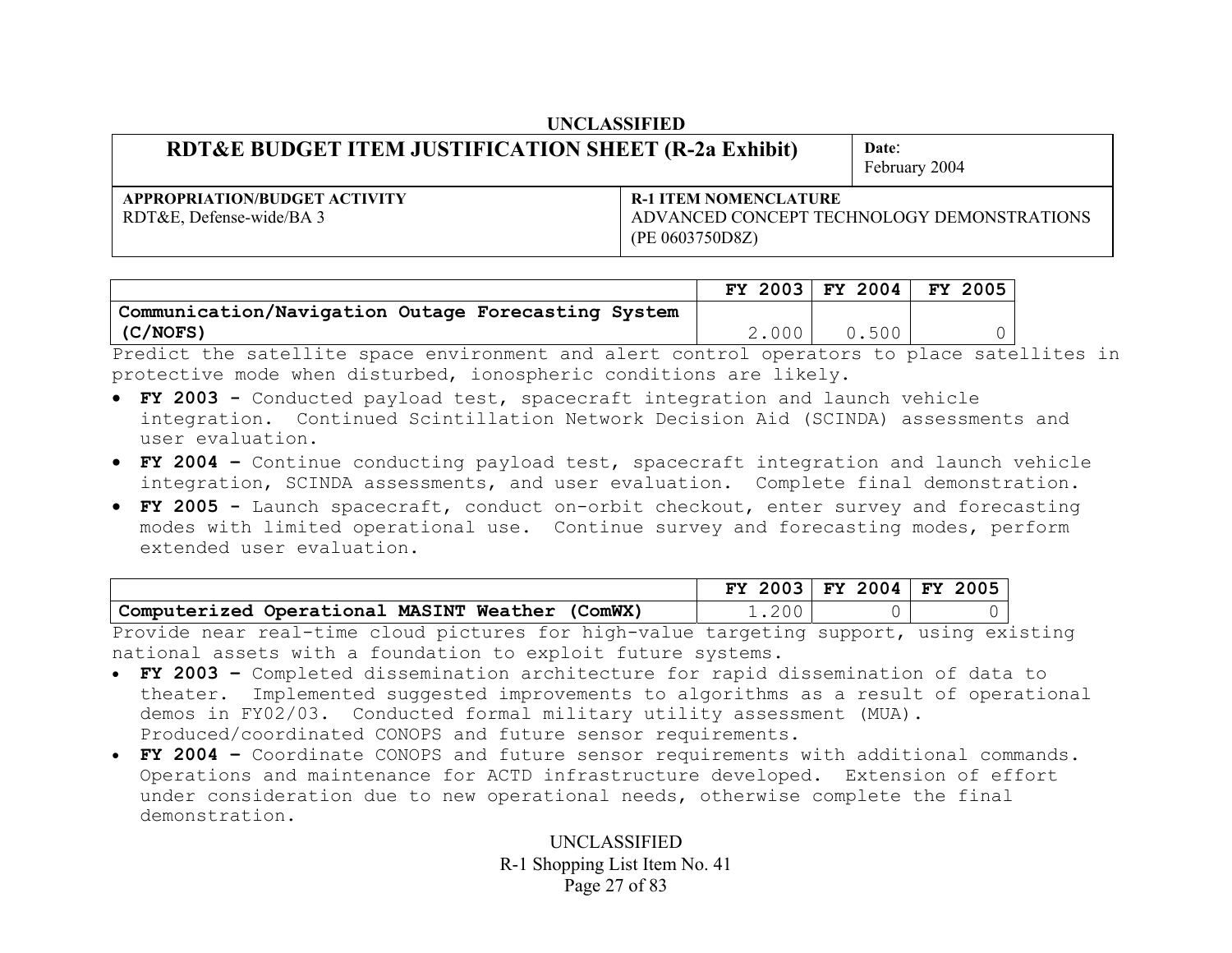| RDT&E BUDGET ITEM JUSTIFICATION SHEET (R-2a Exhibit)      |                                                 | Date:<br>February 2004                     |
|-----------------------------------------------------------|-------------------------------------------------|--------------------------------------------|
| APPROPRIATION/BUDGET ACTIVITY<br>RDT&E, Defense-wide/BA 3 | <b>R-1 ITEM NOMENCLATURE</b><br>(PE 0603750D8Z) | ADVANCED CONCEPT TECHNOLOGY DEMONSTRATIONS |

|                                                                              | $FY$ 2003 FY 2004 FY 2005 |        |
|------------------------------------------------------------------------------|---------------------------|--------|
| Content-Based Information Security (CBIS)                                    |                           |        |
| Domanstrate a multi-level sequrity selution that can support inint sealition |                           | $\cap$ |

Demonstrate a multi-level security solution that can support joint, coalition, and interagency operations

- **FY 2003** Continued contracting efforts to develop a Type 1 cryptographic device prototype. Drafted systems and security engineering specification. Began prototyping, certification and incremental product delivery. Developed plan for FY04 initial operating capability and FY05 transition to NSA product line.
- **FY 2004** Continue module development for incremental delivery of certified Type 1 multi-security enclave encryption device for joint, interagency and coalition application. Conduct preliminary military utility assessment in conjunction with Coalition exercise and Standing Joint Force Headquarters prototype testing. Prepare for hand-off of certified residual devices to transition manager and deployment authority for implementation on DoD and Coalition networks.
- **FY 2005** Finalize transition to NSA initial operating capability product line. Commence delivery of certified Type 1 multi-security enclave encryption devices to Regional Combatant Commanders for use in joint, interagency and coalition networks. Complete the final demonstration and the ACTD.

|                                                |         | $FY$ 2003 FY 2004 FY 2005 |  |
|------------------------------------------------|---------|---------------------------|--|
| Global Monitoring of ISR Space Systems (GMSIS) | $0.300$ | $0.200$                   |  |
|                                                |         |                           |  |

Demonstrate the value of providing near-real-time information on potential threats to theater operations posed by commercial space systems.

• **FY 2003 -** System development completed and military utility of interim system demonstrate. Limited operations initiated.

> UNCLASSIFIED R-1 Shopping List Item No. 41 Page 28 of 83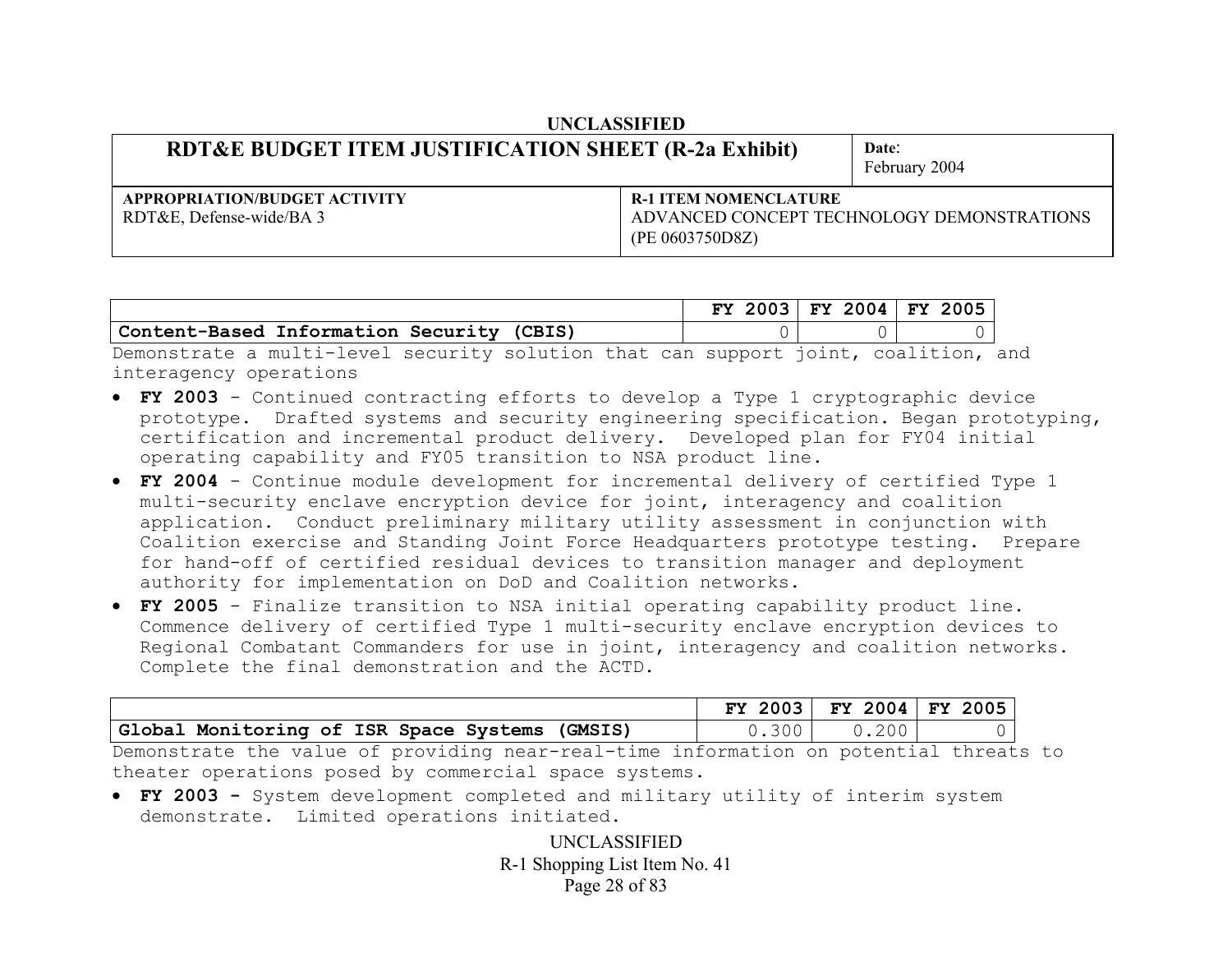| RDT&E BUDGET ITEM JUSTIFICATION SHEET (R-2a Exhibit)      |                                                 | Date:<br>February 2004                     |
|-----------------------------------------------------------|-------------------------------------------------|--------------------------------------------|
| APPROPRIATION/BUDGET ACTIVITY<br>RDT&E, Defense-wide/BA 3 | <b>R-1 ITEM NOMENCLATURE</b><br>(PE 0603750D8Z) | ADVANCED CONCEPT TECHNOLOGY DEMONSTRATIONS |

• **FY 2004 -** Complete demonstration of the military utility of the interim system. Continue limited operations. Complete the final demonstration and ACTD.

|                                      |  | $FY$ 2003 FY 2004 FY 2005 |
|--------------------------------------|--|---------------------------|
| Joint Intelligence, Surveillance and |  |                           |
| Reconnaissance (JISR)                |  |                           |

Provide the Joint Force and Early Entry Force commanders the ability to integrate tactical reconnaissance and tactical operational sensors to improve situational awareness.

- **FY 2003** Refined and enhanced JISR interfaces to source systems based upon user defined TTP/CONOPS (Lucky Sentinel 03, MEFEX 03, Ulchi Focus Lens 03). Integrated and fielded JISR prototype into Army Brigade evaluation. Continued working relationships with PM IF and other program offices to include TES/NFN, Joint Digital Fires Network and Digital Common Ground Station - A (DCGS-A) to demonstrate JISR added value. Planned and executed additional formal assessment by Joint Interoperability Test Center (JITC), Joint Command, Control, Communication, Computers, Intelligence, Surveillance and Reconnaissance (C4ISR) Battle Center and warfighter assessments by USCENTCOM and I MEF.
- **FY 2004** Complete final assessment of military utility, operational effectiveness, suitability, and interoperability during demonstration to include Defense Information Infrastructure/ Common Operating Environment (DII/COE) certification. Transition Memoranda of Agreement will be executed with proposed programs executive officer's (PEO's) with responsibilities for programs of record. Review and approve assessment plan by the Council of Colonels prior to execution of the demonstration.
- **FY 2005** Complete sustainment support to respective service and joint C4ISR user warfighters of the JISR product delivered in FY04. Complete the final demonstration and the ACTD.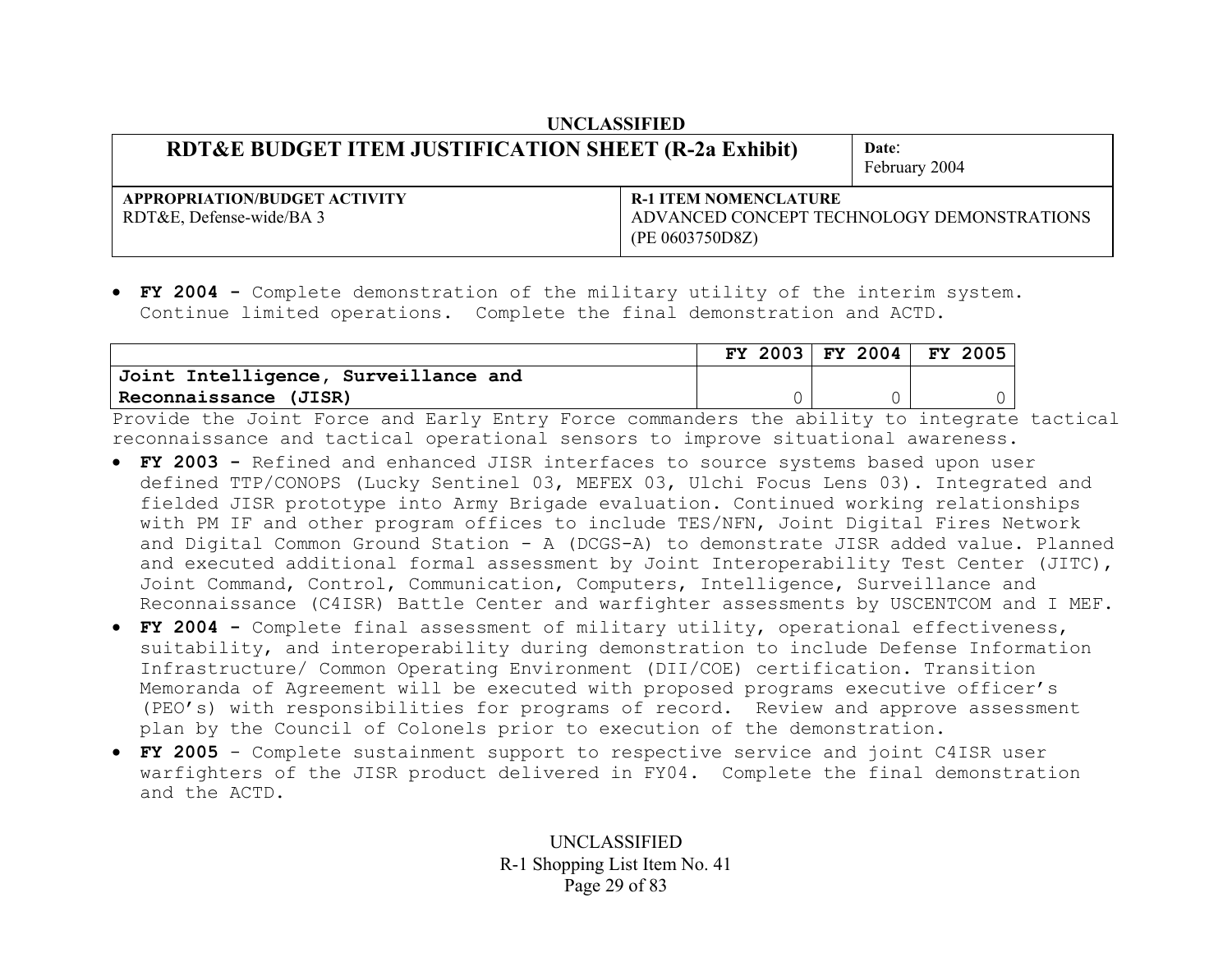| RDT&E BUDGET ITEM JUSTIFICATION SHEET (R-2a Exhibit)             |                                                 | Date:<br>February 2004                     |
|------------------------------------------------------------------|-------------------------------------------------|--------------------------------------------|
| <b>APPROPRIATION/BUDGET ACTIVITY</b><br>RDT&E, Defense-wide/BA 3 | <b>R-1 ITEM NOMENCLATURE</b><br>(PE 0603750D8Z) | ADVANCED CONCEPT TECHNOLOGY DEMONSTRATIONS |

|                                              | ついいつ<br>ᠳᢦ | 2004<br>πv | 2005<br><b>FY</b> |
|----------------------------------------------|------------|------------|-------------------|
| (GAPS)<br>Ground-To-Air Passive Surveillance |            |            |                   |
|                                              |            |            |                   |

Evaluate passive surveillance systems for counterdrug operations for JIATF-S and SOUTHCOM.

- **FY 2003** Exercised the delta cost purchase option of the "lease/option to buy contract" to acquire residual system to allow independent government demonstration, testing, and MUA to proceed within budget established. Assessed corrections to minor problems discovered during previous demonstrations and tests. Completed MUA of passive coherent location (PCL) technology. The assessment includes operational user training and support. Maximum use of Joint exercises and tests was used as part of the operational assessment.
- **FY 2004**  Complete planning to insure successful transition to the user. This includes assessments of the reliability, maintainability, and availability of the system to determine/verify the level and type of support required for the operational system. This will be used to assess the life cycle costs. Complete the final demonstration and provide final assessment reports. Complete the ACTD.

|                                     | $2003 +$ | 2004      | FY     |
|-------------------------------------|----------|-----------|--------|
|                                     | πv       | <b>FY</b> | $2005$ |
| Multiple Link Antenna System (MLAS) | an c     |           |        |

Provide two-way communications with four different platforms simultaneously while on the move using a single antenna.

• **FY 2003 -** Commenced proof of concept demonstration preparations. Refined and updated antenna application to operational concepts, CONOPS and network procedures within an Army operational venue in pursuit of follow-on Joint Warfighter Exercise opportunity. Prepare for transition to acquisition activity. Prepared demonstration analysis and findings. Operational considerations (Warfighter engagement in real world operations) deferred demonstration/evaluation to FY2004.

> UNCLASSIFIED R-1 Shopping List Item No. 41 Page 30 of 83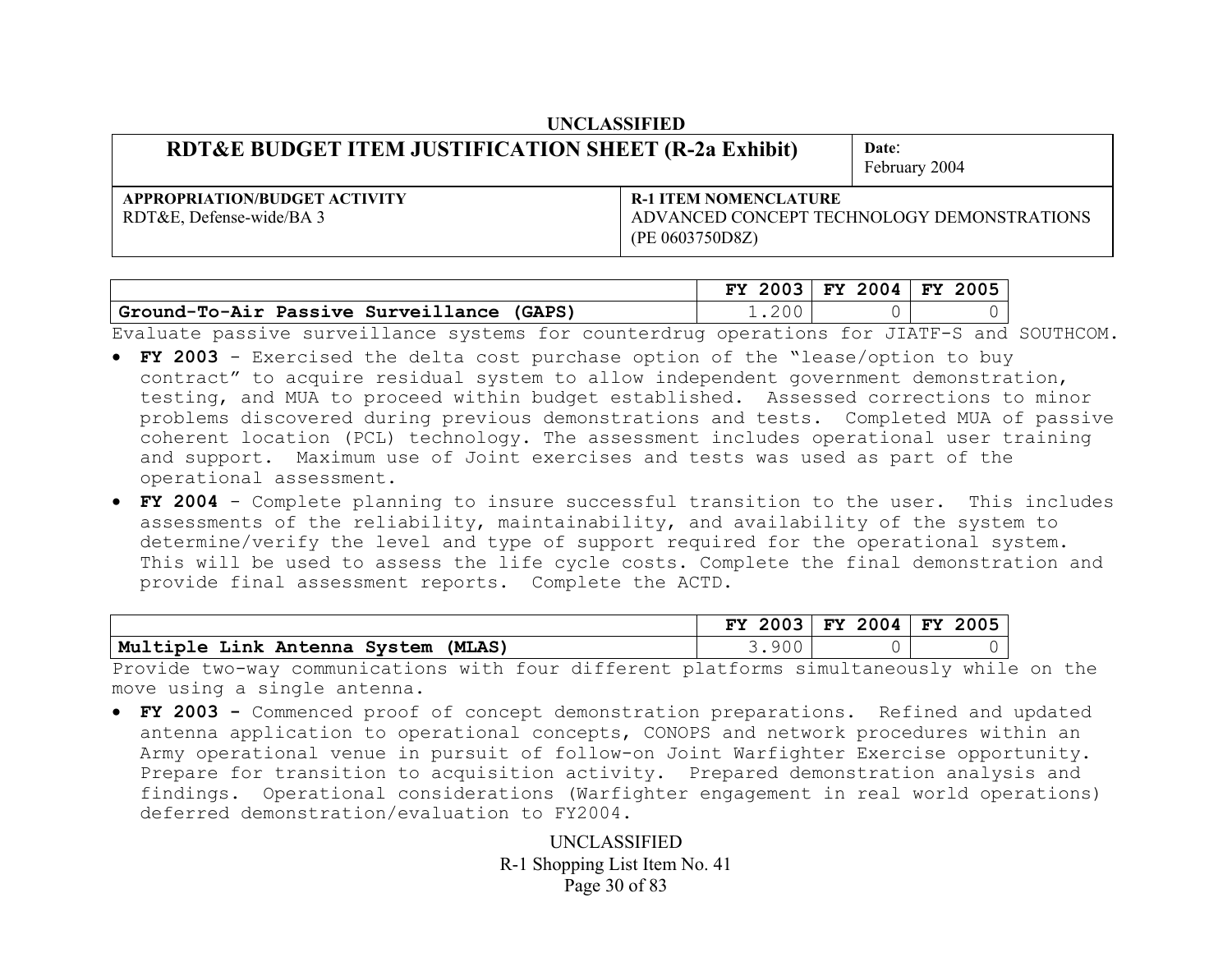| RDT&E BUDGET ITEM JUSTIFICATION SHEET (R-2a Exhibit)      |                                                 | Date:<br>February 2004                     |
|-----------------------------------------------------------|-------------------------------------------------|--------------------------------------------|
| APPROPRIATION/BUDGET ACTIVITY<br>RDT&E, Defense-wide/BA 3 | <b>R-1 ITEM NOMENCLATURE</b><br>(PE 0603750D8Z) | ADVANCED CONCEPT TECHNOLOGY DEMONSTRATIONS |

• **FY 2004** – Conduct extended user evaluation and further CONOPS development. Prepare MLAS transition. Complete the final demonstration and the ACTD.

|                               | 2005 |
|-------------------------------|------|
| (QB)<br>Quick Bolt<br>- v v v |      |

Integrate five different guidance technologies into the High-Speed Anti Radiation Missile (HARM) used to destroy mobile enemy radar systems that can threaten friendly systems. Provides a significant increase in Kill Probability of legacy missile.

- **FY 2003** Completed captive and live-fire flight testing. Details of QB-1 and QB-2 missile firings are classified. Both shots were successful. QB-3(additional firing) was deferred due to lack of funding. Completed the final demonstration.
- **FY 2004** Commence interim capability support phase. Provide captive inert training missile capability with Embedded National Tactical Receiver (ENTR) for use with Advanced Anti-Radiation Guided Missile (AARGM) capability and Weapons Data Link Battle Damage Assessment (BDA) capability.
- **FY 2005 -** Conclude interim capability support phase and complete the ACTD. Ensure System Development & Demonstration (SD&D) phase is supported by ACTD MUA and technical findings.

|                                     |  | $FY$ 2003   FY 2004   FY 2005 |
|-------------------------------------|--|-------------------------------|
| Restoration of Operations (RestOps) |  |                               |

Demonstrate the tools required to prepare for and immediately react to a chemical and biological (CB) weapon attack against a combatant commander-identified port, airfield or logistics facility.

• **FY 2003 -** Conducted final demonstrations and utility assessments at Osan Airbase, Korea, and Dugway Proving Grounds, Utah. Enhanced RestOps capabilities from the

> UNCLASSIFIED R-1 Shopping List Item No. 41 Page 31 of 83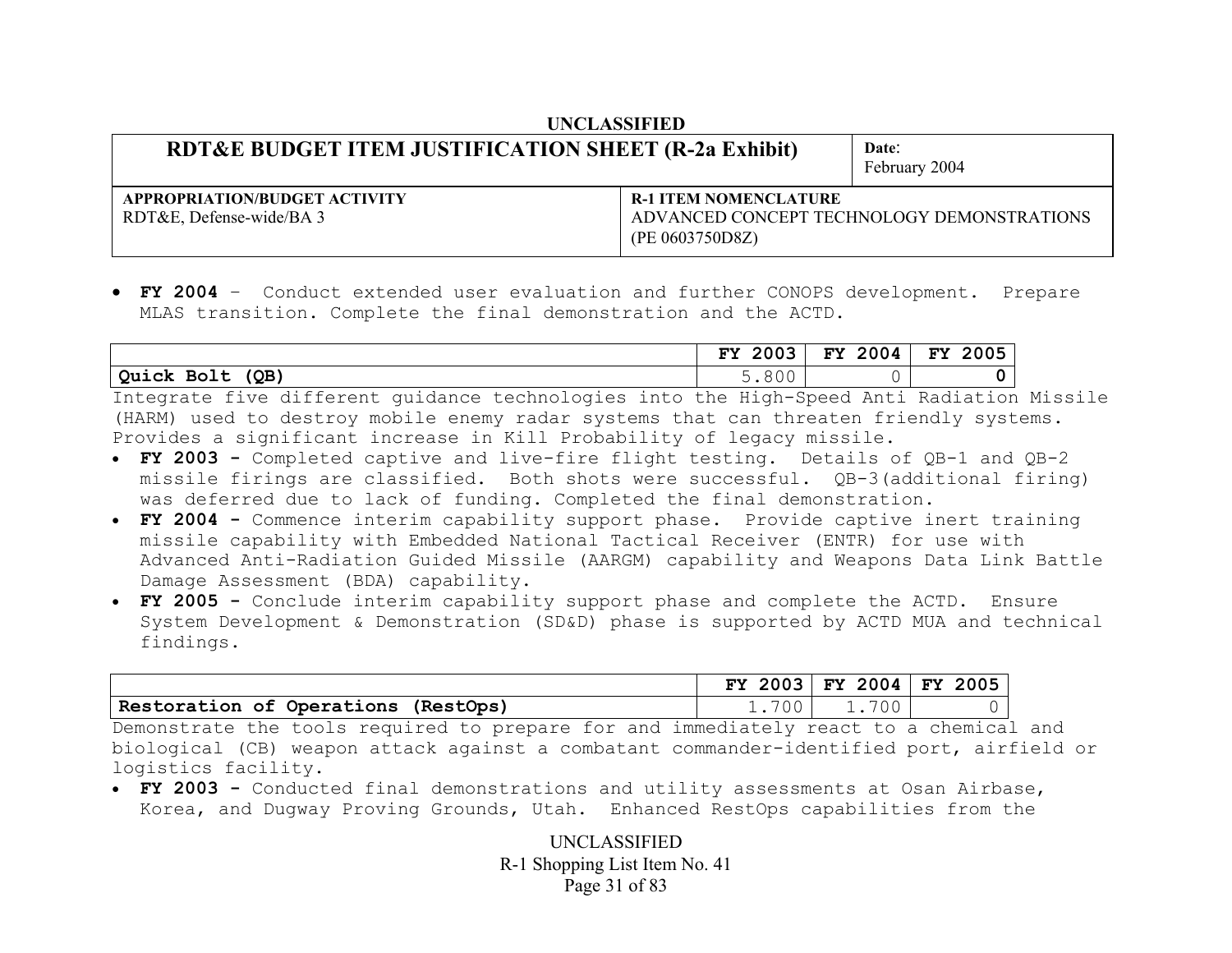| RDT&E BUDGET ITEM JUSTIFICATION SHEET (R-2a Exhibit)      |                                                 | Date:<br>February 2004                     |
|-----------------------------------------------------------|-------------------------------------------------|--------------------------------------------|
| APPROPRIATION/BUDGET ACTIVITY<br>RDT&E, Defense-wide/BA 3 | <b>R-1 ITEM NOMENCLATURE</b><br>(PE 0603750D8Z) | ADVANCED CONCEPT TECHNOLOGY DEMONSTRATIONS |

baseline systems and based on findings from preliminary demonstrations. Continued user training. Revised concept of operations.

- **FY 2004** Publish final report. Transition technology and lessons learned. Conduct residual training and support.
- **FY 2005 -** Conclude interim capability support phase to complete the ACTD.

|                                                 | $2003 +$  | 2004 | 2005 |
|-------------------------------------------------|-----------|------|------|
|                                                 | <b>FY</b> | FΥ   | FY   |
| Tri-Band Antenna Signal (<br>(TASC)<br>Combiner |           |      |      |

Provides increased information flow for a lighter, more mobile force to meet immediate military needs.

• **FY 2003 –** Complete Military Utility Assessment. Transition interim capability support to acquisition and complete the ACTD.

#### •**FY 2001 ACTDs**

|                                            | .2003 | FY 2004 | <b>FY 2005</b> |
|--------------------------------------------|-------|---------|----------------|
| Active Network Intrusion Defense<br>(ANID) | R C   | 900     |                |

Demonstrate a capability to respond in real-time to network intrusions by making changes to network devices like routers, firewalls, intrusions sensors ...

• **FY 2003 -** Transitioned Operational Manager responsibility from US Space Command to US Strategic Command. Demonstrated the collection, correlation, and notification capabilities of the agents; the collaborative interfaces; the automated capability to convene a distributed "virtual" team; and, a rapid coordinated response capability. Demonstrated local environment correlation, analysis and visualization capabilities. Completed and demonstrated Spirals 1, 2 and 2.5. The Joint Intelligence Operations

> UNCLASSIFIED R-1 Shopping List Item No. 41 Page 32 of 83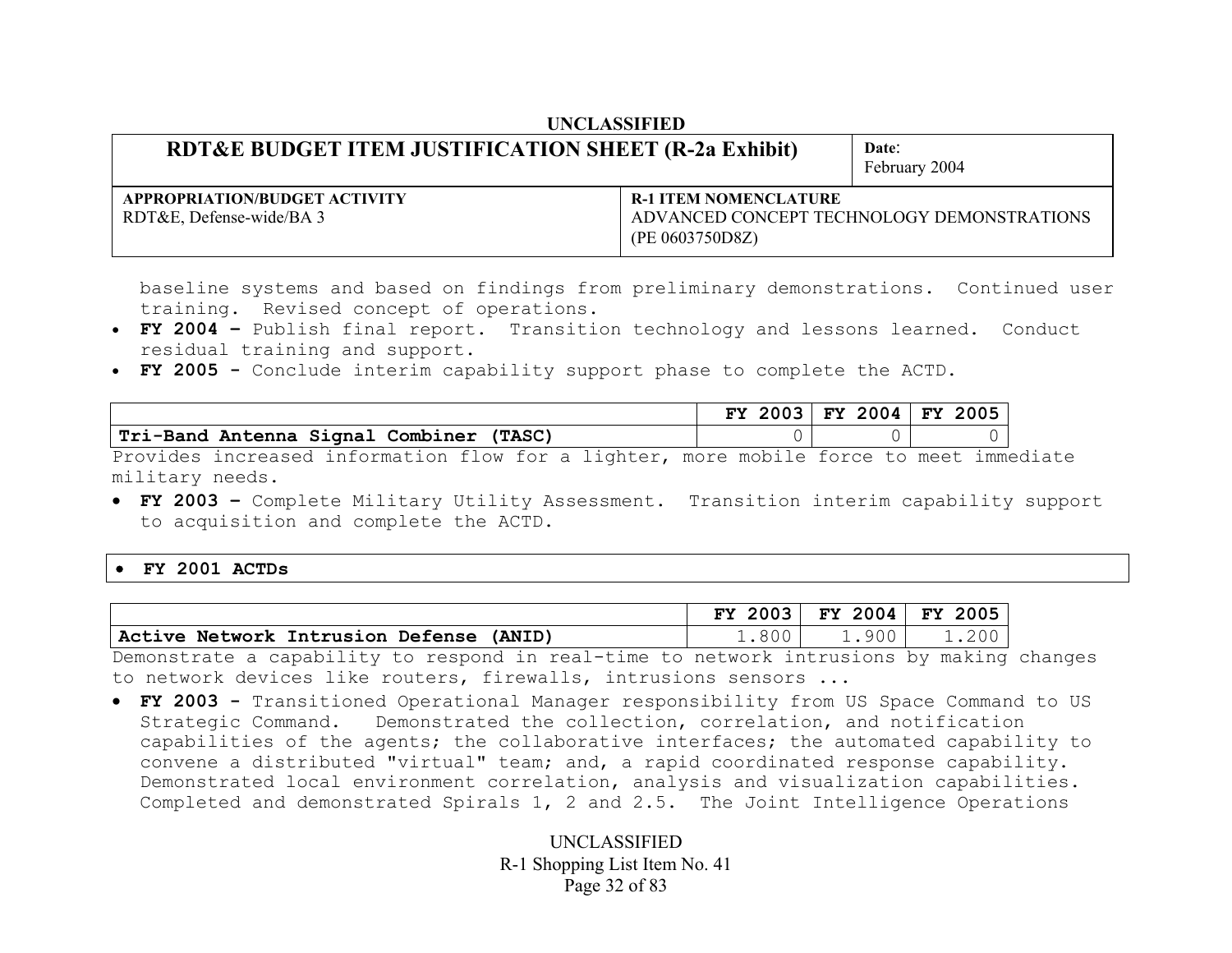| RDT&E BUDGET ITEM JUSTIFICATION SHEET (R-2a Exhibit)      |                                                 | Date:<br>February 2004                     |
|-----------------------------------------------------------|-------------------------------------------------|--------------------------------------------|
| APPROPRIATION/BUDGET ACTIVITY<br>RDT&E, Defense-wide/BA 3 | <b>R-1 ITEM NOMENCLATURE</b><br>(PE 0603750D8Z) | ADVANCED CONCEPT TECHNOLOGY DEMONSTRATIONS |

Center (JIOC) reviewed the system. Deployed spiral 2 to several CONUS and OCONUS sites for JWID 03.

- **FY 2004** Conclude the development of ANID and begin transition efforts. Add the following functionality: Enterprise Messaging, Survivability, Autonomic Response, Enterprise Correlation, Security, and Visualization Enhancements to enable managers to share data; quickly recognize and resolve major cyber attacks; continue functions when despite a cyber attack environment; react and contain certain attacks without human intervention. Conduct Military Utility Assessment (MUA). Deploy ANID Build 3 to prototype sites at JFCOM, STRATCOM, ARSTRAT, and JIOC, including upgrade from prior version at JFCOM and STRATCOM. Complete CONOPS, Tactics, Techniques and Procedures development and documentation.
- **FY 2005 -**. Complete final report on military utility. Transition software tools and modules to DISA Information Assurance services. Complete the final demonstration and the ACTD.

|                                               | 2003 | 2004 | 2005 |
|-----------------------------------------------|------|------|------|
|                                               | mv   | ٣v   | πv   |
| Adaptive<br>(ABA)<br>Battlespace<br>Awareness | -    | υu   | ムUU  |

Demonstrate the potential of the Global Command and Control System (GCCS) Common Operating Picture (COP) to provide relevant information to support Combatant Commanders.

- **FY 2003 -** Developed task-driven, automated, relevance-based information profiles for smart "push/pull" relevance-based dissemination in time-critical decision making. Demonstrated further enhancements in EUCOM area of responsibility. Evaluated spiral upgrade assessment by extended user evaluation sites. Initiated Military Utility Assessment (MUA) and integration plan for GCCS-I3.
- **FY 2004** Integrate spiral releases of ABA systems into Common Operating Environment, GCCS-I3 versions as user evaluations of residuals are evaluated with training plans and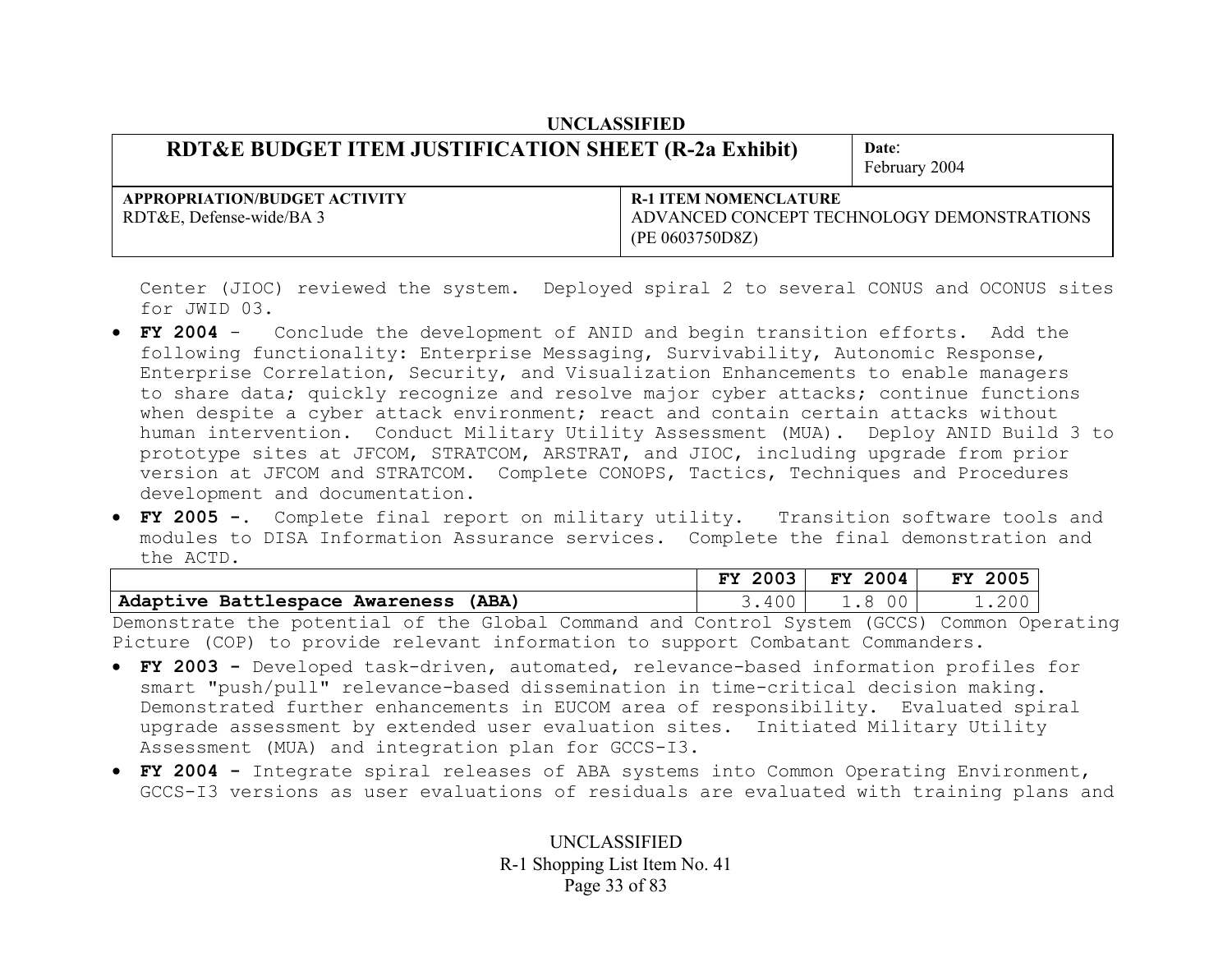| RDT&E BUDGET ITEM JUSTIFICATION SHEET (R-2a Exhibit)             |                                                 | Date:<br>February 2004                     |
|------------------------------------------------------------------|-------------------------------------------------|--------------------------------------------|
| <b>APPROPRIATION/BUDGET ACTIVITY</b><br>RDT&E, Defense-wide/BA 3 | <b>R-1 ITEM NOMENCLATURE</b><br>(PE 0603750D8Z) | ADVANCED CONCEPT TECHNOLOGY DEMONSTRATIONS |

concept of operations. Begin implementation of transition plan. Review ABA adoption by other combatant commanders. Complete the final demonstration.

• **FY 2005 -** Complete final MUA, incorporating extended user evaluations of residuals. Finalize concept of operations. Execute plan for transitioning ABA into GCCS-I3. Complete the ACTD.

|                                        | 2003       | 2004                          | <b>FY</b> |
|----------------------------------------|------------|-------------------------------|-----------|
|                                        | w          | πv                            | 2005      |
| Advanced<br>(ATL)<br>Tactical<br>Laser | .<br>O U U | $\sim$ $\sim$ $\sim$<br>5.80c | <u>_</u>  |

Integrate a moderate power laser, uncoiled optics, and existing fire-control systems onboard a C-130 aircraft.

- **FY 2003** Continued development of the ATL ACTD system. Initial efforts at the start of the fiscal year focused on completion of the SBR, in Dec 02. The SBR established the technical baseline for the ATL system, allowing us to allocate performance requirements and system integration constraints to the various ATL ACTD system components. Design was begun for the laser device system hardware (i.e. fluid supply system, resonator cavity and optics, energy flow path elements), surveillance and beam control (i.e. acquisition system, laser beam turret, beam control mirrors and sensors and software) and the hardware/software for the operator workstation. A Preliminary Design Review (PDR) of the ATL hardware and software was conducted in the fourth quarter. This intermediate review verified the subsystem components and requirements allocations will allow the ATL system to continue to meet program objectives. Extensive work is being accomplished to analyze and assess the ATL system lethality vs. the design reference mission targets. Materials testing and analysis will be accomplished.
- **FY 2004** Complete the design and begin the build-up of the Advanced Tactical Laser ACTD system. Accomplish the subsystem and system Critical Design Reviews (CDRs), the

UNCLASSIFIED R-1 Shopping List Item No. 41 Page 34 of 83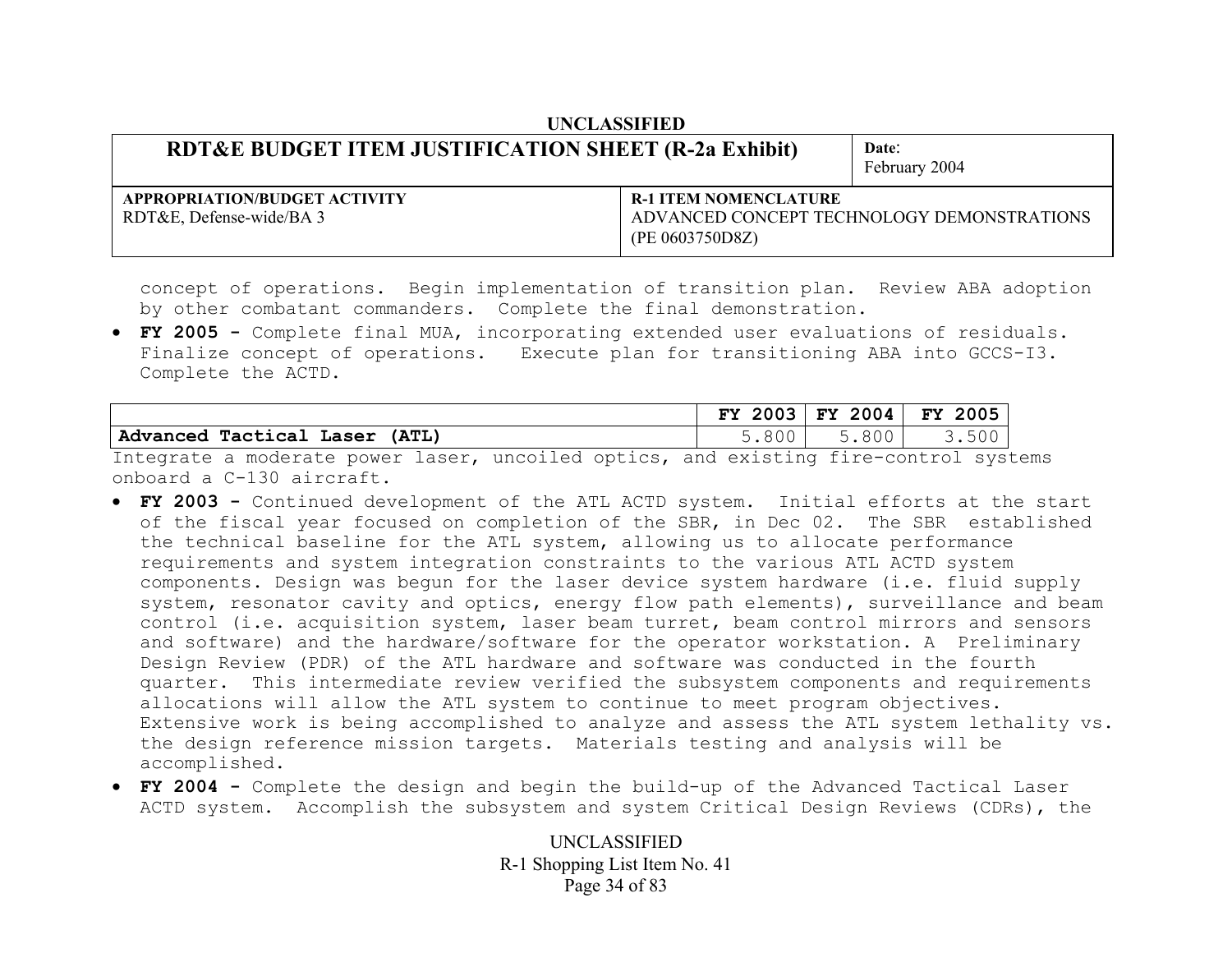| RDT&E BUDGET ITEM JUSTIFICATION SHEET (R-2a Exhibit)      |                                                 | Date:<br>February 2004                     |
|-----------------------------------------------------------|-------------------------------------------------|--------------------------------------------|
| APPROPRIATION/BUDGET ACTIVITY<br>RDT&E, Defense-wide/BA 3 | <b>R-1 ITEM NOMENCLATURE</b><br>(PE 0603750D8Z) | ADVANCED CONCEPT TECHNOLOGY DEMONSTRATIONS |

final reviews of the system component designs before assembly and check out. Procure long-lead components and begin acquisition and delivery of ATL ACTD system hardware and software. Begin the Military Utility Assessment (MUA) using ATL simulations and component hardware testing in conjunction with military exercises.

• **FY 2005**-This year's effort is devoted to integrating and testing the weapon on a C-130 aircraft under controlled conditions. It includes integrating the tactical laser onto C-130 aircraft, verifying turret, beam control, and laser spot size during flying missions; and developing crew work stations for acquisition and firing. Final activity centers around flying tests against AFSOC designated targets. In addition the ACTD will continue to refine lethality data against a variety of targets, for future reference.

|                                                  | $FY$ 2003   $FY$ 2004 | <b>FY 2005</b> |
|--------------------------------------------------|-----------------------|----------------|
| Advanced Technology Ordnance Surveillance (ATOS) |                       | .800           |

Demonstrate a small hybrid integrated circuit chip incorporating the most recent industry advances in miniaturized electronics technology.

- **FY 2003 –** Produced 1,000 tags for operational demonstrations and military utility assessments and implemented redesign of handheld reader for optimal operation use.
- **FY 2004 -** Conduct field demonstrations and complete the Military Utility Assessment (MUA); commence integration into ammunition management systems of services opting for Advanced Technology Ordnance Surveillance (ATOS) integration; conduct site surveys and system installation planning; incorporate any design improvements identified during MUA; maintain residual ATOS system used in final demonstration by European Command (EUCOM).
- **FY 2005 -** Complete service integration, continue installation planning and commence full-scale system integration. Replace residual ATOS system used in final demonstration by USEUCOM. Complete the ACTD.

UNCLASSIFIED R-1 Shopping List Item No. 41 Page 35 of 83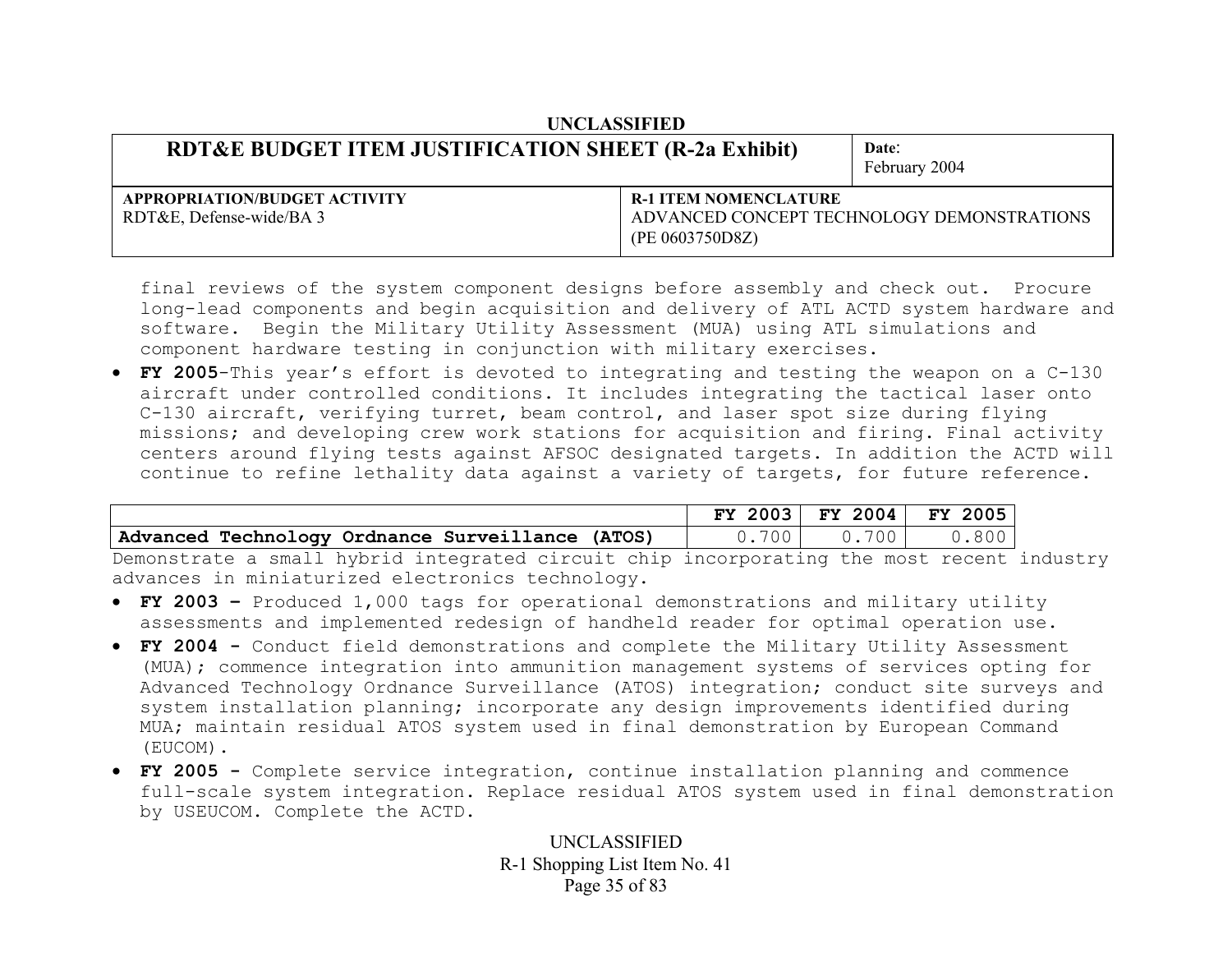| RDT&E BUDGET ITEM JUSTIFICATION SHEET (R-2a Exhibit)      |                                                 | Date:<br>February 2004                     |
|-----------------------------------------------------------|-------------------------------------------------|--------------------------------------------|
| APPROPRIATION/BUDGET ACTIVITY<br>RDT&E, Defense-wide/BA 3 | <b>R-1 ITEM NOMENCLATURE</b><br>(PE 0603750D8Z) | ADVANCED CONCEPT TECHNOLOGY DEMONSTRATIONS |

|                                            | 2003           | 2004 | -2005     |
|--------------------------------------------|----------------|------|-----------|
|                                            | <b>FY</b>      | FΥ   | <b>FY</b> |
| . Cruise Missile Defense<br>(ACMD)<br>Area | ➤<br>. . ∪ ∪ ∪ |      |           |

Initially chosen as an ACTD to demonstrate technology that will provide surge response to cruise missile attacks and low flying unidentified air threats. ACMD integrates various agency air-tracking sensors and facilitates a real-time response through the North American Air Defense Command channels. Technology proved to provide an excellent airtracking coordination tool. ACMD was accelerated into operations due to real world events beginning with the 9-11 terrorist attacks. Technology demonstrated in the ACMD ACTD plays an important role today protecting the National Capital Region (NCR).

- **FY 2003 -** Conducted the Joint-Based Expeditionary Command and Control Center (JBECC)– Rapid Deployment Demonstration (#3). Served as the final demonstration for the military utility assessment (MUA). Demonstrate JBECC capability to deploy and provide an integrated air picture to a NORAD air defense sector anywhere within the CONUS. Commence transition and sustainment of residual capability. Develop operator and maintenance training program. Continue support of Operation NOBLE EAGLE. Provided presidential support during deployments of Air Force One to various CONUS locations.
- **FY 2004** Complete transition and conclude interim capability support phase. Continue to provide real world support in the Continental United States (CONUS). Complete the ACTD.

|                                        |         | $FY$ 2003 FY 2004 FY 2005 |  |
|----------------------------------------|---------|---------------------------|--|
| Coalition Combat Identification (CCID) | $5.800$ | 4.600                     |  |

CCID is demonstrating and transitioning CID solutions that significantly reduce fratricide and enhance combat effectiveness of allied and coalition forces operating in both traditional and ad-hoc coalitions.

> UNCLASSIFIED R-1 Shopping List Item No. 41 Page 36 of 83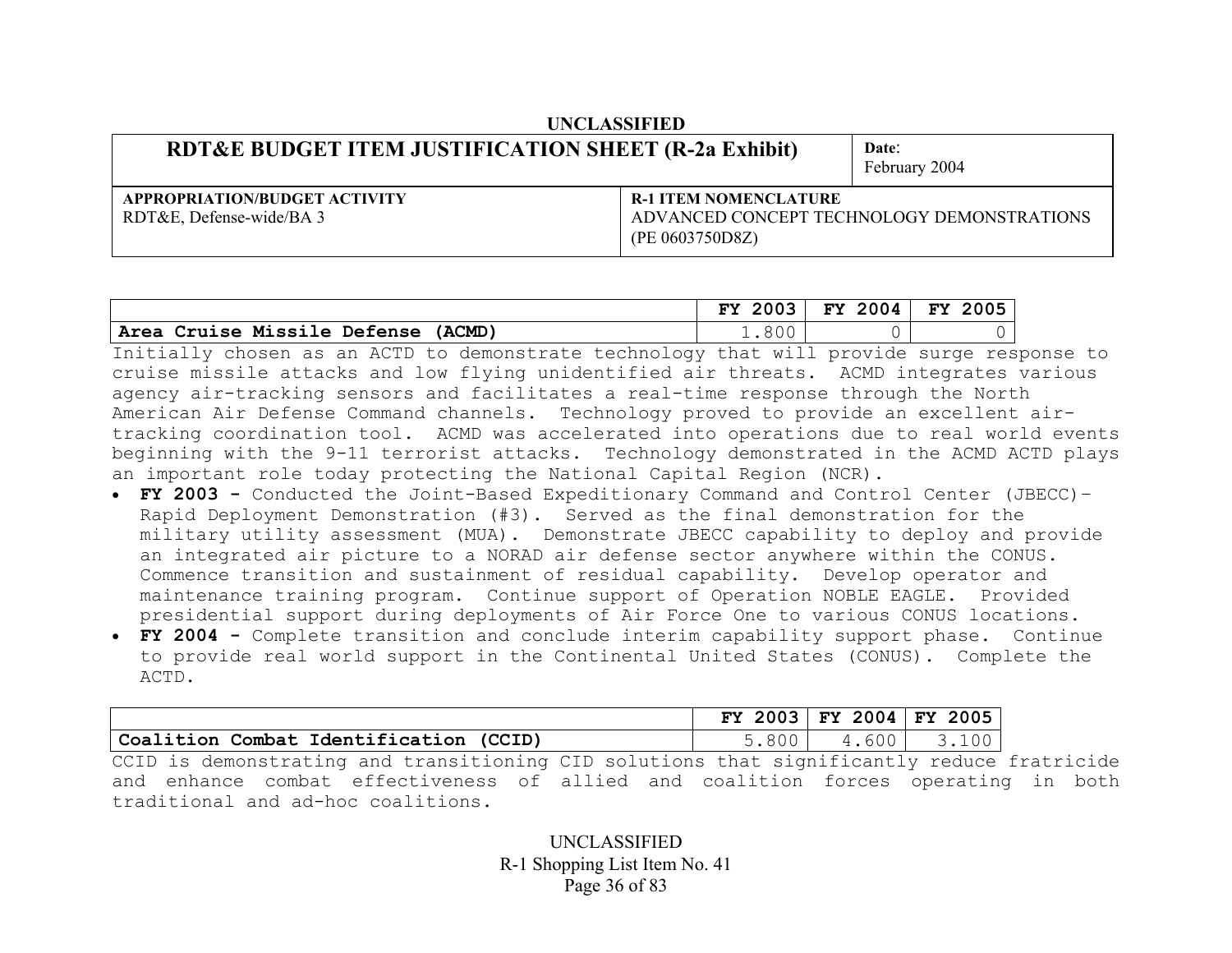| RDT&E BUDGET ITEM JUSTIFICATION SHEET (R-2a Exhibit)      |                                                 | Date:<br>February 2004                     |  |
|-----------------------------------------------------------|-------------------------------------------------|--------------------------------------------|--|
| APPROPRIATION/BUDGET ACTIVITY<br>RDT&E, Defense-wide/BA 3 | <b>R-1 ITEM NOMENCLATURE</b><br>(PE 0603750D8Z) | ADVANCED CONCEPT TECHNOLOGY DEMONSTRATIONS |  |

- FY 2003 Continued Radio Based Combat Identification (RBCI) improvements for U.S. and exportable radios. Initiated integration of RBCI interface functionality into Apache helicopter and Personal Forward Entry Device (PFED) for dismounted Forward Observers. Completed development of Battlefield Target Identification Device (BTID) Standard Agreement (STANAG)- compliant systems, developed STANAG test plan in conjunction with NATO allies and conducted successful technical and interoperability testing with UK and French BTIDs. Conducted multinational Military Operations in Urban Terrain (MOUT) exercise to evaluate the military utility of Dismounted Soldier Identification Devices (DSID) in urban warfare; the Joint Combat Identification and Experimentation Team (JCIET) assessed technologies, CONOPS and TTPs and generated a final report. Continued coordination on potential allied CCID exercises. Initiated the development of a Virtual - Simulation Operational Exercise with CCID technologies and Allies. Continued development of CONOPs, TTPs for the various mission areas. Continued DSID STANAG development.
- **FY 2004 -** Complete RBCI improvements for ground responders and helicopter, Forward Observer / Forward Air Controller and Beyond Line of Sight (BLOS) interrogators. Technically test RBCI to insure specification compliance and operationally demonstrate in CJFTEX-04 and C4ISR On the Move exercises. Provide RBCI capability to infantry battalion during deployment to Operation Iraqi Freedom (OIF) for use and assessment. Initiate feasibility study of integrating RBCI into United Kingdom BOWMAN radio; technically test interoperability in VHF voice mode. Continue BTID technical interoperability testing with UK, France and Germany and begin operational demonstrations of the BTID during CJFTEX-04 and C4ISR On the Move exercises. Begin evaluation of Radio Frequency Tags and RBCI for use in Fixed Wing to Ground Close Air Support applications. Continue coordination for allied CCID exercises in 2005. Finalize setup of Virtual - Simulation Operational Exercise with CCID technologies and

UNCLASSIFIED R-1 Shopping List Item No. 41 Page 37 of 83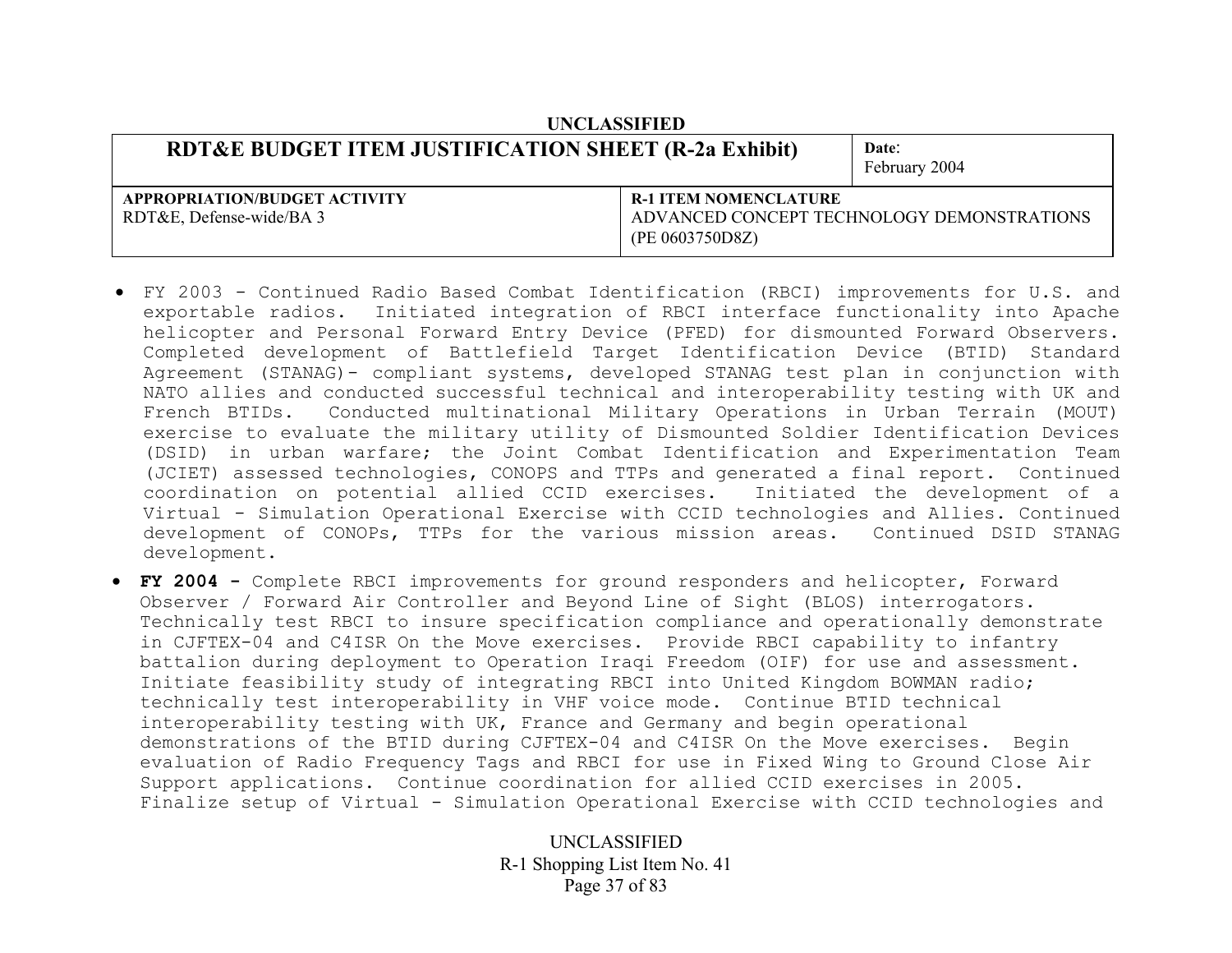| RDT&E BUDGET ITEM JUSTIFICATION SHEET (R-2a Exhibit)      |                                                 | Date:<br>February 2004                     |
|-----------------------------------------------------------|-------------------------------------------------|--------------------------------------------|
| APPROPRIATION/BUDGET ACTIVITY<br>RDT&E, Defense-wide/BA 3 | <b>R-1 ITEM NOMENCLATURE</b><br>(PE 0603750D8Z) | ADVANCED CONCEPT TECHNOLOGY DEMONSTRATIONS |

Allies; begin experiments. Implement and continue to refine CONOPs / TTPs in operational CCID exercises and virtual experiments. Begin warfighter evaluation of NATO BTID and RBCI.

• **FY 2005 –** Joint Interoperability Test Command (JITC) will conduct an interoperability test of RBCI, SINCGARS radios and fielded Situational Awareness systems to insure compatibility and interoperability. The ACTD will implement and refine CONOPS and TTPs and complete the Warfighter evaluation of the NATO BTID, RBCI and DSID during the FY05 multinational operational demo and assessment; analyze data from the Warfighter evaluation; and execute the CCID transition plan for Extended User Evaluation and production and fielding. Complete the final demonstration.

|                                   | 2003<br>πY. | FY 2004   FY 2005 |
|-----------------------------------|-------------|-------------------|
| Coalition Theater Logistics (CTL) | 0.300       |                   |
|                                   |             |                   |

Integrate logistics information and combat support tools among coalition forces.

- **FY 2003 -** Demonstrated the second objective (plan and execute supply and sustainment) during Cobra Gold 03. Continued to refine first objective (plan and execute strategic deployment and redeployment). Continued interim Military Utility Assessment (MUA). Prepared for final Military Utility Assessment in FY 2004. Refined transition plans to the Global Combat Support System (GCSS).
- **FY 2004 –** Integrate capabilities to support combatant commands within the architecture framework. Complete all technical testing and integration. Conduct the final demonstration and MUA. Coordinate GCSS transition plans, begin transition and prepare to field residual capabilities.
- **FY 2005 –** Continue to harden and expand focused logistics/operations shared view and transition to GCSS. Complete the ACTD.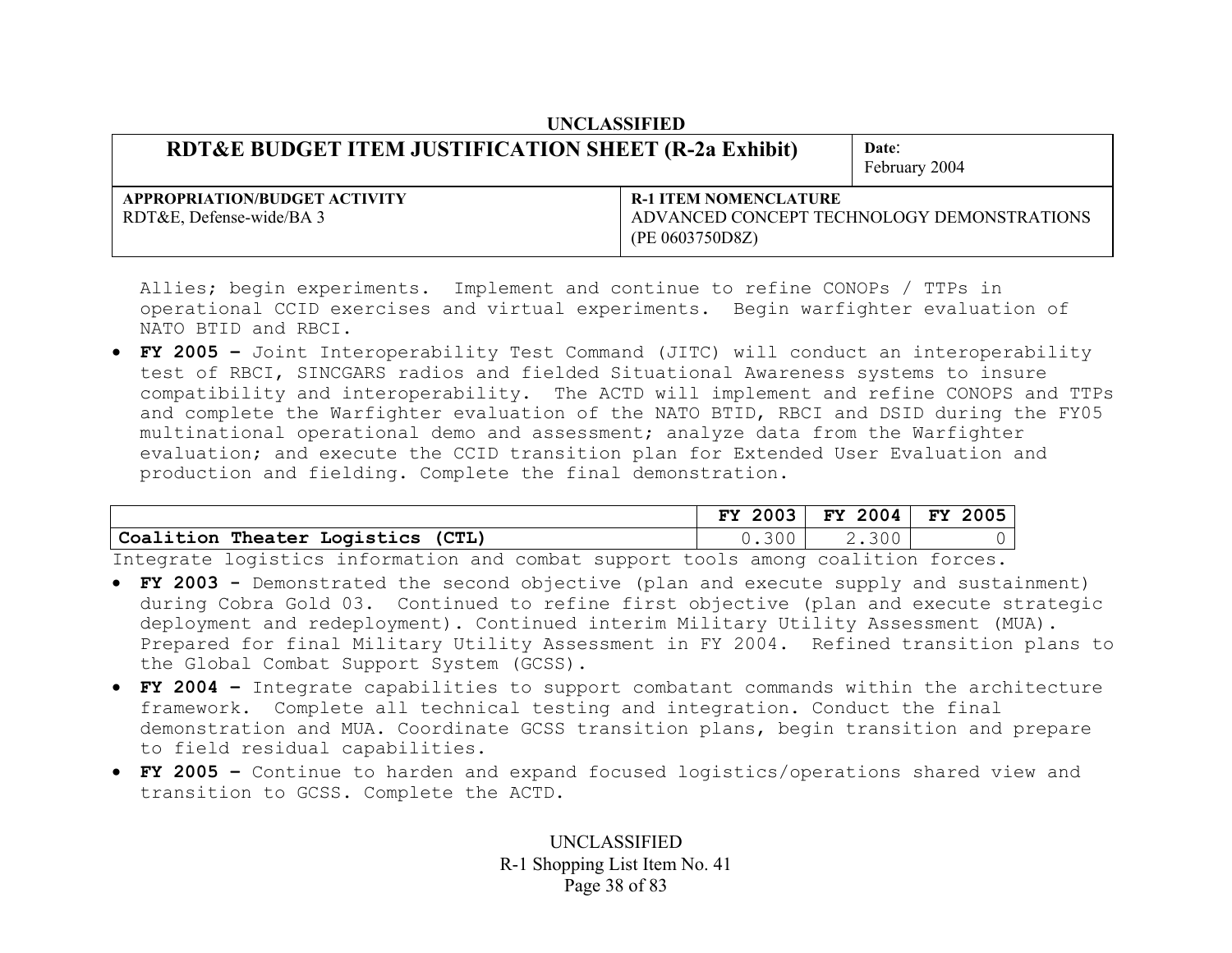| RDT&E BUDGET ITEM JUSTIFICATION SHEET (R-2a Exhibit)      |                                                 | Date:<br>February 2004                     |
|-----------------------------------------------------------|-------------------------------------------------|--------------------------------------------|
| APPROPRIATION/BUDGET ACTIVITY<br>RDT&E, Defense-wide/BA 3 | <b>R-1 ITEM NOMENCLATURE</b><br>(PE 0603750D8Z) | ADVANCED CONCEPT TECHNOLOGY DEMONSTRATIONS |

|                                                       | 2003<br>πv                  | 2004<br><b>FY</b> | 2005<br><b>FY</b>          |
|-------------------------------------------------------|-----------------------------|-------------------|----------------------------|
| . Kil'<br>Standoff<br>(HSKT)<br>Hunter<br>Team<br>ler | $\sim$ $\sim$ $\sim$<br>ュぃぃ | $\cap$ $\cap$     | $\sim$ $\sim$ $\sim$<br>゚ぃ |
|                                                       |                             |                   |                            |

Integrate, demonstrate and transition cognitive decision-aiding technologies into various aircraft, UAVs, ground tactical operations centers and service ships providing seamless tactical command and control of airborne manned and unmanned sensors/shooters.

- **FY 2003** Awarded contract to integrate TCDL and precision targeting sensor on one (1) Hunter UAV which will yield the only Army UAV possessing precision targeting sensor with laser designation capability. Completed two (2) software builds for Mobile Commander's Associate (MCA) and one (1) software build for Warfighter Associate (WA). Completed A2C2S / MCA simulator assembly and conducted simulation tests of the first MCA build. Continued manned / unmanned teaming simulations and continued development of tactics, techniques, and procedures (TTPs). Completed Integrated Assessment Plan (IAP). Integrated TCDL into one Hunter UAV system. Completed hardware in the loop integration bench tests of the first MCA A2C2S and continued hardware in the loop integration bench tests of the WA Longbow Apache system. Continued integration on the Army first A2C2S helicopters. Initiated development of HSKT operational training plan and continued development of training materials for WA and MCA.
- **FY 2004** Award contract to integrate TCDL and precision targeting sensor on UAV. Complete final software builds for Mobile Commander's Associate (MCA) and Warfighter Associate (WA), and simulation tests for MCA, WA, and F/A-18. Complete integration of Hunter UAV precision targeting sensor with laser designation capability, and initiate UAV integrated TCDL / sensor control testing. Complete manned / unmanned teaming simulation and continue developing tactics, techniques, and procedures (TTPs). Complete integration of A2C2S MCA with LINK-16, and AH-64 WA Longbow Apache integration flight vehicles for use in manned / unmanned team testing. Complete all hardware in the loop integration tests of the MCA A2C2S with LINK-16 and the WA Longbow Apache

UNCLASSIFIED R-1 Shopping List Item No. 41 Page 39 of 83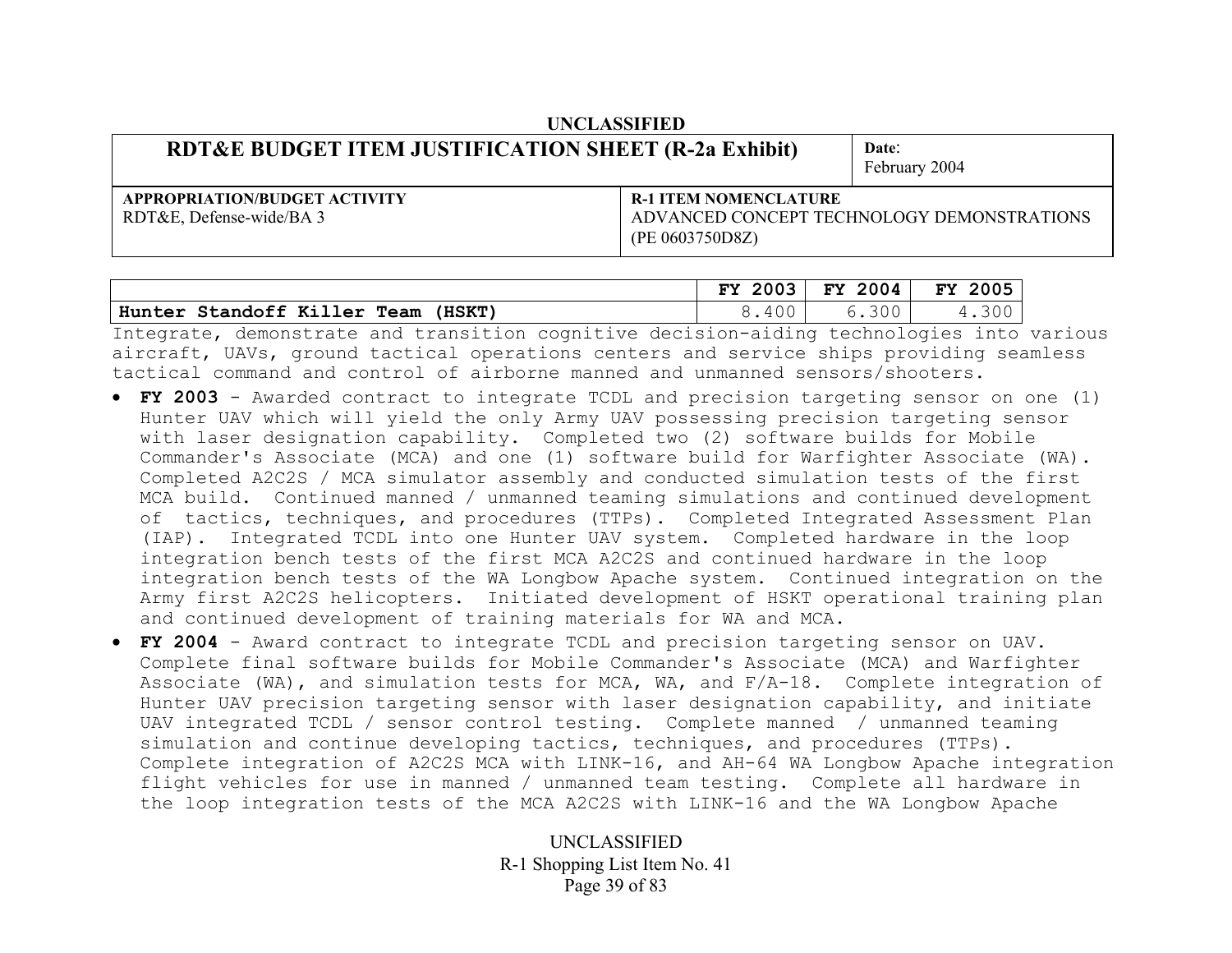| RDT&E BUDGET ITEM JUSTIFICATION SHEET (R-2a Exhibit)      |                                                 | Date:<br>February 2004                     |
|-----------------------------------------------------------|-------------------------------------------------|--------------------------------------------|
| APPROPRIATION/BUDGET ACTIVITY<br>RDT&E, Defense-wide/BA 3 | <b>R-1 ITEM NOMENCLATURE</b><br>(PE 0603750D8Z) | ADVANCED CONCEPT TECHNOLOGY DEMONSTRATIONS |

systems. Continue development of CONOPs, TTPs and training package. Complete development of HSKT operational training plan and continue development of HSKT exportable training package to be used by HSKT operational pilots and operators.

• **FY 2005** - Complete HSKT team test and evaluations and install hardware and software into production AH-64 D aircraft. Complete development of CONOPS, TTPs and warfighter training for Joint Military Utility Assessment (JMUA) CONUS demonstrations. Conduct operational demonstrations (including final demonstration) as part of the Extended User Evaluation (EUE) and commence interim capability support phase. Initiate HSKT preproduction acquisition / fielding implementation pending successful JMUA.

|                               | FY  | $2003$ FY 2004 FY 2005 |
|-------------------------------|-----|------------------------|
| Joint Area Clearance<br>(JAC) | 500 |                        |

Demonstrate de-mining and explosive ordnance disposal equipment for area clearance of airfields, fuel/ammunition distribution points, hospital ships, main supply routes and other rear-area activities.

- **FY 2003 -** Conducted two MUA demonstrations and developed an interim MUA. Completed Change Detection Workstation and conduct respective technical test and MUA demonstration for potential use in Operation Iraqi Freedom (OIF); continued transition planning continues.
- **FY 2004** Continue efforts to deploy the Change Detection technology to real world operations in support of route clearance missions; conclude the MUA demonstration process with MUA III at Camp Lejeune, North Carolina in March 2004; prepare final MUA report and staff operational requirements for technology insertions into existing programs or new stand-alone requirements; and finalize requirements for ACTD products and prepare for transition to acquisition. Complete the ACTD.

UNCLASSIFIED R-1 Shopping List Item No. 41 Page 40 of 83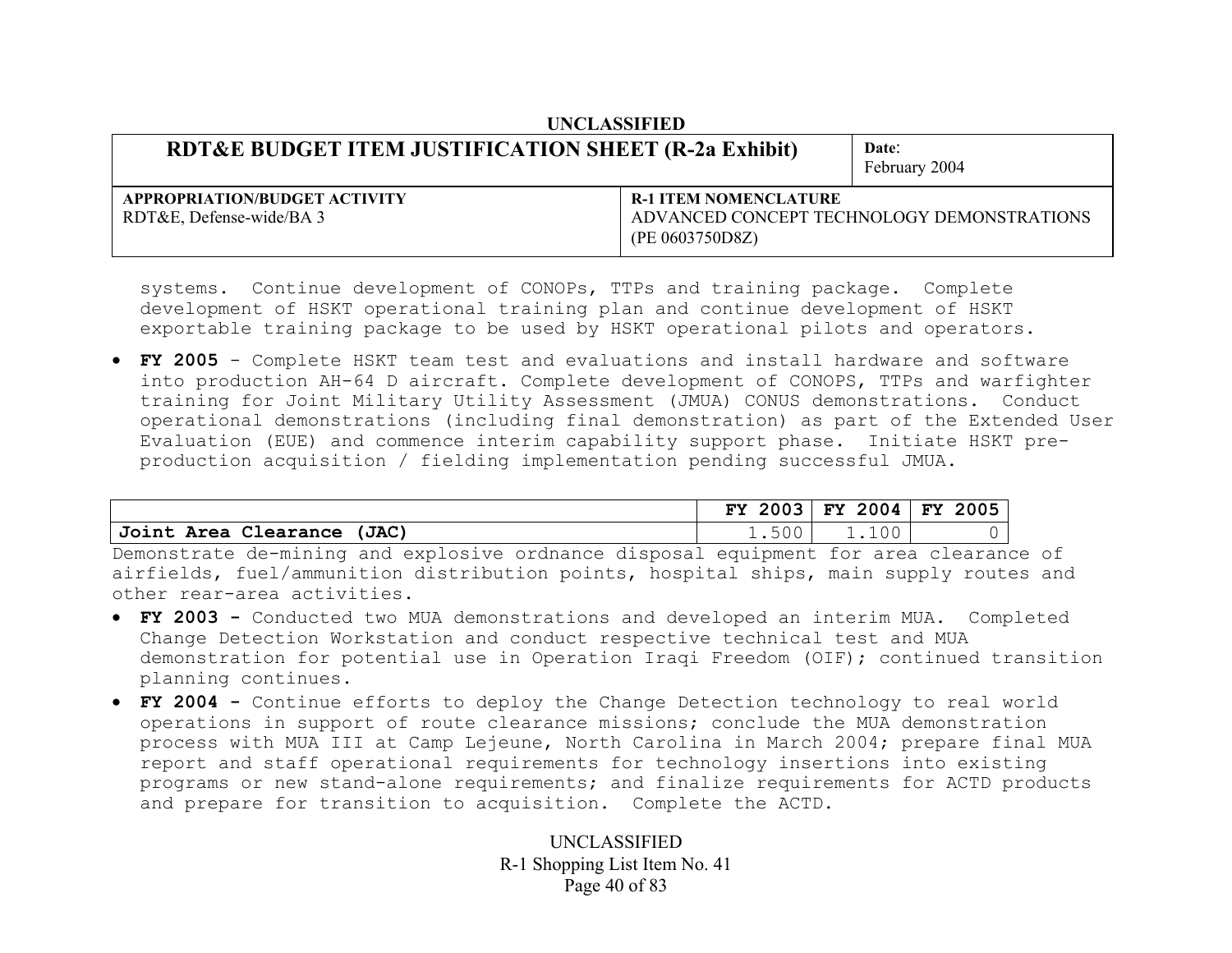| RDT&E BUDGET ITEM JUSTIFICATION SHEET (R-2a Exhibit)      |                                                 | Date:<br>February 2004                     |
|-----------------------------------------------------------|-------------------------------------------------|--------------------------------------------|
| APPROPRIATION/BUDGET ACTIVITY<br>RDT&E, Defense-wide/BA 3 | <b>R-1 ITEM NOMENCLATURE</b><br>(PE 0603750D8Z) | ADVANCED CONCEPT TECHNOLOGY DEMONSTRATIONS |

|                                            | $FY$ 2003 FY 2004 FY 2005 |  |
|--------------------------------------------|---------------------------|--|
| Loitering Electronic Warfare Killer (LEWK) |                           |  |

Planned to demonstrate a low-cost unmanned combat aerial vehicle weighing 60 pounds and capable of carrying a combined 200 pound lethal and non-lethal payload, with eight hours of endurance.

- **FY 2003 –** Due to issues of technological maturity, this project was placed on hold in mid 2003 pending an Oversight Review Group (ORG) meeting. The ORG recommended the ACTD be concluded and the technology returned to the technical base for further development.
- **FY 2004 –** Minimum close-out cost are estimated as this ACTD is concluded.

|                                                | FY 2003 FY 2004 FY 2005 |  |
|------------------------------------------------|-------------------------|--|
| Network-Centric Collaborative Targeting (NCCT) | 100                     |  |

Network operation intelligence, surveillance, and reconnaissance sensors to significantly improve the capability to detect, identify, and locate time-critical targets within their cycle times.

- **FY 2003 -** Conducted additional Phase I demonstration to integrate precision targeting capabilities using existing data links and current TTPs. Initiated Phase II by integrating Phase I demonstration residuals into NCCT Core Technology Prototype development. Continued to develop Participant Integration Modules (PIM) for airborne platforms and ground stations. Continued to integrate NCCT Communications Equipment into the NCCT Prototype design.
- **FY 2004** Conduct Spiral 2 Live-Fly Demo. Complete final demonstration and Military Utility Assessment. Commence interim capability support phase.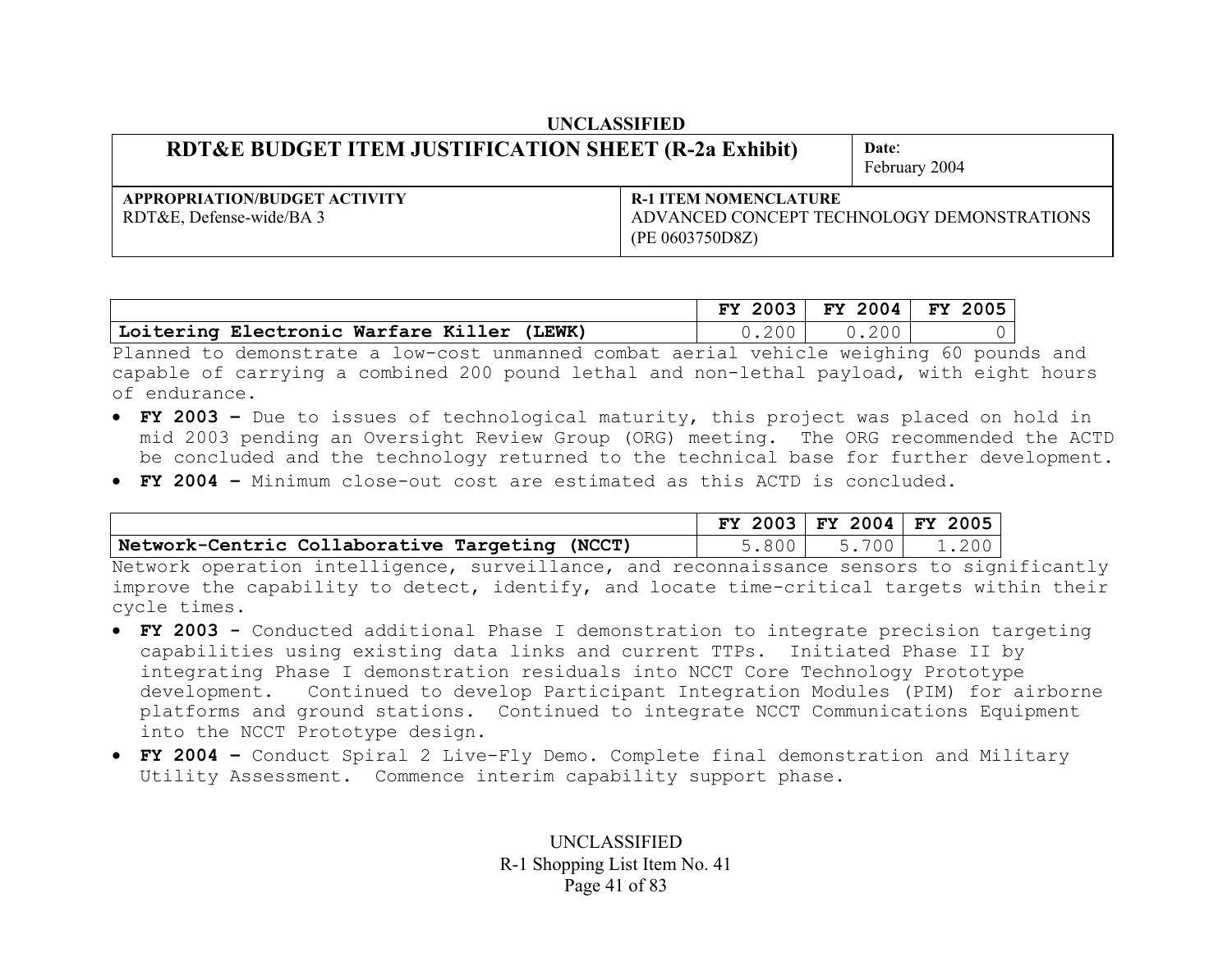| RDT&E BUDGET ITEM JUSTIFICATION SHEET (R-2a Exhibit)      |                                                 | Date:<br>February 2004                     |
|-----------------------------------------------------------|-------------------------------------------------|--------------------------------------------|
| APPROPRIATION/BUDGET ACTIVITY<br>RDT&E, Defense-wide/BA 3 | <b>R-1 ITEM NOMENCLATURE</b><br>(PE 0603750D8Z) | ADVANCED CONCEPT TECHNOLOGY DEMONSTRATIONS |

• **FY 2005 -** Transition Spiral 3 Live-Fly Demonstration at Roving Sands 05 to include all participants. Update interim MUA to final. Conclude interim capability support phase and complete the ACTD. Provide support to USAF for entering SD&D phase.

|                                                   |       | $FY$ 2003 FY 2004 FY 2005 |  |
|---------------------------------------------------|-------|---------------------------|--|
| Personnel Recovery Extraction Survivability Aided |       |                           |  |
| by Smart Sensors (PRESS)                          | 5.800 | 5.200                     |  |

Demonstrate and transition real-time, automated, precision evader location, tracking, and re-supply devices and systems, and integrate extraction platform survivability technologies and options.

- **FY 2003 -** Continued space hardware and miniature GPRS design and testing. Conducted initial integration design and preliminary testing of HH-60G Pavehawk extraction survivability sensors and suite. Developed demonstration and assessment plans, CONOPs, TTPs and training package for operational demonstrations and the Joint Military Utility Assessment. Fielded GPRS ground stations (3) and devices (3) with the  $301<sup>st</sup>$  Rescue Squadron to support Operation Iraqi Freedom which reduced rescue response time by 90 minutes. Initiated acquisition and testing of Monocular Infrared (IR) Scope for survivor / evader.
- **FY 2004 –**. Complete miniature GPRS design, fabrication and testing. Develop prototype space relay capability and test in high-altitude/tactical applications. Complete integration and testing of HH-60G Pavehawk survivability suite. Conduct technical and operational demonstrations (including the final demonstration) and Joint Military Utility Assessment of integrated PRESS systems, including survivability, C4ISR, and survivor / evader technologies. Continue development of CONOPs, TTPs and training package for Extended User Evaluation. Continue transition planning activities for follow-on warfighter acquisition of PRESS technologies

UNCLASSIFIED R-1 Shopping List Item No. 41 Page 42 of 83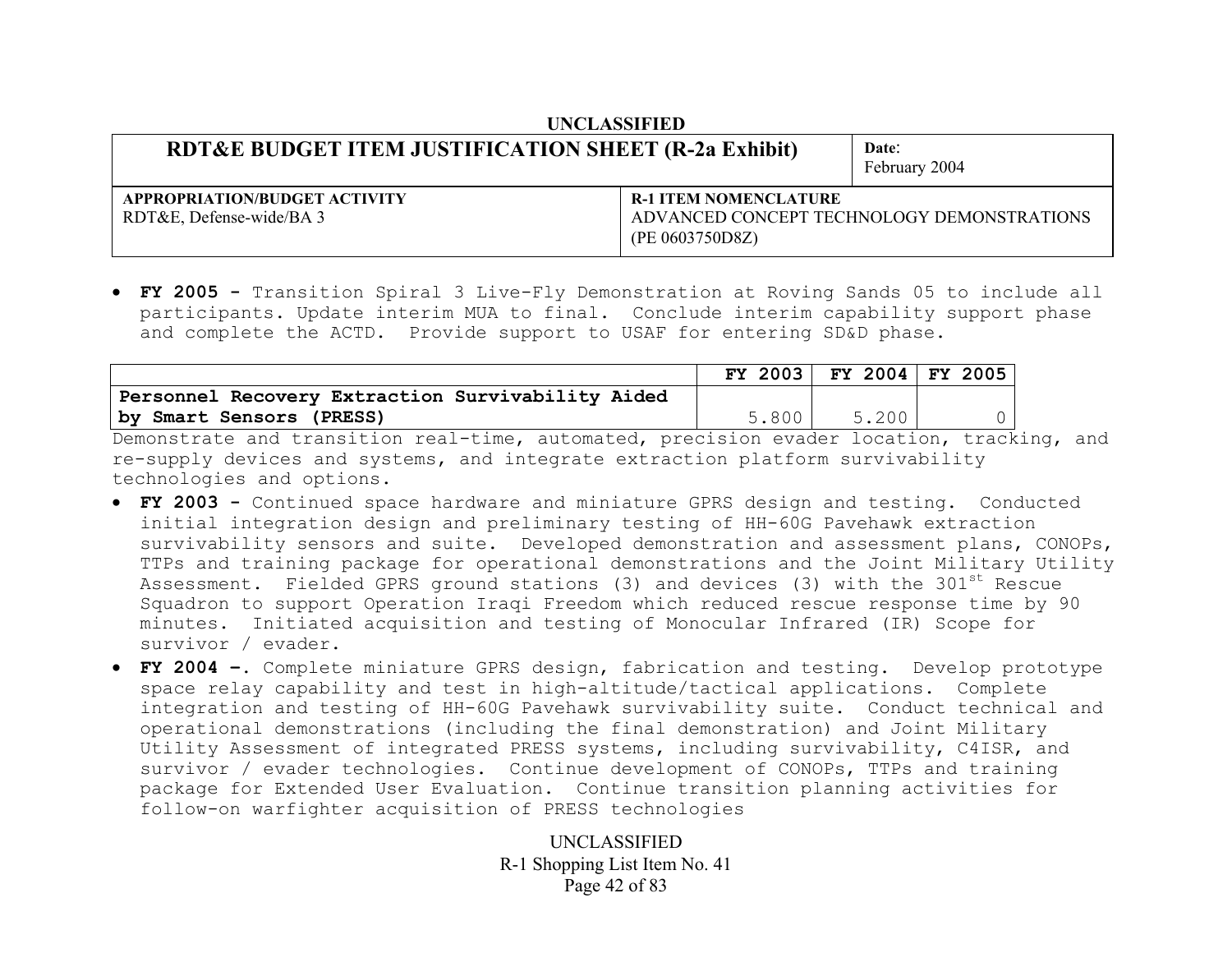| RDT&E BUDGET ITEM JUSTIFICATION SHEET (R-2a Exhibit)             |                                                 | Date:<br>February 2004                     |
|------------------------------------------------------------------|-------------------------------------------------|--------------------------------------------|
| <b>APPROPRIATION/BUDGET ACTIVITY</b><br>RDT&E, Defense-wide/BA 3 | <b>R-1 ITEM NOMENCLATURE</b><br>(PE 0603750D8Z) | ADVANCED CONCEPT TECHNOLOGY DEMONSTRATIONS |

• **FY 2005** Continue evaluation of PRESS technologies during Extended User Evaluation of PRESS ACTD systems and technologies. Continue transition activities and initiate acquisition of PRESS ACTD systems and technologies for follow-on development, procurement and fielding based on successful JMUA. Finalize CONOPs, TTPs, training package and Doctrine, Organization, Training, Materiel, Leadership, Personnel and Facilities (DOTMLPF) recommendations.

|                                                |                | FY 2003   FY 2004   FY 2005 <sub> </sub> |
|------------------------------------------------|----------------|------------------------------------------|
| Tactical Missile System - Penetrator (TACMS-P) | $10.900$ 0.600 |                                          |

Demonstrate integration of the Army Tactical Missile System booster with a Navy reentry vehicle to provide a high-availability, all-weather, survivable, and short-response-time means to destroy hard and deeply buried targets.

- **FY 2003**  Missile prepared for flight test. Additional resources shifted into TACMS-P to ensure timely testing of asset.
- **FY 2004 -** Complete and evaluate flight testing and the final demonstration. Deploy residual weapons. Continue evaluation for consideration of a transition to programs of record. Complete the ACTD.

|                                              |        |                                                                         | $FY$ 2003 FY 2004 FY 2005 |
|----------------------------------------------|--------|-------------------------------------------------------------------------|---------------------------|
| Theater Integrated Planning Subsystem (TIPS) | 0.7001 | $\begin{array}{ccc} \begin{array}{ccc} \end{array} & 0.700 \end{array}$ | 0.300                     |

Automate and network the current manual processes to produce decision documents to assist in weapons of mass destruction targeting for the theater Combatant Commanders.

- **FY 2003 -** Provided automated conventional and nuclear planning, to include intelligence and analysis functions. Refined existing production procedures.
- **FY 2004** Migrate nuclear and conventional planning tools to the Theater Planning

UNCLASSIFIED R-1 Shopping List Item No. 41 Page 43 of 83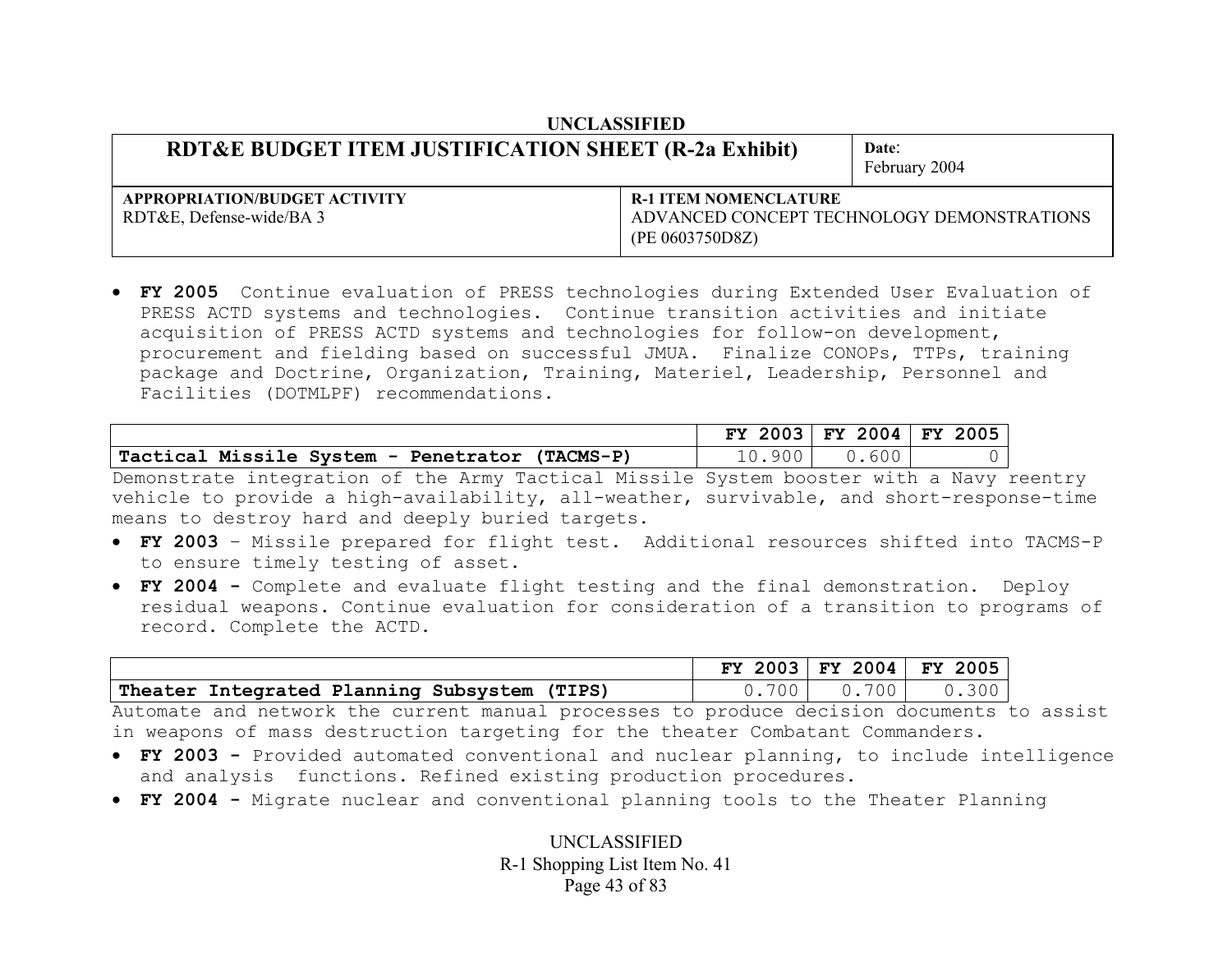| RDT&E BUDGET ITEM JUSTIFICATION SHEET (R-2a Exhibit)             |                                                 | Date:<br>February 2004                     |
|------------------------------------------------------------------|-------------------------------------------------|--------------------------------------------|
| <b>APPROPRIATION/BUDGET ACTIVITY</b><br>RDT&E, Defense-wide/BA 3 | <b>R-1 ITEM NOMENCLATURE</b><br>(PE 0603750D8Z) | ADVANCED CONCEPT TECHNOLOGY DEMONSTRATIONS |

Response Cells (TPRC) to support a deployable configuration. Initiate crisis action and immediate planning capability. Refine COMM links to Theaters. Conduct MUA demonstrations (including final demonstration) and exercises.

• **FY 2005 –** Commence interim capability support phase. Complete the ACTD.

### •**FY2002 ACTDs**

|                            |      | FY 2003 FY 2004 FY 2005 |
|----------------------------|------|-------------------------|
| Active Denial System (ADS) | .700 | 3.700                   |

Demonstrates a breakthrough, non-lethal technology that uses millimeter wave electronic energy to stop, deter, and turn back an advancing adversary from a relatively long range.

- **FY 2003 -** Preliminary Design Review accomplished. Detailed design completed. First and second limited military utility assessment successfully completed. Joint concept of operation, transition strategy development, and effects testing continuing. System integration (battle management system, HMMWV, and beam director) started. Field demonstration conducted using system zero.
- **FY 2004** Concept of operations finalized. Source optimization, effects testing, system integration continuing. Field Test in  $3^{rd}$  quarter. Military utility assessment (MUA) begun.
- **FY 2005** Effects testing and MUA finalized. Final optimization of Battle Management System and HMMWV completed. Residual handed over to transition manager.

|                                 | FY. | $2003$ FY 2004 FY 2005 |     |
|---------------------------------|-----|------------------------|-----|
| <b>Advanced Notices</b><br>(AN) | --  | .600                   | 600 |

UNCLASSIFIED R-1 Shopping List Item No. 41 Page 44 of 83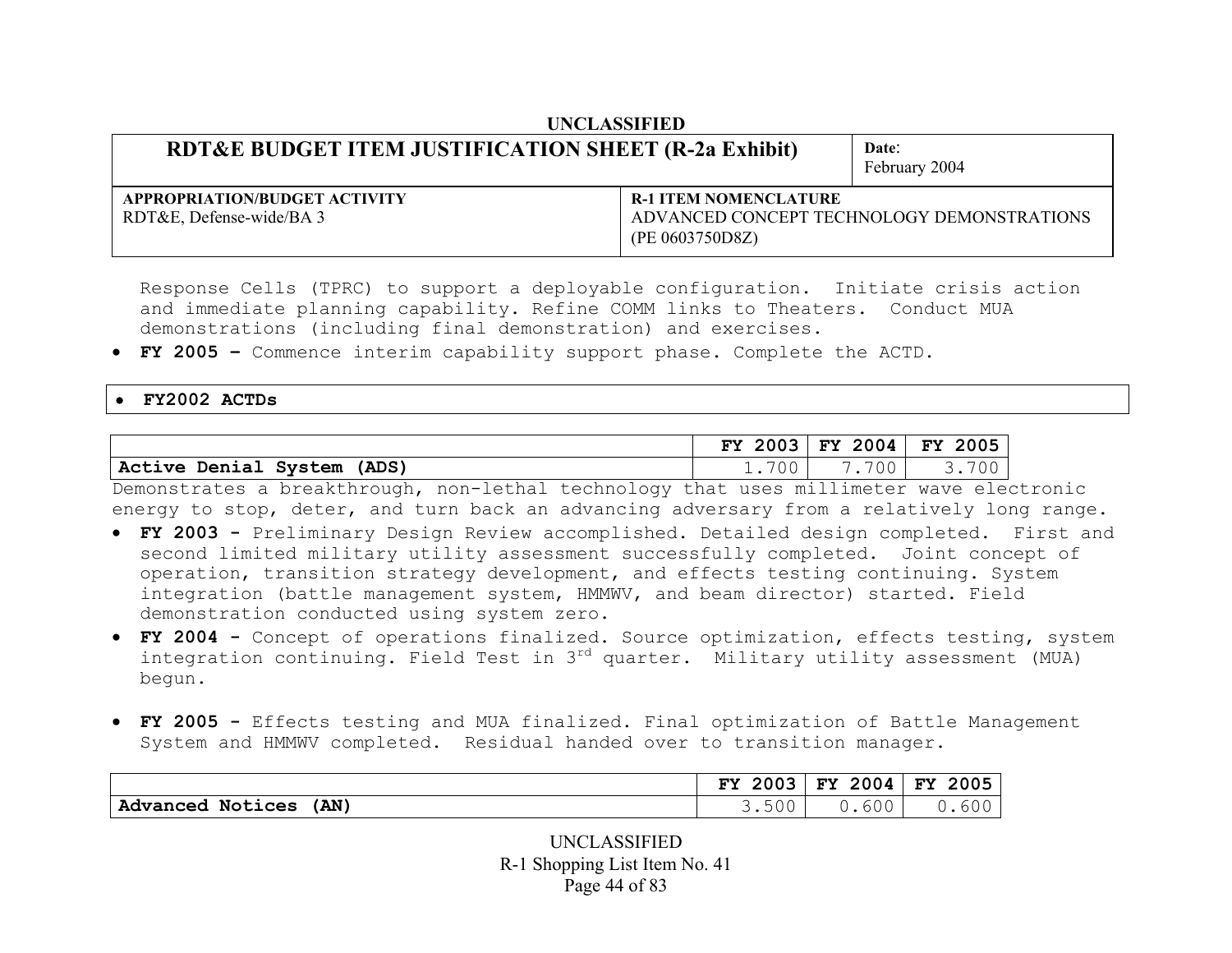| RDT&E BUDGET ITEM JUSTIFICATION SHEET (R-2a Exhibit)      |                                                 | Date:<br>February 2004                     |
|-----------------------------------------------------------|-------------------------------------------------|--------------------------------------------|
| APPROPRIATION/BUDGET ACTIVITY<br>RDT&E, Defense-wide/BA 3 | <b>R-1 ITEM NOMENCLATURE</b><br>(PE 0603750D8Z) | ADVANCED CONCEPT TECHNOLOGY DEMONSTRATIONS |

Demonstrate tools and techniques for destruction of certain weapons of mass destruction production facilities.

• Classified content only.

|                                     | 2003              | 2004      | 2005 |
|-------------------------------------|-------------------|-----------|------|
|                                     | πv                | <b>FY</b> | FY   |
| (ADW)<br>Warhead<br>Defeat<br>Agent | : U U<br><u>.</u> | 740 U     |      |

Demonstrate a high temperature, thermal radiation, incendiary, kinetic energy penetrator warhead to destroy biological and chemical manufacturing and storage facilities. Provide a robust means to neutralize chemical/biological agents while minimizing collateral damage.

- **FY 2003 -** Conducted subsystem hardware testing and sled testing of dispensing system. Completed preliminary effectiveness predictions and testing.
- **FY 2004 –** Complete the initial lethality kill rate experiments in order to determine the increase of kill/neutralization of CHEM/BIO agents provided by a unique ACTD fill. Conduct deceleration sensing fuse testing and sled testing of the final configuration.
- **FY 2005 -** Conduct flight testing against biological and chemical targets with stimulant agent. Complete fabrication of the residual round and commence interim capability support phase. Conduct final demonstration. Support SD&D milestone decision through technical data from ADW ACTD. Complete the ACTD.

|                             | 2003<br>FY. | $FY 2004$ $FY 2005$ |  |
|-----------------------------|-------------|---------------------|--|
| Agile Transportation (AT21) |             |                     |  |

Demonstrate capability to optimize and schedule all transportation requirements (personnel and equipment) against available lift assets for movement to, from, and within the various theaters of operation.

• **FY 2003 -** Completed demonstration of time-phased force and deployment data (TPFDD)

UNCLASSIFIED

R-1 Shopping List Item No. 41 Page 45 of 83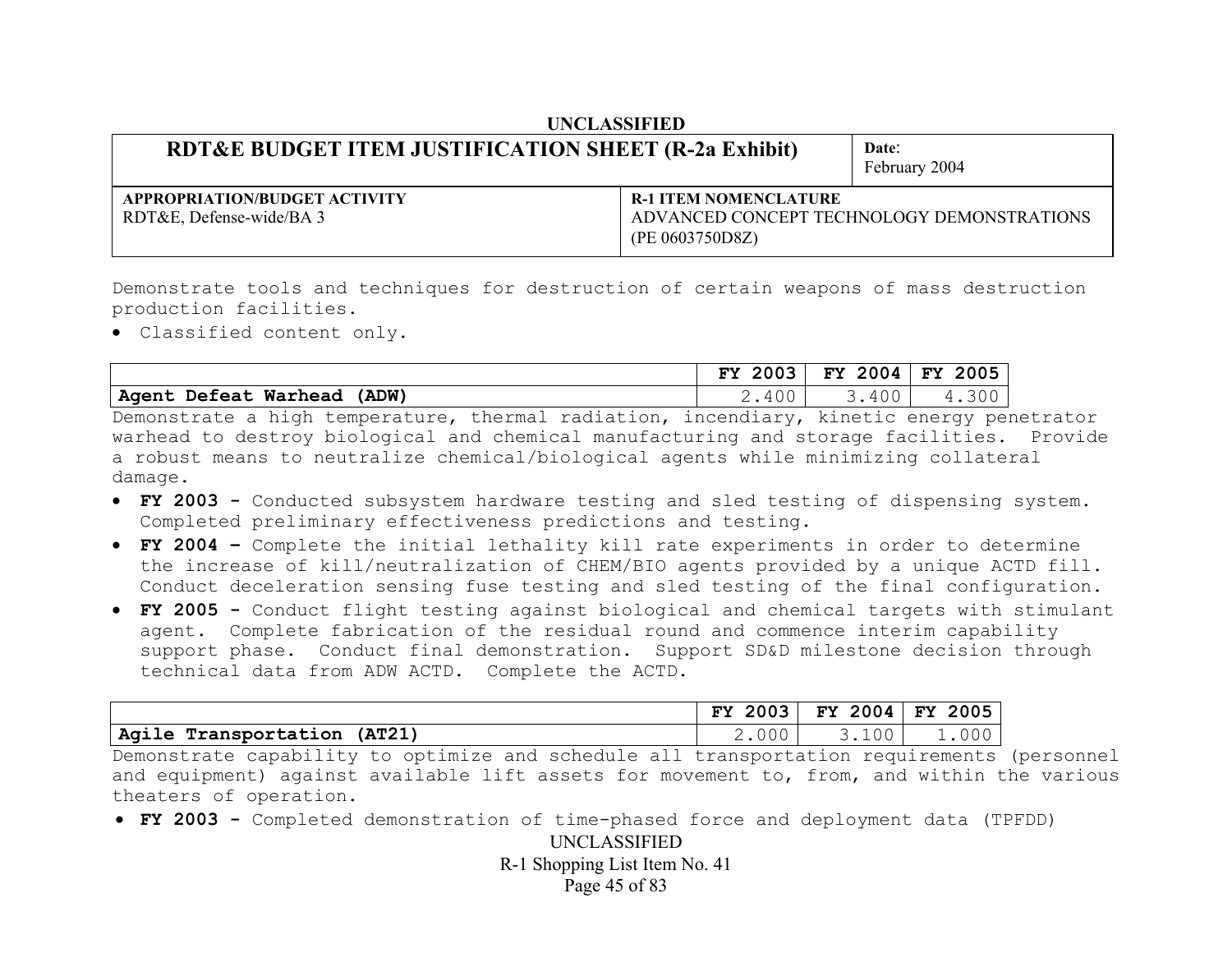| RDT&E BUDGET ITEM JUSTIFICATION SHEET (R-2a Exhibit)      |                                                 | Date:<br>February 2004                     |
|-----------------------------------------------------------|-------------------------------------------------|--------------------------------------------|
| APPROPRIATION/BUDGET ACTIVITY<br>RDT&E, Defense-wide/BA 3 | <b>R-1 ITEM NOMENCLATURE</b><br>(PE 0603750D8Z) | ADVANCED CONCEPT TECHNOLOGY DEMONSTRATIONS |

visualization in a collaborative environment; implemented beta test sites; and conducted demonstration of strategic-level optimization and scheduling.

- **FY 2004 -** Conduct USTRANSCOM operator test of strategic-level capabilities using USCENTCOM movement requirements and apply lessons learned. Conduct initial Military Utility Assessment. Conduct prototype demos of operational-level optimization and scheduling. Harden and demonstrate visualization and collaboration environment and scheduling/optimization tools as interoperable capability. Demonstrate metrics reporting.
- **FY 2005 –** Conduct final demonstration and Military Utility Assessment. Deliver and sustain a residual capability, transition to programs of record, and continue interim capability support period.

|                                                    |       |       | FY 2003 FY 2004 FY 2005 |
|----------------------------------------------------|-------|-------|-------------------------|
| Contamination Avoidance at Seaports of Debarkation |       |       |                         |
| (CASPOD)                                           | 3.100 | 3.400 | 1.200 <sub>1</sub>      |

Demonstrate contamination avoidance at seaports of debarkation.

- **FY 2003 –** Delivered Theater Chemical Biological Response Packages (TCBRP) to CENTCOM for Operations Enduring Freedom and Iraqi Freedom. Performed technology testing and selection. Completed integrated assessment plan and initial transition plan. Conducted preliminary demonstrations at Charleston Naval Weapons Center. Incorporated initial results from FY02 base lining activities toward an upgraded CASPOD system.
- **FY 2004** Revise concept of operations and tactics, techniques and procedures. Updated transition plan. Conduct final demonstrations and utility assessments. Enhance CASPOD capabilities from the baseline systems and based on findings from technical demonstrations. Complete the final demonstration.
- **FY 2005 -** Transition technology and lessons learned. Conduct residual training and

UNCLASSIFIED R-1 Shopping List Item No. 41 Page 46 of 83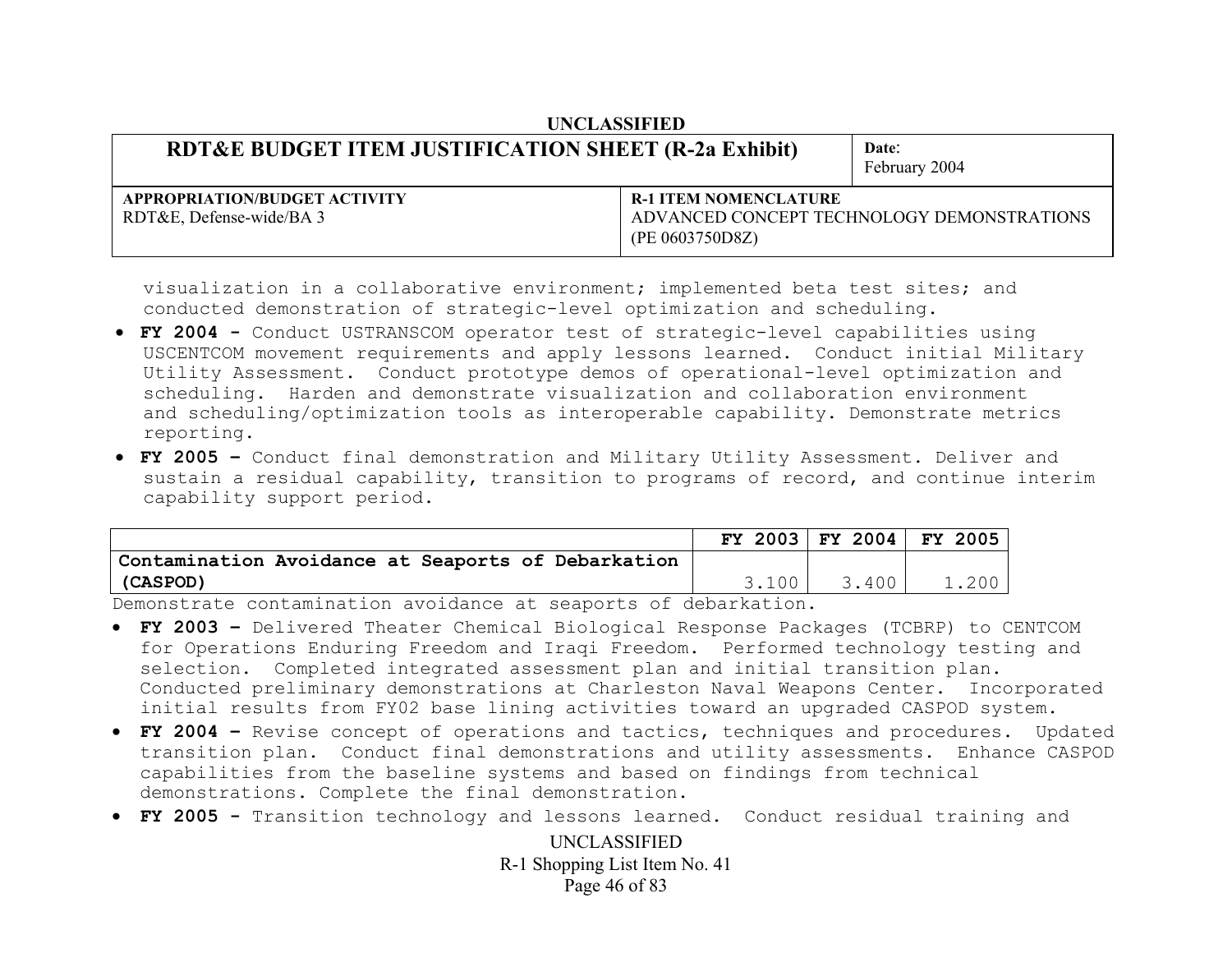| RDT&E BUDGET ITEM JUSTIFICATION SHEET (R-2a Exhibit)             |                                                 | Date:<br>February 2004                     |
|------------------------------------------------------------------|-------------------------------------------------|--------------------------------------------|
| <b>APPROPRIATION/BUDGET ACTIVITY</b><br>RDT&E, Defense-wide/BA 3 | <b>R-1 ITEM NOMENCLATURE</b><br>(PE 0603750D8Z) | ADVANCED CONCEPT TECHNOLOGY DEMONSTRATIONS |

support.

|                                                    |       |       | $FY$ 2003 FY 2004 FY 2005 |
|----------------------------------------------------|-------|-------|---------------------------|
| Coalition Information Assurance Common Operational |       |       |                           |
| Picture (CIA COP)                                  | 2,200 | 3.600 | 3.800                     |

Integrate information assurance and visualization tools and techniques to coalition network management processes and procedure to address interoperability policy issues.

- **FY 2003 -** C-IA COP ACTD operational oversight shifted to US Joint Forces Command. Held Coalition/Allies Stakeholder Requirements Workshop to identify principle Warfighting deficiencies with current capabilities, and elicit primary Warfighter needs. Participated in Joint Warfighter Interoperability Demonstration 03. Developed System Requirements. Created C4ISR Architecture Elements. Produced Conceptual Screen Prototype.
- **FY 2004** Create Design Assessment prototype implementing Mission Definition, Coalition IT Performance Monitoring, and Incident Management. Demonstrate with Coalition Stakeholders. Complete CONOPS. Participate in Joint Warfighter Interoperability Demonstration 04. Implement preliminary Threat and Vulnerability portions of IT Risk Monitoring. Implement a multi-layered geographical display of units, connectivity, attacks, performance, and impacts. Implement initial coalition collaboration capabilities. Deploy early operational prototype to pilot site. Plan for Transition.
- **FY 2005 -** Elicit and analyze operator/stakeholder pilot site feedback. Refine Coalition IT Performance Monitoring, IT Risk Monitoring, Geographical Display, Coalition Collaboration. Plan and support the Military Utility Assessment. Collect and analyze MUA findings. Implement change requests resulting from MUA findings. Execute Transition Plan to GCCS-J and the Joint Command and Control System (JC2). Complete the final demonstration.

UNCLASSIFIED R-1 Shopping List Item No. 41 Page 47 of 83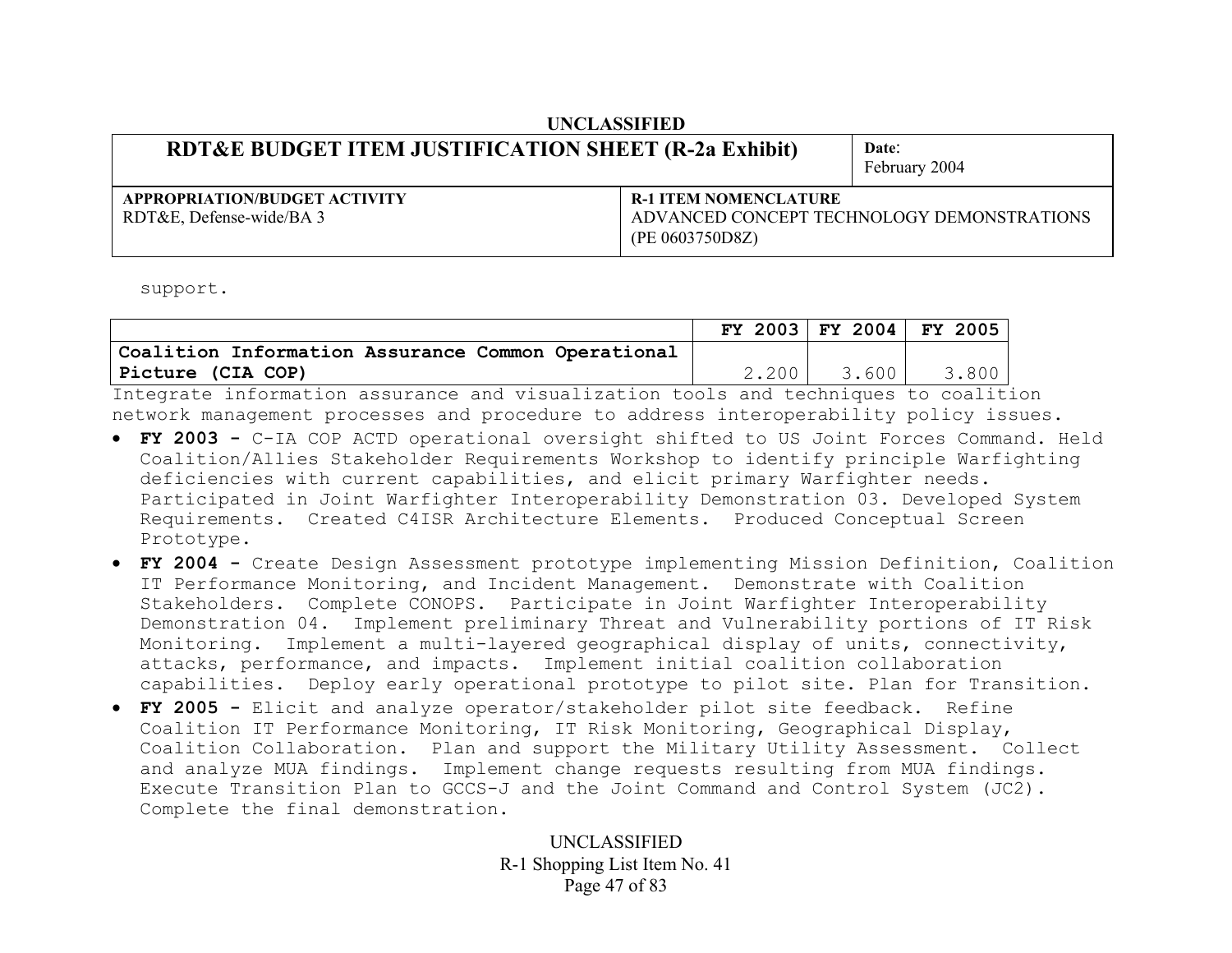| RDT&E BUDGET ITEM JUSTIFICATION SHEET (R-2a Exhibit)      |                                                 | Date:<br>February 2004                     |
|-----------------------------------------------------------|-------------------------------------------------|--------------------------------------------|
| APPROPRIATION/BUDGET ACTIVITY<br>RDT&E, Defense-wide/BA 3 | <b>R-1 ITEM NOMENCLATURE</b><br>(PE 0603750D8Z) | ADVANCED CONCEPT TECHNOLOGY DEMONSTRATIONS |

|                                                       | 2003          | 2004                 | 2005 |
|-------------------------------------------------------|---------------|----------------------|------|
|                                                       | πv            | πv                   | πY   |
| (XUAV)<br>Vehicle<br>Unmanned<br>Expendable<br>Aerial | . J<br>$\cup$ | $\sim$ $\sim$<br>UU. |      |

Demonstrate covert delivery of off-board sensors, tactical surveillance, battle damage assessments and weapons of mass destruction monitoring without risking personnel.

- **FY 2003** Upgraded avionics and data dissemination capabilities. Finalized vehicle/avionics design and produce residual units. Developed CONOPS and commenced military utility assessment. Provided special operations support during Operation Iraqi Freedom.
- **FY 2004** Continue work on parasail, deliver residual systems and conduct final military utility assessment. Commence transition and interim capability support phase. Complete the final demonstration.
- **FY 2005** Continue interim capability support phase. Complete the ACTD.

|                                                | FY 2003 | $FY$ 2004 $FY$ 2005 |
|------------------------------------------------|---------|---------------------|
| Homeland Security Command and Control (HLS C2) |         | 700                 |

Refine and transition technologies and operational concepts that support the Homeland Security missions assigned to the Department of Defense

• **FY 2003 –** Continued demonstrations with focus on matching technical capability to development of concepts of operations and employment as determined by Northern Command in order to fulfill their assigned missions. Provided a fielded, initial capability and migrated capability to Joint Task Force Civil Support in its new assignment at Northern Command. The congressional defense committees added an additional \$3.0 million to enhance real-world demonstrations.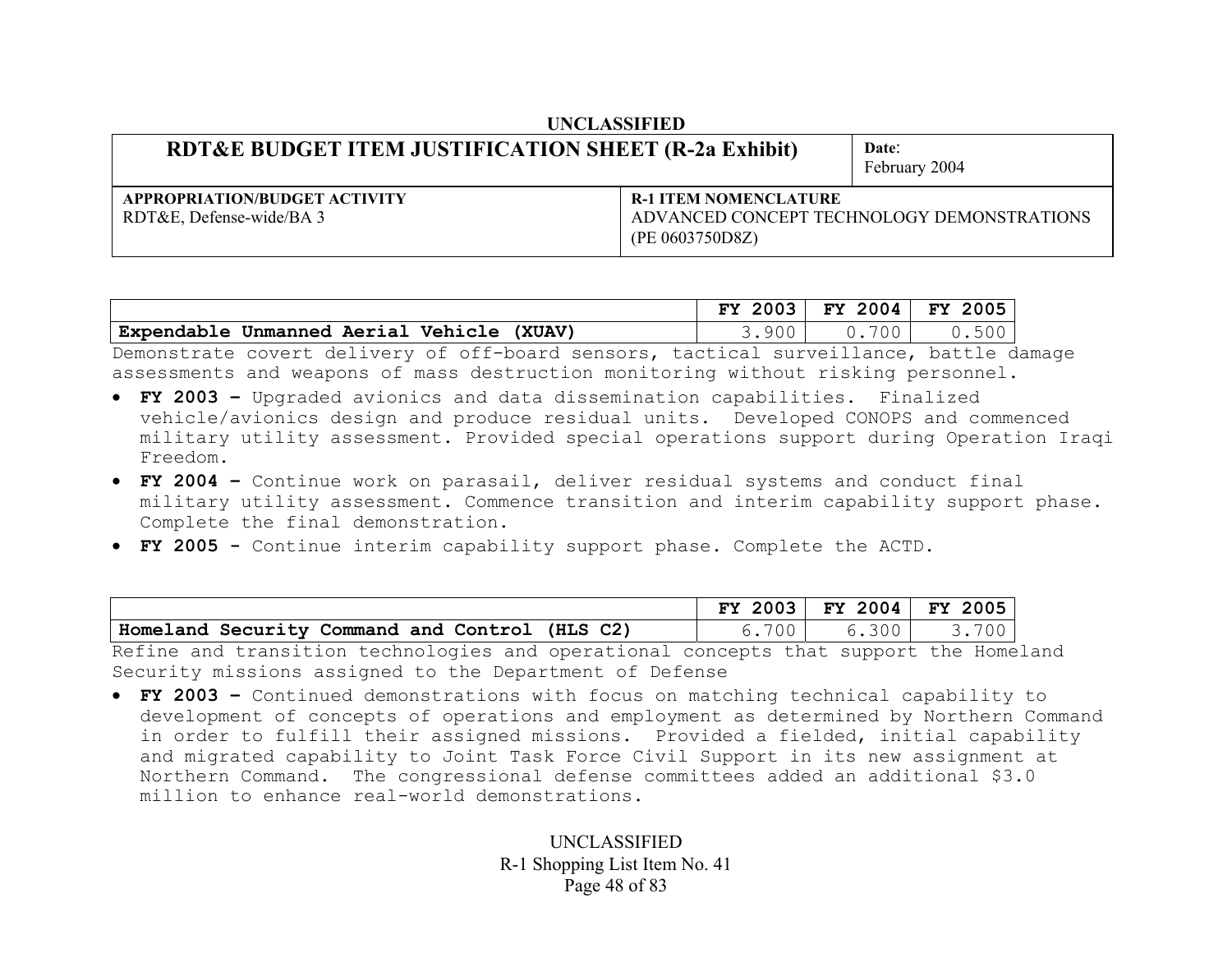| RDT&E BUDGET ITEM JUSTIFICATION SHEET (R-2a Exhibit)      |                                                 | Date:<br>February 2004                     |
|-----------------------------------------------------------|-------------------------------------------------|--------------------------------------------|
| APPROPRIATION/BUDGET ACTIVITY<br>RDT&E, Defense-wide/BA 3 | <b>R-1 ITEM NOMENCLATURE</b><br>(PE 0603750D8Z) | ADVANCED CONCEPT TECHNOLOGY DEMONSTRATIONS |

- **FY 2004 –** Continue to expand and field additional capabilities. Expand multi-agency coordination with Federal Departments including working through the responsible OSD office for Homeland Security and the Federal Department of Homeland Security. Complete the final demonstration. As a result of added Congressional interest, an additional \$1.5 million was added to enhance and accelerate development and test of software tools for Federal, state and local department and agency collaboration.
- **FY 2005** Field final C2 capabilities which include information assurance, consequence management and attribution. Field concepts of operations and employment to guide military participation in homeland security missions and coordination procedures with appropriate Federal agencies and departments.

|                                               | $FY$ 2003 | FY 2004 FY 2005 |  |
|-----------------------------------------------|-----------|-----------------|--|
| Hyperspectral Collection and Analysis (HYCAS) | 500       | .600            |  |

Ddemonstrates the ability of hyperspectral (HSI) to address USCENTCOM's critical needs via a calibrated HSI sensor.

- **FY 2003** Supported development of Army-COMPASS Sensor. Began development of Predator CONOPS and integration study of COMPASS and Predator. Re-designed Army COMPASS to fit onto Predator (AF-COMPASS). Supported search for Columbia debris. Procured long lead items for AF-COMPASS. Supported AFRL Falcon collections (Army COMPASS at Ft AP Hill). Developed, integrated, and flight tested tactical hyperspectral sensor on board MQ-1 Predator. Modified processing and exploitation algorithms. Integrated processing, exploitation and dissemination system in Predator Ground Control Station. Developed concept of operations and employment for tactical hyperspectral sensor.
- **FY 2004 –** Demonstrate the tactical hyperspectral sensor and a Global Hawk hyperspectral sensor. AF-COMPASS planned for integration onto Predator. Refine concept of operations.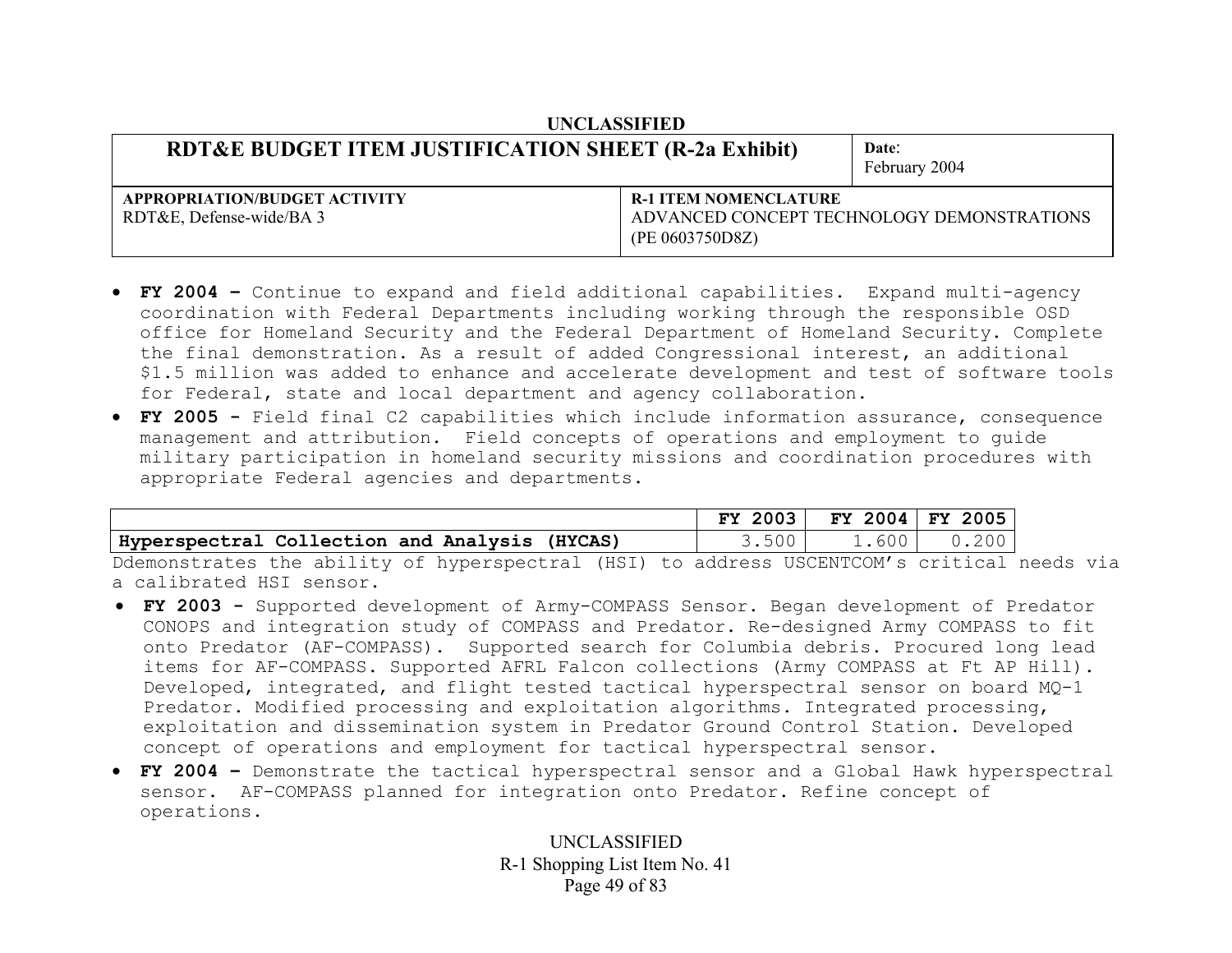| RDT&E BUDGET ITEM JUSTIFICATION SHEET (R-2a Exhibit)      |                                                 | Date:<br>February 2004                     |
|-----------------------------------------------------------|-------------------------------------------------|--------------------------------------------|
| APPROPRIATION/BUDGET ACTIVITY<br>RDT&E, Defense-wide/BA 3 | <b>R-1 ITEM NOMENCLATURE</b><br>(PE 0603750D8Z) | ADVANCED CONCEPT TECHNOLOGY DEMONSTRATIONS |

• **FY 2005 -** Transition tactical hyperspectral sensor to Aeronautical Systems Center for possible future development. Complete the final demonstration.

|                                            |       | $FY$ 2003 FY 2004 | <b>FY 2005</b> |
|--------------------------------------------|-------|-------------------|----------------|
| Joint Distance Support and Response (JDSR) | 900 I | 700 <sub>1</sub>  | .800           |

Integrates, demonstrates and transitions the Military Services' unique tele-maintenance initiatives and develops joint concept of operations/tactics, techniques and procedure to establish a common and interoperation tele-maintenance environment.

• **FY 2003 –** Completed the CONOPS/TTP planning sessions for the Warfare Analysis Laboratory Exercise (WALEX). Coordinated with Services maintenance community for the development of the CONOPS/TTP. Completed draft development of a CONOPS/TTP document. Completed draft for the Integrated Assessment Plan (IAP). Completed draft Development Training Plans and documentation. Completed draft development of the IAP document. Completed site surveys for first Operational Demonstration at US Air Force Europe, Germany. Completed development of the Demonstration Execution Document (DED) for Demonstration 1. Competed Training in accordance with the training strategy for first demonstration. Completed planning and set-up of technical test laboratory. Completed the JDSR system design and architecture for the USAFE demonstration. Conducted USAFE operational demonstration according to measures of effectiveness and critical operational issues. Completed Quick Look Report for first demonstration. Coordinated and planned second demonstration. Completed build-up of local maintenance network software and knowledge center software. Performed initial system integration and full system tests. Modified and updated the modeling and simulation for the second operational demonstration. Initiated software and hardware certification for use in the second operational demonstration. Initiated procurement, build and integration of the JDSR system for the second operational demonstration. Initiated coordination and

> UNCLASSIFIED R-1 Shopping List Item No. 41 Page 50 of 83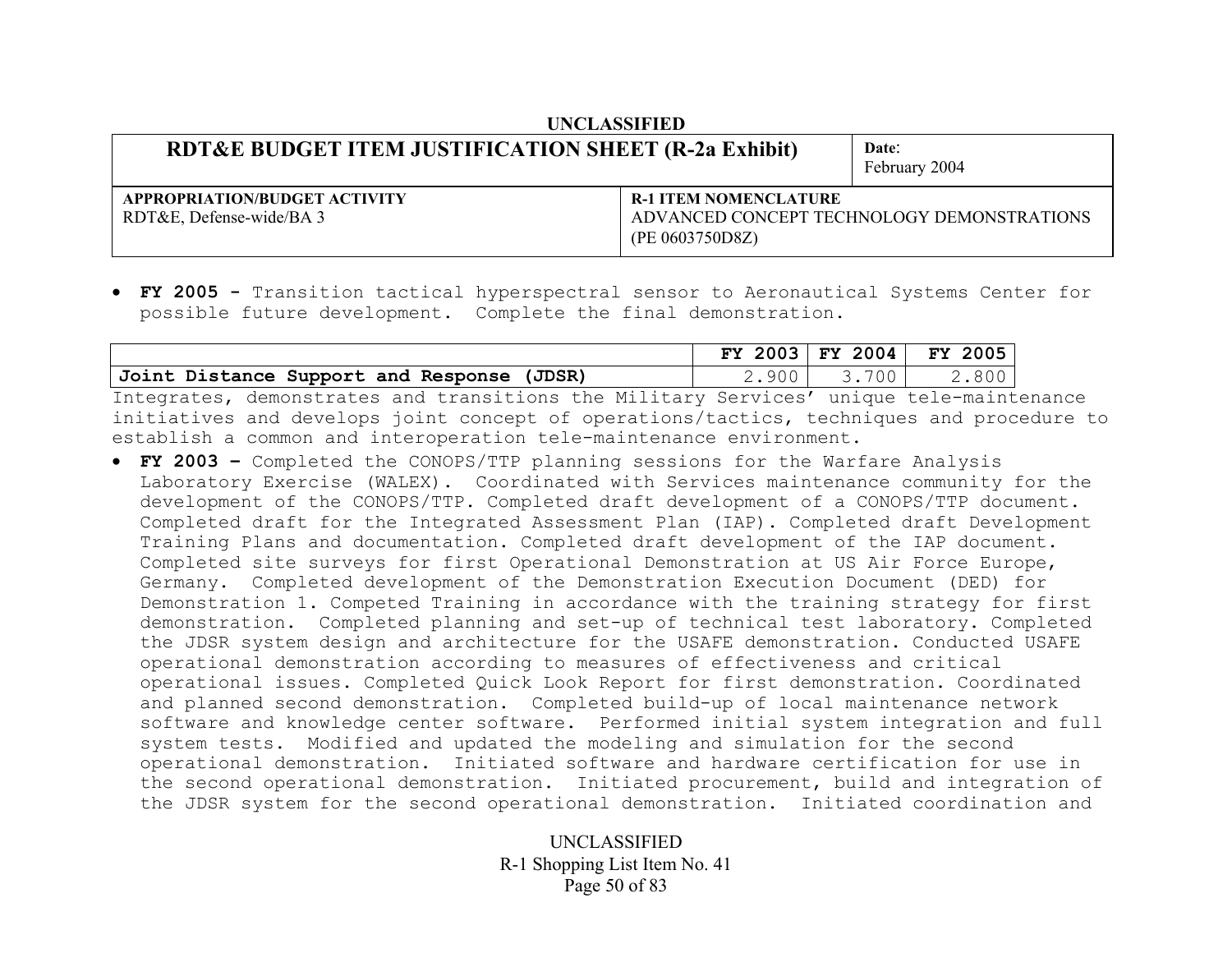| RDT&E BUDGET ITEM JUSTIFICATION SHEET (R-2a Exhibit)             |                                                 | Date:<br>February 2004                     |
|------------------------------------------------------------------|-------------------------------------------------|--------------------------------------------|
| <b>APPROPRIATION/BUDGET ACTIVITY</b><br>RDT&E, Defense-wide/BA 3 | <b>R-1 ITEM NOMENCLATURE</b><br>(PE 0603750D8Z) | ADVANCED CONCEPT TECHNOLOGY DEMONSTRATIONS |

refinement of JDSR transition strategy, deployed training requirements and CONOPS and TTPs.

- **FY 2004** Complete development of second demonstration with situational awareness, auto data capture and advance search engine. Perform second Technical Demonstration. Perform second Operational Demonstration. Update JDSR with lessons learned from the second Operational Demonstration. Perform technical demonstration for JMUA. Conduct full system, final operational demonstration in support of JMUA. Integrate JDSR ACTD technology with Joint Explosive Ordnance Disposal ACTD technology. Develop recommendations for DOTMLPF issues based on JMUA results and report. Complete development and refinement of transition plan. Submit request for Transition Technology Initiative and POM funds request for FY05/06 transition start. Complete validation of business modeling and simulation for establishing joint common maintenance processes based on JMUA results. Complete development of local maintenance network software and knowledge center software, version 1.0. Continue development of CONOPs, TTPs and training package. Prepare for EUE and initiation of transition if JMUA is positive.
- **FY 2005** Initiate transition strategy including conduct of Extended User Evaluation of residual package, and follow-on development, acquisition and fielding. Purchase spares for EUE support. Complete CONOPs, TTPs and training package. Upgrade [as needed] business modeling and simulation for establishing joint common maintenance processes based on preliminary EUE results. Initiate transition of JDSR products to Program Of Records.

UNCLASSIFIED R-1 Shopping List Item No. 41 Page 51 of 83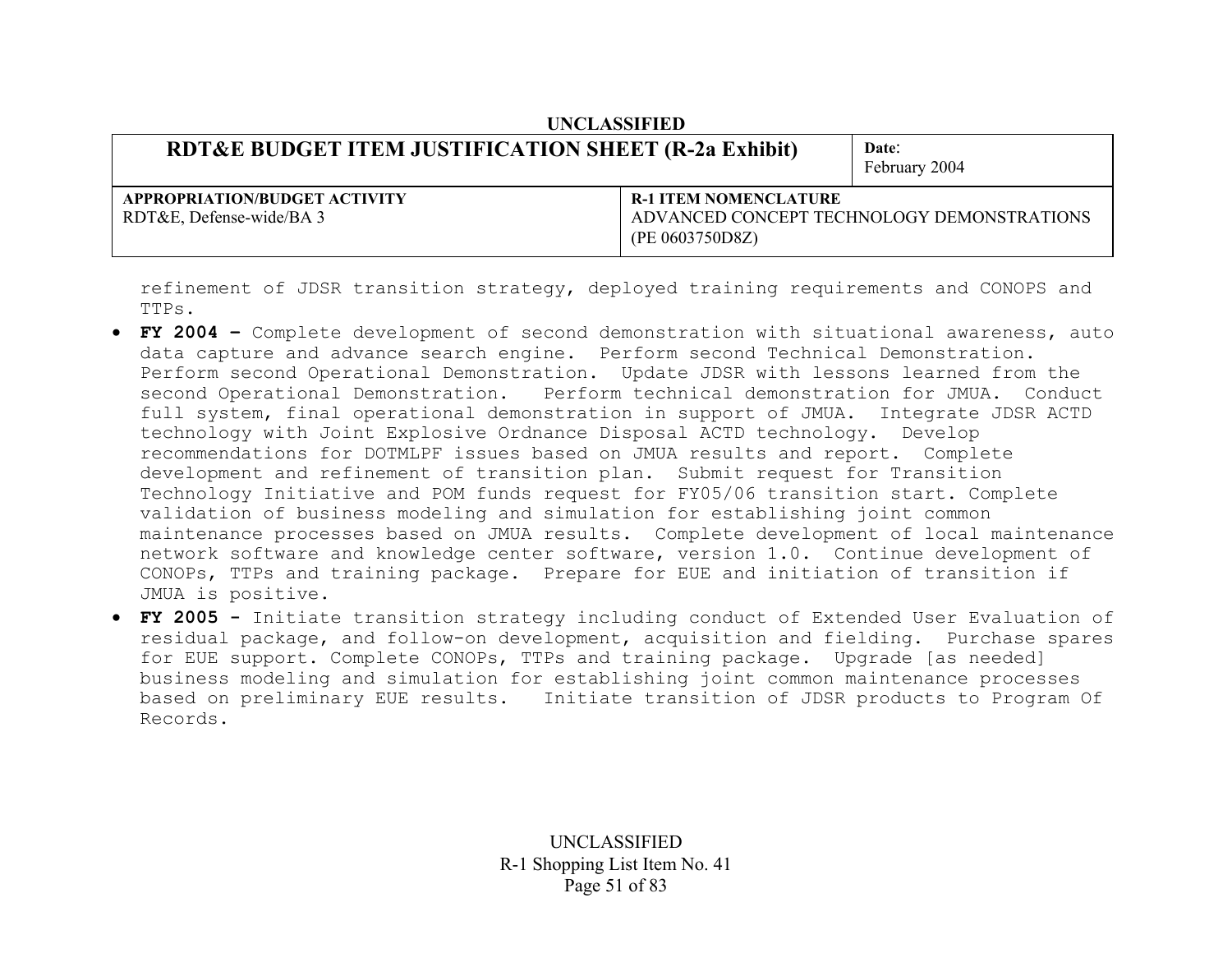| RDT&E BUDGET ITEM JUSTIFICATION SHEET (R-2a Exhibit)             |                                                 | Date:<br>February 2004                     |
|------------------------------------------------------------------|-------------------------------------------------|--------------------------------------------|
| <b>APPROPRIATION/BUDGET ACTIVITY</b><br>RDT&E, Defense-wide/BA 3 | <b>R-1 ITEM NOMENCLATURE</b><br>(PE 0603750D8Z) | ADVANCED CONCEPT TECHNOLOGY DEMONSTRATIONS |

|                                   | 2003<br>FY    | <b>FY 2004</b> | FY 2005 |
|-----------------------------------|---------------|----------------|---------|
| Joint Explosive Ordnance Disposal | $\cap$ $\cap$ | $200 -$        | . 900   |
|                                   |               |                |         |

Demonstrate a new integrated capability for joint and coalition explosive ordinance disposal forces to meet the evolving, asymmetrical, and sophisticated chemical, biological, radiological, nuclear, and high yield explosive terrorist threats.

- **FY 2003 –** Conducted baseline exercises. Developed and exercised reach back capability. Integrated robotics with digital x-ray capability. Completed Joint TTPs for explosive ordnance disposal (EOD) forces conducting AT operations. Demonstrated contextual view to individual warriors based on relevance. Populated JEOD domain facts and beliefs repository. Performed initial military utility assessment.
- **FY 2004 -** Complete Mission Support Center Development. Continue development of Decision Support System, Complete Technical Evaluation, conduct operational demonstration and military utility assessment for transition of initial operational capability. Complete transition plans.
- **FY 2005** Improve Decision Support System capabilities. Conduct final ACTD Operational Demonstration and Military Utility Assessment. Field operational capability.

|                                                    |       | $FY$ 2003   $FY$ 2004 | <b>FY 2005  </b> |
|----------------------------------------------------|-------|-----------------------|------------------|
| Language and Speech Exploitation Resources (LASER) | 4.200 | 1.100                 |                  |

Demonstrate technologies, concepts, and architecture paths providing language translation capabilities with improved interoperability, accuracy, deployability and timeliness of translation for speech and document exploitation. Assessments include users within the sponsoring Pacific Command, as well as warfighters in other combatant commands with immediate and critical language translation needs in the Global War On Terrorism.

• **FY 2003 –** Conducted laboratory testing and evaluation of text-to-text and speech-tospeech automated translation projects. Identified automated translation tool

> UNCLASSIFIED R-1 Shopping List Item No. 41 Page 52 of 83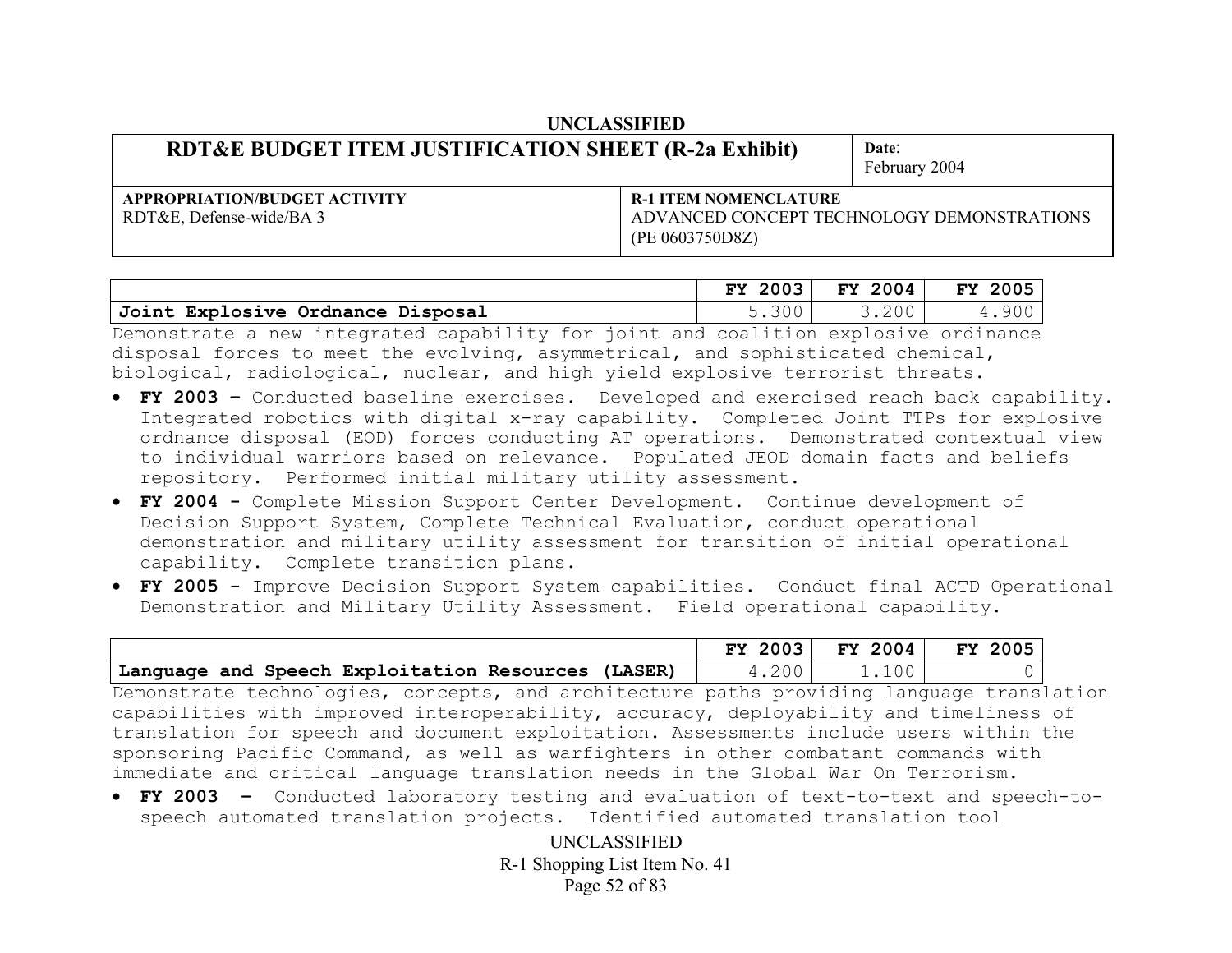| RDT&E BUDGET ITEM JUSTIFICATION SHEET (R-2a Exhibit)      |                                                 | Date:<br>February 2004                     |  |
|-----------------------------------------------------------|-------------------------------------------------|--------------------------------------------|--|
| APPROPRIATION/BUDGET ACTIVITY<br>RDT&E, Defense-wide/BA 3 | <b>R-1 ITEM NOMENCLATURE</b><br>(PE 0603750D8Z) | ADVANCED CONCEPT TECHNOLOGY DEMONSTRATIONS |  |

requirements for coalition operations and intelligence operations exploiting captured documents and interrogations. Defined architecture and integration approach. Planned initial participation in coalition exercises and conducted limited military utility assessments for text and speech translation tools. Provided interim translation tools to warfighters in Operation Enduring Freedom and Operation Iraqi Freedom for intelligence, force protection and civil operations. Interim phrase translators demonstrated in Afghanistan in security and medical support operations. Interim document exploitation tools used to triage captured Al Qaeda documents.

- **FY 2004 –** Develop interim assessment of military utility for technologies and concept of operations assigned to each Integrated Process Team. Plan and conduct demonstrations (including the final demonstration) in USPACOM's area of responsibility and in other areas of operations. Provide interim language translation tools for assessment in current military operations in Iraq for speech and text communication with Iraqi civil and governmental personnel as well as interrogation of terrorist forces and exploitation of intercepted documents. Document exploitation tools have already proven useful for intelligence operations to capture enemy combatants and hidden arms caches. Develop transition plan for LASER products found to have utility for military and intelligence users and begin spiral implementation through machine language translation program office. Establish oversight of language translation initiatives throughout the Government.
- **FY 2005 -** Conduct capstone demonstrations and military utility assessments. Assess opportunities for residuals in combatant command areas other than the sponsor's area of operations. Field interim product improvements for demonstration and extended user evaluations in coalition and intelligence operations. Finalize concepts of operations and tactics, techniques and procedures for user adoption. Begin implementation of transition plan and joint transition program.

UNCLASSIFIED R-1 Shopping List Item No. 41 Page 53 of 83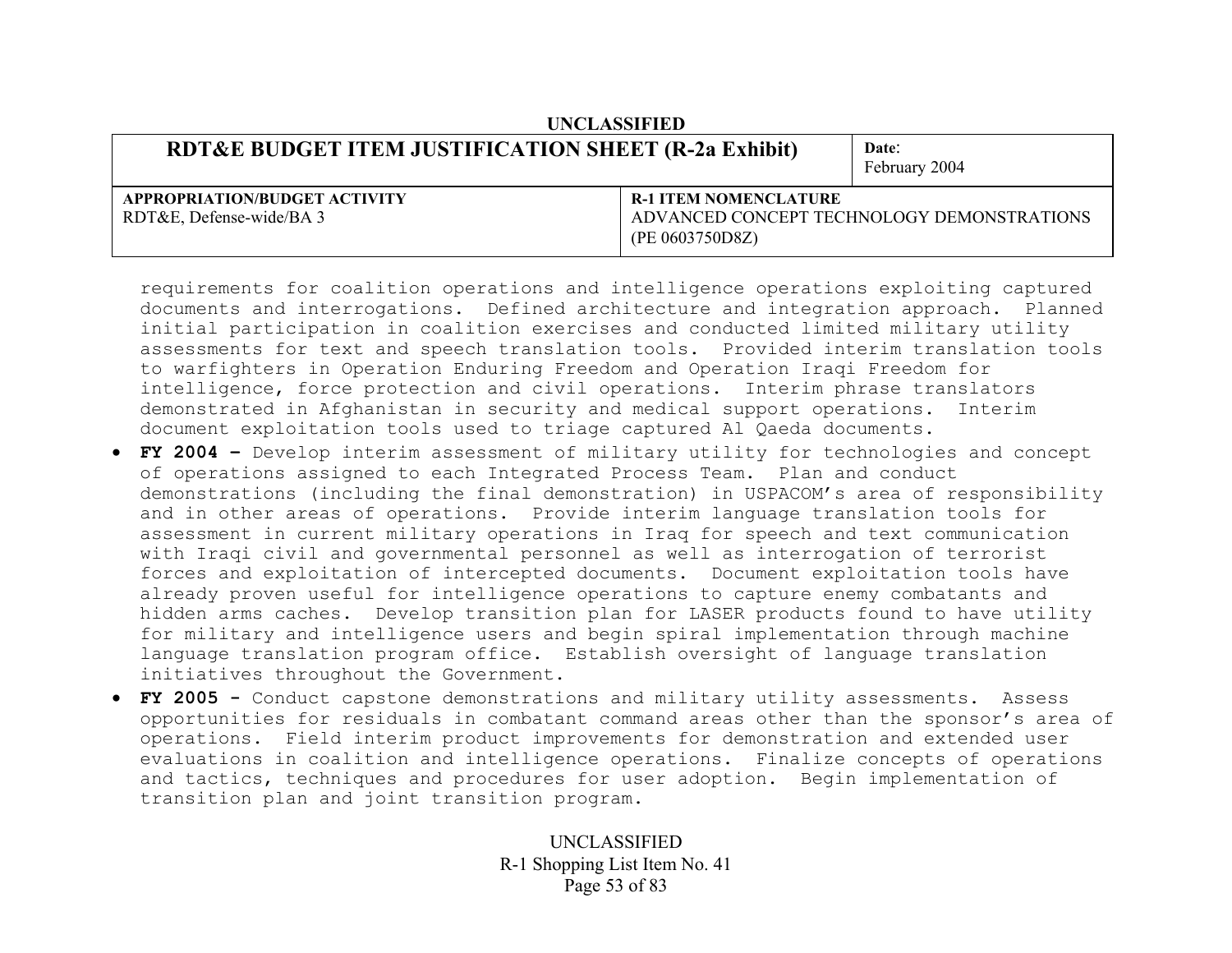| RDT&E BUDGET ITEM JUSTIFICATION SHEET (R-2a Exhibit)      |                                                 | Date:<br>February 2004                     |
|-----------------------------------------------------------|-------------------------------------------------|--------------------------------------------|
| APPROPRIATION/BUDGET ACTIVITY<br>RDT&E, Defense-wide/BA 3 | <b>R-1 ITEM NOMENCLATURE</b><br>(PE 0603750D8Z) | ADVANCED CONCEPT TECHNOLOGY DEMONSTRATIONS |

|                   | 2003               | 2004       | 2005 |
|-------------------|--------------------|------------|------|
|                   | FY                 | <b>FY</b>  | πY   |
| Micro Air Vehicle | $\sim$ $\sim$      | $\sqrt{2}$ | 100  |
| (MAV)             | $\overline{1.000}$ | 4 U U      |      |
|                   |                    |            |      |

Provide small, ground combat units with situational awareness of enemy activity using a low-cost, disposable, fully autonomous 6-9 inch unmanned aerial vehicle as an organic asset at the platoon level.

- **FY 2003 –** Conducted technical analysis and developed integration plan.
- **FY 2004** Conduct Phase 1: System requirements analysis, design and building of the air vehicle with a COTS engine. Design and development of a small, heavy fuel engine. Development of system tactics, techniques and procedures.
- **FY 2005** Conduct field evaluations of the Phase 1 development. Complete development and production of a small, heavy fuel engine. Integrate heavy fuel engine and feedback from Phase 1 field evaluations into the Phase 2 MAV system development and production.

|                                                    |   |        |      |                | 2003<br>πv<br>-                                          |   | 2004<br>πv               | 2005<br>FY    |
|----------------------------------------------------|---|--------|------|----------------|----------------------------------------------------------|---|--------------------------|---------------|
| $\sim$ $\cdot$<br>D <sub>2</sub><br>thfinder<br>ra |   |        |      |                | $\cap$ $\cap$ $\cap$<br>$\overline{\phantom{0}}$<br>---- |   | $\sim$ $\sim$<br>. v v v | $\sim$<br>ノママ |
|                                                    | . | $\sim$ | ____ | __<br>.<br>___ |                                                          | . | __                       |               |

Integrate capabilities of unattended ground vehicles, air vehicles and smart sensors in a mobile, self-forming network to improve urban reconnaissance.

- **FY 2003 –** Continued technology search and component evaluation. Continued appropriate limited operational evaluations (LOEs) and conduct experiments with Ranger units. Began system integration activities and formulation of the Pathfinder system architecture. Began transition planning activities.
- **FY 2004 –** Complete component evaluation and technology selection. Complete system integration activities. Continue appropriate LOEs and conduct experiments with Ranger units. Continue transition activities as appropriate.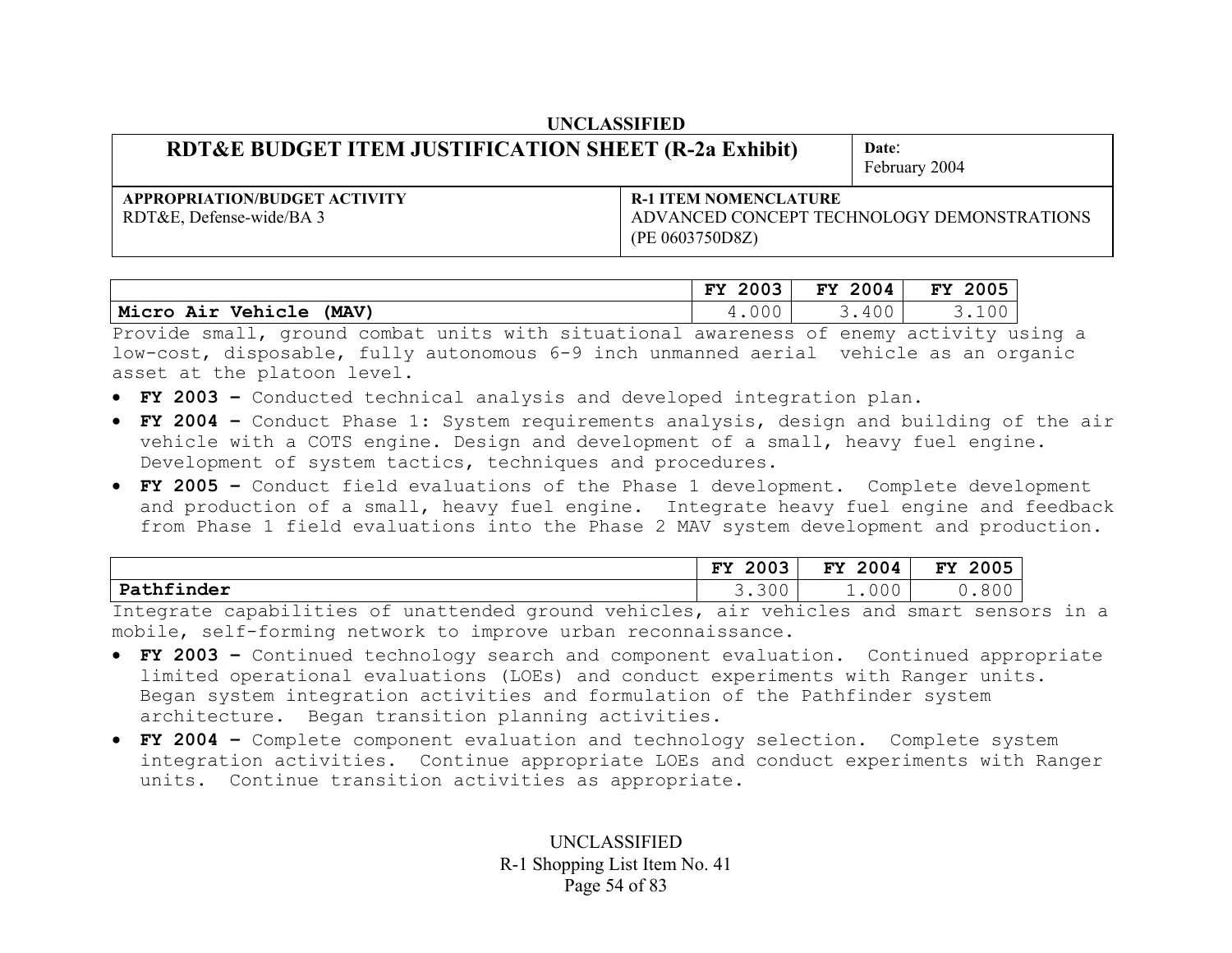| RDT&E BUDGET ITEM JUSTIFICATION SHEET (R-2a Exhibit)             |                                                 | Date:<br>February 2004                     |
|------------------------------------------------------------------|-------------------------------------------------|--------------------------------------------|
| <b>APPROPRIATION/BUDGET ACTIVITY</b><br>RDT&E, Defense-wide/BA 3 | <b>R-1 ITEM NOMENCLATURE</b><br>(PE 0603750D8Z) | ADVANCED CONCEPT TECHNOLOGY DEMONSTRATIONS |

• **FY 2005 -** Conduct culminating demonstration. Commence and provide support for the extended user evaluation (EUE). Continue transition activities.

|                                          | πY | 2003 FY 2004 | FY.<br>2005 |
|------------------------------------------|----|--------------|-------------|
| Signals Intelligence (SIGINT) Processing |    |              |             |

Provide a SIGINT processing mode to more precisely identify signals of interest and determine its military utility.

• Classified content only

|                                             | $FY$ 2003 | FY 2004 | FY 2005 |
|---------------------------------------------|-----------|---------|---------|
| Space-Based Moving Target Indicator (SBMTI) |           |         |         |

Demonstrate space-based moving target indicator capabilities using existing platform assets.

- **FY 2003 –** Developed and verified algorithms. Tested signal processing and tasking software.
- **FY 2004 –** Conduct hardware assessment and testing. Conduct field evaluation of software/hardware for determining effectiveness of technology.
- **FY 2005 –** Conduct final military utility assessment based on final demonstration. Conclude interim capability support phase. Provide robust requirements definition to support SD&D phase. Complete the ACTD.

|                                                                                                                                                | 0.002<br>πv<br>zuu<br>. .   | 2004<br>πY           | 2005<br>πY           |
|------------------------------------------------------------------------------------------------------------------------------------------------|-----------------------------|----------------------|----------------------|
| <b>ARTAN</b> :<br>C.D<br>ъr<br>the contract of the contract of the contract of the contract of the contract of the contract of the contract of | $\cap$ $\cap$<br>⌒<br>2.JUV | $\sim$<br>↵<br>v v v | $\sim$<br>_<br>: v v |

Demonstrate an unmanned surface watercraft as a low-cost force multiplier with integrated expeditionary sensor and weapon system for use against asymmetric threats.

> UNCLASSIFIED R-1 Shopping List Item No. 41 Page 55 of 83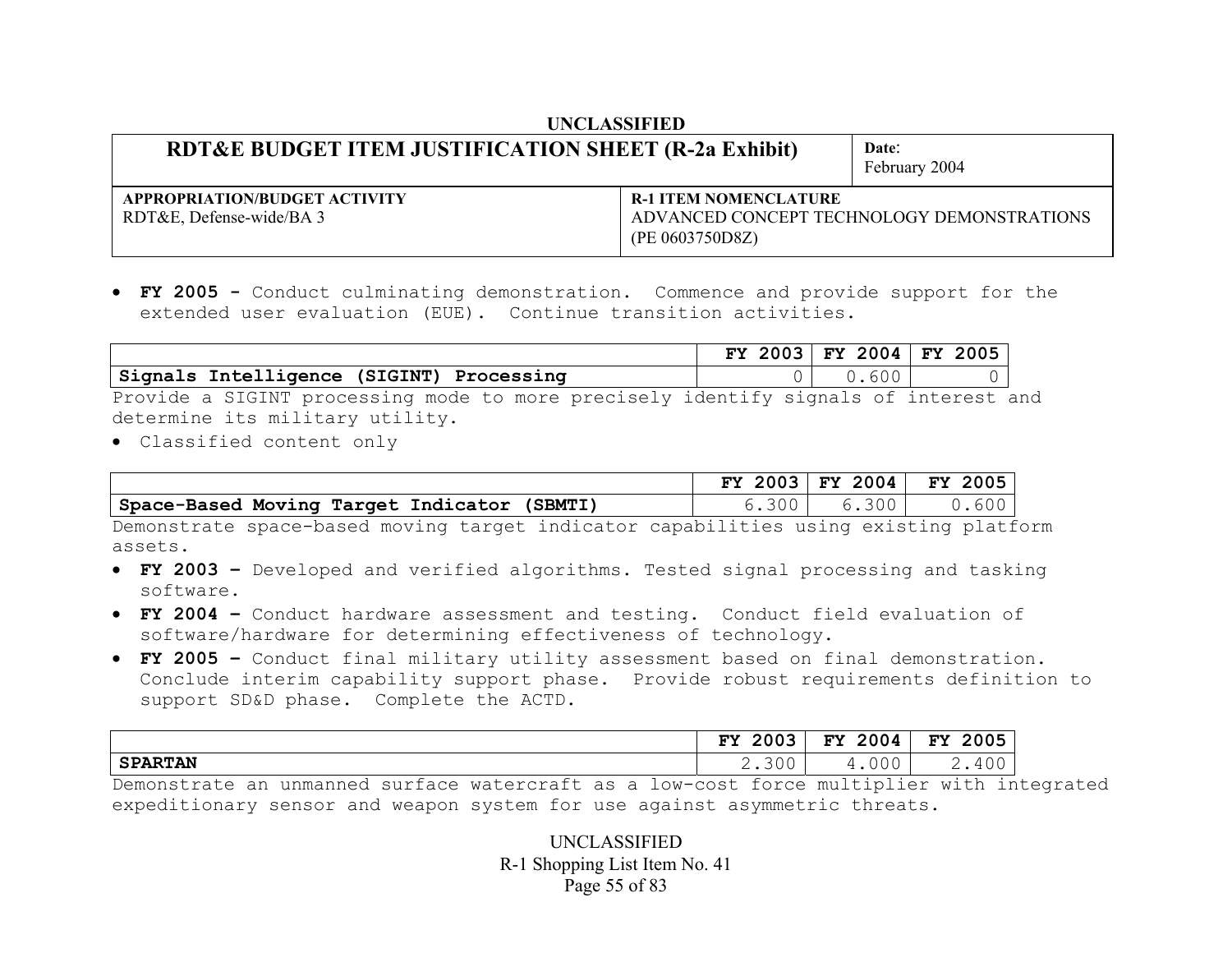| RDT&E BUDGET ITEM JUSTIFICATION SHEET (R-2a Exhibit)      |                                                 | Date:<br>February 2004                     |
|-----------------------------------------------------------|-------------------------------------------------|--------------------------------------------|
| APPROPRIATION/BUDGET ACTIVITY<br>RDT&E, Defense-wide/BA 3 | <b>R-1 ITEM NOMENCLATURE</b><br>(PE 0603750D8Z) | ADVANCED CONCEPT TECHNOLOGY DEMONSTRATIONS |

- **FY 2003 –** Developed and delivered an intelligence, surveillance and reconnaissance (ISR) Spartan prototype to the Second Fleet (USS Enterprise Battlegroup) for deployment. Commenced development of the Undersea Warfare Module (USWM). Continued Command Detection System (CDS) and ISR Module development and integration/testing.
- **FY 2004 –** Complete development of the ISRM. Complete Mine Warfare module and demonstration. Complete spiral 2 of ISR module.
- **FY 2005 –** Complete development of the Precision Strike module, as well as integration and systems testing. Complete the final demonstration and military utility assessment. Begin interim capability support phase.

|                            | 0000<br><b>TILE</b><br>ZUU-<br>-- | ٣V<br>2004<br>. .  | FY<br>$\mathbf{a} \mathbf{a} \mathbf{a} \mathbf{b}$<br>2005 |
|----------------------------|-----------------------------------|--------------------|-------------------------------------------------------------|
| (TB)<br>The.<br>ermobarics | ∽<br>ᠴ.⊥∪◡                        | $\sqrt{2}$<br>ノロレー | $\sim$<br>$\rightarrow$<br>↴◡<br><u>.</u> .                 |

Demonstrate an energetic, thermobaric, penetrator payload to defeat enemy tunnel facilities and weapons with two-to-three times the lethality of conventional high explosive payloads.

- **FY 2003 –** Conducted full-scale validation tests. Down selected explosive fill material. Selected warhead and integrated explosive. Developed weapon effectiveness models for planning tool.
- **FY 2004 –** Complete operational demonstrations of weapon and planning tool capability. Determine effectiveness of thermobaric fill in field testing scenarios. Produce residual weapons for further testing in SD&D phase or for use in contingencies.
- **FY 2005 –** Conduct final demonstration. Deliver 10-20 thermobaric-filled residual warheads. Conduct user training. Support transition to SD&D phase by providing data to lead service. Complete the ACTD.

UNCLASSIFIED R-1 Shopping List Item No. 41 Page 56 of 83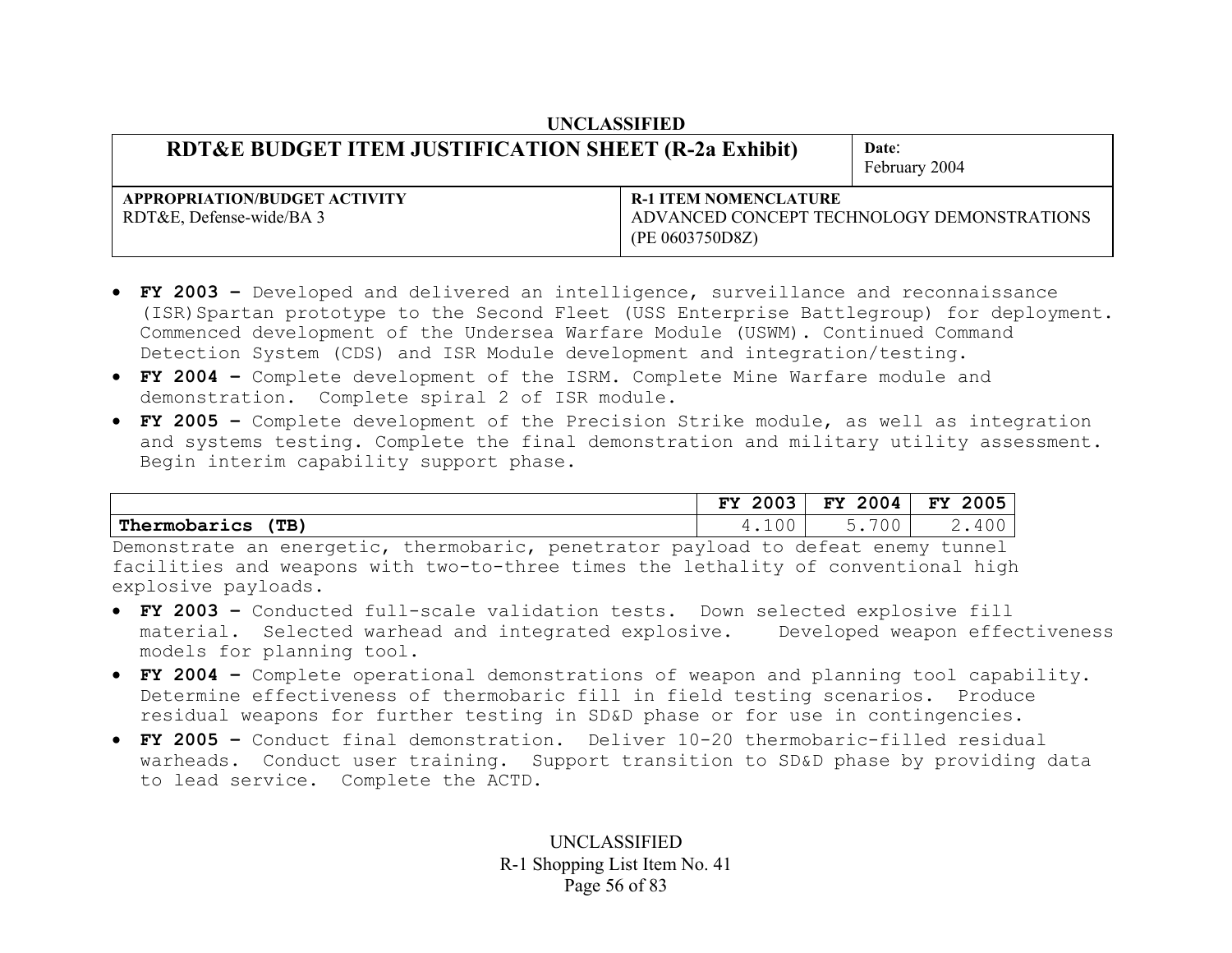| $\mathbf{u}$                                              |                                                 |                                            |  |
|-----------------------------------------------------------|-------------------------------------------------|--------------------------------------------|--|
| RDT&E BUDGET ITEM JUSTIFICATION SHEET (R-2a Exhibit)      |                                                 | Date:<br>February 2004                     |  |
| APPROPRIATION/BUDGET ACTIVITY<br>RDT&E, Defense-wide/BA 3 | <b>R-1 ITEM NOMENCLATURE</b><br>(PE 0603750D8Z) | ADVANCED CONCEPT TECHNOLOGY DEMONSTRATIONS |  |

### **FY2003 ACTDs**

|                                  | 2003 <sub>1</sub><br>FY. | FY 2004 | 2005<br>FY |
|----------------------------------|--------------------------|---------|------------|
| Adaptive Joint C4ISR Node (AJCN) |                          |         | .300       |
|                                  |                          |         |            |

Develops, integrates, demonstrates and transition a multi-mission radio frequency system that provides seamless interoperable communications, simultaneously with signal intelligence, electronic warfare, and information operations capabilities.

- **FY 2003** -Completed contractor evaluation and initiated ACTD payload development. Validated requirements definition with Warfare Analysis Laboratory Exercise (WALEX). Demonstrated multi-mission performance baseline in laboratory demonstration and conducted a flight test on a CECOM C-23 to evaluate in-flight co-site mitigation performance. This flight test was successful and significantly reduced the risk of the FY04 Interim Joint Military Utility Assessment (IJMUA) and the FY05 Joint Military Utility Assessment (JMUA). Began integration of a Joint Tactical Radio System (JTRS) compliant software version of the Single-Channel, Ground-to-Air Radio System (SINCGARS) waveform within AJCN architecture. This waveform will be used in the FY04 IJMUA and this effort has demonstrated feasibility of porting JTRS waveforms into the AJCN architecture. Complete C-23 antenna layout and isolation measurements in preparation for the FY04 IJMUA. Initiated development of CONOPS and TTPs and training package. Initiated development of the Integrated Assessment Plan. Completed and staffed the Implementation Directive and completed and started staffing of the Management Plan.
- **FY 2004** –Integrate AJCN payload and antennas on C-23 aircraft. Conduct the IJMUA at the Electronic Proving Ground at Ft. Huachuca with flight demonstrations and prepare an IJMUA report. Initiate integration of the four JMUA payloads and complete the antenna layout for the Hunter and NKC-135 aircraft that will be used in the JMUA and Extended

UNCLASSIFIED R-1 Shopping List Item No. 41 Page 57 of 83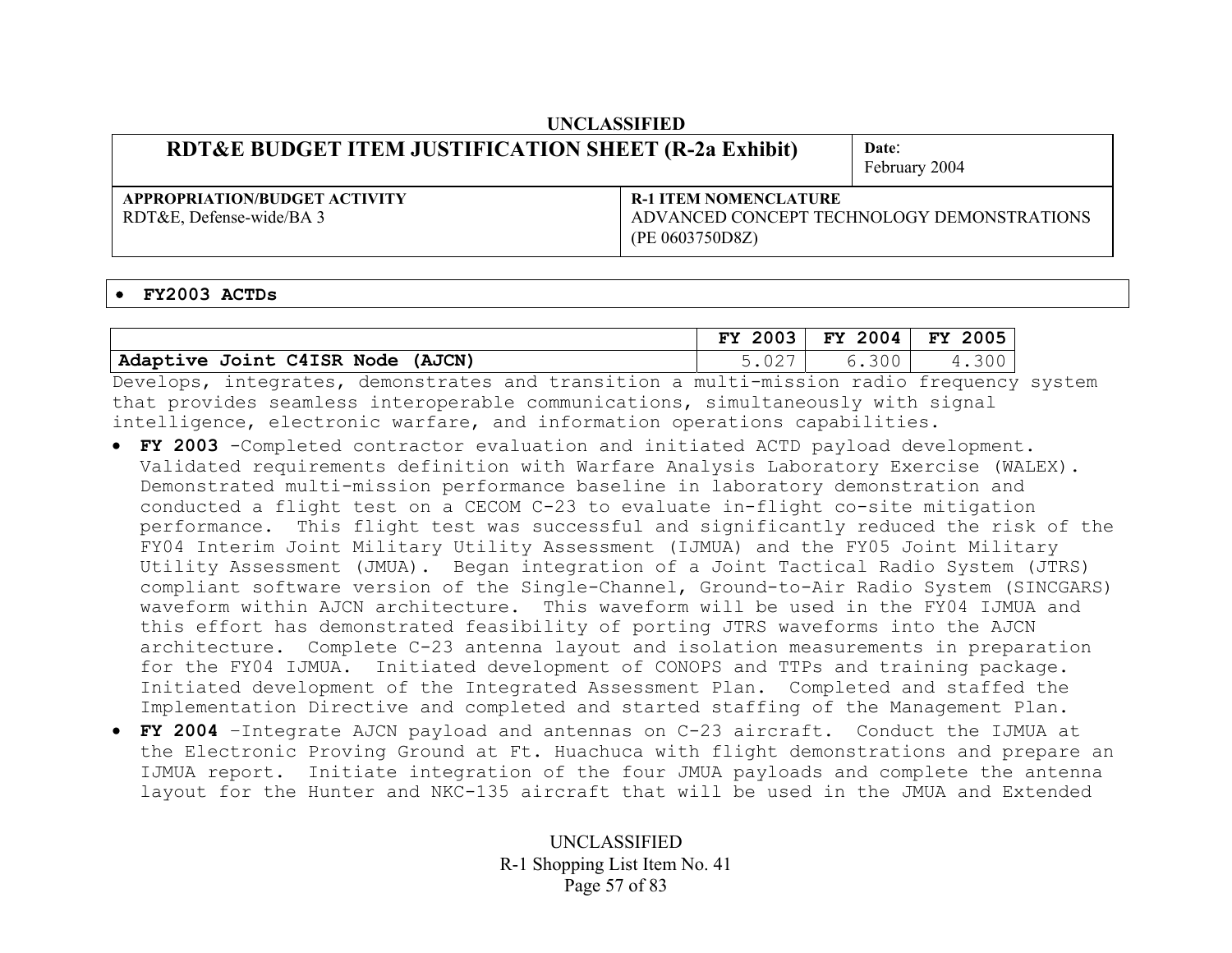| RDT&E BUDGET ITEM JUSTIFICATION SHEET (R-2a Exhibit)      |                                                 | Date:<br>February 2004                     |
|-----------------------------------------------------------|-------------------------------------------------|--------------------------------------------|
| APPROPRIATION/BUDGET ACTIVITY<br>RDT&E, Defense-wide/BA 3 | <b>R-1 ITEM NOMENCLATURE</b><br>(PE 0603750D8Z) | ADVANCED CONCEPT TECHNOLOGY DEMONSTRATIONS |

User Evaluation. Continue development of CONOPS and TTPs and initiate development of the training package.

• **FY 2005** – Integrate AJCN payloads and antennas on NKC-135 and Hunter aircraft (2 each). Conduct flight tests to verify operation of payload and AJCN network and explore CONOPS. Conduct the final demonstration, JMUA exercises and prepare final report. Conduct final WALEX exercise and refine CONOPS and TTPs based on JMUA and WALEX results. Initiate transition strategy and prepare for Extended User Evaluation.

|                                       | $2003 +$<br>FY. | FY 2004 | <b>FY 2005</b> |
|---------------------------------------|-----------------|---------|----------------|
| Bomb/ Counter Bomber (CB2)<br>Counter |                 | 600     |                |

Provides technologies to detect either suicide bombers or command initiated terrorist conventional and non-conventional explosive devices. Objectives includes improving force protection of deployed and CONUS-based forces. The CB2 ACTD was a late FY-03 new start in reaction to lessons learned during Operation Iraqi Freedom (OIF).

- **FY 2003** Top-level planning was completed and JROC approval was obtained. The Implementation Directive was developed.
- **FY 2004** Commence technical demonstrations. An intelligence assessment operational demonstration is planned in cooperation with INSCOM. Military utility assessments for two operational demonstrations will be completed. Planning for the USEUCOM operational demonstration will be initiated.
- **FY 2005 –** Conduct the USEUCOM operational demonstration at Ramstein AFB, GE. Planning will be initiated for operational demonstrations at forward operating locations in both USEUCOM and USSOUTHCOM.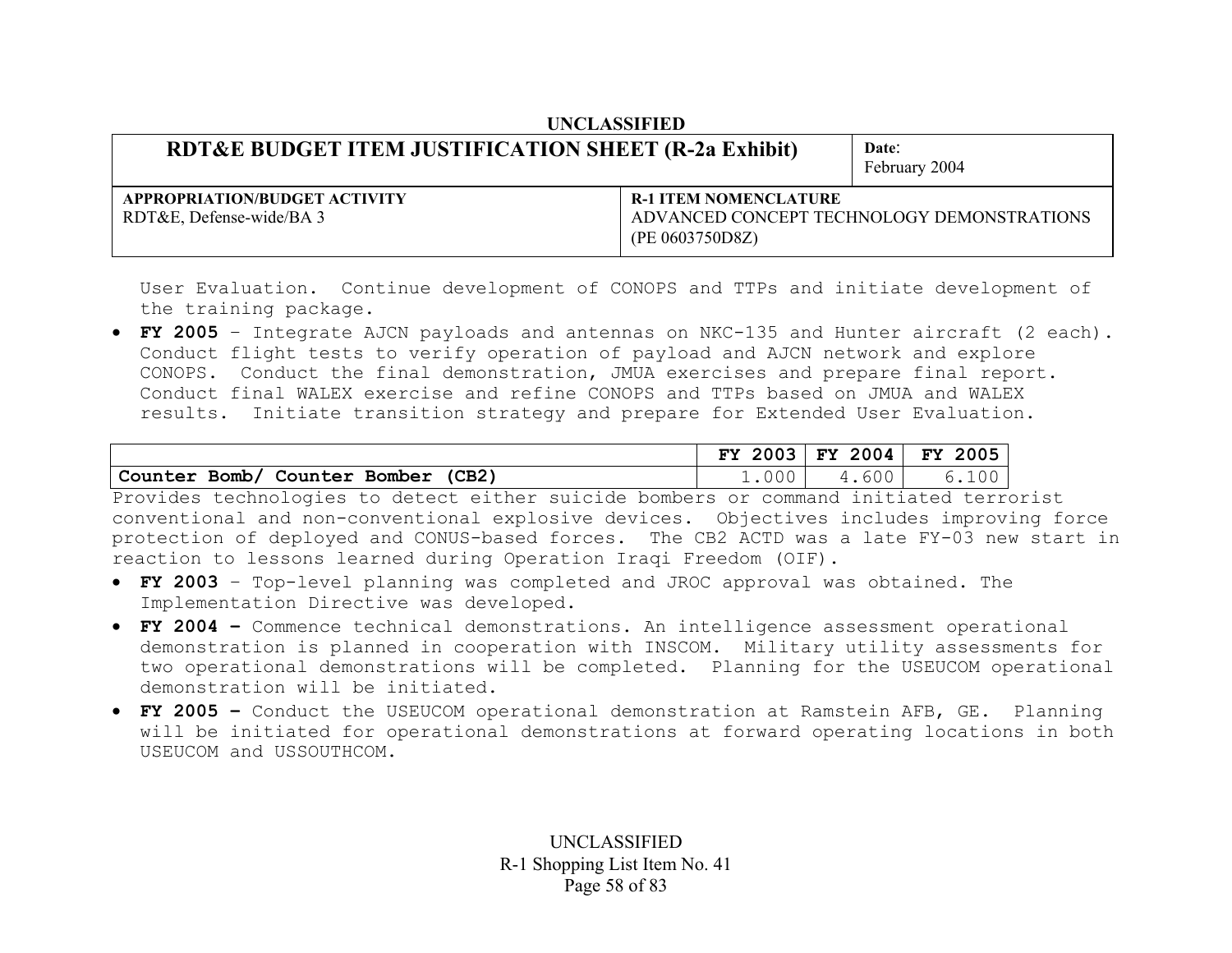| RDT&E BUDGET ITEM JUSTIFICATION SHEET (R-2a Exhibit)             |                                                 | Date:<br>February 2004                     |
|------------------------------------------------------------------|-------------------------------------------------|--------------------------------------------|
| <b>APPROPRIATION/BUDGET ACTIVITY</b><br>RDT&E, Defense-wide/BA 3 | <b>R-1 ITEM NOMENCLATURE</b><br>(PE 0603750D8Z) | ADVANCED CONCEPT TECHNOLOGY DEMONSTRATIONS |

|                                        | 2003<br>᠊ᠣᢦ | 2004<br><b>FY</b> | 2005<br><b>FY</b> |
|----------------------------------------|-------------|-------------------|-------------------|
| Deployable Cargo<br>(DCS)<br>Screening |             |                   | せいい               |
| .<br>$\overline{\phantom{a}}$          |             |                   |                   |

Provide a deployable capability to detect explosive threats in pallet loads of cargo moving in the defense transportation system.

- **FY 2003** Identified functional requirements and operational concepts for cargo screening system. Identified critical operational issues in process of screening cargo shipped by C-17s. Identified key sensor technology requirements for integration in cargo screening system. Prepared contract for construction of pilot system.
- **FY 2004** Develop demonstration plan. Prepare and assess concept of operations. Test and deliver pilot system to demonstration operational sites. Perform military utility assessments of the pilot systems and spiral upgrades of sensor systems. Accelerate fielding of interim system for assessment and current operational imperatives. Complete the final demonstration.
- **FY 2005** Continue with military exercises and Ad Hoc operational and technical testing. Complete military assessment. Transition lessons learned during extended user evaluation of demonstration systems to objective cargo screening system procurements and fielding. Concepts of Operations, tactics, techniques and procedures also transitioned to Air Mobility Command trans-shipment operations. Complete the ACTD.

|                                                      | 2003 <sub>1</sub><br>FY. | FY 2004 | 2005<br>FY. |
|------------------------------------------------------|--------------------------|---------|-------------|
| Foliage Penetration Synthetic Aperture Radar (FOPEN) |                          |         |             |
| __                                                   |                          |         |             |

Planned to provide real-time detection and cueing of stationary targets obscured by foliage and under camouflage using tactical and national sensors.

> UNCLASSIFIED R-1 Shopping List Item No. 41 Page 59 of 83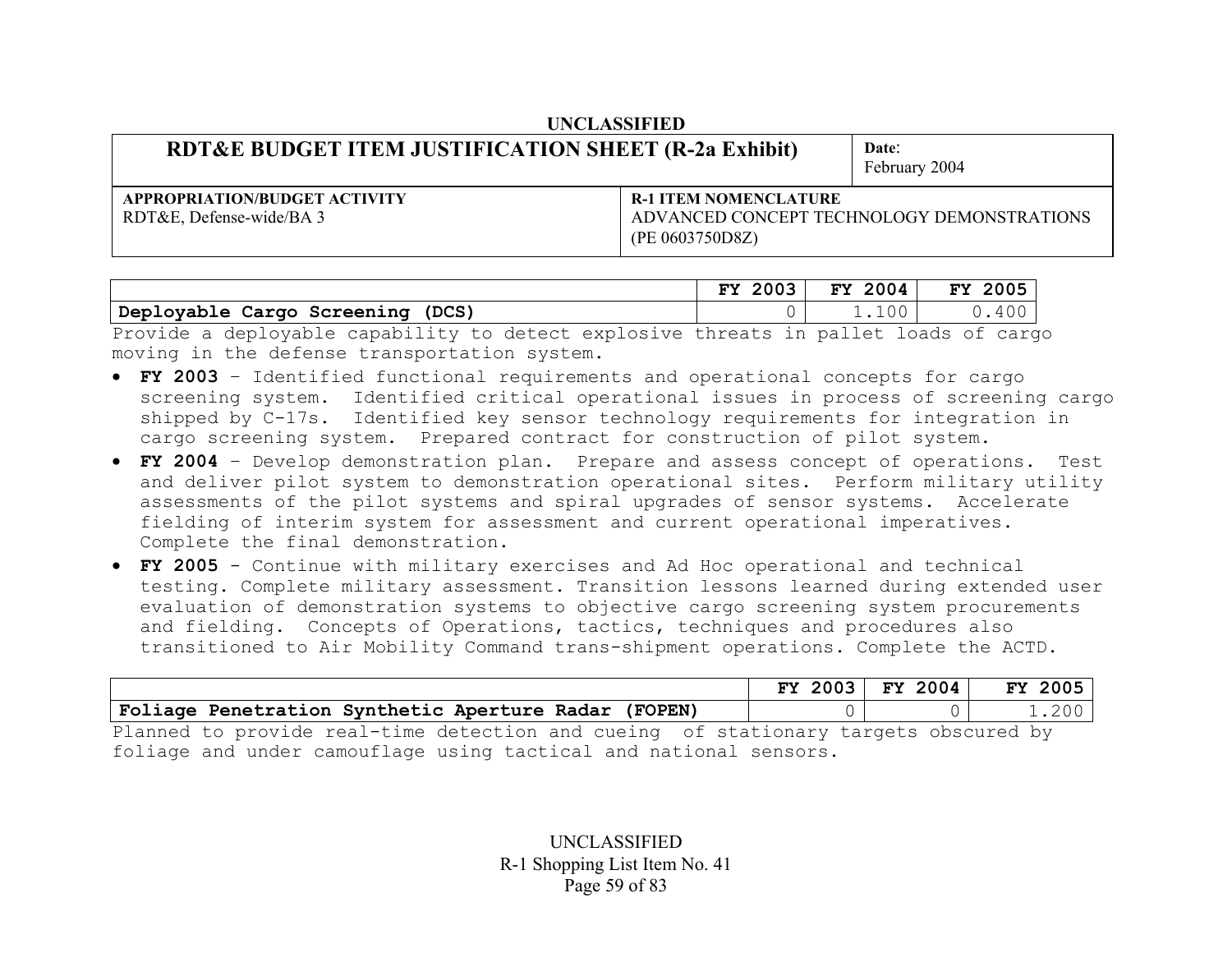| RDT&E BUDGET ITEM JUSTIFICATION SHEET (R-2a Exhibit)             |                                                 | Date:<br>February 2004                     |
|------------------------------------------------------------------|-------------------------------------------------|--------------------------------------------|
| <b>APPROPRIATION/BUDGET ACTIVITY</b><br>RDT&E, Defense-wide/BA 3 | <b>R-1 ITEM NOMENCLATURE</b><br>(PE 0603750D8Z) | ADVANCED CONCEPT TECHNOLOGY DEMONSTRATIONS |

- **FY 2003/4** Targeted technologies were returned to the technology base after initiation. Alternate technologies are under examination to meet operational requirements. As a result, the final demonstration and completion date is to be determined.
- **FY 2005**  After alternate technologies are identified, reinitiate the ACTD with submission of the Implementation Directive to DUSD (AS&C). Begin initial demonstrations.

|          | 2003<br>πv<br>$\cdot$ v $\cdot$    | 2004<br>πv                         | 2005<br>πv<br>. . |
|----------|------------------------------------|------------------------------------|-------------------|
| Gridlock | $\sim$ $\sim$ $\sim$<br>↵<br>9.∪∪∪ | -<br>$\sim$ $\sim$<br>~<br>→ → → → | n n r<br>9.UUU    |

Provided Unified and Joint Task Force Commanders the capability to quickly and automatically tie the time-sensitive advantage of tactical sensors to geospatial coordinate in support of precision guided munitions.

- **FY2003** Completed accuracy and timeliness testing in live end-to-end laboratory technology demonstration.
- **FY2004** Achieve accuracy and timeliness goals in Predator UAV and Global Hawk testing during JEFX 2004 at Nellis AFB. Initiate transition to operations for Predator imagery and Global Hawk Synthetic Aperture Radar (SAR) imagery upon successful achievement of goals.
- **FY2005** Achieve accuracy and timeliness goals in Global Hawk and U-2 field exercises. Complete transition to support Predator UAV and Global Hawk operations. Provide interim capability to Coalition Air Operations Center (CAOC) and Joint Operations Centers (JOC) at selected Combatant Commander sites. Complete the final demonstration and the ACTD.

UNCLASSIFIED R-1 Shopping List Item No. 41 Page 60 of 83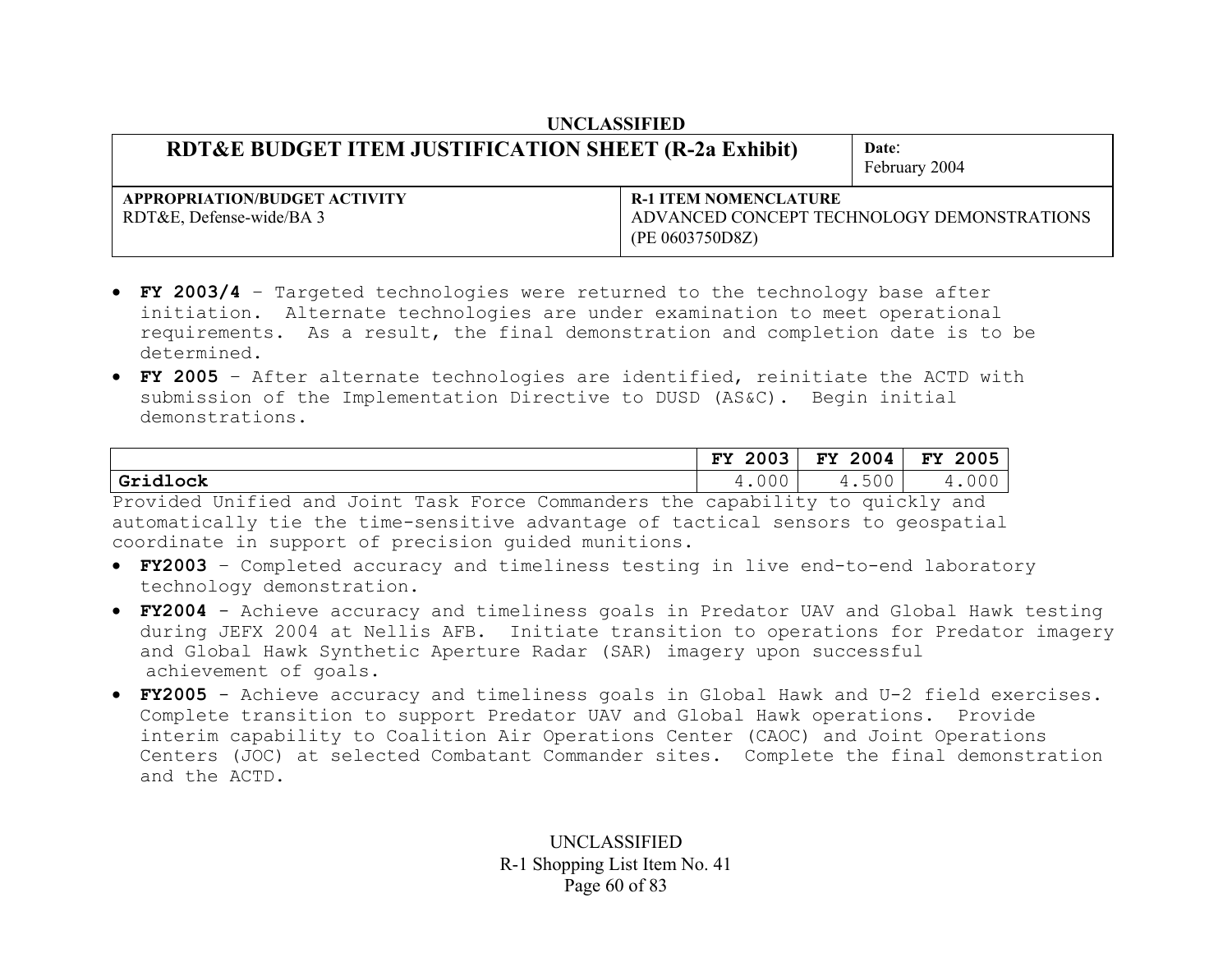| RDT&E BUDGET ITEM JUSTIFICATION SHEET (R-2a Exhibit)      |                                                                                               | Date:<br>February 2004 |
|-----------------------------------------------------------|-----------------------------------------------------------------------------------------------|------------------------|
| APPROPRIATION/BUDGET ACTIVITY<br>RDT&E, Defense-wide/BA 3 | <b>R-1 ITEM NOMENCLATURE</b><br>ADVANCED CONCEPT TECHNOLOGY DEMONSTRATIONS<br>(PE 0603750D8Z) |                        |

|                                                                                                                                                                                                                                                                                                                                                                                                                                                                                                                                                                                                                   | $FY$ 2003 FY 2004 FY 2005 |       |
|-------------------------------------------------------------------------------------------------------------------------------------------------------------------------------------------------------------------------------------------------------------------------------------------------------------------------------------------------------------------------------------------------------------------------------------------------------------------------------------------------------------------------------------------------------------------------------------------------------------------|---------------------------|-------|
| High Altitude Airship (HAA)                                                                                                                                                                                                                                                                                                                                                                                                                                                                                                                                                                                       | 4.600                     | 4.900 |
| $\blacksquare$ $\blacksquare$ $\blacksquare$ $\blacksquare$ $\blacksquare$ $\blacksquare$ $\blacksquare$ $\blacksquare$ $\blacksquare$ $\blacksquare$ $\blacksquare$ $\blacksquare$ $\blacksquare$ $\blacksquare$ $\blacksquare$ $\blacksquare$ $\blacksquare$ $\blacksquare$ $\blacksquare$ $\blacksquare$ $\blacksquare$ $\blacksquare$ $\blacksquare$ $\blacksquare$ $\blacksquare$ $\blacksquare$ $\blacksquare$ $\blacksquare$ $\blacksquare$ $\blacksquare$ $\blacksquare$ $\blacks$<br>and the contract of the contract of the contract of the contract of the contract of the contract of the contract of |                           |       |

Provide a prototype, solar powered airship that can fly untethered at 70,000 feet altitude with 4,000 pounds of communication and surveillance payload.

- **FY2003** Airship preliminary design completed. Included materials and envelope fabrication plans, seaming, power (generation, management, and distribution), propulsion systems, and C2 subsystem development planning. Initiated payload requirements definition, protocol identification, selection, and interface design. Performed parallel risk reduction efforts.
- **FY2004** Complete airship vehicle design and initial development. Integrate subsystems. Perform subsystem ground tests. Complete payload interface design.
- **FY2005** Integrate flight vehicle and initiate ground testing. Initiate integrated airship flight-testing with demonstration payload. Complete risk assessments. Initiate Military Utility Assessment (MUA).

|                                                |         | $FY$ 2003 FY 2004 FY 2005 |       |
|------------------------------------------------|---------|---------------------------|-------|
| Joint Blue Force Situational Awareness (JBFSA) | , 400 - | 2.000                     | 0.900 |

Develops, demonstrates, and transitions seamless integration of joint blue force situational awareness tracking systems within its architecture and CONOPS/TTPs.

• **FY 2003 -** Initiated development and creation of the Testbed Mission Management Center (MMC). Conducted technical demo of Spiral I functionality in Joint Warrior Interoperability Demonstration (JWID) with live feeds from BFT devices. Integrated JBFSA ACTD spiral 1 capabilities into selected venue (Jagged Thrust '03). Developed and executed Spiral 1 exercise and CONOPs and conducted QuickLook Joint Military Utility Assessment (JMUA). Determined Spiral 2 Venue (Foal Eagle 04). Started Spiral 2 exercise CONOPs. Integrated JBFSA ACTD Spiral 2 capabilities into selected venue.

> UNCLASSIFIED R-1 Shopping List Item No. 41 Page 61 of 83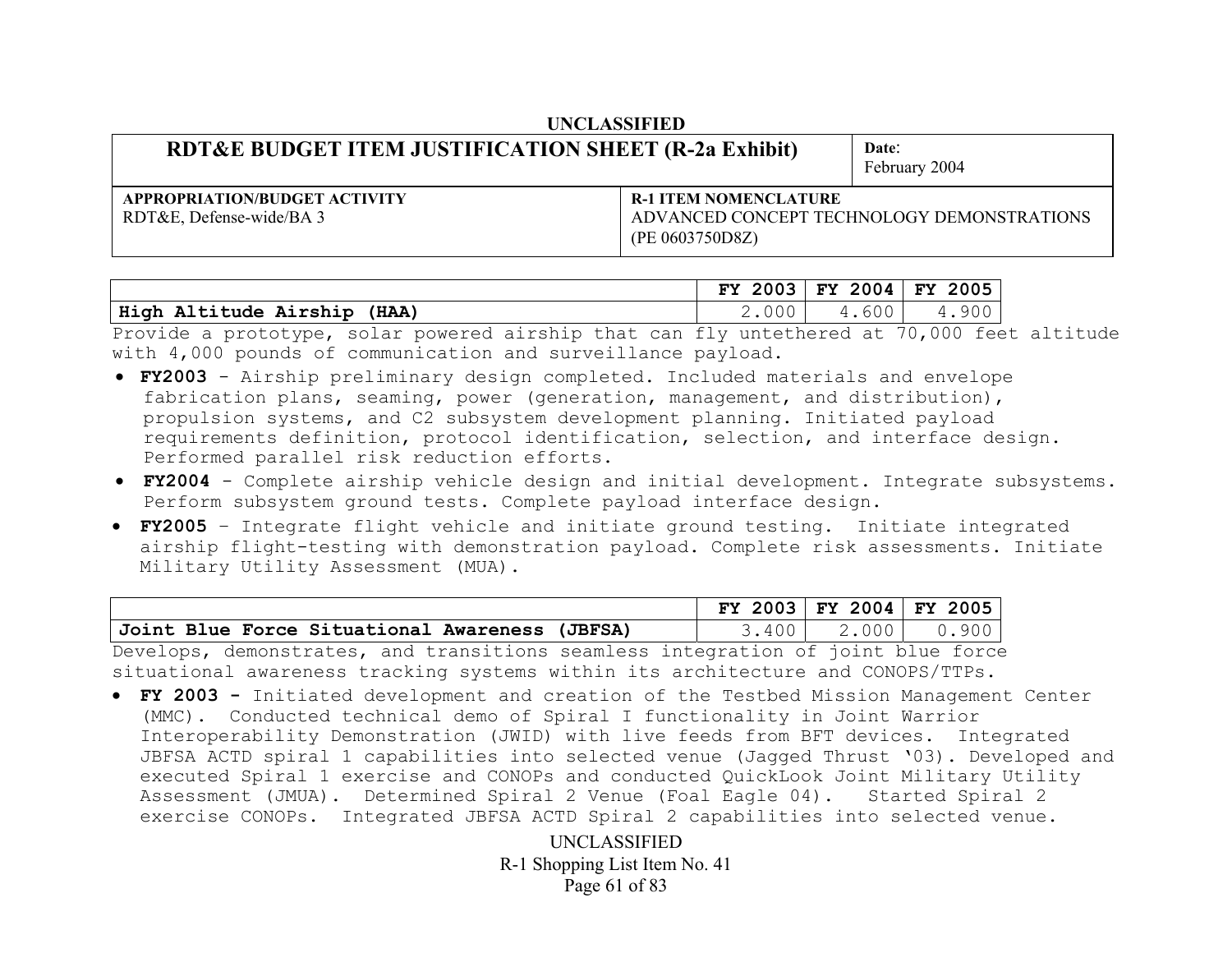| RDT&E BUDGET ITEM JUSTIFICATION SHEET (R-2a Exhibit)      |                                                 | Date:<br>February 2004                     |
|-----------------------------------------------------------|-------------------------------------------------|--------------------------------------------|
| APPROPRIATION/BUDGET ACTIVITY<br>RDT&E, Defense-wide/BA 3 | <b>R-1 ITEM NOMENCLATURE</b><br>(PE 0603750D8Z) | ADVANCED CONCEPT TECHNOLOGY DEMONSTRATIONS |

Started development of CONOPs, TTPs and training package and included Spiral 1 lessons learned. Developed ACTD transition plan and strategy. Developed Doctrine, Organization, Training, Materiel, Leadership and Education, Personnel and Facilities (DOTMLPF) recommendations for all Spiral 1 activities.

- **FY 2004** Continue planning and integration of JBFSA ACTD Spiral 2 capabilities into selected venue (Foal Eagle 04) and initialize Spiral 2 exercise CONOPs. Upgrade Testbed MMC to execute Spiral 2 as needed. Execute Spiral 2 exercise and CONOPs and conduct QuickLook JMUA. Determine Spiral 3 venue and develop Spiral 3 exercise CONOPs. Upgrade Testbed MMC to execute Spiral 2, as needed. Execute Spiral 3 exercise and CONOPs and conduct JMUA. Continue development of CONOPs, TTPs and training package based on Spiral 2 and 3 results. Finalize transition plan and strategy. Create DOTMLPF recommendations for Spiral 2 and Spiral 3 activities. Complete the final demonstration.
- **FY 2005** Conduct Extended User Evaluations of residual package. Initiate transition of JBFSA products to targeted PORs for follow-on development, acquisition and fielding, pending results of FY04 JMUA. Review DOTMLPF recommendations based on JMUA report and results. Continue development of CONOPs, TTPs and training package.

|                                         |                 | $FY$ 2003 FY 2004 FY 2005 |
|-----------------------------------------|-----------------|---------------------------|
| Midnight Stand (formerly Idaho Thunder) | $0.200$   2.900 | 1.300                     |

Provides an offensive information operations program which demonstrates the ability to perform specific offensive information operations measures in a real-world environment. ACTD delayed one year due to operational requirements. Further definition is classified.

> UNCLASSIFIED R-1 Shopping List Item No. 41 Page 62 of 83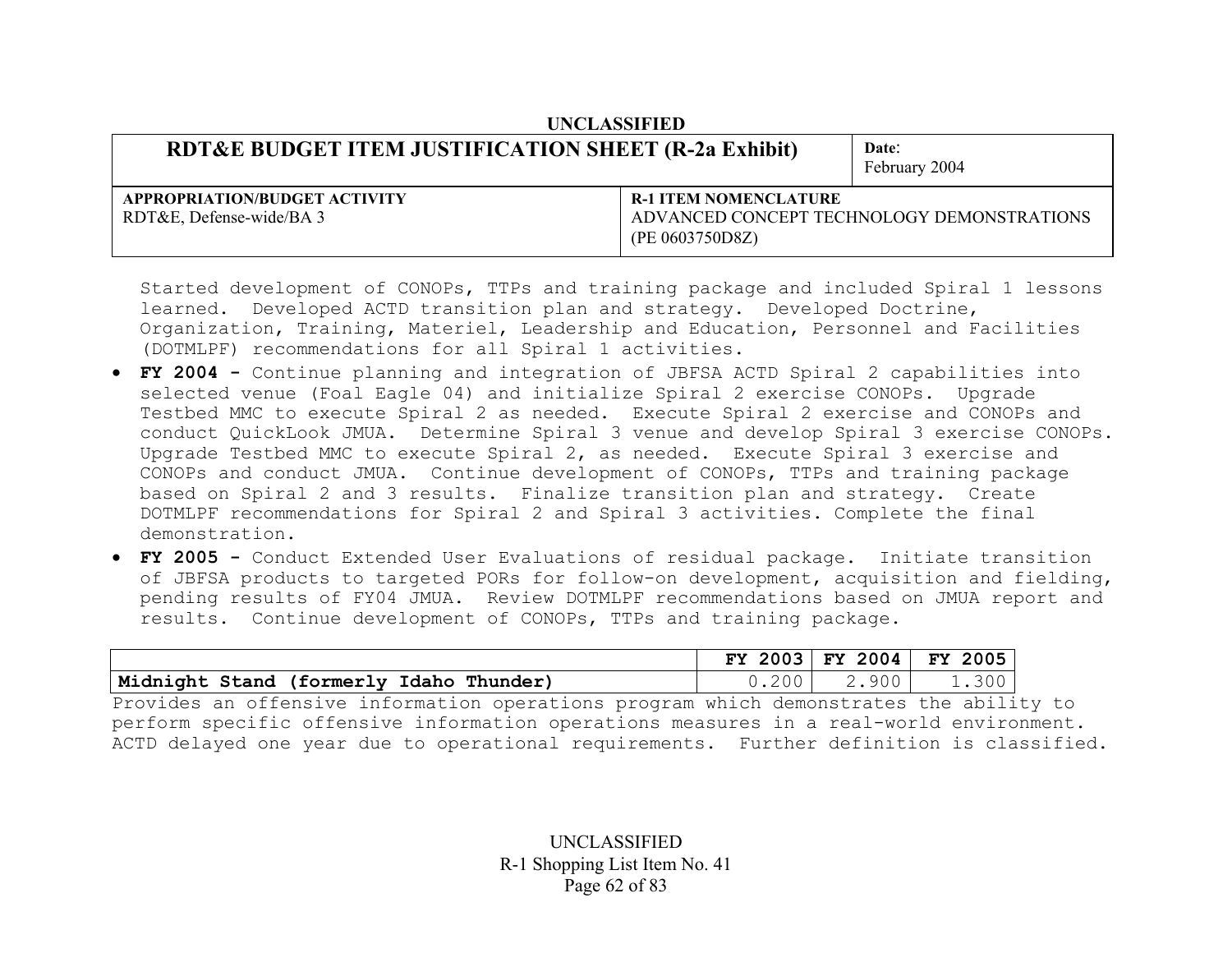| <b>RDT&amp;E BUDGET ITEM JUSTIFICATION SHEET (R-2a Exhibit)</b>  |                                                 | Date:<br>February 2004                     |
|------------------------------------------------------------------|-------------------------------------------------|--------------------------------------------|
| <b>APPROPRIATION/BUDGET ACTIVITY</b><br>RDT&E, Defense-wide/BA 3 | <b>R-1 ITEM NOMENCLATURE</b><br>(PE 0603750D8Z) | ADVANCED CONCEPT TECHNOLOGY DEMONSTRATIONS |

| $'$ FY 2004 $\vert$<br>$FY$ 2003                                | <b>FY 2005</b> |
|-----------------------------------------------------------------|----------------|
| $6.500$  <br>000<br>Night Vision Cave and Urban Assault (NVCUA) |                |

Provides advanced lightweight imaging sensor technologies allowing long-range surveillance identification for dismounted assault in difficult and restricted terrain.

- **FY2003**  Formed program team and establish IPTs. Prepared and coordinated Management Plan. Initiated technology development effort for Approach Sensors and Cave Assault Kit. Performed component and project level testing. Prepared exercise and evaluation plans for Operational Demonstration I. Developed initial Concepts of Operations (CONOPs) and Tactics, Techniques and Procedures (TTPs). Initiated transition planning.
- **FY2004** Conduct Operational Demonstration I with Approach Sensors and Cave Assault Kit. Perform initial military utility assessment. Refine CONOPS and TTPs based on lessons learned from Demo I. Prepare exercise and evaluation plans for Operational Demonstration II. Initiate technology development for the Enhanced Cave Assault Kit and the Urban Assault Kit. Continue transition planning activities.
- **FY2005** Complete development of Enhanced Cave Assault Kit and Urban Assault Kit. Conduct Operational Demonstration II. Perform Military Utility Assessment and measures of performance/measures of effectiveness analysis. Refine CONOPs, TTPs and training packages. Continue preparations for transition to acquisition.

| $\sim$ $\sim$ $\sim$      |           | 2003        | 2004 | 2005                              |
|---------------------------|-----------|-------------|------|-----------------------------------|
| $\sim$ $\sim$             |           | <b>TILE</b> | πv   | ٣V                                |
| $\overline{\phantom{0}}$  |           |             |      |                                   |
| <u>J.VVV</u><br>2 . J V V | Overwatch |             |      | $\sim$ $\sim$ $\sim$<br>1 . 2 U U |

Provides the capability for ground forces to immediately direct precision fire support for infantry operations in land and urban warfare, peacekeeping and peace enforcement missions.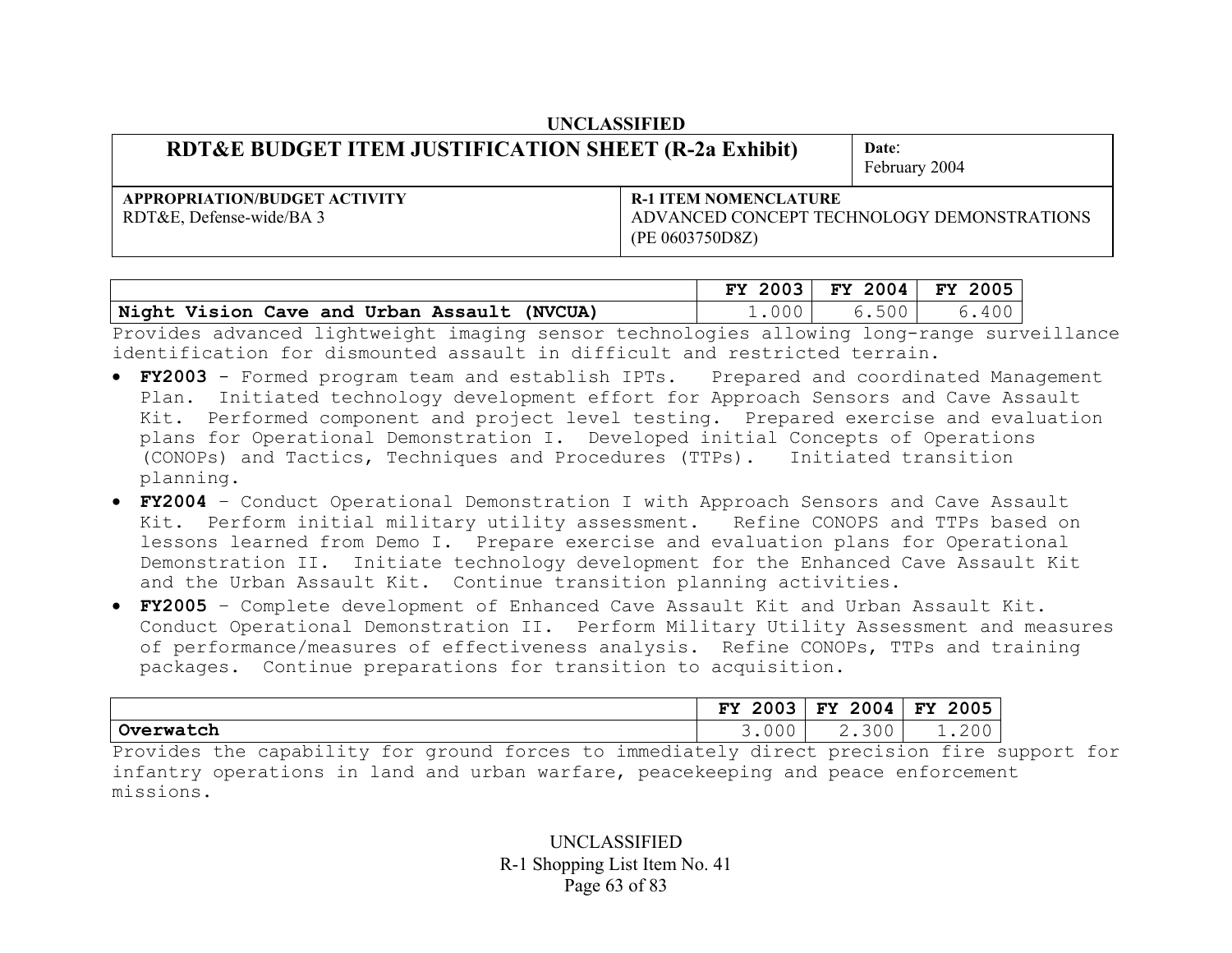| RDT&E BUDGET ITEM JUSTIFICATION SHEET (R-2a Exhibit)      |                                                 | Date:<br>February 2004                     |
|-----------------------------------------------------------|-------------------------------------------------|--------------------------------------------|
| APPROPRIATION/BUDGET ACTIVITY<br>RDT&E, Defense-wide/BA 3 | <b>R-1 ITEM NOMENCLATURE</b><br>(PE 0603750D8Z) | ADVANCED CONCEPT TECHNOLOGY DEMONSTRATIONS |

- **FY 2003** Collected data and extended database of small arms for theater specific weapons. Updated Overwatch system/subsystem requirements and develop hardware specs. Acquired system components (sensor, processor), integrated and tested. Updated system software for new hardware configurations including laser ranger/marker and imager. Developed initial CONOPS using Overwatch testbed.
- **FY 2004** Install and integrate Overwatch system on HMMWV. Perform Full Scale Test 1 - a limited user test (LUT) to benchmark system performance. Develop/update classification software based on theater specific target set. Continue CONOPS development using Full Scale Test.
- **FY 2005** Perform Major System Demonstration 1 with HMMWV based system. Develop and acquire hardware for UGV-based Overwatch system. Update system software for unattended ground vehicle (UGV) operation. Perform Full Scale Test 2 - a LUT with a UGV-based system.

|                                                   |         | $FY$ 2003 FY 2004 FY 2005 |       |
|---------------------------------------------------|---------|---------------------------|-------|
| Tactical Interferometric Synthetic Aperture Radar |         |                           |       |
| (IFSAR) Mapping (TIM)                             | $4.500$ | 6.900                     | 1,200 |

Provide theater-wide three-dimensional, fine resolution terrain data and synthetic aperture radar imagery for mission planning and rehearsal data acquisition in joint operations.

- **FY2003** Commenced design of tactical IFSAR sensor system. Baselined IFSAR data using surrogate collection capability.
- **FY2004** Fabricate sensor 001/002. Conduct laboratory testing and validation experimentation.
- **FY2005** Test and integrate UAV system. Demonstrate initial collection capability. Conduct interim Military Utility Assessment (MUA).

UNCLASSIFIED R-1 Shopping List Item No. 41 Page 64 of 83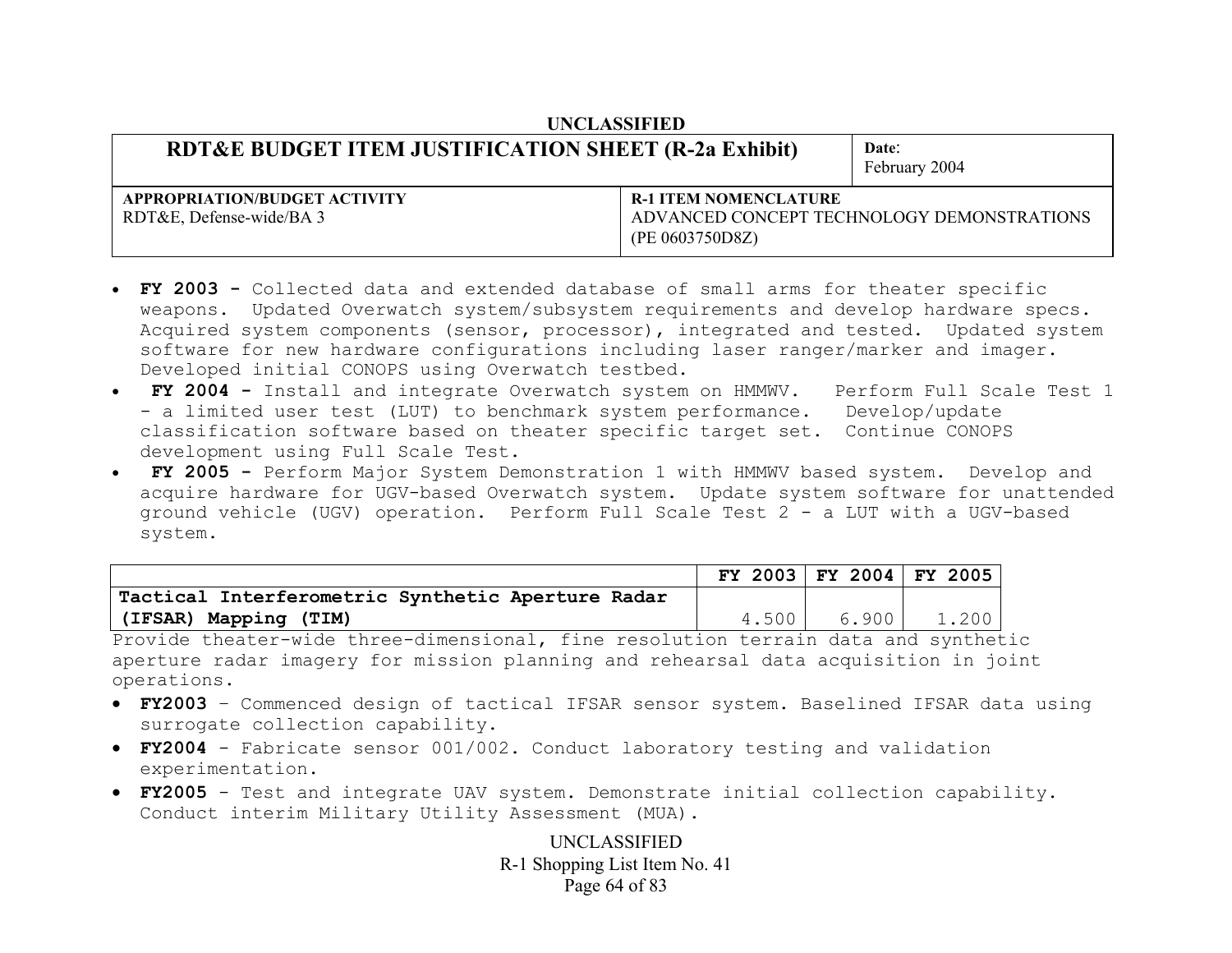| RDT&E BUDGET ITEM JUSTIFICATION SHEET (R-2a Exhibit)      | Date:<br>February 2004                          |                                            |
|-----------------------------------------------------------|-------------------------------------------------|--------------------------------------------|
| APPROPRIATION/BUDGET ACTIVITY<br>RDT&E, Defense-wide/BA 3 | <b>R-1 ITEM NOMENCLATURE</b><br>(PE 0603750D8Z) | ADVANCED CONCEPT TECHNOLOGY DEMONSTRATIONS |

|                              | 2003 <sub>1</sub><br>πv | FY 2004             | FY 2005 |
|------------------------------|-------------------------|---------------------|---------|
| Theater Support Vessel (TSV) | 5.000                   | 700<br>一 にっこう こうしょう |         |
|                              | - - -                   |                     |         |

Provide a theater commander a high-speed, intra –theater sealift capability to support all theater engagement requirement within his area of responsibility including operational movement, repositioning and sustainment of combat forces.

- **FY 2003** Contract awarded for TSV-1X, Spearhead, military modifications applied, outfitted with C4ISR tactical communications system, and deployed to CENTCOM AOR to support Operation Enduring Freedom/Operation Iraqi Freedom (OEF/OIF). Demonstrated invaluable capabilities during military operations. Contract awarded for design and production of Cargo Handling System (CHS I).
- **FY 2004** Integrate Enroute Mission planning capability into both the HSV-X1 and TSV-1X and increase other C4 capabilities of both vessels. Install CHS I on TSV-1X. TSV-1X to return to CENTCOM AOR after CHS I modifications completed. HSV-X1 proceeding to USARPAC. Proceed with technical and operational demonstrations. Analyze various logistics support concepts. Conduct interim assessment. Research CHS II, a potential cargo handling/lift system modification for HSV-X1; if deemed feasible, award contract for production and installation.
- **FY 2005** Integrate self-protection systems and upgrade C4I systems on both vessels. Install CHS II. Continue with military exercises and operational and technical testing. Complete the final demonstration and military utility assessment. Lessons learned transitioned to objective vessel. Concepts of Operations, tactics, techniques and procedures also transitioned.

UNCLASSIFIED R-1 Shopping List Item No. 41 Page 65 of 83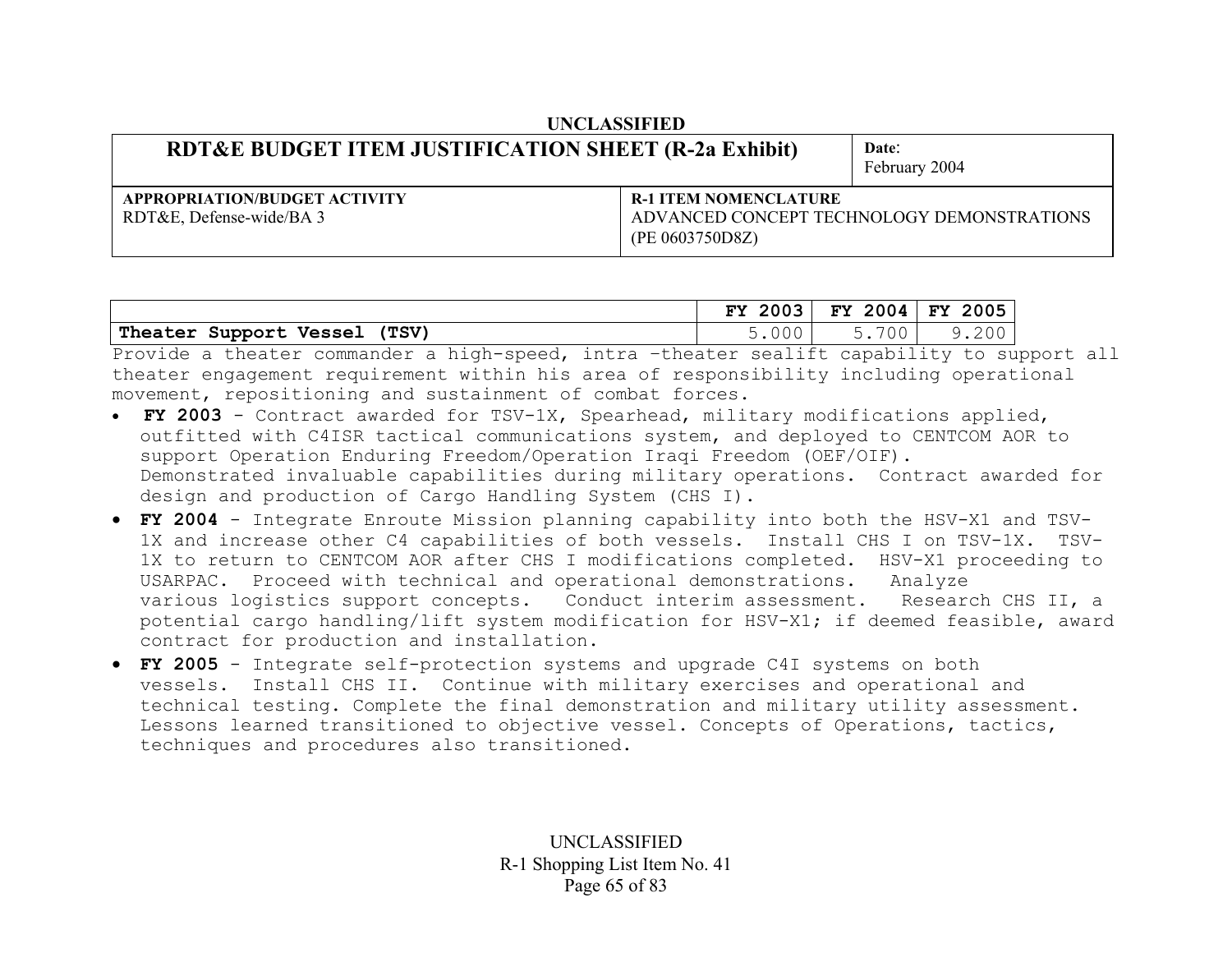| RDT&E BUDGET ITEM JUSTIFICATION SHEET (R-2a Exhibit)             |                                                 | Date:<br>February 2004                     |
|------------------------------------------------------------------|-------------------------------------------------|--------------------------------------------|
| <b>APPROPRIATION/BUDGET ACTIVITY</b><br>RDT&E, Defense-wide/BA 3 | <b>R-1 ITEM NOMENCLATURE</b><br>(PE 0603750D8Z) | ADVANCED CONCEPT TECHNOLOGY DEMONSTRATIONS |

|                                     | $2003 +$<br>πv | 2004<br><b>FY</b> | 2005<br><b>FY</b> |
|-------------------------------------|----------------|-------------------|-------------------|
| (TTD)<br>Tunnel<br>Defeat<br>Target |                |                   |                   |
|                                     |                |                   |                   |

Provides the means to defeat underground facilities and the threatening assets they protect.

- **FY2003**  Developed initial software for the Underground Target Analysis System (UTAS). Reached initial capability with the Underground Analysis and Planning System (UGAPS) database that integrates target characterization, aim point selection and high-fidelity weapons effects analysis. Updated the Munitions Effects Assessment tool to include the capability to predict ground shock and tunnel response and display the probability of damage contours on the 3D target model. Expanded the capability of the Integrated Target Planning Tool Set (ITPTS) to provide interoperability among the tools and data sources used for nuclear planning.
- **FY2004** Conduct verification and validation program to numerically verify tunnel response and ground shock high-fidelity codes against known solutions and to validate the codes against laboratory and field tested data; finish laboratory tunnel experiments to provide test cases for high-fidelity codes to model tunnel response in jointed limestone media; perform semi-precision, in-situ field test to provide scaled tunnel response test data on an actual jointed limestone site; design nuclear ground shock simulator for full-scale ACTD target facility event to demonstrate tunnel defeat capability.
- **FY2005** Deliver validated analysis and planning tools for use in pre-shot prediction of the main field demonstration; construct and conduct full-scale ACTD event, a highexplosive simulation test on full-size tunnels in representative geology at the Nevada Test Site; finish assessment of the end-to-end use of nuclear planning tools to characterize and weaponeer the full-scale ACTD event; provide residual capabilities to

UNCLASSIFIED R-1 Shopping List Item No. 41 Page 66 of 83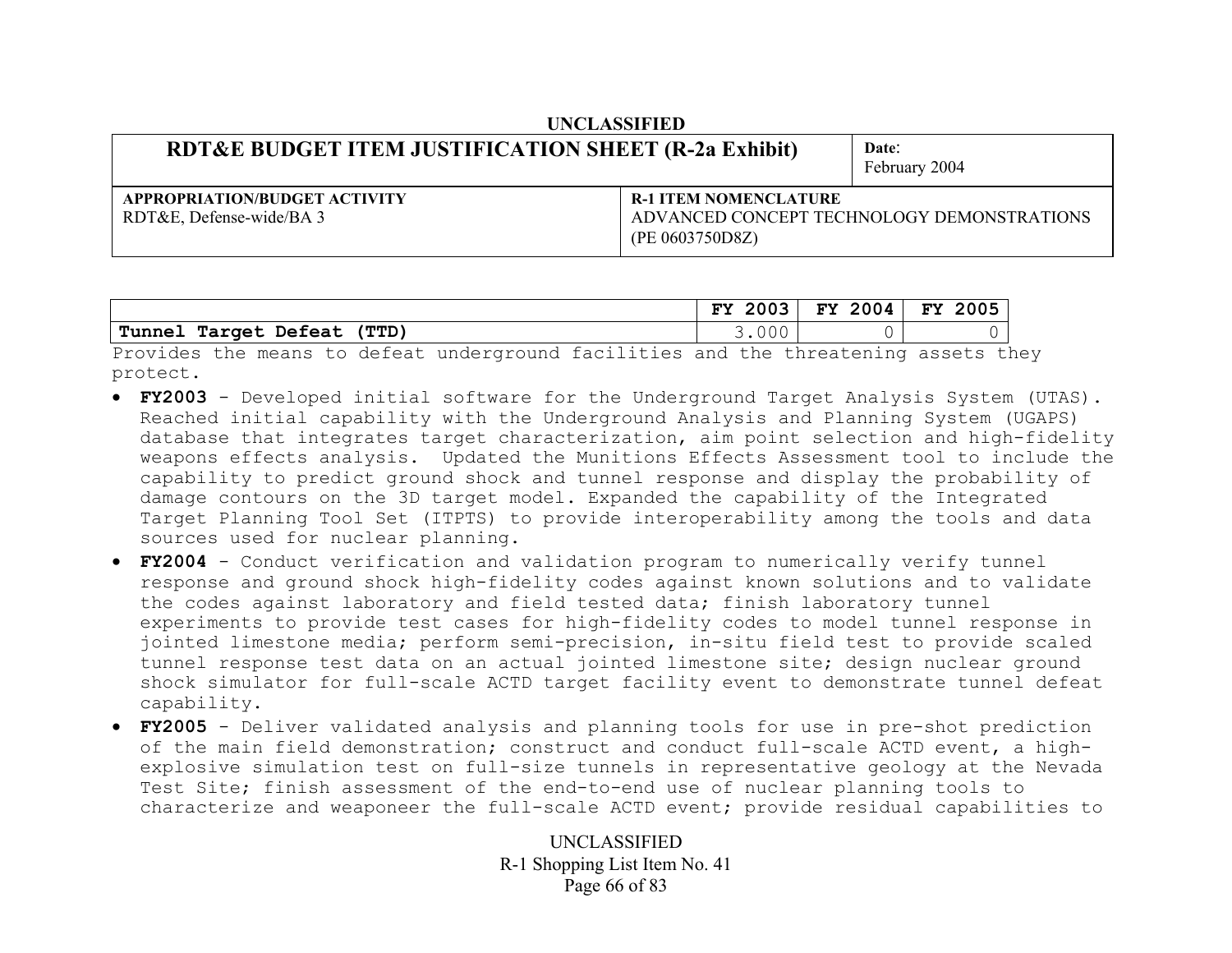| RDT&E BUDGET ITEM JUSTIFICATION SHEET (R-2a Exhibit)      | Date:<br>February 2004                          |                                            |
|-----------------------------------------------------------|-------------------------------------------------|--------------------------------------------|
| APPROPRIATION/BUDGET ACTIVITY<br>RDT&E, Defense-wide/BA 3 | <b>R-1 ITEM NOMENCLATURE</b><br>(PE 0603750D8Z) | ADVANCED CONCEPT TECHNOLOGY DEMONSTRATIONS |

USSTRATCOM. Complete the final demonstration.

|                        | 2003<br>٣v<br>고 고 | 2004<br>FΥ           | FY<br>2005       |
|------------------------|-------------------|----------------------|------------------|
| Urban<br>(UR)<br>Recon | $ -$<br>$\sim$    | $\sim$ $\sim$<br>V V | ∽<br>- - - - - - |
| $\sim$                 |                   | .                    |                  |

Provide advanced airborne and terrestrial 3-D reconnaissance capability using rapid processing software for sensor data and decision air software.

- **FY 2003** Designed prototype laser sensor hardware and software configurations for vehicle-mounted, soldier-borne, and UAV-mounted configurations. Developed demonstration plan to determine utility of surrogate Urban Recon data within JRX03 and acquire user feedback. Began development of 3-D data fusion software supporting automatic mosaic of 3-D image data from flash laser collections. Developed initial demonstration and assessment plans, CONOPS, TTPs and training package. Began planning for integration of laser, Global Positioning System/Inertial Measurement Unit (GPS/IMU), and gimbals on user identified UAV (15 lb payload).
- **FY 2004** Refine prototype designs and complete development of baseline laser sensor hardware and software configurations for vehicle-mounted, soldier-borne, and UAVmounted configurations. Integrate GPS/IMU (position/orientation system) into sensor system configuration. Integrate laser into gimbals for UAV-mounting. Develop UAV control interface to support steer/stare/step of laser over collection areas. Develop remote sensor operation software for UAV. Complete auto-mosaic data fusion software. Develop data cataloguing and indexing software for mission analysis software. Conduct operational demonstration (JRX04) of vehicle-mounted, soldier-borne, and UAV-mounted laser sensors using baseline CONOPS and TTPs. Conduct Military Utility Assessment (MUA) of each integrated sensor configuration (soldier-borne, vehicle-mounted, and UAVmounted). Continue development of CONOPS, TTPs and training package for warfighter evaluation. Initiate transition strategy based upon initial MUA results.

UNCLASSIFIED R-1 Shopping List Item No. 41 Page 67 of 83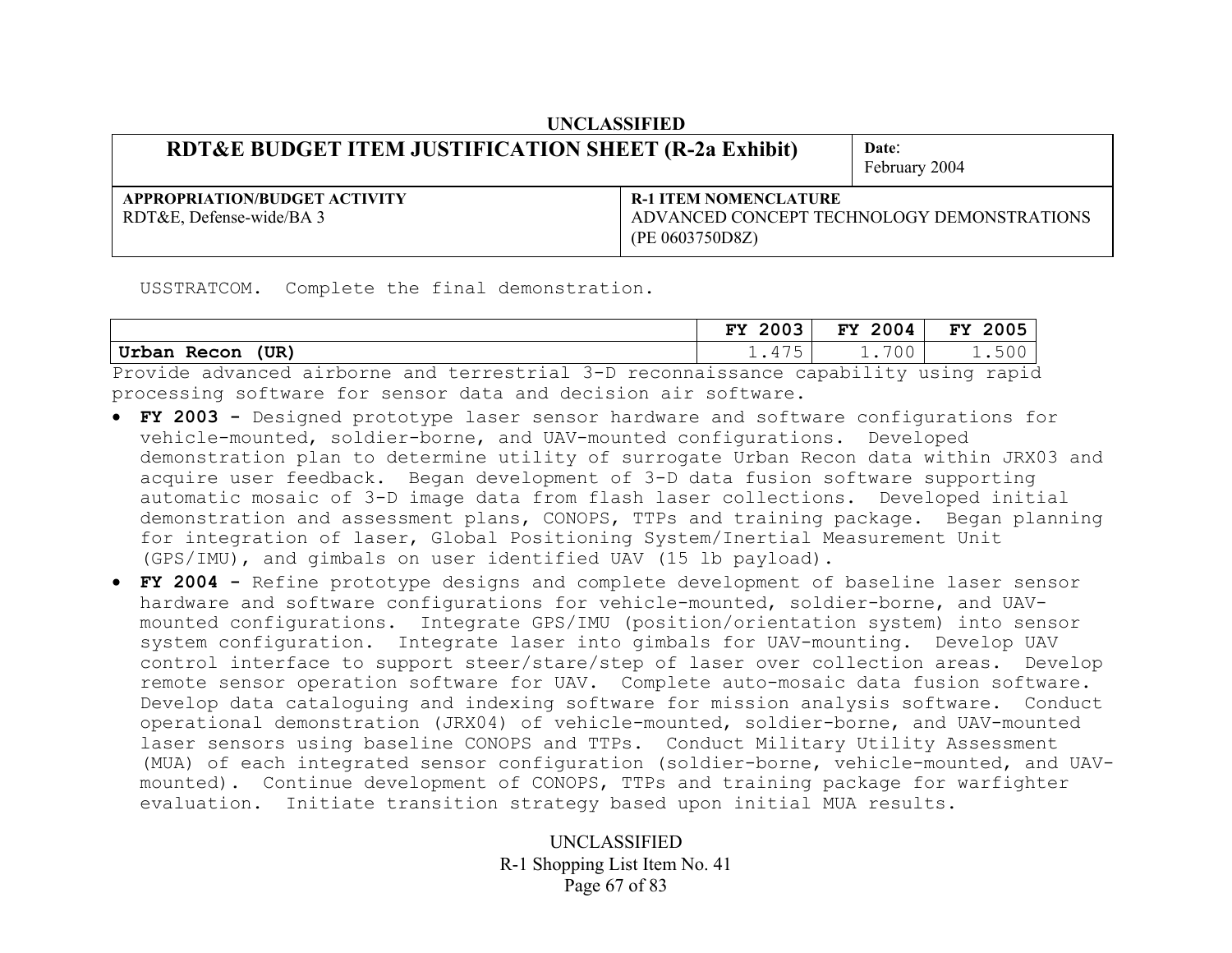| RDT&E BUDGET ITEM JUSTIFICATION SHEET (R-2a Exhibit)      |                                                 | Date:<br>February 2004                     |
|-----------------------------------------------------------|-------------------------------------------------|--------------------------------------------|
| APPROPRIATION/BUDGET ACTIVITY<br>RDT&E, Defense-wide/BA 3 | <b>R-1 ITEM NOMENCLATURE</b><br>(PE 0603750D8Z) | ADVANCED CONCEPT TECHNOLOGY DEMONSTRATIONS |

• **FY 2005 -** Upgrade laser to maximum performance based upon commercially available technology. Complete objective laser systems development supporting vehicle-deployed, soldier-deployed, and UAV-deployed configurations. Complete CONOPS for each objective system configuration. Conduct operational demonstration (JRX05) of vehicle-mounted, soldier-borne, and UAV-mounted laser sensors using established CONOPS and TTPs. Conduct MUA of each integrated sensor configuration. Complete development of CONOPS, TTPs and training package. Conclude transition strategy supporting follow-on development, acquisition and fielding based on successful MUA.

#### •**FY2004 ACTDs**

|  |                                              |       | $FY$ 2004 FY 2005 |
|--|----------------------------------------------|-------|-------------------|
|  | Advanced Tactical Targeting Technology (AT3) | 5.001 | 6.100             |
|  |                                              |       |                   |

Develops, integrates, demonstrates and transitions the ability to rapidly identify and geolocate short on-time threat emitters by fighter aircraft equipped with digital upgrades to Radar Warning Receivers (RWR) onboard. Will provide accurate target coordinates for immediate targeting by Suppression of Enemy Air Defense (SEAD) combat aircraft.

- **FY 2004** Conduct initial Software Integration Lab (SIL) testing. Deliver initial ALR-69 with digital upgrades with AT3 insertion. Conduct F-16/RWR interface testing for RF compatibility.
- **FY 2005** Begin initial tower testing with RWR sets to demonstrate Time Difference OF Arrival (TDOA) computation rapidly and netted. Conduct first two initial flight demonstrations and interim MUA.

•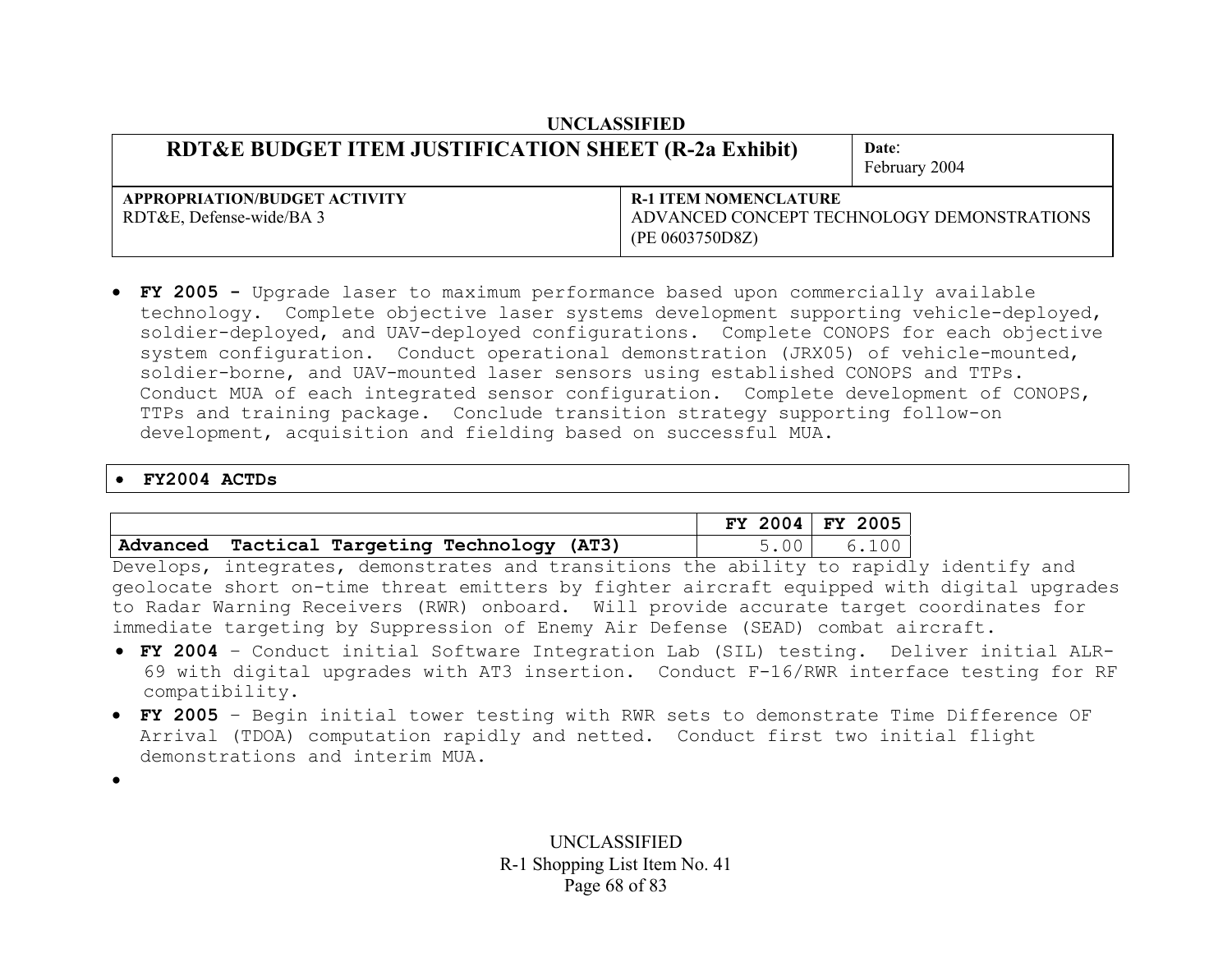| RDT&E BUDGET ITEM JUSTIFICATION SHEET (R-2a Exhibit)             |                                                 | Date:<br>February 2004                     |
|------------------------------------------------------------------|-------------------------------------------------|--------------------------------------------|
| <b>APPROPRIATION/BUDGET ACTIVITY</b><br>RDT&E, Defense-wide/BA 3 | <b>R-1 ITEM NOMENCLATURE</b><br>(PE 0603750D8Z) | ADVANCED CONCEPT TECHNOLOGY DEMONSTRATIONS |

|                                           |        | $FY$ 2004 FY 2005 |
|-------------------------------------------|--------|-------------------|
| Agile Rapid Global Combat Support (ARGCS) | 3.0001 | 4.900             |
|                                           |        |                   |

Demonstrates Integrated Combat Support System technology that will establish a common, interoperable, scalable and morphable capability for electronics weapon systems support.

- **FY 2004** Complete ARGCS contractor evaluation and system design. Initiate knowledge database information collection for Joint military utility assessment (JMUA).
- **FY 2005** Complete fabrication of systems hardware/software. Conduct pre-deployment testing in a controlled environment and at beta sites.

|                                               | FY 2004 | FY 2005 |
|-----------------------------------------------|---------|---------|
| Coalition Reception Staging & Onward Movement |         |         |
| (CORSOM)                                      | 0.600   |         |

Demonstrates a set of technologies providing modeling and simulation support and establish procedures to provide Combatant Commanders with a better Reception, Staging and Onward Movement (RSOM )Planning and Execution Monitoring system for coalition deployment operations.

- **FY 2004** Requirements capture and initial implementation of prototypes for RSOM data exchange and software extensions to NATO and national systems. Conduct laboratory testing and validation experiment.
- **FY 2005** Finalization of prototypes and Coalition RSOM TTPs. Provide In-transit Visibility (ITV) concept and technology assessment. Provide final operational demonstration to users in a major coalition exercise.

UNCLASSIFIED R-1 Shopping List Item No. 41 Page 69 of 83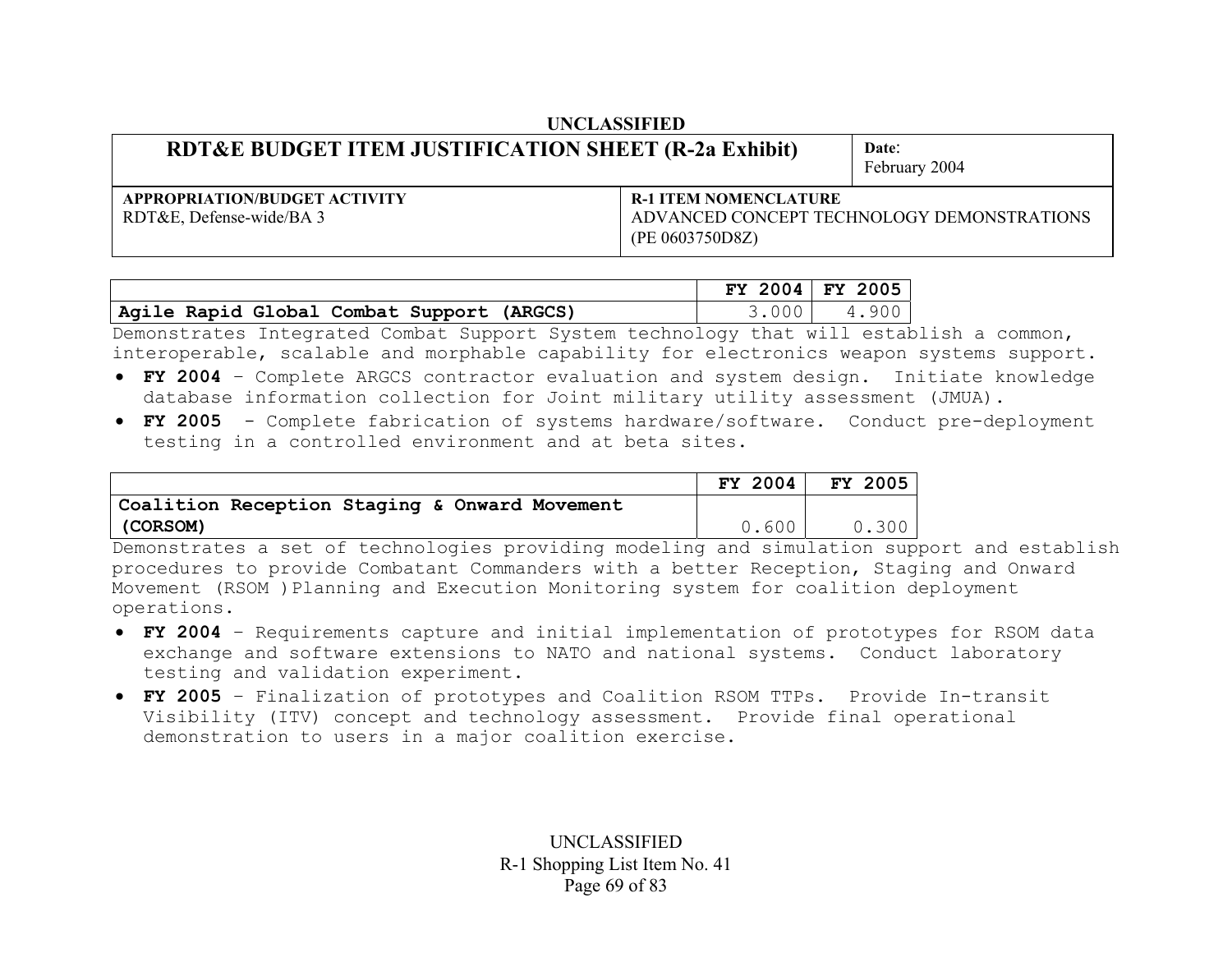| RDT&E BUDGET ITEM JUSTIFICATION SHEET (R-2a Exhibit)             |                                                 | Date:<br>February 2004                     |
|------------------------------------------------------------------|-------------------------------------------------|--------------------------------------------|
| <b>APPROPRIATION/BUDGET ACTIVITY</b><br>RDT&E, Defense-wide/BA 3 | <b>R-1 ITEM NOMENCLATURE</b><br>(PE 0603750D8Z) | ADVANCED CONCEPT TECHNOLOGY DEMONSTRATIONS |

|                                                   | FY 2004 | FY 2005 |
|---------------------------------------------------|---------|---------|
| Coalition Shared Intelligence Network Environment |         |         |
| (COSINE)                                          |         | 0.300   |

Implement a flexible secure coalition command, control and intelligence system for sharing and collaboration information to support counter terrorist and combined/joint task force operations. COSINE is sponsored by North Atlantic Treaty Organization Allied Command Operations and Supreme Headquarters Allied Powers, Europe.

- **FY 2004**  Develop plan for addressing multi-level security and releasability policy issues. Develop interface with accredited secure network architecture for heterogeneous coalition systems. Develop interface with existing initiative to establish dynamic content based security system adaptable to changing user security attributes. Conduct preliminary demonstration of Coalition Shared Intelligence Network Environment capabilities using metadata-based publication, dissemination and retrieval rules.
- **FY 2005** Conduct laboratory trials of interim capability and operational concepts. Test and assess concept of operations and the tactics, techniques and procedures in a broad multinational user environment. Prepare interim military utility assessment of spiral fielded capabilities. Prepare transition plan.

|                                     |       | FY 2004 FY 2005 |
|-------------------------------------|-------|-----------------|
| Future Tactical Truck System (FTTS) | 45001 |                 |

Demonstrates the operational potential, technical feasibility and maturity of advanced vehicle technologies through integrated demonstrations of subsystems, systems, and system of systems.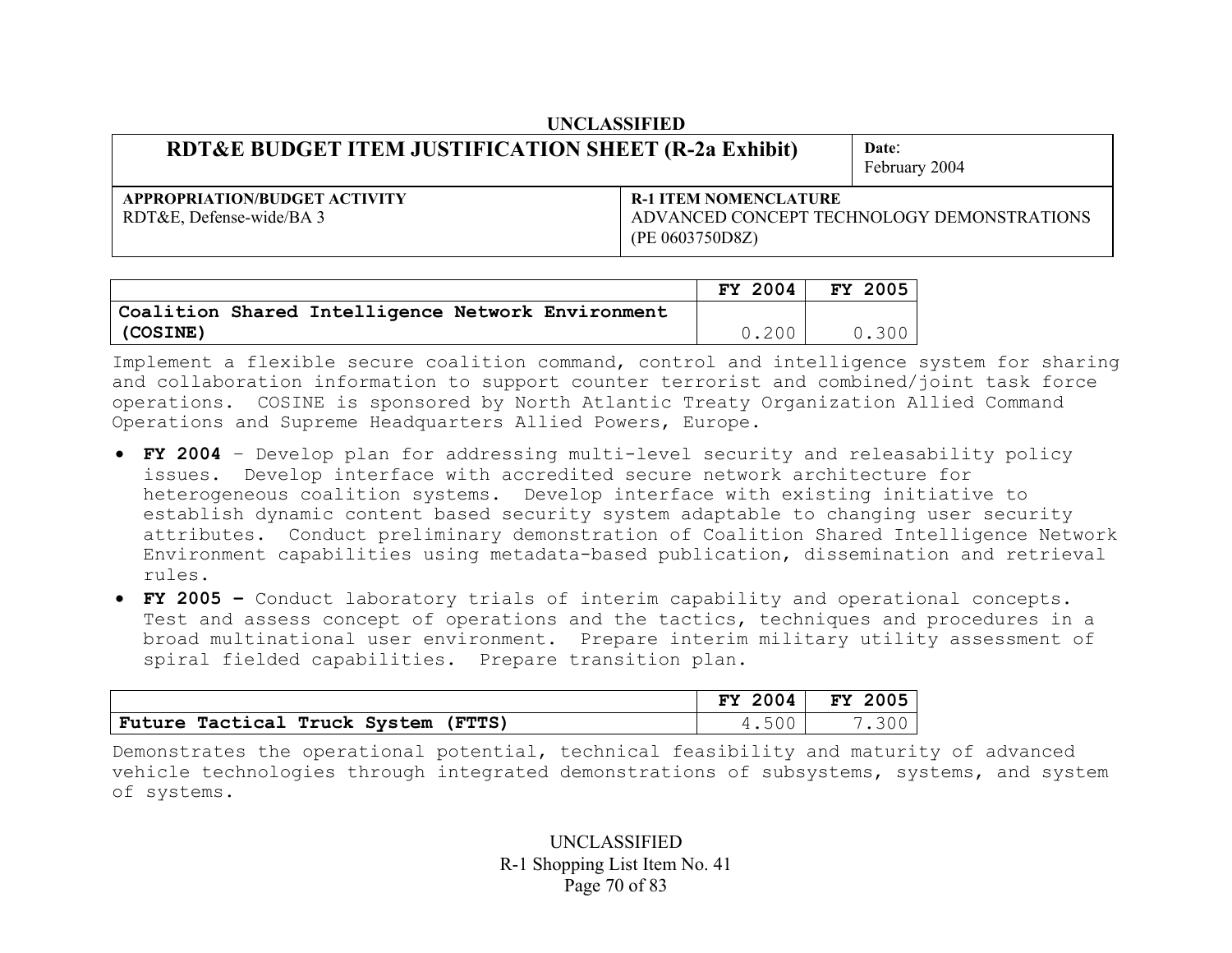| RDT&E BUDGET ITEM JUSTIFICATION SHEET (R-2a Exhibit)      |                                                 | Date:<br>February 2004                     |
|-----------------------------------------------------------|-------------------------------------------------|--------------------------------------------|
| APPROPRIATION/BUDGET ACTIVITY<br>RDT&E, Defense-wide/BA 3 | <b>R-1 ITEM NOMENCLATURE</b><br>(PE 0603750D8Z) | ADVANCED CONCEPT TECHNOLOGY DEMONSTRATIONS |

- **FY 2004** Test and evaluate high payoff tactical vehicle technologies coupled with future force sustainment concepts in an operation environment. Execute contract award for the demonstrator design and fabrication.
- **FY 2005** Complete demonstrator fabrication and deliver hardware for evaluation.

|                                        |        | $FY$ 2004   $FY$ 2005 |
|----------------------------------------|--------|-----------------------|
| Joint Precision Airdrop System (JPADS) | ,.500' | 2.900                 |

Develops, demonstrates a fast, flexible, direct projection-based distribution system to sustain rapidly-deployed forces at any global destination - strategically, operationally, and tactically.

- **FY 2004** Refine tactics, techniques and procedures (TTP)/Concept of Operations (CONOPS). Perform prototype design and fabrication. Initiate system integration (Air Force Precision Airdrop System (PADS) with Army Precision, Extended Glide Airdrop System (PEGASYS)).
- **FY 2005** Complete system integration and conduct technical testing; conduct User Training; and demonstrate a high altitude (25,000 ft. Mean Sea Level), autonomous offset airdrop capability (goal 10-20 miles offset) with the option to delivery separate and distinct payloads (up to 10,000 lbs total, full rigged weight) to multiple locations.

|                                       |         | $FY$ 2004 FY 2005 |
|---------------------------------------|---------|-------------------|
| Joint Unmanned Systems Common Control | $3.500$ | 4.300             |

Provides a reconfigurable and scaleable Command & control (C2) architecture that allows each service to tailor unmanned systems management to its specific mission needs

> UNCLASSIFIED R-1 Shopping List Item No. 41 Page 71 of 83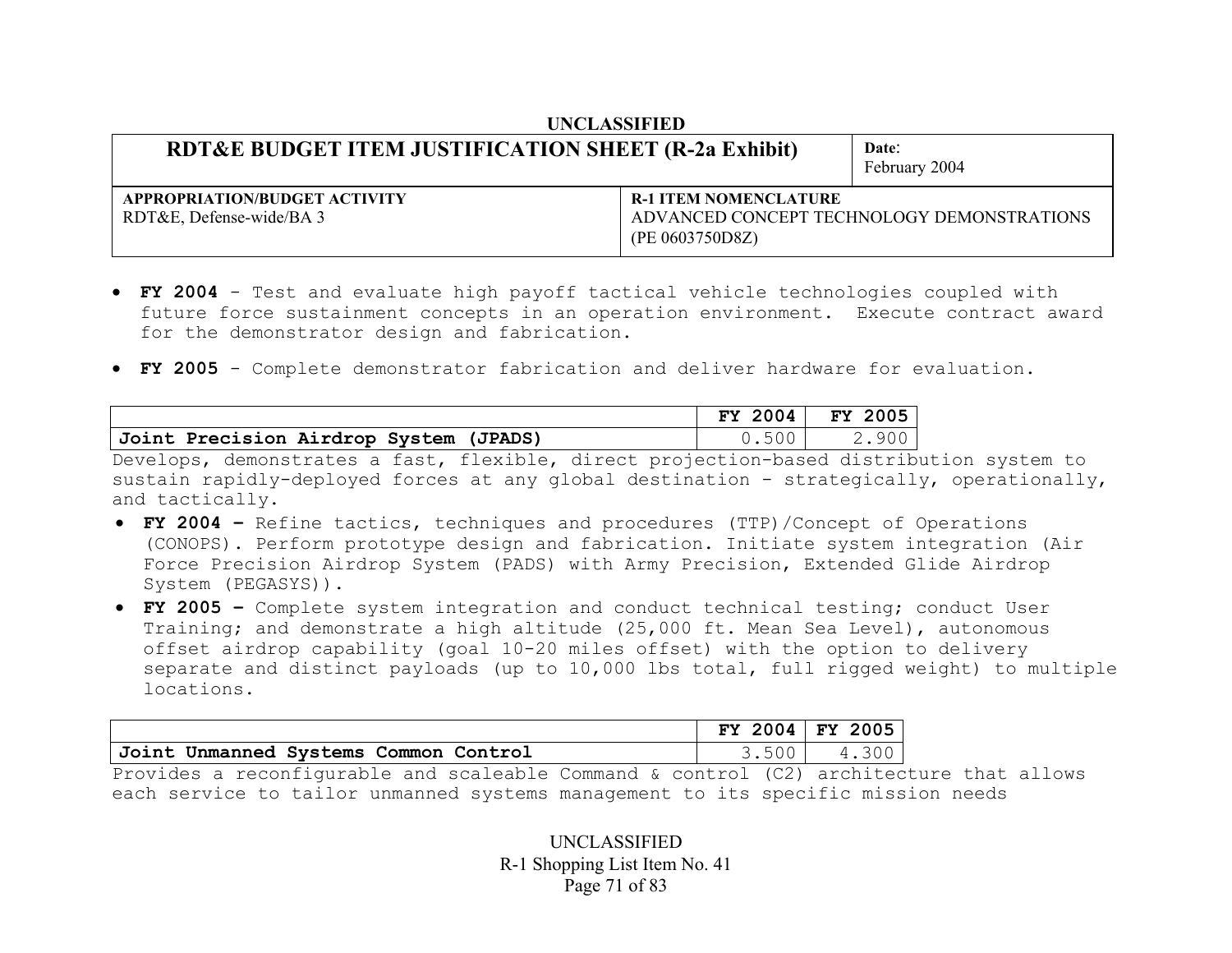| RDT&E BUDGET ITEM JUSTIFICATION SHEET (R-2a Exhibit)      |                                                 | Date:<br>February 2004                     |
|-----------------------------------------------------------|-------------------------------------------------|--------------------------------------------|
| APPROPRIATION/BUDGET ACTIVITY<br>RDT&E, Defense-wide/BA 3 | <b>R-1 ITEM NOMENCLATURE</b><br>(PE 0603750D8Z) | ADVANCED CONCEPT TECHNOLOGY DEMONSTRATIONS |

- **FY 2004** Develop joint requirements and preliminary CONOPS, an integrated assessment plan, and a plan for integration of legacy technologies.
- **FY 2005** Conduct technical and operational demonstrations of the common control architecture. Conduct user training.

|                                              |       | $FY$ 2004 FY 2005 |
|----------------------------------------------|-------|-------------------|
| Man-Portable Threat Warning System (MANPACK) | 4.500 | 100               |

Develops an individual, network-capable, situational threat warning ensemble using an open, plug-and-play architecture, which is user configurable. MANPACK will provide a small, mobile, lightweight intelligence warning package which requires minimal power.

- **FY 2004**  Conduct technology search of existing off-the-shelf capabilities and perform limited integration leading to a baseline MANPACK ensemble. Develop CONOPS and finalize MOEs/MOPs. Develop initial TTPs and take delivery of the Demo I systems. Begin user training.
- **FY 2005** Complete first demonstration. Identify early transition opportunities. Take delivery of Demo II systems and continue user training.

|                                         |       | $FY$ 2004 FY 2005 |
|-----------------------------------------|-------|-------------------|
| Multi-Sensor Aerospace/Ground Joint ISR |       |                   |
| Interoperability Coalition (MAJIIC)     | 2.500 | 2.100             |

Develop, test and transition a set of standards, extensible Markup Language (XML) formats, and information services to promote intelligence, surveillance and reconnaissance (ISR) interoperability between U.S. and Coalition ground stations and systems. Demonstrate near-real time interoperability of data from electro-optical, infrared, motion video, moving target imagery, synthetic aperture radar, and other sensors. Enhance collaborative

> UNCLASSIFIED R-1 Shopping List Item No. 41 Page 72 of 83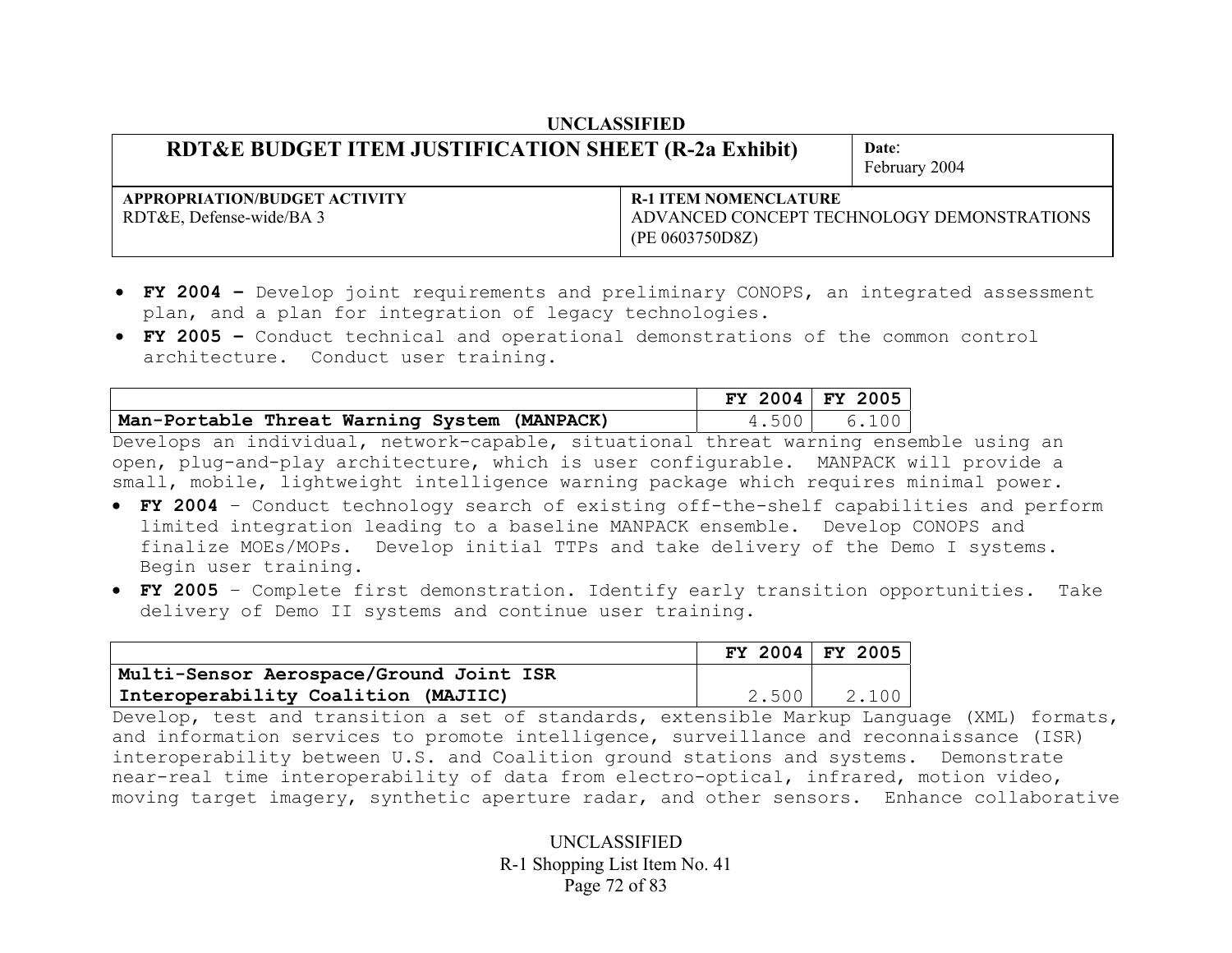| RDT&E BUDGET ITEM JUSTIFICATION SHEET (R-2a Exhibit)      |                                                 | Date:<br>February 2004                     |
|-----------------------------------------------------------|-------------------------------------------------|--------------------------------------------|
| APPROPRIATION/BUDGET ACTIVITY<br>RDT&E, Defense-wide/BA 3 | <b>R-1 ITEM NOMENCLATURE</b><br>(PE 0603750D8Z) | ADVANCED CONCEPT TECHNOLOGY DEMONSTRATIONS |

targeting operations, improve situational awareness, and support U.S. Joint ISR operations. U.S. Joint Forces Command is the operational sponsor.

- **FY 2004** Complete contractor selection and initiate ISR Information Service (ISRIS) design and development. Demonstrate initial ISRIS capability during the Horizontal Fusion Quantum Leap exercise. Develop initial MAJIIC Concept of Operations (CONOPS).
- **FY 2005** Conduct ISRIS laboratory testing and CONOPS validation experimentation. Initiate the MAJIIC Project multinational working groups. Expand ISRIS support to additional platform and sensors.

|    | <b>TV</b><br>ìД<br>E. | 2005<br><b>FY</b> |
|----|-----------------------|-------------------|
| PI | ь.                    |                   |

Classified content only.

|                                       |       | $FY$ 2004 FY 2005 |
|---------------------------------------|-------|-------------------|
| Protected Landing and Takeoff (PLATO) | 1.000 | 1.200             |

Assist in the development of an affordable Man-Portable Air Defense (MANPAD) countermeasures system that evaluates the use of a ground-based sensor grid in the vicinity of airports. The Protection for Landing and Take-Off (PLATO) ACTD has been delayed pending interagency agreement between the Department of Defense and the Department of Homeland Security on a coordinated strategy of investment for countermeasures to the Man-Portable Air Defense System (MANPADS) terrorist threat.

• **FY 2004** – Measure infrared (IR) signatures of civil aircraft at a U.S. airport. Begin development of digital missile engagement models. Assess sensors to support the grid. Conduct reactive pyrophorics effectiveness modeling. Sensor fusion system development.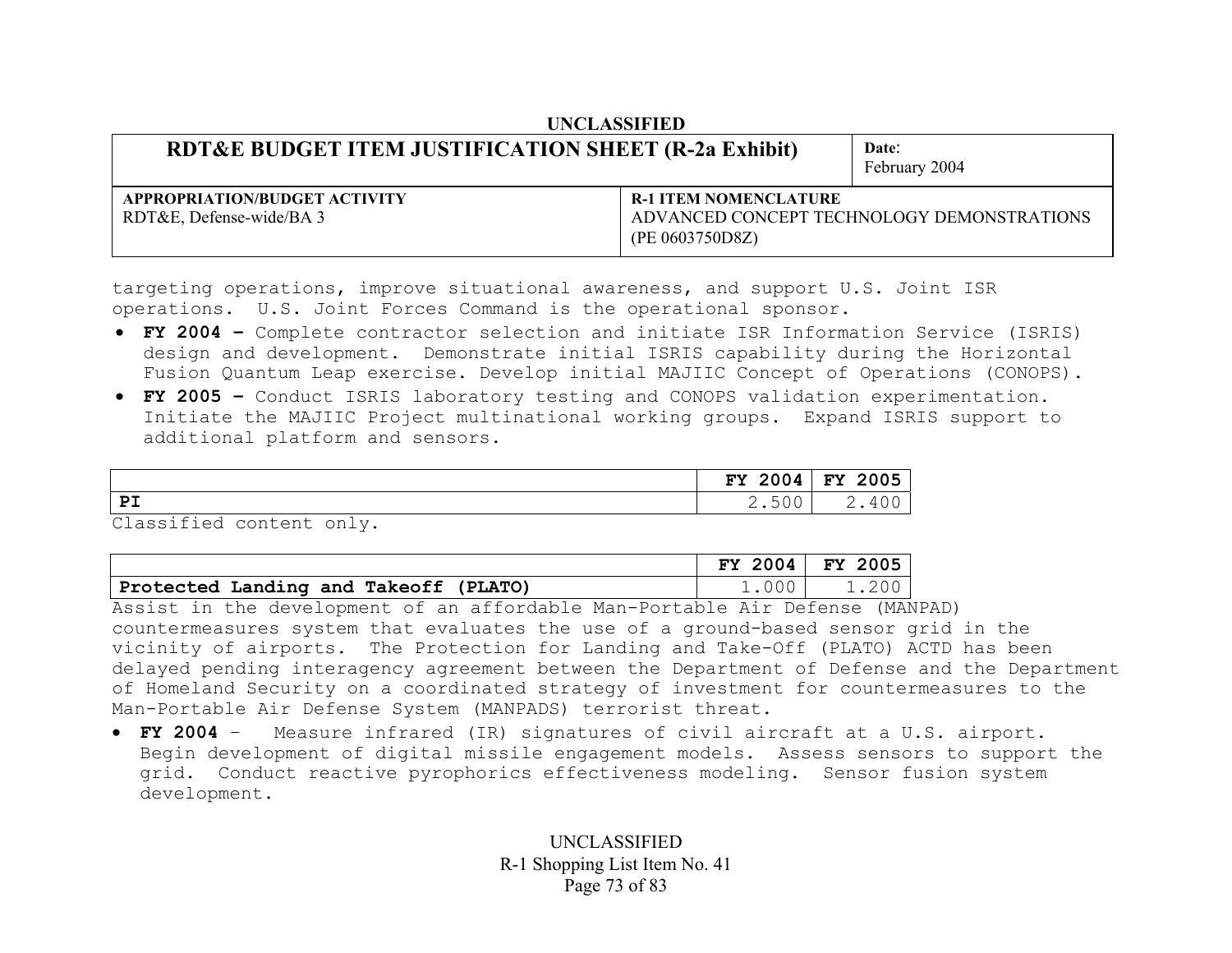| RDT&E BUDGET ITEM JUSTIFICATION SHEET (R-2a Exhibit)      |                                                 | Date:<br>February 2004                     |
|-----------------------------------------------------------|-------------------------------------------------|--------------------------------------------|
| APPROPRIATION/BUDGET ACTIVITY<br>RDT&E, Defense-wide/BA 3 | <b>R-1 ITEM NOMENCLATURE</b><br>(PE 0603750D8Z) | ADVANCED CONCEPT TECHNOLOGY DEMONSTRATIONS |

• **FY 2005 -** Hardware in the loop missile engagement model development. Conduct groundbased sensor development test and evaluation. Conduct reactive pyrophorics flight evaluation. Complete a sensor fusion system flight test.

|                                               |        | $FY$ 2004   $FY$ 2005 |
|-----------------------------------------------|--------|-----------------------|
| Psychological Operations (PSYOP) Global Reach | 2,9001 | 8.100                 |

Provide extended range over which the PSYOP message can be delivered, develop capabilities to disseminate products multi-dimensionally across extended ranges into denied areas, including over-the-air and new internet based methods. Advance the capabilities of automated planning processes through collaborative technologies, integrated into special operations forces (SOF) planning systems.

- **FY 2004** Initiate development/integration of satellite radio, television, and broadcast systems; UAV based broadcast/relay payloads; and the PSYOP mission planning system.
- **FY 2005** Begin development/integration of advanced broadcast/relay platforms and scatterable dissemination media. Perform demonstration of satellite TV systems. Begin transition of satellite TV capability to warfighter.

|                                         | $FY$ 2004 FY 2005 |
|-----------------------------------------|-------------------|
| Theater Effects-Based Operations (TEBO) | 5.400             |

The TEBO ACTD will provide Combatant Commanders with enhanced capabilities to analyze, plan, execute, and assess Effects Based Operations (EBO) at the strategic and operational levels by integrating computer-aided decision support tools, Concept of Operations (CONOPS), and Tactics, Techniques and Procedures (TTPs) into Integrated Mission Architectures.

• **FY 2004** - Establish EBO baseline for US Forces Korea (USFK). Demonstrate prototype

UNCLASSIFIED R-1 Shopping List Item No. 41 Page 74 of 83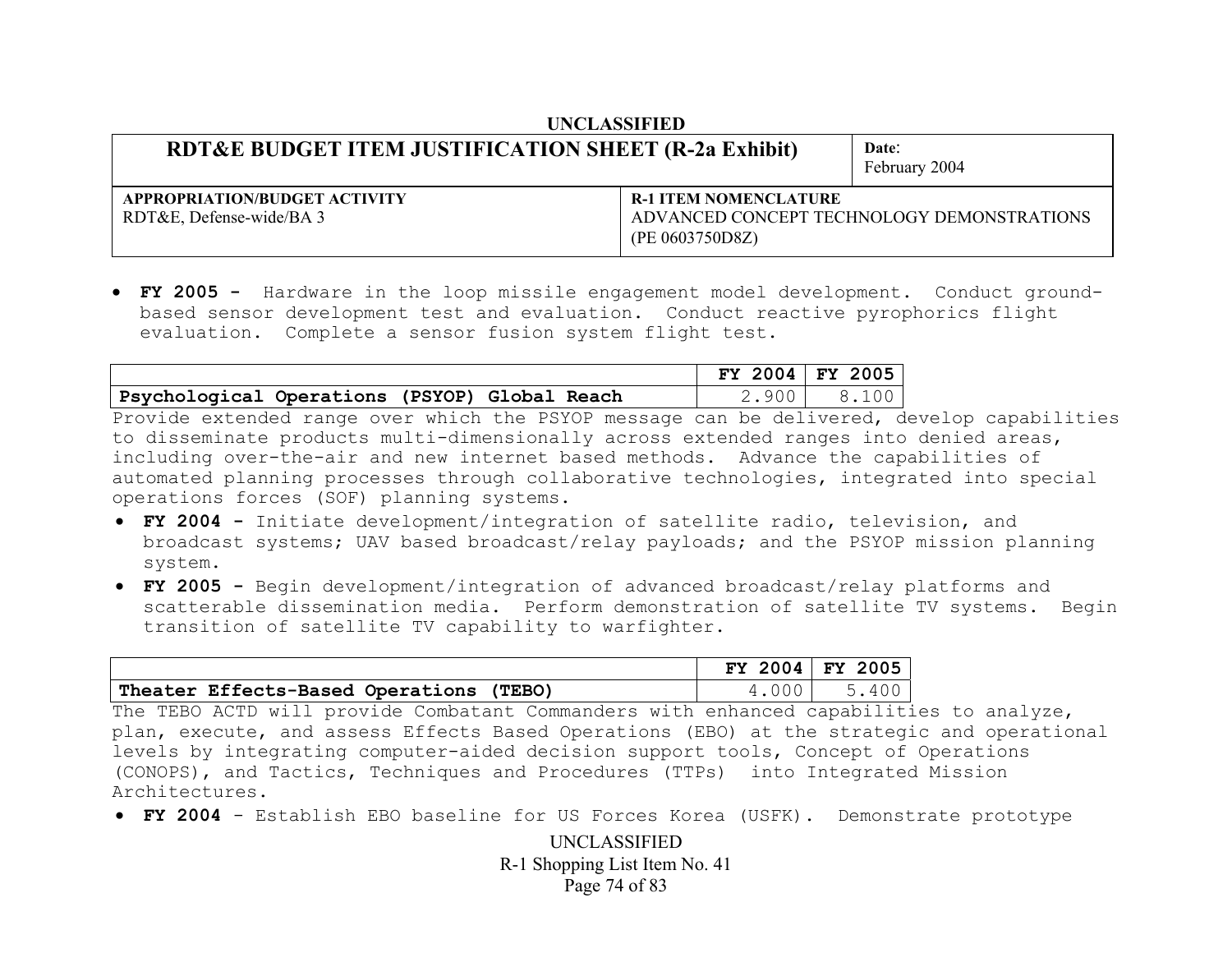| RDT&E BUDGET ITEM JUSTIFICATION SHEET (R-2a Exhibit)             |                                                 | Date:<br>February 2004                     |
|------------------------------------------------------------------|-------------------------------------------------|--------------------------------------------|
| <b>APPROPRIATION/BUDGET ACTIVITY</b><br>RDT&E, Defense-wide/BA 3 | <b>R-1 ITEM NOMENCLATURE</b><br>(PE 0603750D8Z) | ADVANCED CONCEPT TECHNOLOGY DEMONSTRATIONS |

applications and tools for EBO and Operational Net Assessment (ONA) based on US Joint Forces Command (JFCOM) developments. Initiate CONOPS development. Establish integration and test facility. Participate in USFK and JFCOM exercises.

- **FY 2005** Initiate development of EBO action planning tools and visualization tools. Conduct soldier-in-the-loop testing. Conduct initial military utility assessment. Continue CONOPS development. Participate in USFK and JFCOM exercises.
- **C. Other Program Funding Summary:** N/A
- **D. Acquisition Strategy:** N/A

**E. Major Performers:** N/A. The majority of funding from this Program Element is forwarded directly to the Services/Defense Agencies who manage all contracting and support requirements.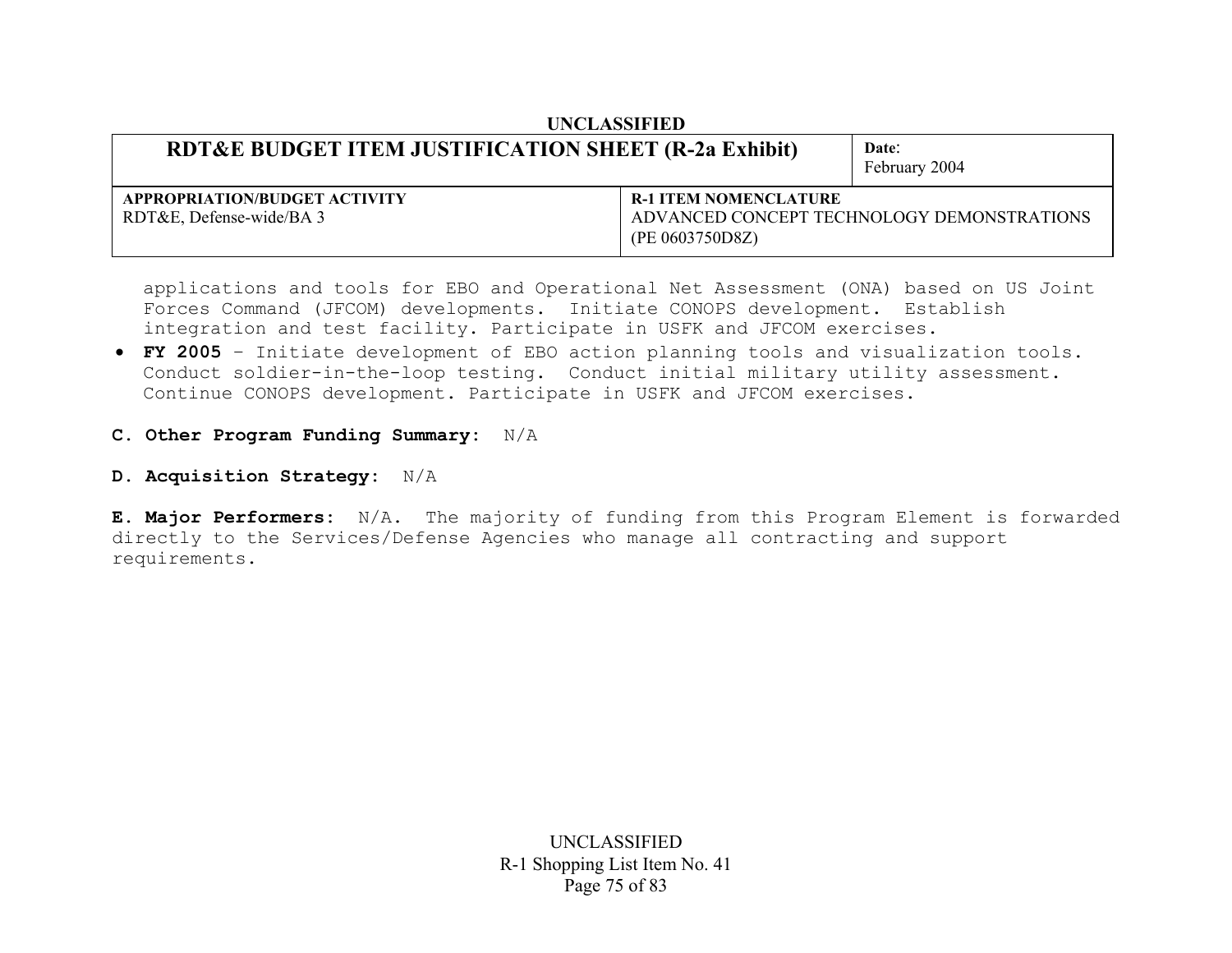| RDT&E BUDGET ITEM JUSTIFICATION SHEET (R-2a Exhibit)      |                                                 | Date:<br>February 2004                     |
|-----------------------------------------------------------|-------------------------------------------------|--------------------------------------------|
| APPROPRIATION/BUDGET ACTIVITY<br>RDT&E, Defense-wide/BA 3 | <b>R-1 ITEM NOMENCLATURE</b><br>(PE 0603750D8Z) | ADVANCED CONCEPT TECHNOLOGY DEMONSTRATIONS |

## **F. Specific funding for each ACTD by fiscal year of new start** *(Dollars in Millions).*

| FY 1997 ACTDS                                    |        | FY 2003   FY 2004 | <b>FY 2005</b> |
|--------------------------------------------------|--------|-------------------|----------------|
| Chemical Add-On to Biological Detection*         |        |                   |                |
| Consequence Management*                          |        |                   |                |
| Counterproliferation II**                        |        |                   |                |
| Extending the Littoral Battlespace & JTF Warnet* | 13.800 |                   |                |
| Information Operations Planning Tool*            |        |                   |                |
| Integrated Collection Management*                |        |                   |                |
| Joint Advanced Health and Usage Monitoring       |        |                   |                |
| System**                                         | 1.200  | 0.800             |                |
| Military Operations in Urban Terrain*            |        |                   |                |
| Rapid Terrain Visualization*                     |        |                   |                |

\* Completed

\*\* Completed the demonstration phase of the ACTD.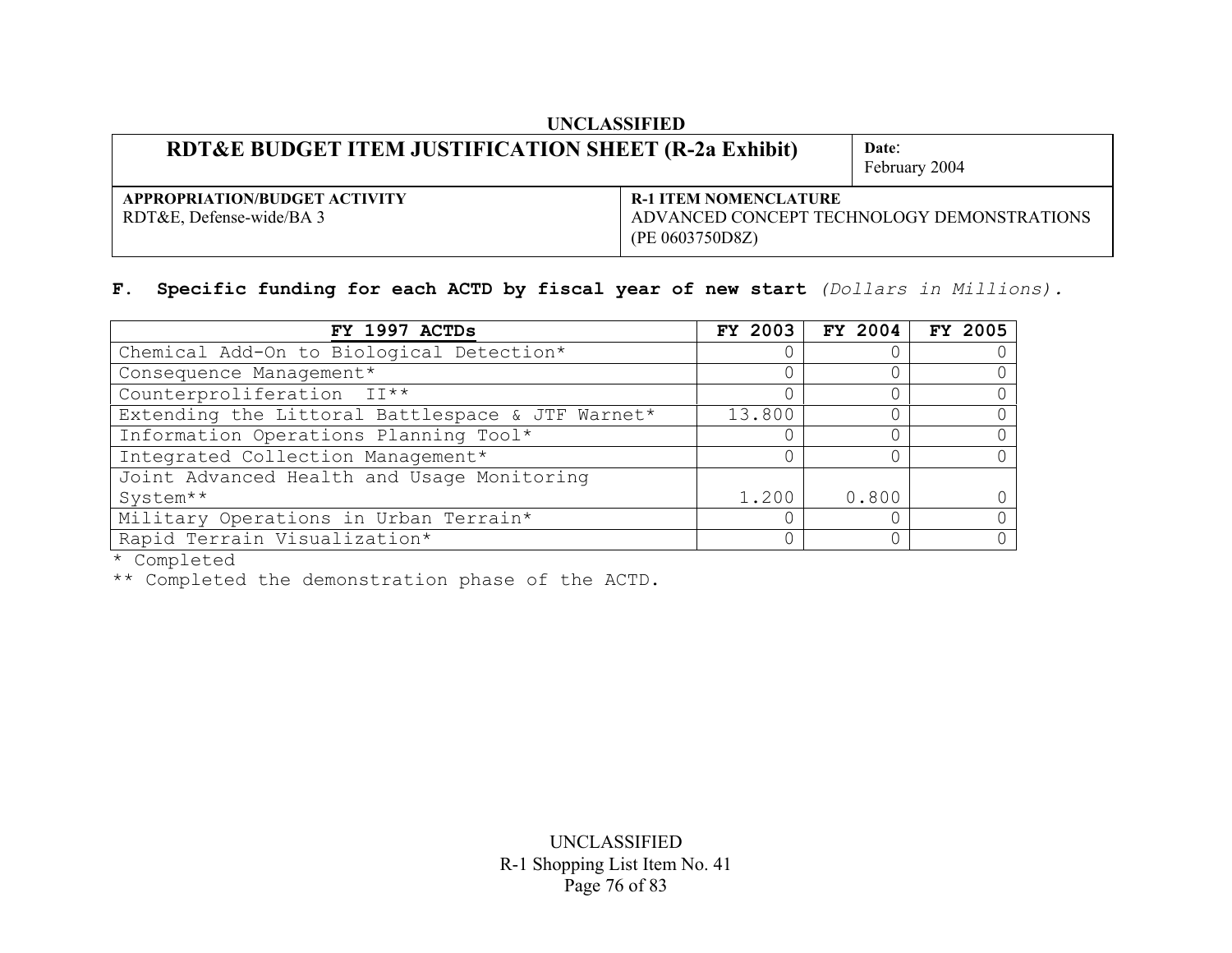#### **UNCLASSIFIED RDT&E BUDGET ITEM JUSTIFICATION SHEET (R-2a Exhibit)** Date: February 2004 **APPROPRIATION/BUDGET ACTIVITY**  RDT&E, Defense-wide/BA 3 **R-1 ITEM NOMENCLATURE**  ADVANCED CONCEPT TECHNOLOGY DEMONSTRATIONS (PE 0603750D8Z)

| FY 1998 ACTDs                                      | FY 2003 | FY 2004 | FY 2005 |
|----------------------------------------------------|---------|---------|---------|
| Adaptive Course of Action*                         |         |         |         |
| C4I for Coalition Warfare*                         |         |         |         |
| High Powered Microwave*                            |         |         |         |
| Information Assurance: AIDE*                       |         |         |         |
| Joint Bio Remote Early Warning System*             |         |         |         |
| Joint Continuous Strike Environment*               | N       |         |         |
| Joint Modular Lighter System*                      |         |         |         |
| Line-of-Sight Anti-Tank                            |         |         |         |
| Link $16*$                                         |         |         |         |
| Migration Defense Intelligence Threat Data System* |         |         |         |
| Precision Targeting Identification*                |         |         |         |
| Space Based Space Surveillance Operations*         |         |         |         |
| Theater Precision Strike Operations*               |         |         |         |
| Unattended Ground Sensors*                         |         |         |         |

\*Completed

\*\* Completed the demonstration phase of the ACTD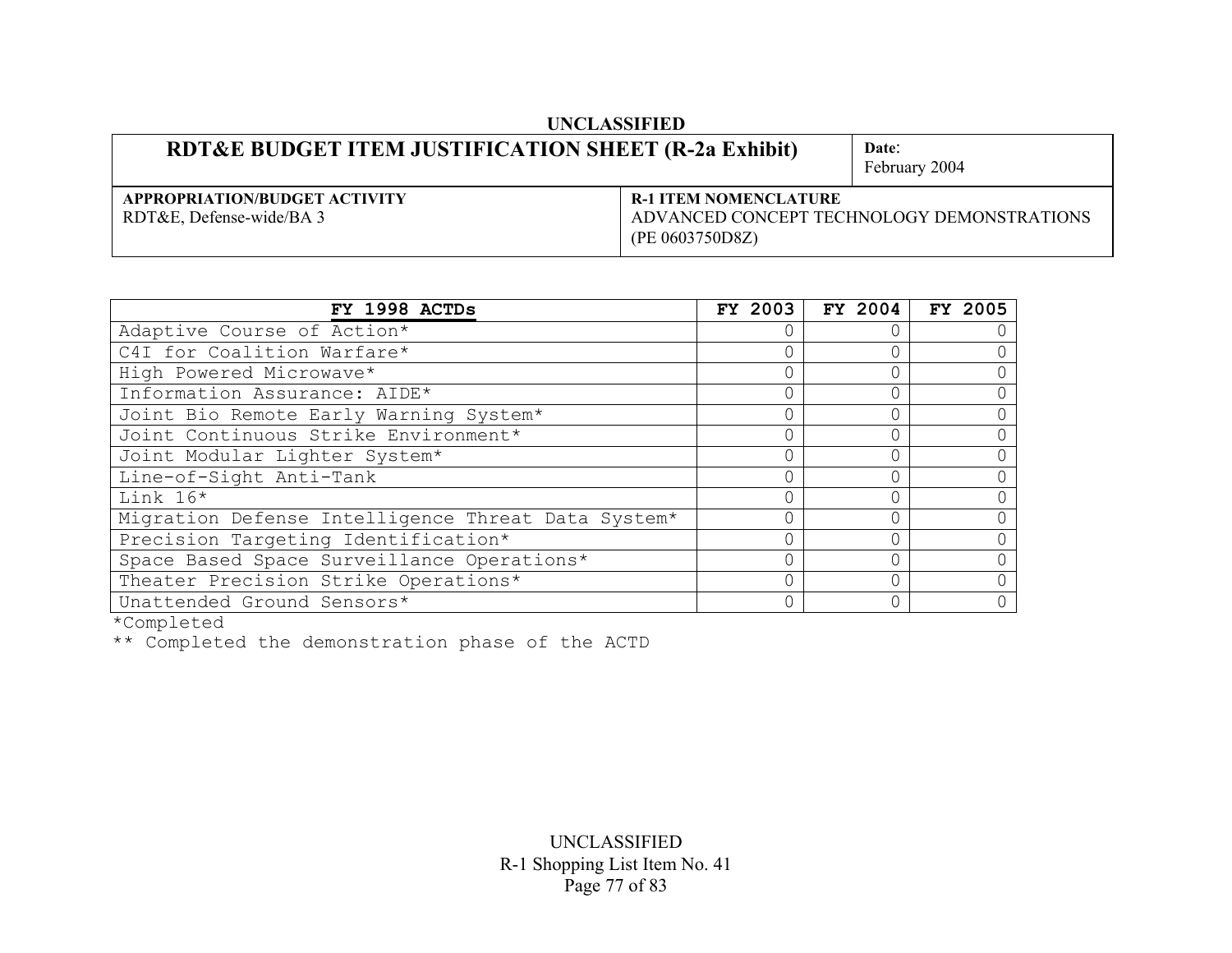| RDT&E BUDGET ITEM JUSTIFICATION SHEET (R-2a Exhibit)             |                                                 | Date:<br>February 2004                     |
|------------------------------------------------------------------|-------------------------------------------------|--------------------------------------------|
| <b>APPROPRIATION/BUDGET ACTIVITY</b><br>RDT&E, Defense-wide/BA 3 | <b>R-1 ITEM NOMENCLATURE</b><br>(PE 0603750D8Z) | ADVANCED CONCEPT TECHNOLOGY DEMONSTRATIONS |

| FY 1999 ACTDs                                      | FY 2003 | FY 2004 | FY 2005 |
|----------------------------------------------------|---------|---------|---------|
| Battle Damage Assessment in the Joint Targeting    |         |         |         |
| Toolbox*                                           |         |         |         |
| Coherent Analytical Computing Environment**        | 0.400   |         |         |
| Common Spectral MASINT Exploitation Capability*    |         |         |         |
| Compact Environment Anomaly Sensor II*             | 0.100   |         |         |
| Force Medical Protection*                          |         |         |         |
| Human Intelligence and Counterintelligence Support |         |         |         |
| Tools*                                             | 1.700   |         |         |
| Joint Medical Operations Telemedicine*             |         |         |         |
| Joint Theater Logistics**                          |         |         |         |
| Personnel Recovery Mission Software*               |         |         |         |
| Small Unit Logistics*                              |         |         |         |
| Theater Air and Missile Defense Interoperability*  | 0.500   |         |         |

\*Completed

\*\* Completed the demonstration phase of the ACTD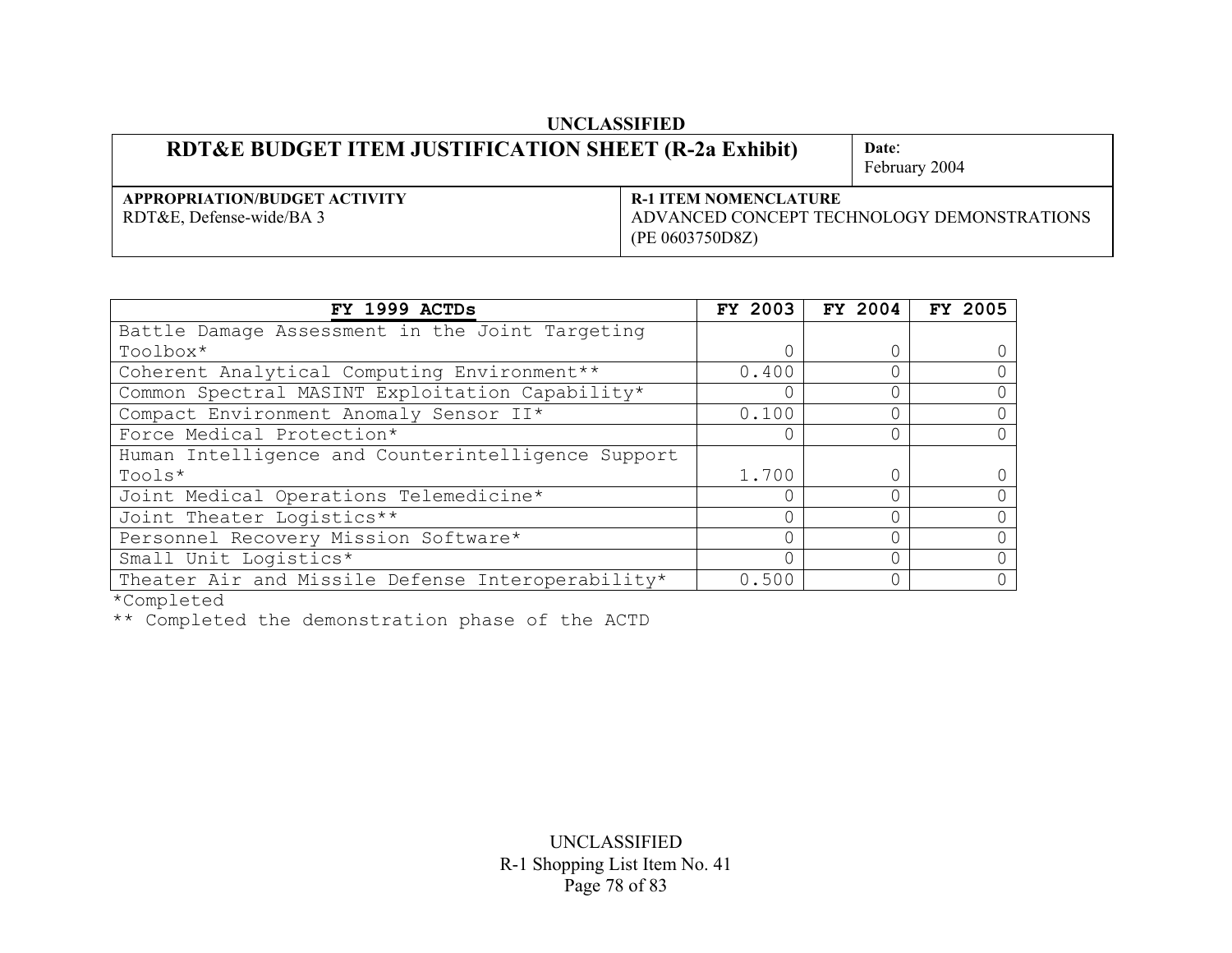| RDT&E BUDGET ITEM JUSTIFICATION SHEET (R-2a Exhibit)      |                                                 | Date:<br>February 2004                     |
|-----------------------------------------------------------|-------------------------------------------------|--------------------------------------------|
| APPROPRIATION/BUDGET ACTIVITY<br>RDT&E, Defense-wide/BA 3 | <b>R-1 ITEM NOMENCLATURE</b><br>(PE 0603750D8Z) | ADVANCED CONCEPT TECHNOLOGY DEMONSTRATIONS |

| FY 2000 ACTDS                                      | FY 2003 | FY 2004 | FY 2005 |
|----------------------------------------------------|---------|---------|---------|
| CINC $21**$                                        | 6.000   | 1.500   | 0.400   |
| Coalition Aerial Surveillance and Reconnaissance   | 2.400   | 3.000   | 0.600   |
| Communication/Navigation Outage Forecasting System | 2.000   | 0.500   |         |
| Computerized Operational MASINT Weather            | 1.200   |         |         |
| Content-Based Information Security                 |         |         |         |
| Global Monitoring of ISR Space Systems             | 0.300   | 0.200   |         |
| Ground-To-Air Passive Surveillance                 | 1,200   |         |         |
| Joint Intelligence, Surveillance and               |         |         |         |
| Reconnaissance                                     |         |         |         |
| Multiple Link Antenna System                       | 3.900   |         |         |
| Quick Bolt**                                       | 5.800   |         |         |
| Restoration of Operations**                        | 1.700   | 1.700   |         |
| Tri-Band Antenna Signal Combiner*                  |         |         |         |

\*Completed

\*\* Completed the demonstration phase of the ACTD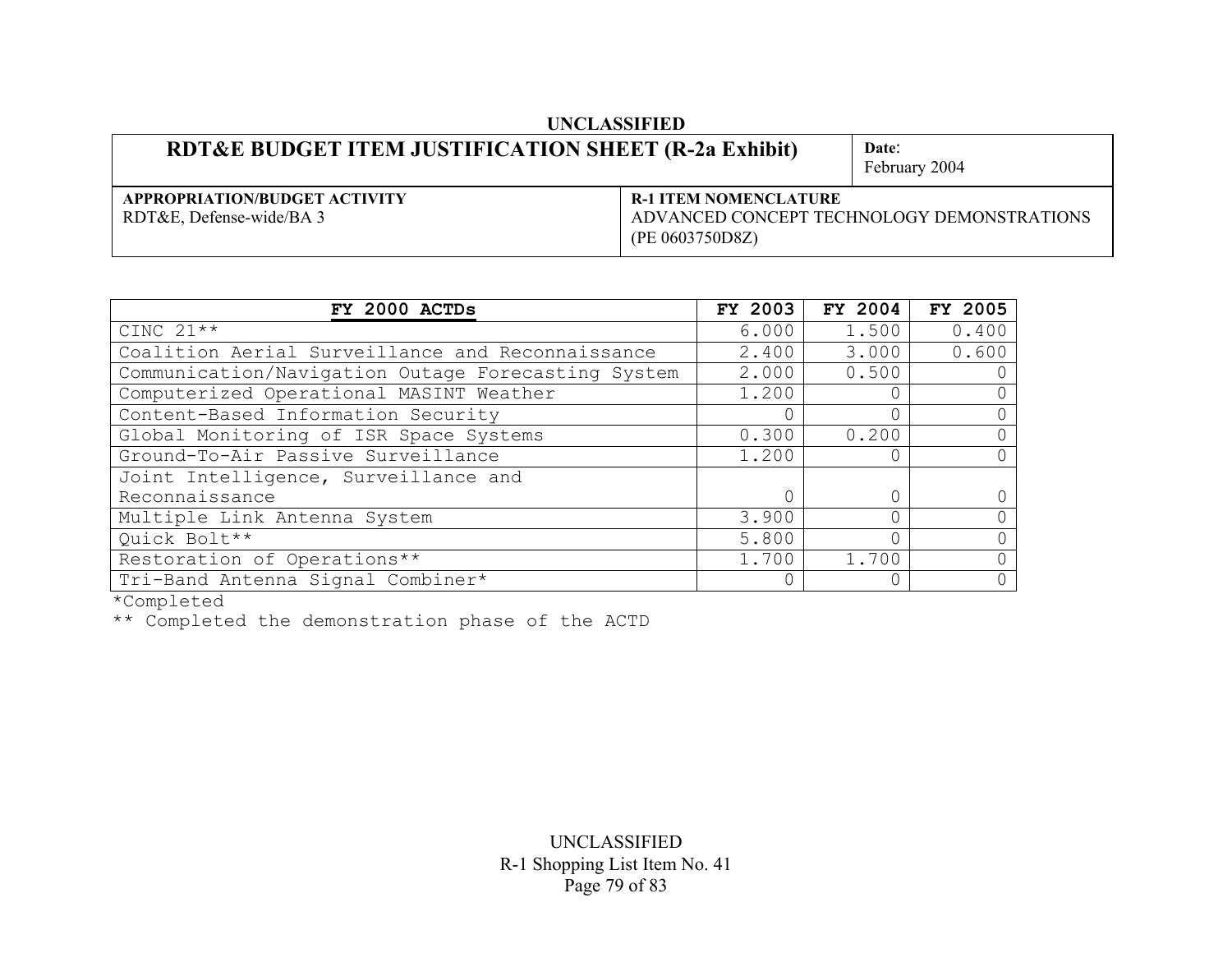| UNCLASSIFIED                                                     |                                                 |                                            |
|------------------------------------------------------------------|-------------------------------------------------|--------------------------------------------|
| RDT&E BUDGET ITEM JUSTIFICATION SHEET (R-2a Exhibit)             |                                                 | Date:<br>February 2004                     |
| <b>APPROPRIATION/BUDGET ACTIVITY</b><br>RDT&E, Defense-wide/BA 3 | <b>R-1 ITEM NOMENCLATURE</b><br>(PE 0603750D8Z) | ADVANCED CONCEPT TECHNOLOGY DEMONSTRATIONS |

| FY 2001 ACTDs                                     | FY 2003 | FY 2004 | FY 2005        |
|---------------------------------------------------|---------|---------|----------------|
| Active Network Intrusion Defense                  | 1.800   | 1.900   | 1,200          |
| Adaptive Battlespace Awareness                    | 3.400   | 1.800   | 1.200          |
| Advanced Tactical Laser (Note 2)                  | 5.800   | 5.800   | 3.500          |
| Advanced Technology Ordnance Surveillance         | 0.700   | 0.700   | 0.800          |
| Area Cruise Missile Defense**                     | 1.800   |         | $\bigcap$      |
| Coalition Combat Identification                   | 5.800   | 4.600   | 3.100          |
| Coalition Theater Logistics                       | 0.300   | 2.300   | $\Omega$       |
| Coastal Area Protection System*                   |         |         | $\overline{0}$ |
| Hunter Standoff Killer Team                       | 8.400   | 6.300   | 4.300          |
| Joint Area Clearance                              | 1.500   | 1.100   | $\bigcap$      |
| Loitering Electronic Warfare Killer***            | 0.200   | 0.200   | $\Omega$       |
| Network-Centric Collaborative Targeting           | 5.800   | 5.700   | 1.200          |
| Personnel Recovery Extraction Survivability Aided |         |         |                |
| by Smart Sensors                                  | 5.800   | 5.200   | $\Omega$       |
| Tactical Missile System Penetrator                | 10.900  | 0.600   | $\overline{0}$ |
| Theater Integrated Planning Subsystem             | 0.700   | 0.700   | 0.300          |

\*Completed

\*\* Completed the demonstration phase of the ACTD

\*\*\* This ACTD was concluded in early FY04 and returned to the technical base due to technical maturity issues.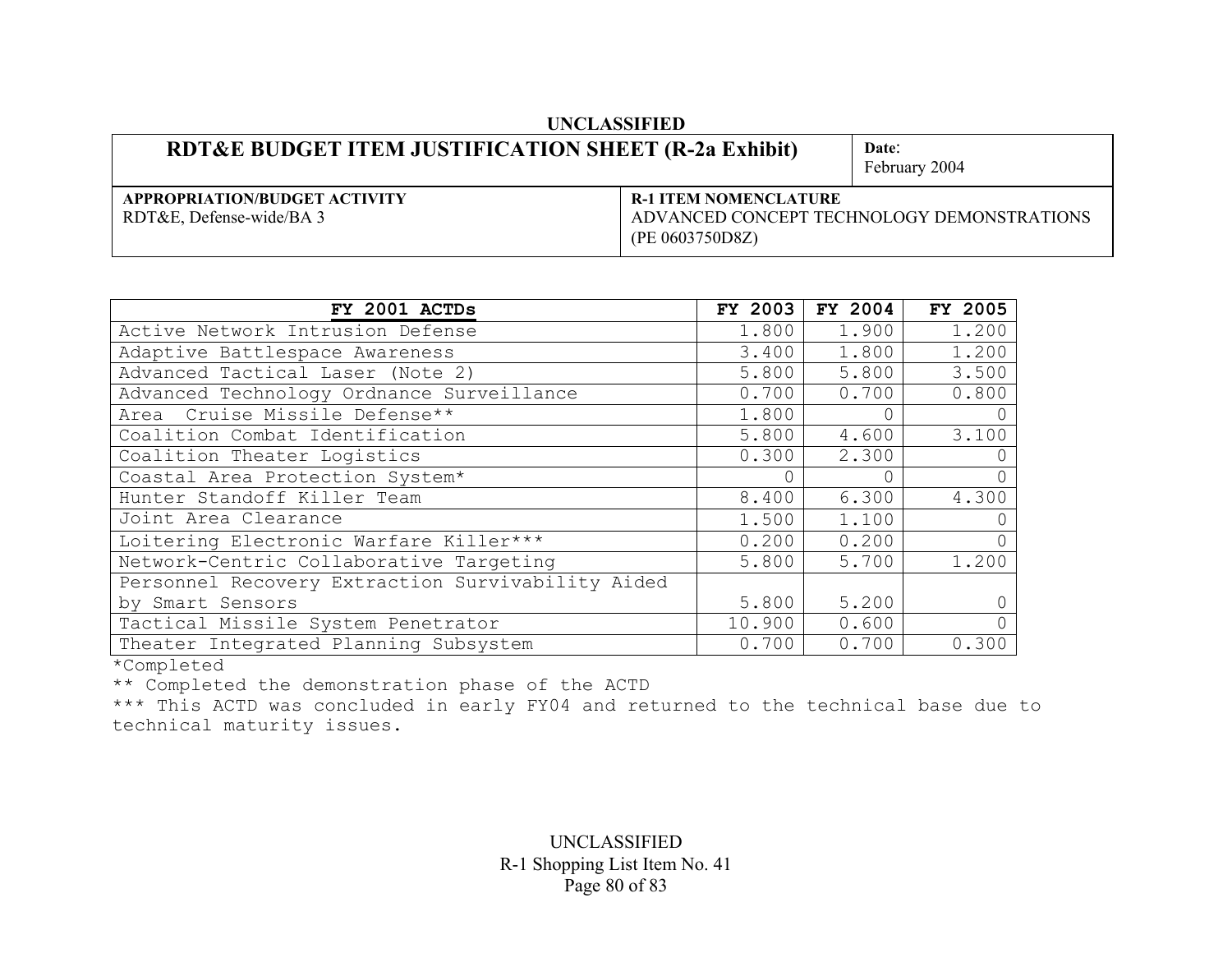| RDT&E BUDGET ITEM JUSTIFICATION SHEET (R-2a Exhibit)      |                                                 | Date:<br>February 2004                     |
|-----------------------------------------------------------|-------------------------------------------------|--------------------------------------------|
| APPROPRIATION/BUDGET ACTIVITY<br>RDT&E, Defense-wide/BA 3 | <b>R-1 ITEM NOMENCLATURE</b><br>(PE 0603750D8Z) | ADVANCED CONCEPT TECHNOLOGY DEMONSTRATIONS |

| FY 2002 ACTDs                                                | FY 2003 | FY 2004 | FY 2005 |
|--------------------------------------------------------------|---------|---------|---------|
| Active Denial System                                         | 1,700   | 7.700   | 3.700   |
| Advanced Notices                                             | 3.500   | 0.600   | 0.600   |
| Agent Defeat Warhead                                         | 2.400   | 3.400   | 4.300   |
| Agile Transportation for the 21 <sup>st</sup> Century (AT21) | 2.000   | 3.100   | 1.000   |
| Coalition Information Assurance Common Operational           |         |         |         |
| Picture                                                      | 2,200   | 3.600   | 3.800   |
| Contamination Avoidance at Seaports of Debarkation           | 3.100   | 3.400   | 1.200   |
| Expendable Unmanned Aerial Vehicle                           | 3.900   | 0.700   | 0.500   |
| Homeland Security Command and Control                        | 6.700   | 6.300   | 3.700   |
| Hyperspectral Collection and Analysis                        | 3.500   | 1.600   | 0.200   |
| Joint Distance Support and Response                          | 2.900   | 3.700   | 2.800   |
| Joint Explosive Ordnance Disposal                            | 5.300   | 3.200   | 4.900   |
| Language and Speech Exploitation Resources                   | 4.200   | 1.100   | 0       |
| Micro Air Vehicle                                            | 4.000   | 3.400   | 3.100   |
| Pathfinder                                                   | 3.300   | 1.000   | 0.8     |
| Signals Intelligence Processing                              |         | 0.600   |         |
| Space-Based Moving Target Indicator                          | 6.300   | 6.300   | 0.600   |
| SPARTAN                                                      | 2.300   | 4.000   | 2.400   |
| Thermobarics                                                 | 4.100   | 5.700   | 2.400   |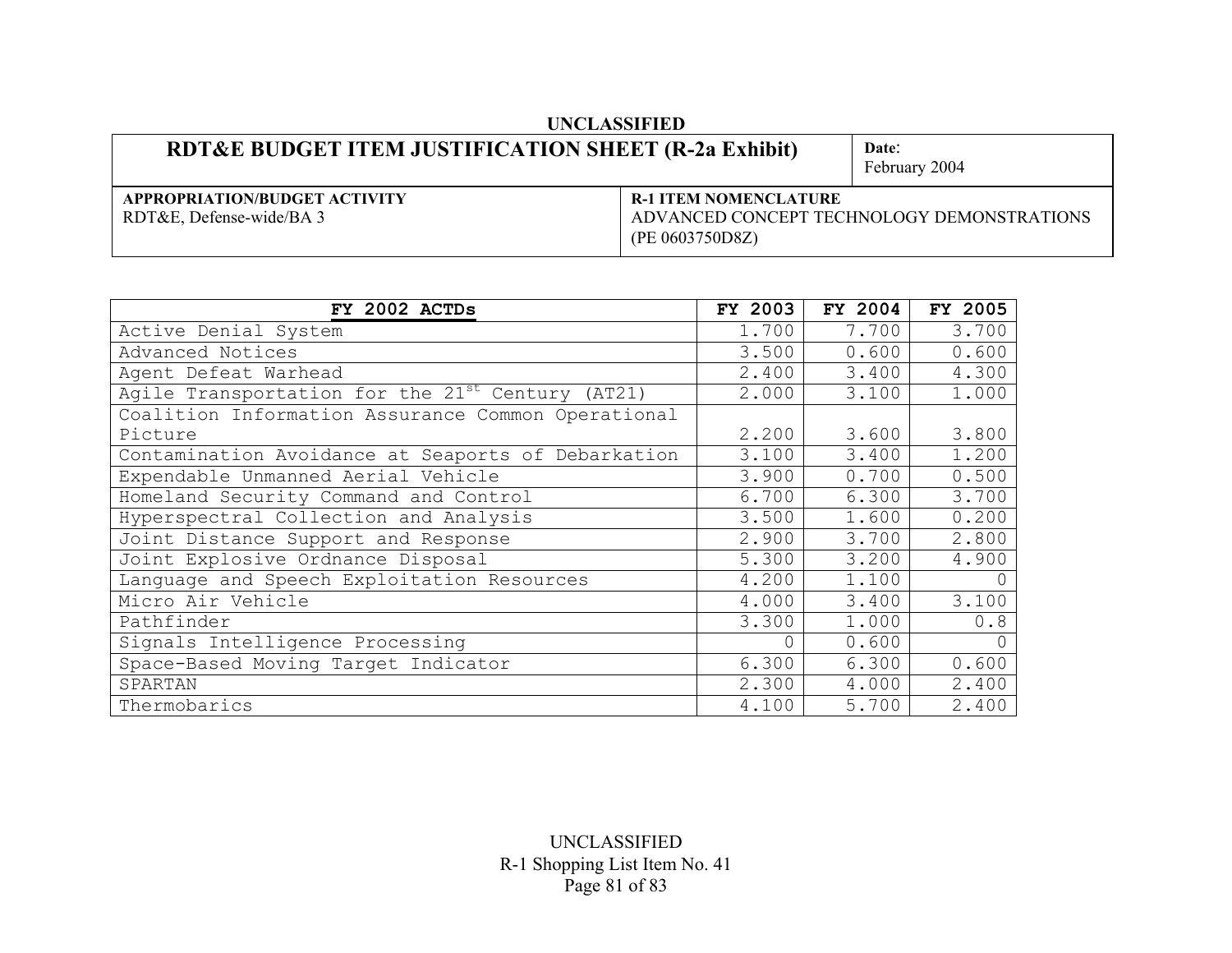| UNCLASSIFIED                                              |                                                 |                                            |
|-----------------------------------------------------------|-------------------------------------------------|--------------------------------------------|
| RDT&E BUDGET ITEM JUSTIFICATION SHEET (R-2a Exhibit)      |                                                 | Date:<br>February 2004                     |
| APPROPRIATION/BUDGET ACTIVITY<br>RDT&E, Defense-wide/BA 3 | <b>R-1 ITEM NOMENCLATURE</b><br>(PE 0603750D8Z) | ADVANCED CONCEPT TECHNOLOGY DEMONSTRATIONS |

| FY 2003 ACTDs                                | FY 2003 | FY 2004 | FY 2005  |
|----------------------------------------------|---------|---------|----------|
| Adaptive Joint C4ISR Node                    | 5.027   | 6.300   | 4.300    |
| Counter Bomb/ Counter Bomber                 | 1.000   | 4.600   | 6.100    |
| Deployable Cargo Screening                   | 0       | 1,100   | 0.400    |
| Foliage Penetration Synthetic Aperture Radar | 0       |         | 1,200    |
| Gridlock                                     | 4.000   | 4.500   | 4.000    |
| High Altitude Airship                        | 2.000   | 4.600   | 4.900    |
| Joint Blue Force Situational Awareness       | 3.400   | 2,000   | 0.900    |
| Midnight Stand (formerly Idaho Thunder)      | 0.200   | 2.900   | 1.300    |
| Night Vision Cave and Urban Assault          | 1.000   | 6.500   | 6.400    |
| Overwatch                                    | 3.000   | 2.300   | 1,200    |
| Tactical IFSAR Mapping                       | 4.500   | 6.900   | 1.200    |
| Theater Support Vessel                       | 5.000   | 5.700   | 9.200    |
| Tunnel Target Defeat                         | 3.000   |         | $\Omega$ |
| Urban Recon                                  | 1.475   | 1.700   | 1.500    |

# UNCLASSIFIED R-1 Shopping List Item No. 41 Page 82 of 83